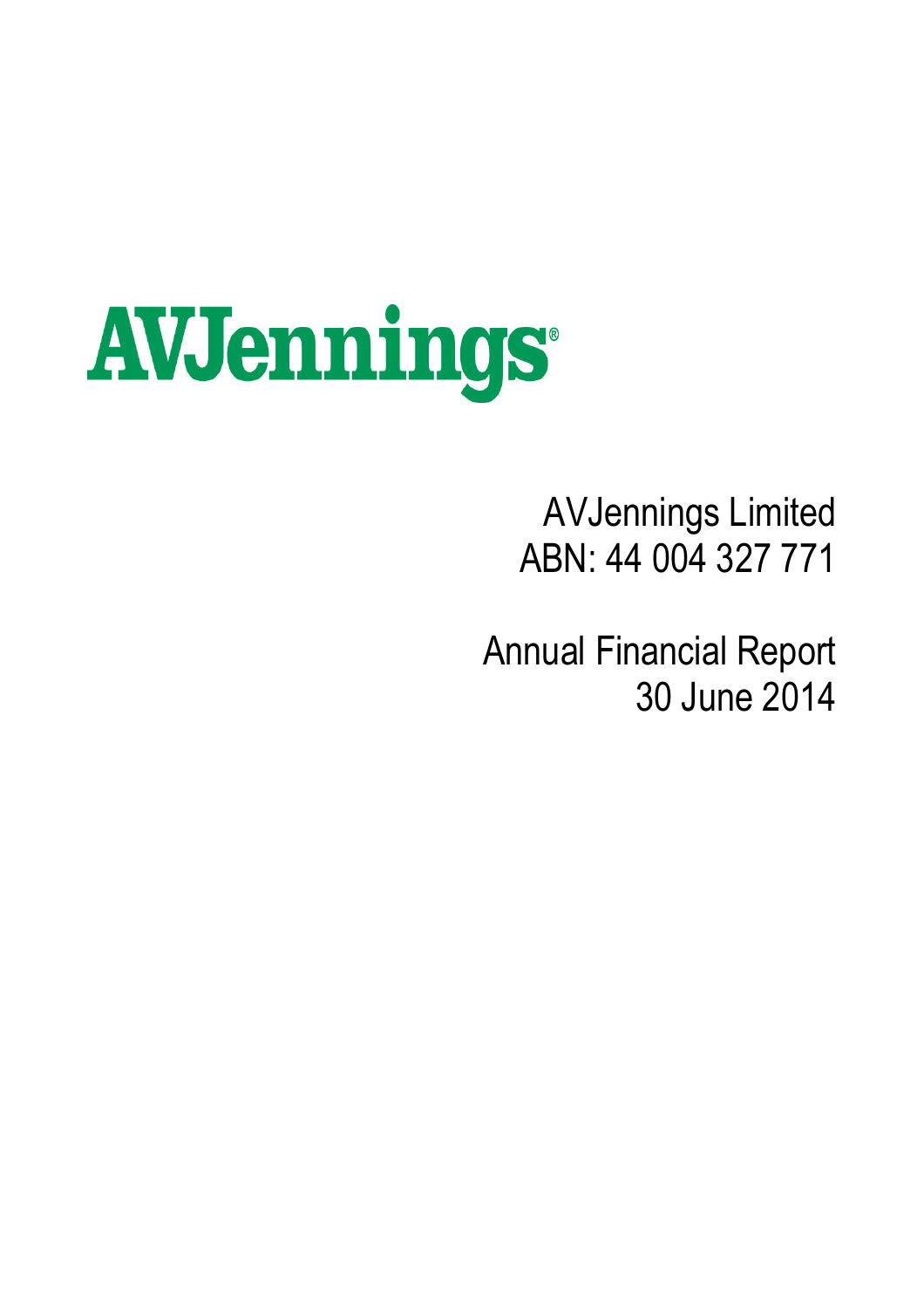# AVJennings

## **Contents**

| Page |
|------|
| 3    |
| 26   |
| 27   |
| 28   |
| 29   |
| 30   |
| 30   |
| 30   |
| 44   |
| 50   |
| 51   |
| 52   |
| 55   |
| 57   |
| 58   |
| 59   |
| 59   |
| 60   |
| 60   |
| 62   |
| 63   |
| 63   |
| 66   |
| 66   |
| 67   |
| 70   |
| 72   |
| 73   |
| 73   |
| 74   |
| 75   |
| 77   |
| 78   |
| 78   |
| 79   |
| 81   |
| 82   |
| 83   |
| 84   |
| 85   |
| 85   |
| 87   |
| 90   |
| 91   |
| 93   |
|      |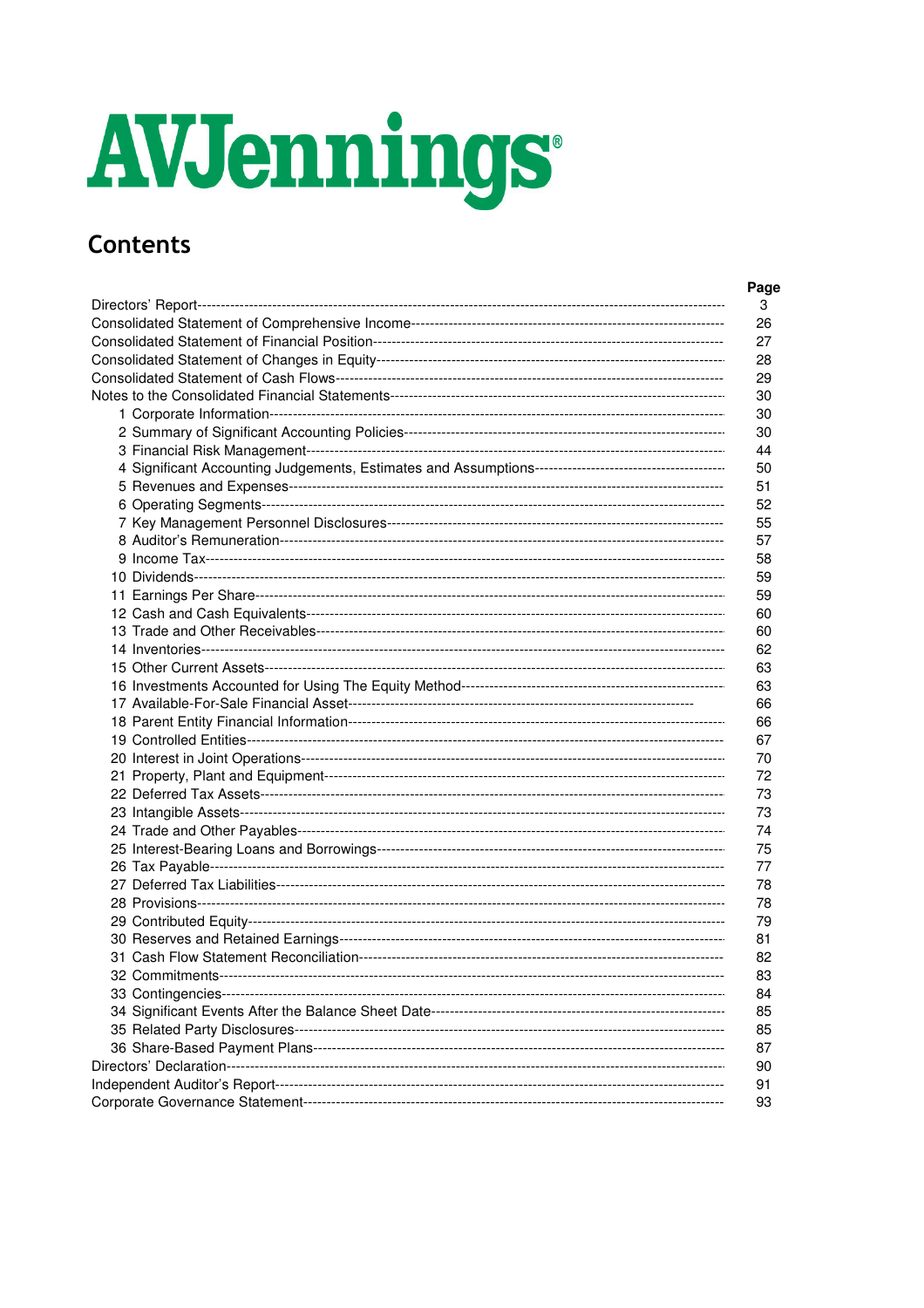For the year ended 30 June 2014

Your Directors present their Annual Financial Report ("Report") on the Consolidated Entity (referred to hereafter as "AVJennings", "Consolidated Entity" or "Group") consisting of AVJennings Limited ("Company" or "Parent") and the entities it controlled at the end of, or during, the year ended 30 June 2014.

#### **DIRECTORS**

The names of the Company's Directors in office during the financial year and until the date of this Report are as follows. Directors were in office for this entire period unless otherwise stated.

| S Cheong          | Chairman (Non-Executive)                         |
|-------------------|--------------------------------------------------|
| <b>RJ Rowley</b>  | Deputy Chairman (Non-Executive)                  |
| <b>PK Summers</b> | Managing Director and Chief Executive Officer    |
| E Sam             | Director (Non-Executive)                         |
| <b>B</b> Chin     | Director (Non-Executive)                         |
| <b>BG Hayman</b>  | Director (Non-Executive)                         |
| TP Lai            | Director (Non-Executive)                         |
| D Tsang           | Director (Non-Executive) - Appointed 2 June 2014 |

#### **COMPANY SECRETARY**

The name of the Company Secretary in office during the financial year and until the date of this Report is as follows:

CD Thompson

#### **PRINCIPAL ACTIVITY**

The principal activity of the Consolidated Entity during the year was Residential Development.

#### **OPERATING RESULTS**

The consolidated profit after tax for the financial year was \$18.8 million (2013: \$15.3 million loss after tax).

#### **DIVIDENDS**

No dividends were paid to members during the financial year (2013: nil). However, subsequent to the end of the financial year, the Directors recommended a fully franked final dividend of 2.0 cents per share which was paid on 18 September 2014. The Dividend Reinvestment Plan remains suspended.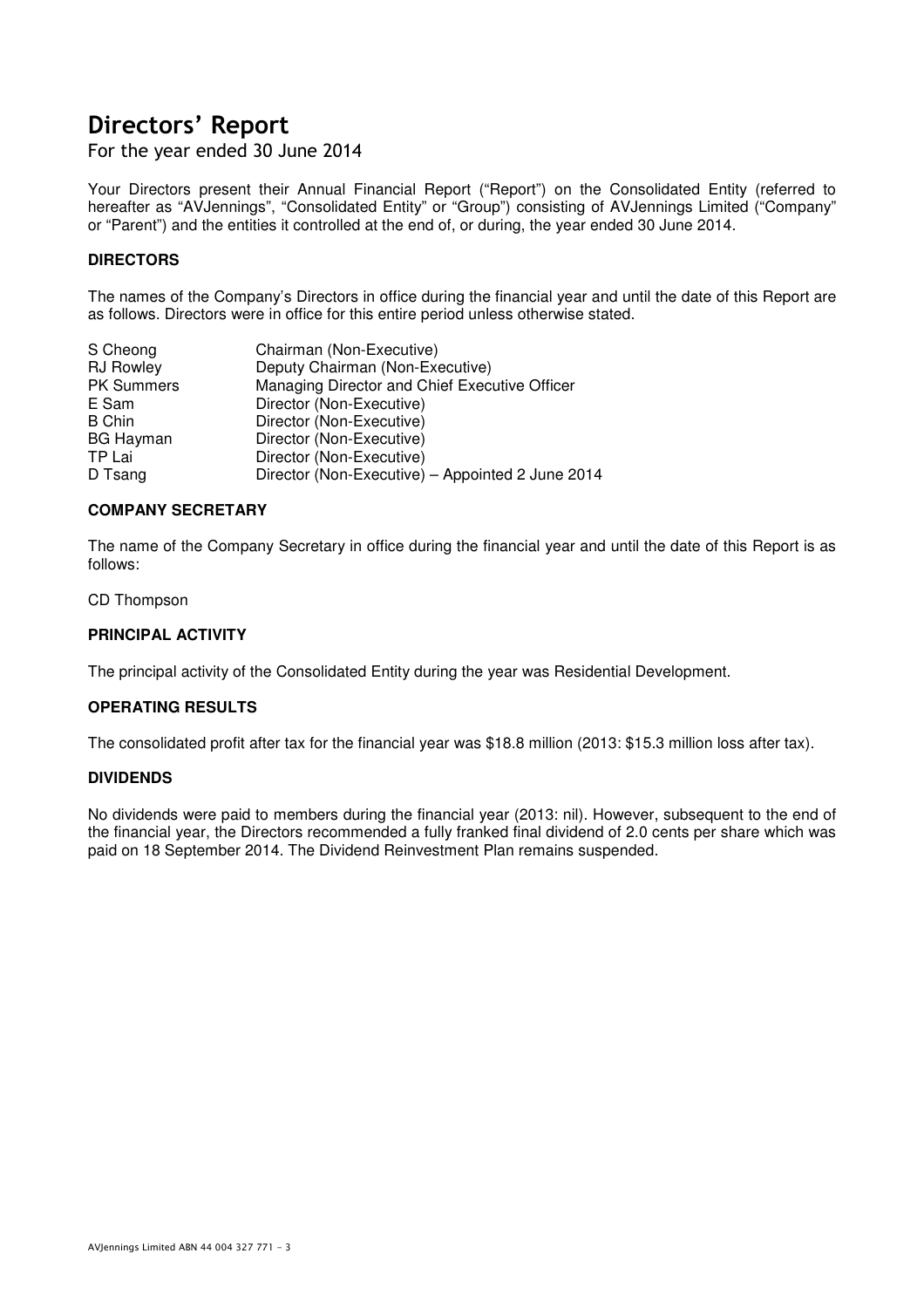For the year ended 30 June 2014

#### **REVIEW OF OPERATIONS**

#### **Financial Results**

The Company's revenue was up 58.1% to \$250.6m and profit increased 216% to \$27.0m before tax and \$18.8m after tax compared to the previous corresponding period.

In line with the statement given with the release of the 1H14 accounts, Directors have declared a fully franked final dividend of 2.0 cents per share. Whilst obviously related most directly to the FY14 result, it also reflects Directors' confidence in the future prospects of the Company.

The most pleasing aspect of the results for the year is that they were the outcome of AVJennings' strong commitment to strategy over a number of years and reliance upon our experience and our systems, developed over many years, to analyse and forecast our markets and develop appropriate strategies.

#### **Business overview**

Being a developer with a mainly horizontal development profile has also enabled us to adapt strategies to match our market forecasts as we can scale up or down more easily than if we had a significant high rise apartment or vertical development profile.

In past years this has seen the Company reduce its level of activity as market conditions deteriorated to avoid a build-up of exposure to unsold inventory. However, in recent years it has resulted in increased volumes and turnover but, encouragingly, it has been achieved without any increased exposure to completed unsold stock.

We have also maintained a focus on our core strengths of building great but affordable places and communities for our customers to live in. Our brand has been built on 82 years of listening to our customers and ensuring we meet their needs. We continue to be recognised for quality, value, integrity and reliability.

We don't see our business as just developing land and building houses; we see the parks, playgrounds and wetlands we create, the schools and students our projects support, the sporting teams that compete on our playing fields, the public art we commission and other aspects we create to develop outstanding communities.

Our people are what make the difference and we will continue to ensure we attract, retain and develop the highest calibre people who have the same values for which we are known.

#### **Outlook**

Looking forward, we expect market fundamentals to remain supportive. Consumer confidence, whilst still somewhat volatile, is strong as it relates to residential property. Interest rates remain historically low and there is a significant housing shortage in many markets, most notably Auckland, Brisbane and Sydney. Adding to this the population continues to increase, placing further pressure on an industry which typically struggles to meet underlying demand due to constraints around the supply of suitably zoned and serviced land.

AVJennings is well placed for growth due to strong opening work in progress levels of 1,264 lots at June 2014 (up 77% on prior year and 298% in the last two years). This reflects both the opening of new projects, most of which only partially contributed to results in FY14, as well as greater production levels in existing projects.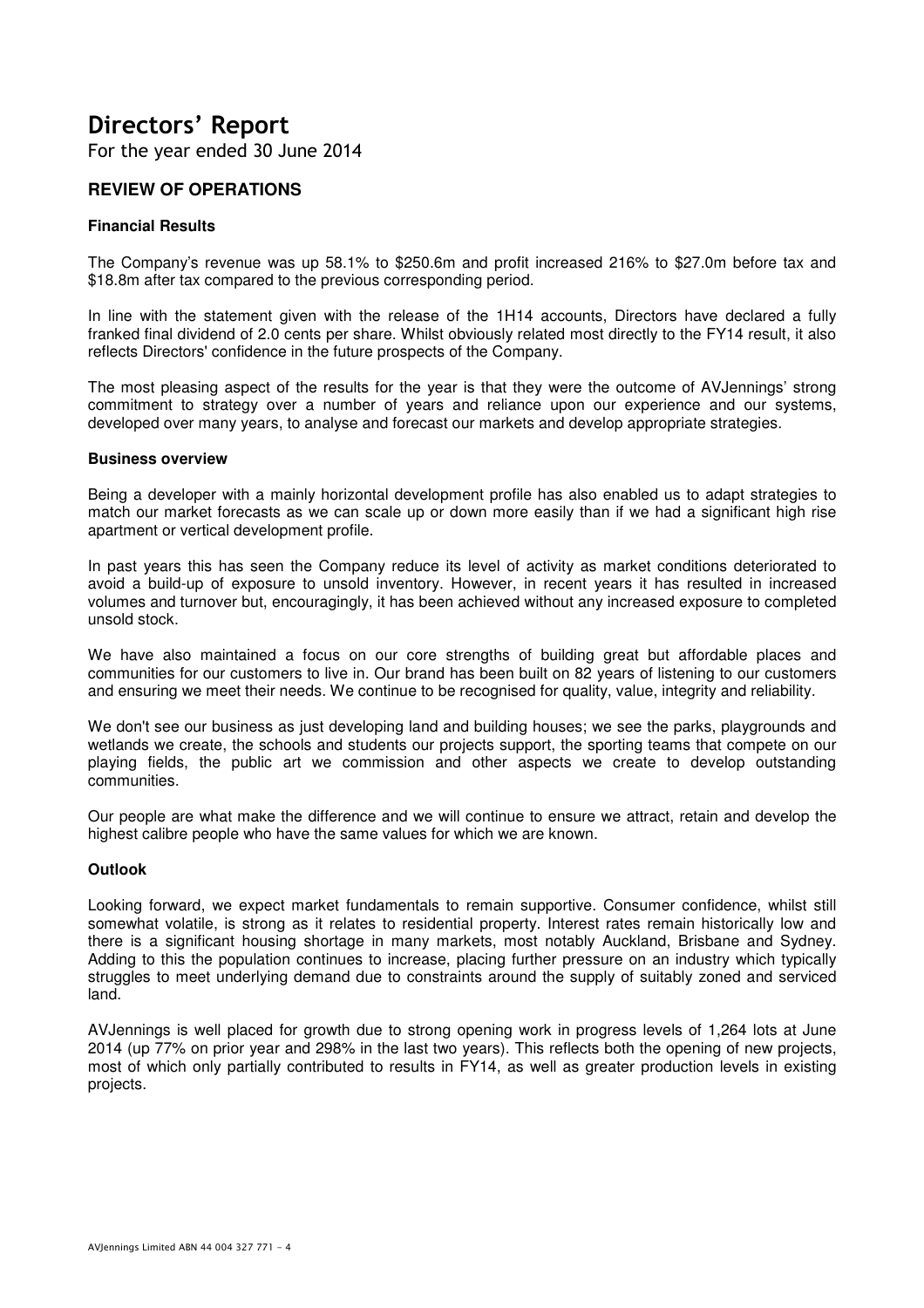For the year ended 30 June 2014

#### **REVIEW OF OPERATIONS (continued)**

Growth will also be supported by a more active acquisition strategy. In recent months we have:

- Agreed to acquire the remaining 50% of the St.Clair Joint Venture in South Australia;
- Acquired over 400 lots in the Catalina Precinct at Hobsonville Point Auckland, continuing the Company's successful involvement in this project; and
- Recently acquired a relatively small equity stake in a development in Subiaco, Perth. This is the Company's first involvement in the Perth market for over 20 years.

We also continue to look for other acquisition opportunities. In some markets prices for sites have accelerated beyond what we believe are reasonable. However, overall we believe sufficient opportunities exist to acquire sites in line with our required returns, targets and strategies. Additionally, our low gearing levels of 17% (debt to total assets) will support such an acquisition strategy.

Whilst timing of production and usual seasonal issues will see results skewed towards the second half of FY15, we expect to achieve increased contract signings. Our forecast for FY15 is in the range of 1,500 to 1,700 lots.

Directors and management appreciate the support of stakeholders during the residential downturn that much of Australia experienced in recent years and also the participation and support shown for the rights issue concluded in early 2013. This equity raising enabled funding of increased work in progress levels which, in turn, led to the improved result for FY14. Given the current environment, we remain confident of continuing improvement in results.

#### **SIGNIFICANT EVENTS AFTER THE BALANCE SHEET DATE**

No matter or circumstance has arisen since 30 June 2014 that has significantly affected, or may significantly affect:

- a) the Consolidated Entity's operations in future financial years; or
- b) the results of those operations in future financial vears; or
- c) the Consolidated Entity's state of affairs in future financial years.

#### **FUTURE DEVELOPMENTS, PROSPECTS AND BUSINESS STRATEGIES**

The prospects and business strategies of the Consolidated Entity are discussed on pages 4 and 5 of this Report.

#### **ENVIRONMENTAL REGULATION**

The Consolidated Entity's operations are subject to various environmental regulations under both Commonwealth and State legislation, particularly in relation to its property development activities. The Consolidated Entity's practice is to ensure that where operations are subject to environmental regulations, those obligations are identified and appropriately addressed. This includes the obtaining of approvals, consents and requisite licences from the relevant authorities and complying with their conditions.

There have been no significant known breaches of environmental regulations to which the Consolidated Entity is subject.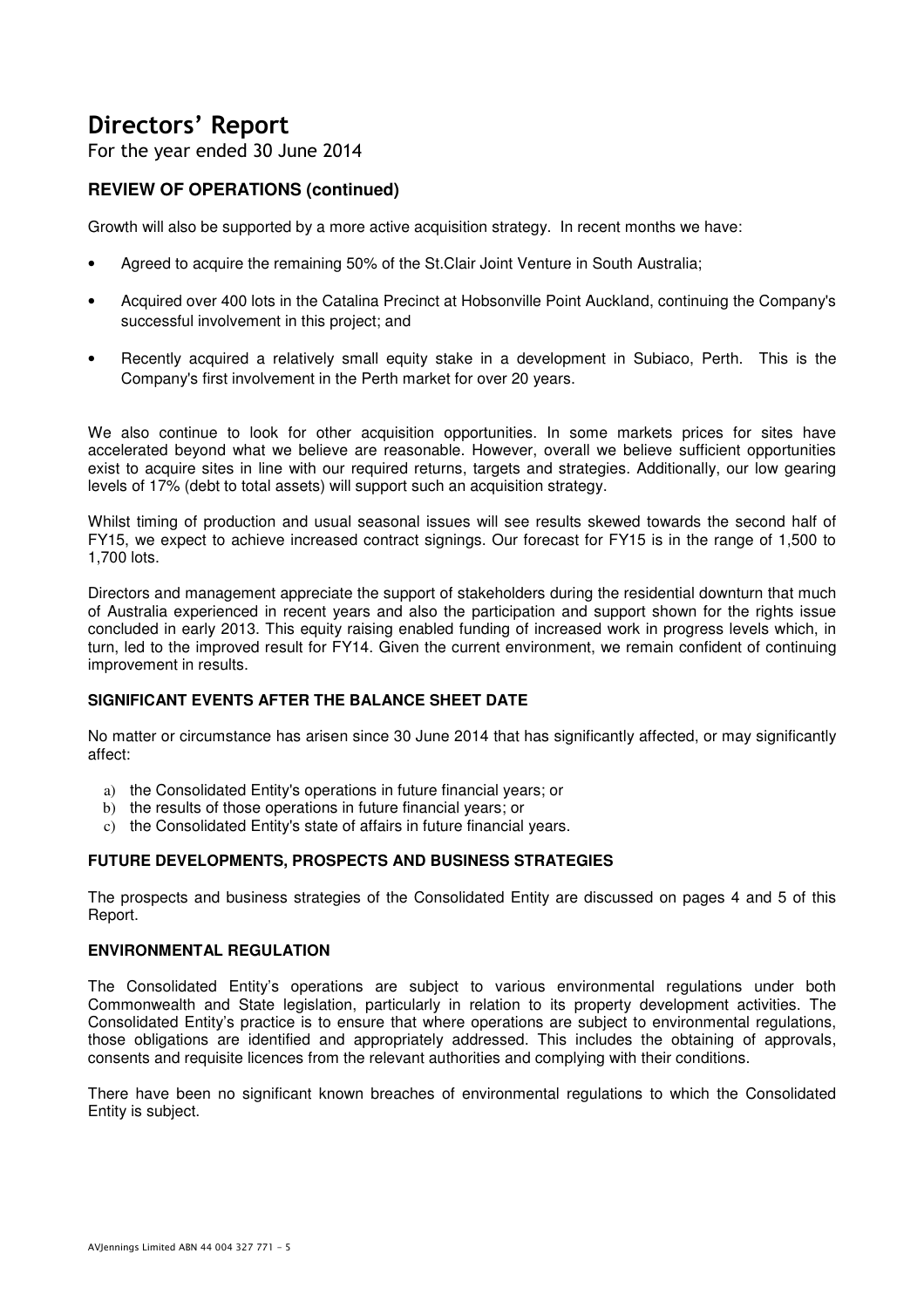For the year ended 30 June 2014

#### **INFORMATION ON THE DIRECTORS**

#### **Simon Cheong** B.Civ.Eng. MBA

Director since 20 September 2001. Mr Cheong has over 30 years experience in real estate, banking and international finance. He currently serves as Chairman and Chief Executive Officer of SC Global Developments Pte Ltd. Mr Cheong has formerly held positions with Citibank (Singapore) as their Head of Real Estate Finance for Singapore as well as with Credit Suisse First Boston as a Director and Regional Real Estate Head for Asia (excluding Japan). In 1996, Mr Cheong established his own firm, SC Global Pte Ltd, a real estate and hotel advisory and direct investment group specialising in structuring large and complex transactions worldwide. He was elected President of the prestigious Real Estate Developers' Association of Singapore (REDAS) for 2 terms from 2007 until 2010. He served on the Board of the Institute of Real Estate Studies, National University of Singapore from 2008 to 2011 and was a board member of the Republic Polytechnic Board of Governors from 2008 to 2011. He was also a Council Member of the Singapore Business Federation, a position he held from 2007 to 2010. Resident of Singapore.

#### Responsibilities:

Chairman of the Board, Non-Executive Director, Chairman of Investments Committee, Member of Remuneration Committee, Member of Nominations Committee.

Directorships held in other listed entities: None.

#### **Jerome Rowley** SF Fin, FAICD

Director since 22 March 2007. Mr Rowley has been a career banker since the early 1970s with Citigroup, Morgan Grenfell and ABN Amro. From 1992 until 2002, he served as Managing Director and CEO of ABN Amro Australia and Head of Relationship Management and Structured Finance for ABN Amro, Asia Pacific. He has been active in both wholesale and investment banking domestically and internationally. During his career, Mr Rowley devoted considerable effort towards the recognition, understanding and management of risk as a means of profit optimisation. Of particular significance was his involvement in advising and funding including debt, equity and hybrids, of infrastructure projects in both Australia and Asia Pacific. Resident of Sydney.

#### Responsibilities:

Deputy Chairman of the Board, Non-Executive Director, Chairman of Risk Management Committee, Member of Audit Committee, Member of Investments Committee, Member of Nominations Committee.

Directorships held in other listed entities: None.

#### **Peter K Summers** B Fc. CA

Director since 27 August 1998. Mr Summers is a Chartered Accountant and has been employed with the Company and its related corporations since 1984, when he joined the Jack Chia Australia Limited Group from Price Waterhouse (now PricewaterhouseCoopers). During Mr Summers' early period with the Group, he held various management and directorship roles within the Group. Following the acquisition of the AVJennings residential business in September 1995, Mr Summers was appointed Chief Financial Officer, becoming Finance Director of AVJennings in August 1998. He was appointed Managing Director and Chief Executive Officer of the Company on 19 February 2009. Mr Summers has extensive experience in general and financial management as well as mergers and acquisitions. Resident of Melbourne.

#### Responsibilities:

Managing Director and Chief Executive Officer.

Directorships held in other listed entities: None.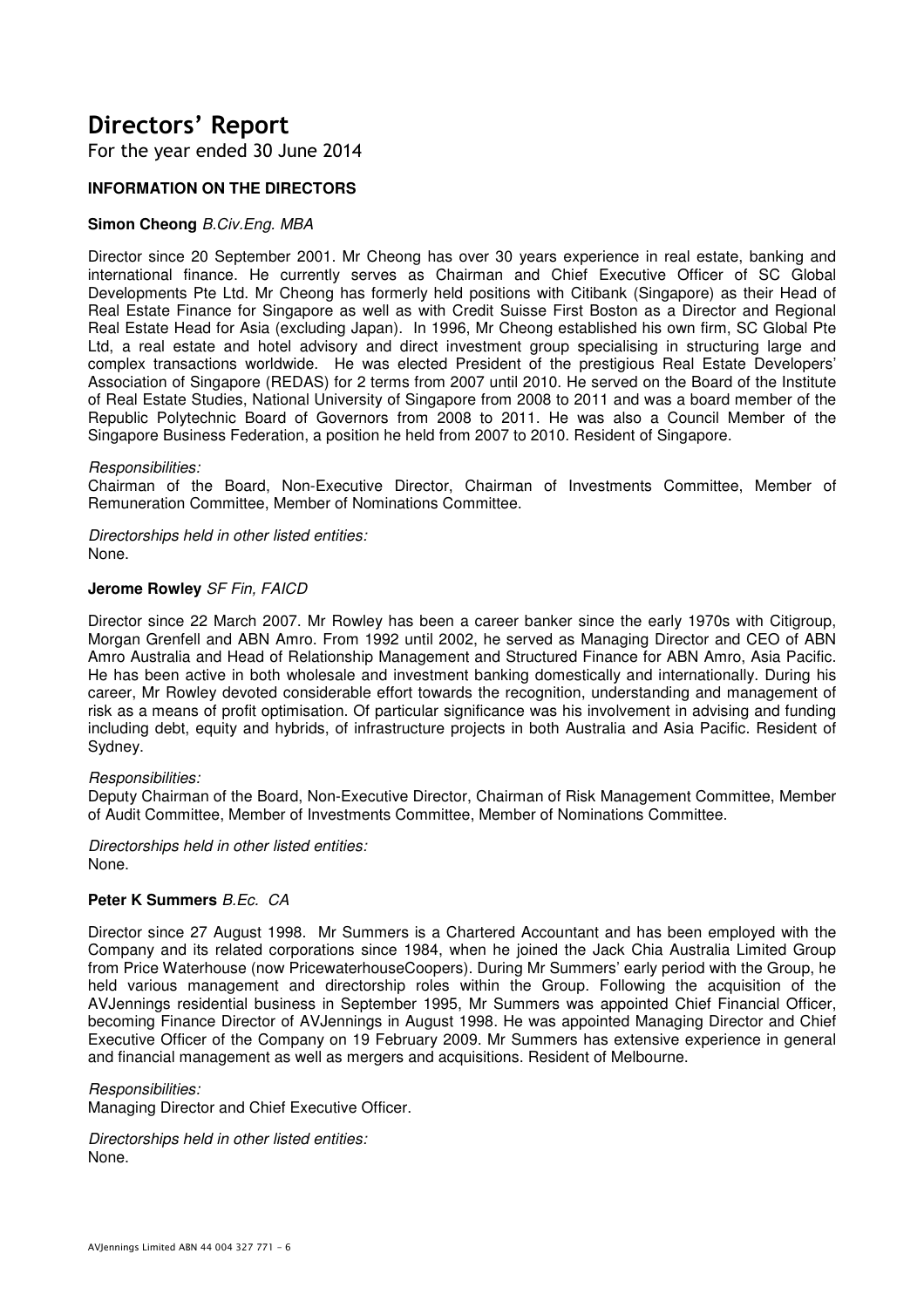For the year ended 30 June 2014

#### **INFORMATION ON THE DIRECTORS (continued)**

#### **Elizabeth Sam** B.A. Hons. (Economics)

Director since 20 September 2001. Mrs Sam has over 40 years experience in international banking and finance. She has served on numerous high level Singaporean government financial and banking review committees and was the Chairman of the International Monetary Exchange from 1987-1990 and 1993-1996. Mrs Sam is a Director of SC Global Developments Pte Ltd, the Company's major shareholder. Resident of Singapore.

#### Responsibilities:

Non-Executive Director, Chairman of Nominations Committee, Chairman of Remuneration Committee, Member of Audit Committee.

Directorships held in other listed entities: Banyan Tree Holdings Limited, since 23 March 2004. The Straits Trading Company Limited, since 30 April 2008.

#### **Bobby Chin** CA (ICAEW) B.Acc.

Director since 18 October 2005. Mr Chin is the Chairman of NTUC Fairprice Co-operative Limited and NTUC Fairprice Foundation Limited. He is the Deputy Chairman of NTUC Enterprise Co-operative Limited and a Director of Singapore Labour Foundation. He is also a member of the Singapore Council of Presidential Advisers. Mr Chin served 31 years with KPMG Singapore and was its Managing Partner from 1992 until September 2005. He is a Fellow of the Institute of Singapore Chartered Accountants, and an Associate Member of the Institute of Chartered Accountants in England and Wales. Resident of Singapore.

#### Responsibilities:

Non-Executive Director, Chairman of Audit Committee.

Directorships held in other listed entities:

Yeo Hiap Seng Limited, since 15 May 2006. Ho Bee Investment Limited, since 29 November 2006. Sembcorp Industries Limited, since 1 December 2008. Singapore Telecommunications Limited, since 1 May 2012.

Other Directorships: Temasek Holdings (Private) Limited, since 10 June 2014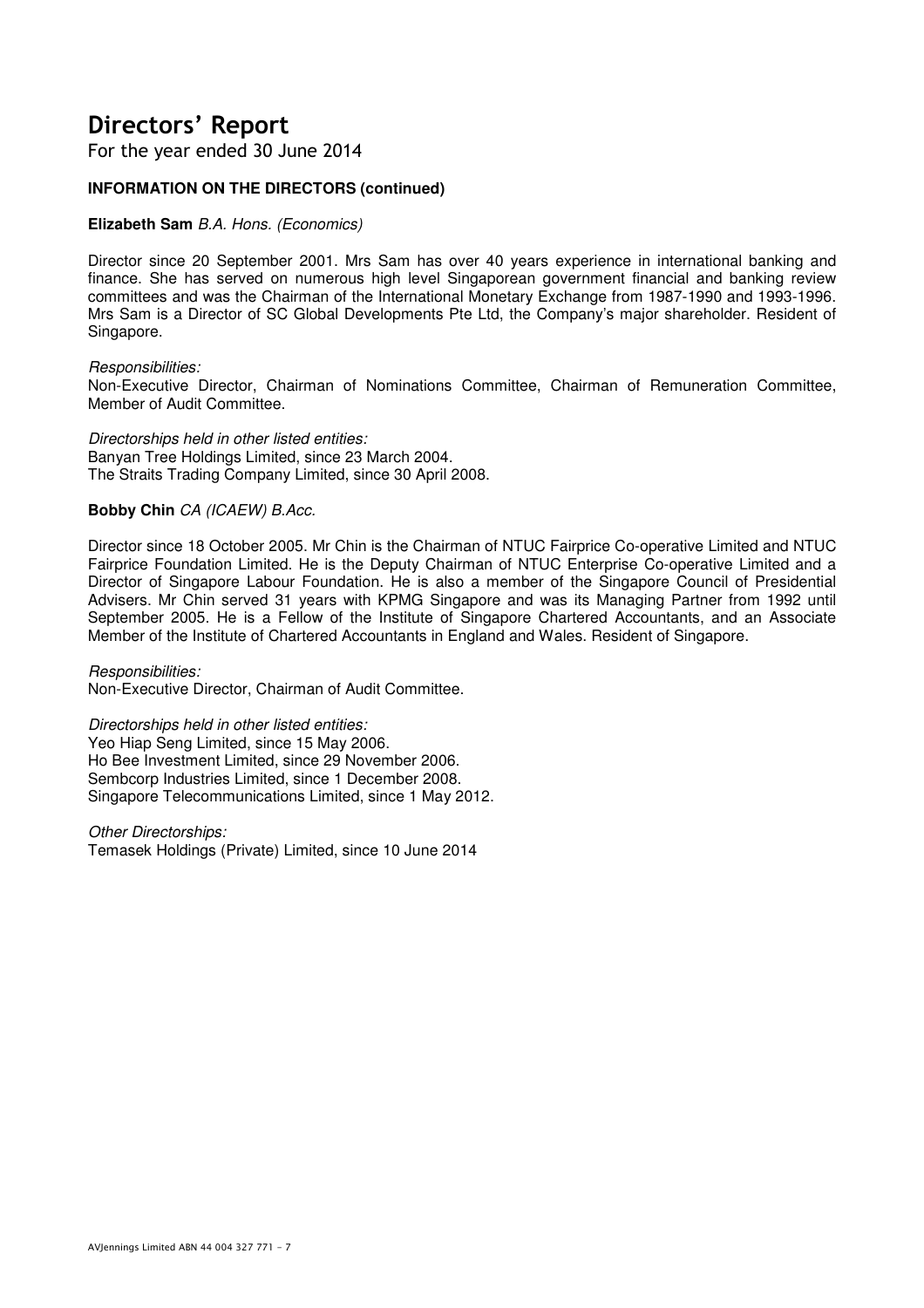For the year ended 30 June 2014

#### **INFORMATION ON THE DIRECTORS (continued)**

#### **Bruce G Hayman**

Director since 18 October 2005. Mr Hayman has over 45 years commercial management experience with 20 of those at operational Chief Executive or General Manager Level. He is currently Chairman of Chartwell Management Services where he brings his very wide business experience to clients by way of the leadership, marketing, business performance and coaching programs he offers. He has fulfilled senior management roles both in Australia and overseas for companies such as Nicholas Pharmaceutical Group, Dairy Farm Group, Hong Kong Land and Seagram Corporation. During his time in Singapore, he held the position of Foundation President of the Singapore Australia Business Council. He has also served as CEO of the Australian Rugby Union and as Chairman of the Board of the Rugby Club Ltd. For his contribution to tourism in Australia, he has been recognised by Tourism Training Australia with a Platinum award. He is Chairman of the Ella Foundation and is the Deputy Chairman and a Director of the Australian Diabetes Council – NSW. Resident of Sydney.

#### Responsibilities:

Non-Executive Director, Member of Remuneration Committee, Member of Nominations Committee, Member of Investments Committee, Member of Risk Management Committee.

Directorships held in other listed entities: None.

#### **Teck Poh Lai** B.A. Hons. (Economics)

Director since 18 November 2011. Mr Lai has been a career banker since the late 1960s. He joined Citibank Singapore in April 1968, rising through the ranks to become Vice President and Head of the Corporate Banking Division. During his time with Citibank, Mr Lai undertook international assignments with Citibank in Jakarta, New York and London. His last position with Citigroup was as Managing Director of Citicorp Investment Banking Singapore Ltd (Corporate Finance and Capital Market Activities) from 1986 to 1987. Mr Lai joined Oversea-Chinese Banking Corporation (OCBC) in January 1988 as Executive Vice President and Division Head of Corporate Banking. He moved on to various other senior management positions in OCBC, such as Head of Information Technology and Central Operations and Risk Management. He was head of Group Audit prior to retiring in April 2010. Resident of Singapore.

#### Responsibilities:

Non-Executive Director, Member of Audit Committee, Member of Remuneration Committee.

#### Directorships held in other listed entities:

PT Bank OCBC NISP Tbk (Commissioner) since 4 September 2008. Oversea-Chinese Banking Corporation since 1 June 2010.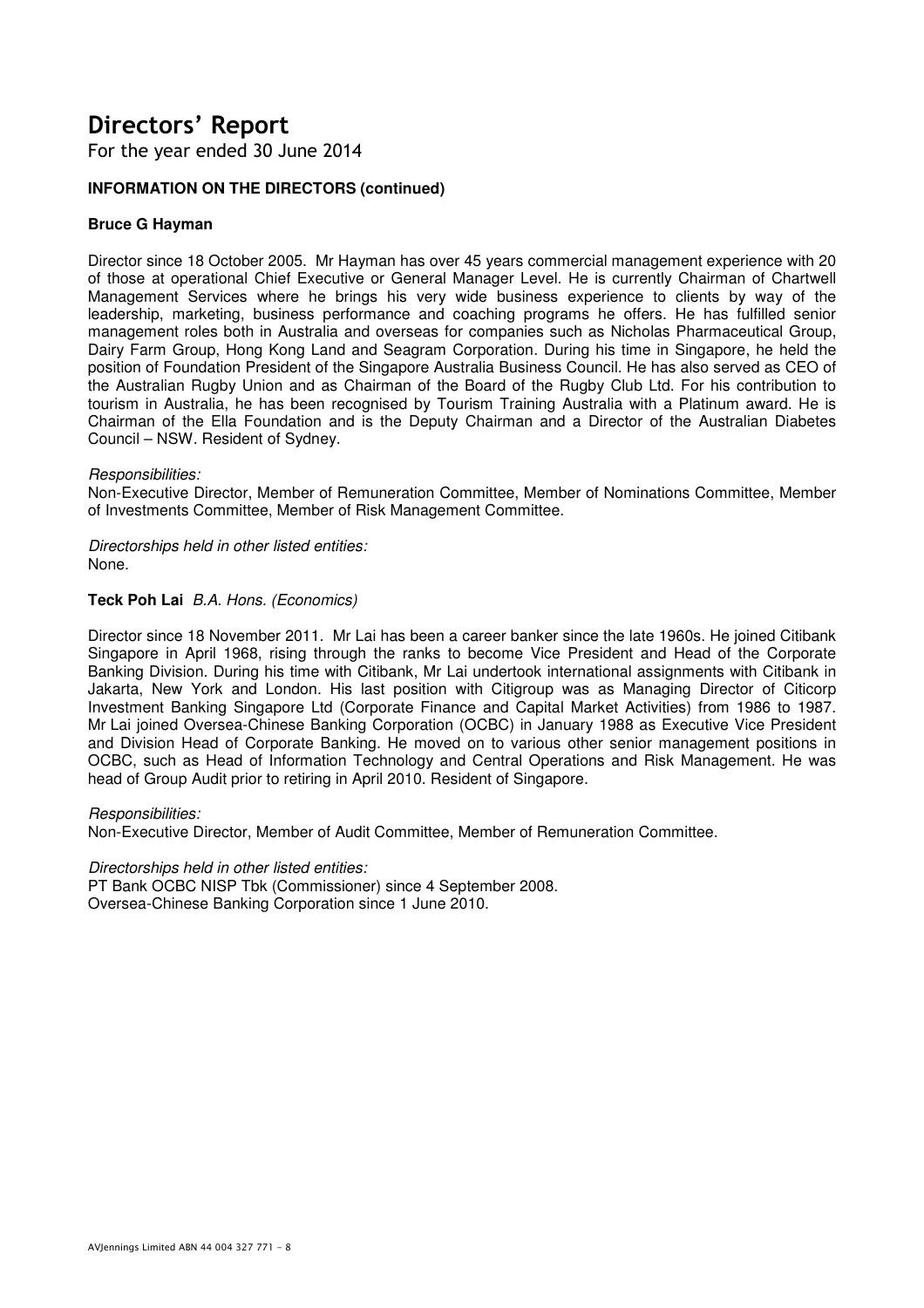For the year ended 30 June 2014

#### **INFORMATION ON THE DIRECTORS (continued)**

#### **David Tsang** B.A. (Economics)

Director since 2 June 2014. Mr Tsang has over 20 years experience in real estate, corporate finance and investments, completing transactions in Asia, North America and Europe. He currently holds the position of Managing Director for SC Global Developments Pte Ltd and has held various director and finance positions within the SC Global Group.

Mr Tsang began his career in Investment Banking with Nesbitt Burns in New York. He relocated from the United States to Singapore in 1996 and joined Simon Cheong as a founding member in establishing SC Global Pte Ltd, a boutique real estate advisory and principal investment firm. In 1999, Mr Tsang co-led two successful M&A transactions for the SC Global Group, acquiring controlling interests in publicly listed companies MPH Ltd and ANA Hotels (Singapore) Ltd. Mr Tsang took an executive position as Director of Special Projects at MPH Ltd from 2000 – 2004, helping to restructure and unlock value for shareholders. Mr Tsang also helped lead the transformation of ANA Hotels (Singapore) Ltd into the business of high end residential development and which continues to operate today as SC Global Developments. Mr Tsang served previously as a Director on the Board of AVJennings Ltd from 2004 to 2006. Resident of Singapore.

Responsibilities: Non-Executive Director, Member of Investments Committee.

Directorships held in other listed entities: None.

#### **INFORMATION ON COMPANY SECRETARY**

**Carl D Thompson** LLB B. Comm.

Company Secretary since 12 January 2009. Mr Thompson previously held the company secretary and general counsel role at Downer EDI Limited. Prior to that he was a partner at national law firm Corrs Chambers Westgarth, practising in corporate and commercial work. Resident of Melbourne.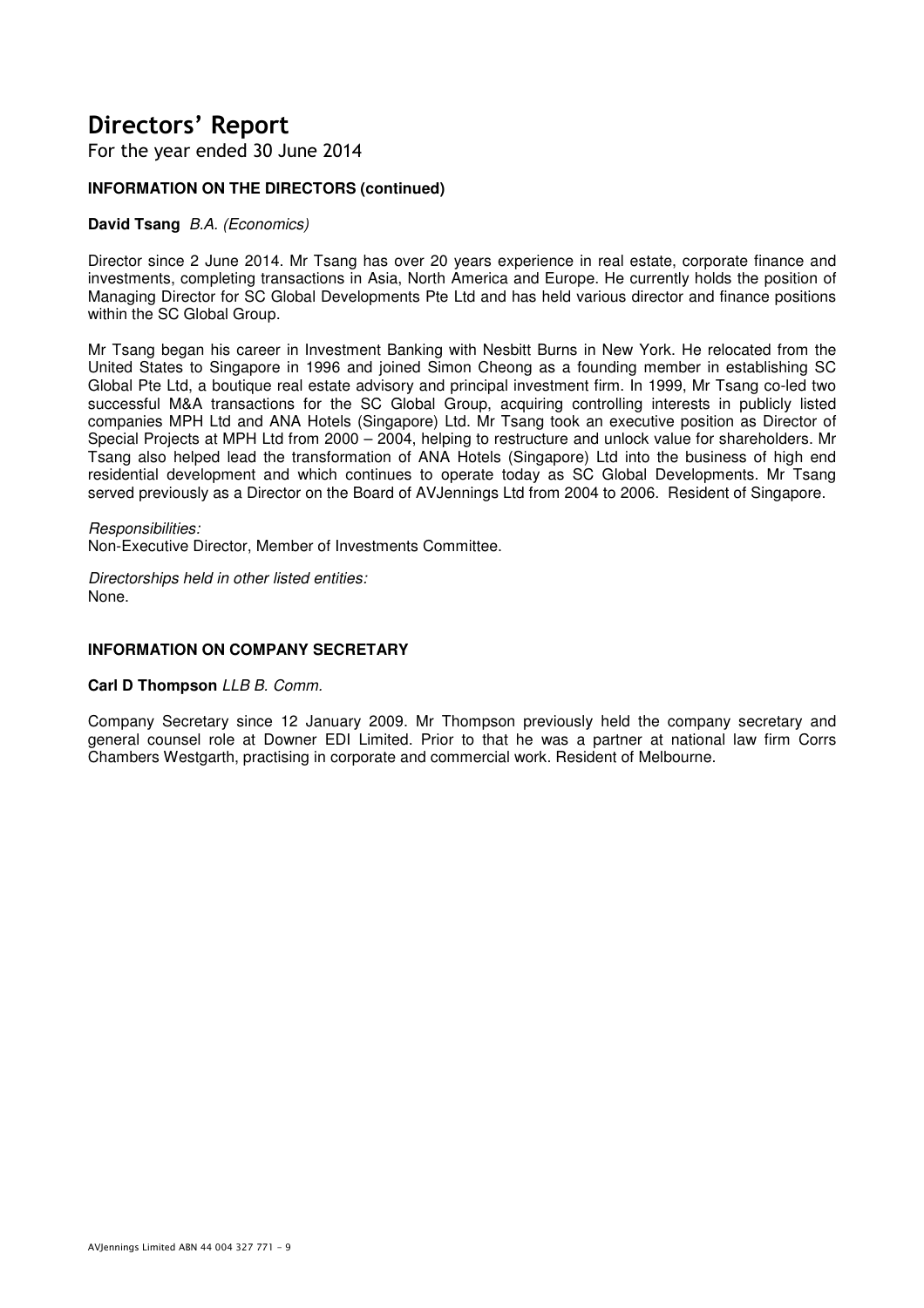For the year ended 30 June 2014

#### **REMUNERATION REPORT (Audited)**

This Remuneration Report outlines the remuneration arrangements of the Company and the Group in accordance with the requirements of the Corporations Act 2001 (the Act) and its regulations. This information has been audited as required by section 308(3C) of the Act.

The Remuneration Report details the remuneration arrangements of Key Management Personnel (KMP) who are defined as those persons having authority and responsibility for planning, directing and controlling the major activities of the Company and the Group, directly or indirectly, including any Director (whether executive or otherwise) of the Parent Entity and some of the Executive Committee members.

The Remuneration Report is presented under the following sections:

#### **1. Individual Key Management Personnel disclosures**

Details of KMP are set out below:

| Directors         |                                                  |
|-------------------|--------------------------------------------------|
| S Cheong          | Chairman (Non-Executive)                         |
| <b>RJ Rowley</b>  | Deputy Chairman (Non-Executive)                  |
| <b>PK Summers</b> | Managing Director and Chief Executive Officer    |
| E Sam             | Director (Non-Executive)                         |
| B Chin            | Director (Non-Executive)                         |
| <b>BG Hayman</b>  | Director (Non-Executive)                         |
| TP Lai            | Director (Non-Executive)                         |
| D Tsang           | Director (Non-Executive) - Appointed 2 June 2014 |
|                   |                                                  |

(ii) Executives

| <b>KMP Executive Committee Members</b> |                 |                                                                          |  |  |  |  |  |
|----------------------------------------|-----------------|--------------------------------------------------------------------------|--|--|--|--|--|
|                                        | M Henesey-Smith | Executive General Manager (Qld, SA& NZ) - Ceased employment 11 July 2014 |  |  |  |  |  |
|                                        | A Soutar        | Executive General Manager (NSW & Vic)                                    |  |  |  |  |  |
|                                        | L Mahaffy       | <b>Chief Financial Officer</b>                                           |  |  |  |  |  |
|                                        | SC Orlandi      | <b>Chief Strategy Officer</b>                                            |  |  |  |  |  |
|                                        | CD Thompson     | Company Secretary/General Counsel                                        |  |  |  |  |  |
|                                        | L Hunt          | General Manager, Human Resources                                         |  |  |  |  |  |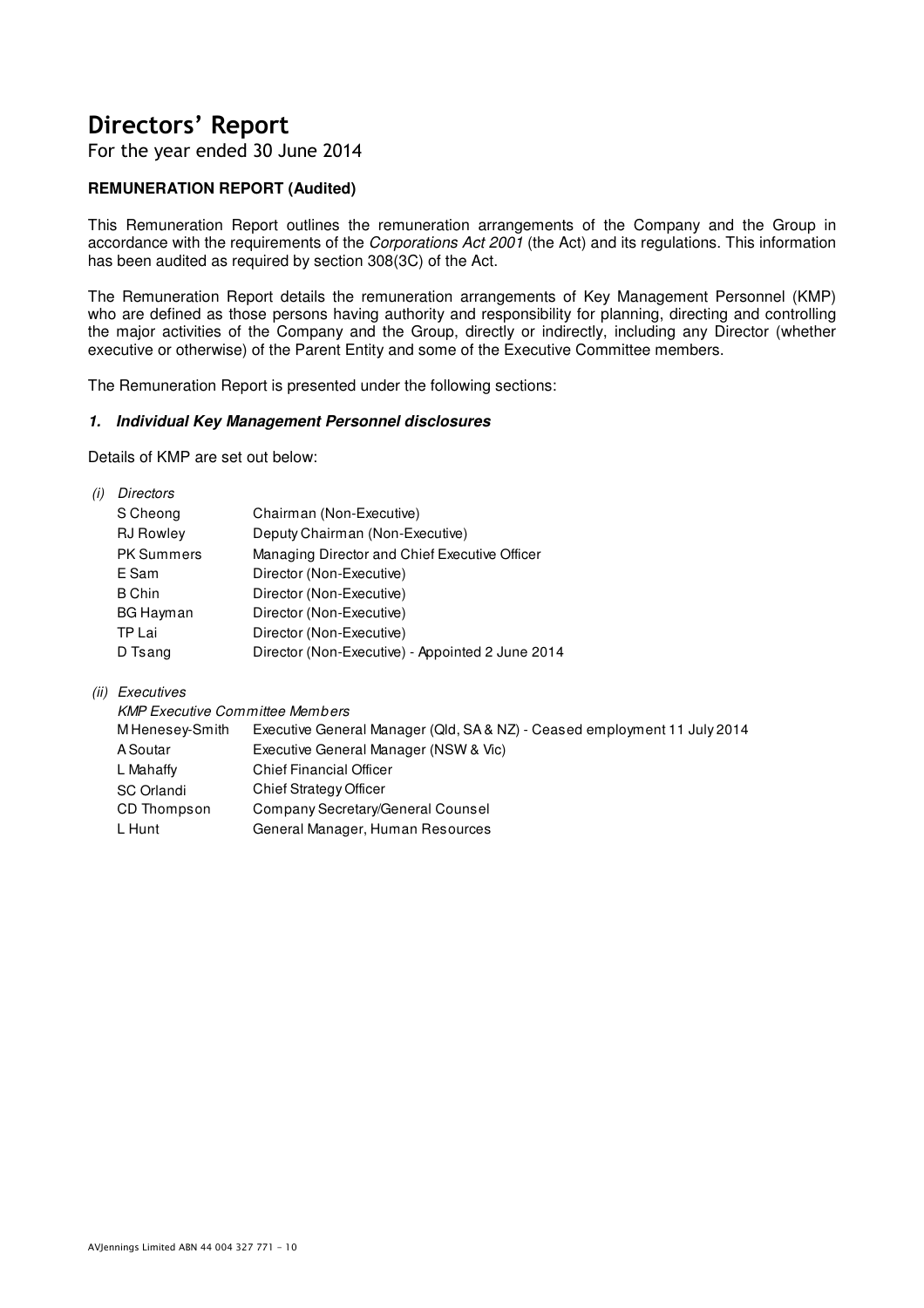For the year ended 30 June 2014

#### **REMUNERATION REPORT (Audited) (continued)**

#### **2. Principles Used to Determine the Nature and Amount of Remuneration**

#### **2.1 The Remuneration Committee**

The Remuneration Committee comprises four Non-Executive Directors.

The Remuneration Committee has delegated decision making authority for some matters related to the remuneration arrangements for Executive Directors and Executives, and is required to make recommendations to the Board on other matters such as equity-based performance plans.

The Committee approves the remuneration arrangements of the Chief Executive Officer and other Executives which includes awards made under the Long-Term Incentive (LTI) plan. The Board sets the fees for Non-Executive Directors.

The objective is to ensure that remuneration policies and structures are fair and competitive and aligned with the long-term interests of the Group.

The Chief Executive Officer attends Remuneration Committee Meetings by invitation, where management input is required. The Chief Executive Officer is not present during any discussions related to his own remuneration arrangements.

#### **2.2 Use of Remuneration Consultants**

In January 2013, the Remuneration Committee engaged Godfrey Remuneration Group (GRG) to review and report on market benchmarking of remuneration for Non-Executive Directors, Executive Directors and Executives. Under the terms of the engagement, GRG provided remuneration recommendations as defined in Section 9B of the Corporations Act 2001.

GRG confirmed that the recommendations were made free from undue influence by members of AVJennings KMP.

The following arrangements were made to achieve this:

- GRG was engaged by, and reported directly to, a member of the Remuneration Committee. The agreement for the provision of the remuneration consulting services was executed by the Chair of the Remuneration Committee under delegated authority on behalf of the Board;
- The report containing the remuneration recommendations was provided by GRG directly to a member of the Remuneration Committee; and
- GRG was permitted to speak to management throughout the engagement to understand Company processes, practises, and other business issues and obtain management perspectives. However, GRG was not permitted to provide any member of management with a copy of their draft or final report that contained the remuneration recommendations.

As a consequence, the Board is satisfied that the recommendations were made free from undue influence from any member of the Management team.

#### **2.3 Non-Executive Director Remuneration Arrangements**

The Board seeks to set aggregate remuneration at a level that provides the Group with the ability to attract and retain Directors of the highest calibre, whilst incurring a cost that is acceptable to Shareholders.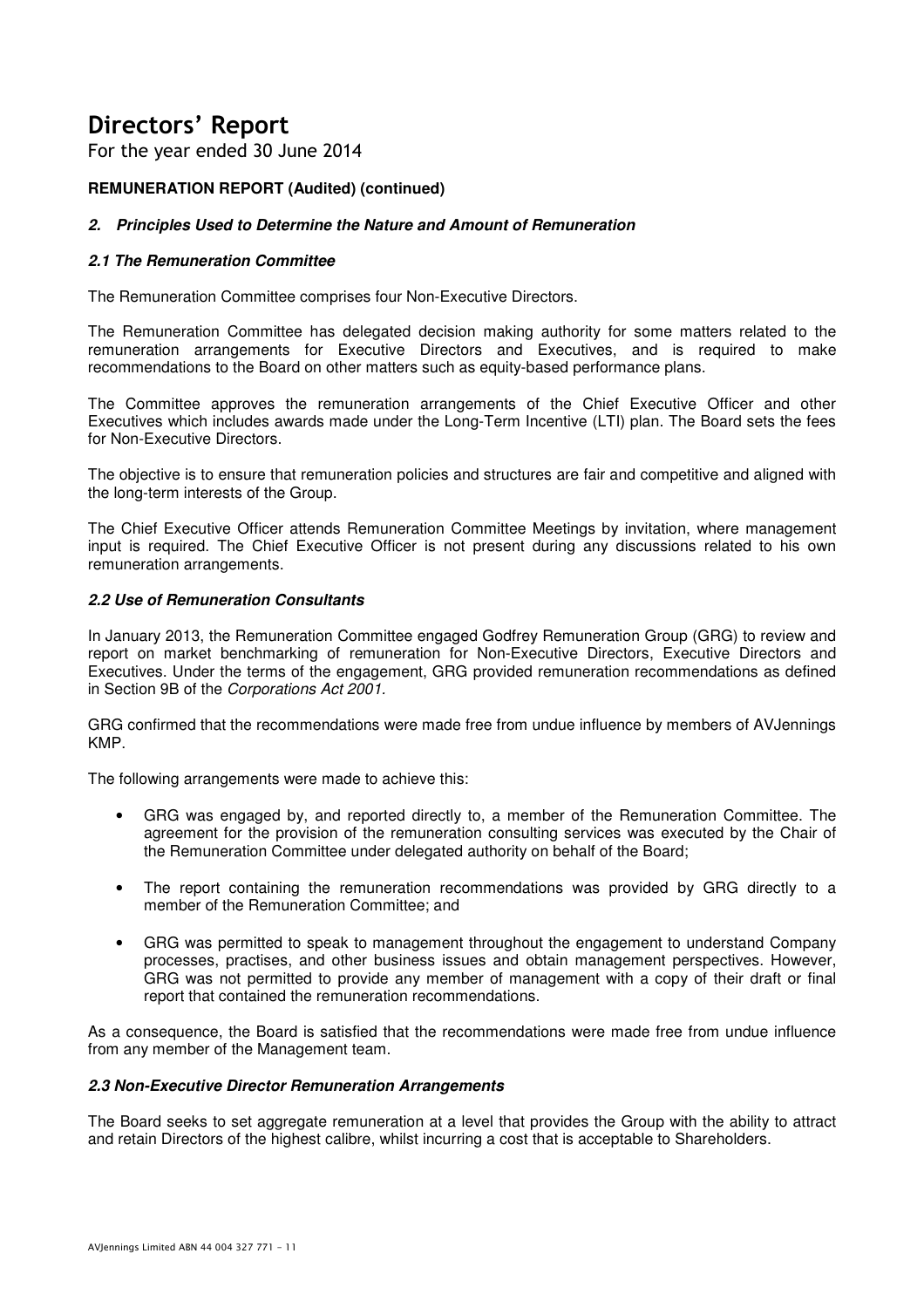For the year ended 30 June 2014

#### **REMUNERATION REPORT (Audited) (continued)**

#### **2.3. Non-Executive Director Remuneration Arrangements (continued)**

Fees and payments to Non-Executive Directors reflect the demands which are made on, and the responsibilities of, the Directors.

The amount of aggregate remuneration sought to be approved by Shareholders and the fee structure is reviewed periodically against fees paid to Non-Executive Directors of comparable companies. There has been no change to the basis of Non-Executive Director remuneration since the prior reporting period.

Three Non-Executive Directors, Mr S Cheong, Mrs E Sam and Mr D Tsang, do not receive fees, however AVJennings pays a consulting fee to the Ultimate Parent Entity, SC Global Developments Pte Ltd. The fees relate to and are paid pursuant to a consultancy and advisory agreement entered into in June 2002 (and amended in 2012) for the provision of services including the following:

- Services of at least two directors on the Board;
- Assistance in sourcing and facilitating financial and banking requirements particularly from Asianbased and other institutions;
- Assistance in secretarial and administrative matters in connection with the Company's Singapore listing;
- Sourcing and facilitating business, commercial and investment opportunities; and
- Ancillary advice.

The reasonableness and appropriateness of the agreement and the level of fees is assessed annually by the Australian-based independent Non-Executive Directors taking into account the actual services provided, comparable market data for similar services, the benefits to the Company and the likely cost of replacement of the services provided. The annual fees payable are \$600,000. The agreement may be terminated by either party providing six months' notice or by the Company on 30 days' notice for cause.

Non-Executive Directors do not participate in any incentive programs. Fees for Non-Executive Directors are fixed and are not linked to the financial performance of the Company. The Board believes this is necessary for Non-Executive Directors to maintain their independence.

Shareholders approved an annual aggregate cap of \$400,000 for non-executive fees at the 2000 AGM. This cap has not been altered since. The allocation of fees to Non-Executive Directors within that cap has been determined after consideration of a number of factors including the time commitments of directors, the size and scale of the Company's operations, the skill sets of the directors and fees paid to directors of comparable companies as well as participation in committee work. Non-Executive Directors are not entitled to retirement benefits other than (as appropriate for Australian residents) payment of statutory superannuation entitlements in addition to directors' fees.

The remuneration of Non-Executive Directors for the years ended 30 June 2014 and 30 June 2013 is detailed on page 21 of this Report.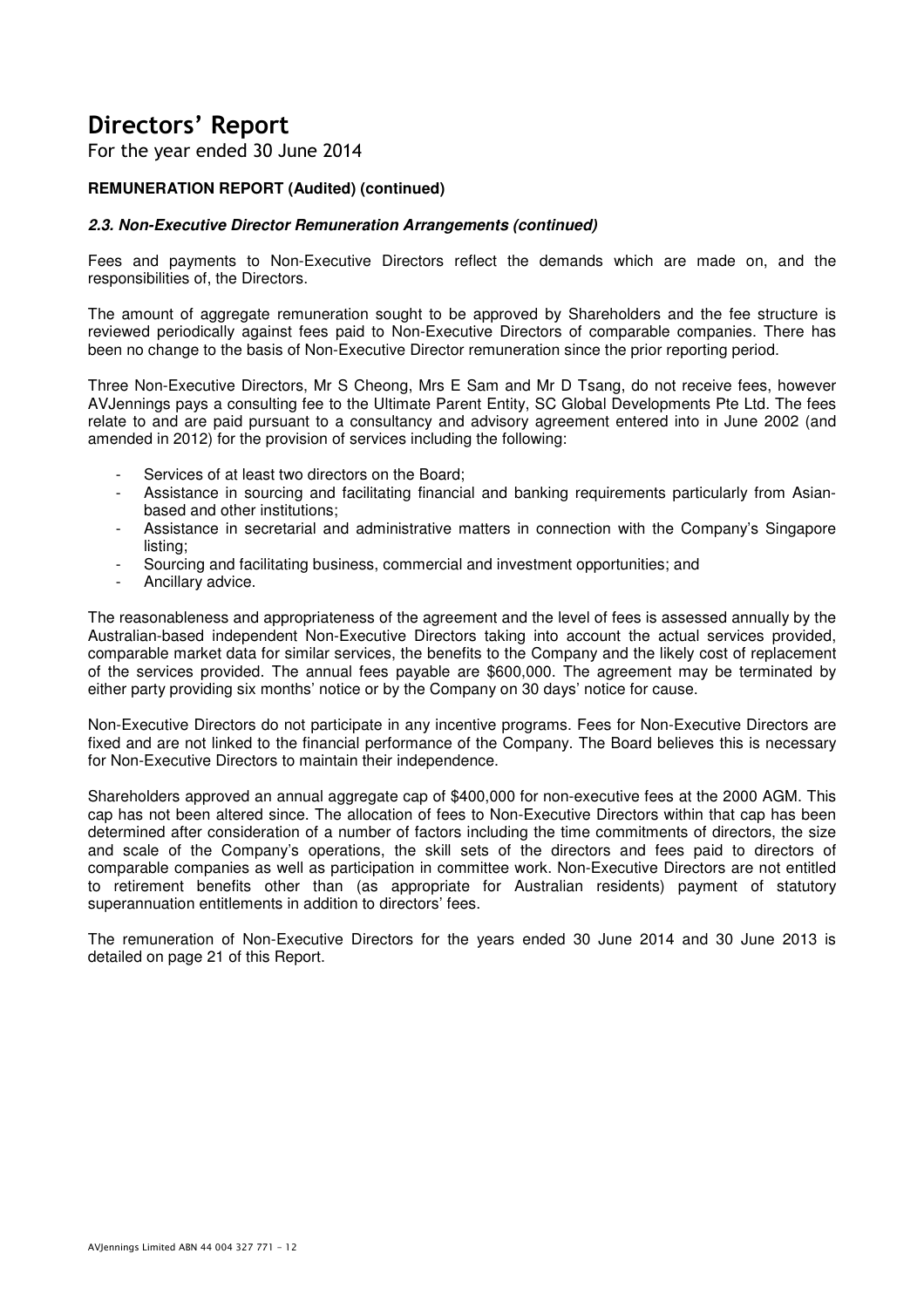For the year ended 30 June 2014

#### **REMUNERATION REPORT (Audited) (continued)**

#### **2.4. Executive Remuneration Arrangements**

AVJennings' executive remuneration strategy is designed to attract, motivate and retain high performing individuals and align the interests of Executives and Shareholders.

The executive remuneration framework consists of fixed remuneration and short (assessed annually) and long-term (assessed over a three year period) incentives as outlined below.

AVJennings aims to reward Executives with a level and mix of remuneration commensurate with their position and responsibilities, and aligned with market practice.

#### **i) Fixed Remuneration**

Fixed Remuneration is represented by Total Employment Cost (TEC) which comprises base remuneration and superannuation contributions. Base remuneration includes cash salary and any salary sacrifice items. Superannuation contributions are capped at the relevant concessional contribution limit. Fixed remuneration excludes any incentive entitlements.

Executive contracts of employment do not include any guaranteed increases. TEC is reviewed annually or on promotion/appointment to the role. TEC is benchmarked against market data for comparable roles in comparable entities in the market. The Company sets TEC based on relevant market analysis, and having regard to the scope and nature of the role and the individual executive's performance, expertise, skills and experience.

The fixed component of executive remuneration is detailed in the tables on pages 21 and 22.

#### **ii) Short Term Incentive (STI)**

Executives participate in a formal STI plan which assesses performance against pre-determined Key Performance Indicators (KPIs) over the financial year. The STI is underpinned by the Company's performance management system. Within this system, each executive has KPIs that are aligned to company, business unit and individual performance. An STI payment is awarded only when an agreed level of performance is achieved by individual executives against KPIs set at the start of each financial year.

STI awards for the executive team in the 2014 financial year were based on the scorecard measures and weightings as disclosed below. These targets were set by the Remuneration Committee and align with the Group's strategic and business objectives. They are reviewed annually.

The CEO has a target STI opportunity of 25% of TEC and other Executives have a STI opportunity of between 10% to 30% of TEC.

The variable "at risk" component of executive remuneration ensures that a proportion of remuneration varies with performance (both of the individual and, as appropriate, the business unit and the Company as a whole).

| Position                 | Max STI as % TEC | Max LTI as % TEC | Total as % TEC |
|--------------------------|------------------|------------------|----------------|
| CEO                      |                  |                  | 100            |
| <b>Senior Executives</b> |                  | 20               | 30             |
| State GMs                |                  | I C              | 40             |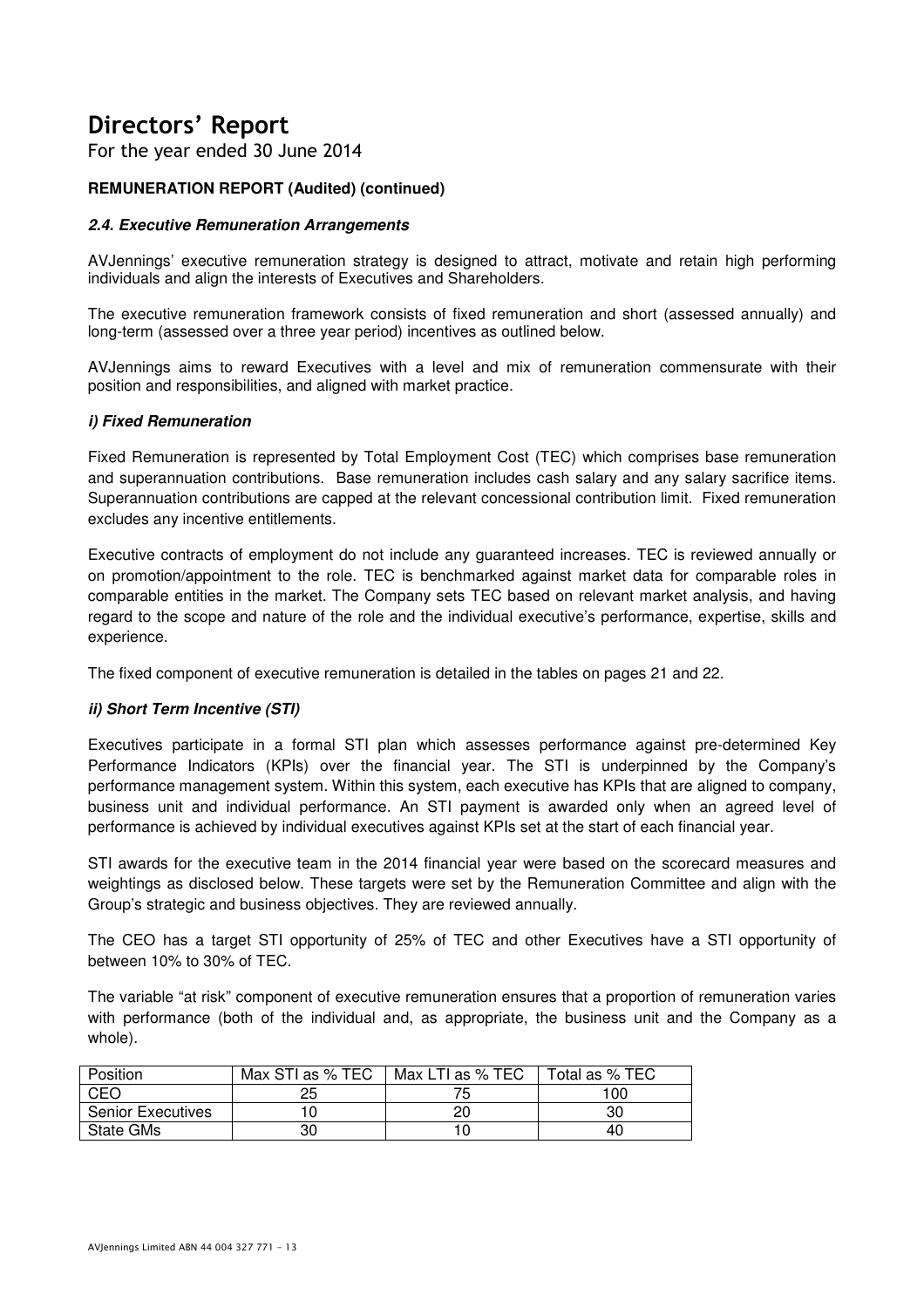For the year ended 30 June 2014

#### **REMUNERATION REPORT (Audited) (continued)**

#### **2.4. Executive Remuneration Arrangements (continued)**

The proportions of STI and LTI take into account:

- Market practice;
- The objectives that the Board seeks to achieve and the behaviours which support that outcome;
- The desire for senior executives to have a shareholding as a proportion of remuneration in the event that equity rewards have vested; and
- The service period before executives can receive equity rewards.

The table below provides an overview of the STI against key financial and non-financial performance measures.

|                                            |                                                                                                                                                                                                                                                                                                                                                                                                          | <b>CEO</b> | <b>Senior</b><br><b>Executives</b> | <b>State GMs</b> |
|--------------------------------------------|----------------------------------------------------------------------------------------------------------------------------------------------------------------------------------------------------------------------------------------------------------------------------------------------------------------------------------------------------------------------------------------------------------|------------|------------------------------------|------------------|
|                                            | <b>Financial and Business Performance</b>                                                                                                                                                                                                                                                                                                                                                                |            |                                    |                  |
| <b>Underlying Profit</b><br>Performance    | Group profit before tax.<br>Return on NFE.                                                                                                                                                                                                                                                                                                                                                               |            |                                    |                  |
| <b>Business</b><br>Performance             | Cost to income ratio.<br>Appropriate and efficient capital management.<br>Alignment of priorities and allocation of resources.<br>Market conditions, in particular performance in the<br>prevailing market.<br>Implementation of Company strategy and improvement<br>in underlying health of the Company.<br>Increase in the Group's market share of residential<br>property sector.<br>Risk management. | 70%        | 30% to 40%                         | 50%              |
| <b>Non-Financial</b>                       |                                                                                                                                                                                                                                                                                                                                                                                                          |            |                                    |                  |
| Customer and<br>Stakeholder<br>Performance | Customer Advocacy.                                                                                                                                                                                                                                                                                                                                                                                       |            |                                    |                  |
| People                                     | Employee retention and engagement.<br>Leadership.                                                                                                                                                                                                                                                                                                                                                        | 30%        | 60% to 70%                         | 50%              |
| Safety and<br>Environment                  | Providing a safe work environment.<br>Minimise the impact of our activities on the<br>environment.                                                                                                                                                                                                                                                                                                       |            |                                    |                  |

The Remuneration Committee is responsible for determining the STI to be paid based on an assessment of whether the KPIs are met. To assist in this assessment, the Committee receives detailed reports on performance from management. This usually occurs within two months of the reporting date. Amounts payable are delivered as a cash bonus in the following reporting period. The Committee has the discretion to adjust STIs upwards or downwards in light of unexpected or unintended circumstances. The maximum STI that can be earned is capped to minimise excessive risk taking.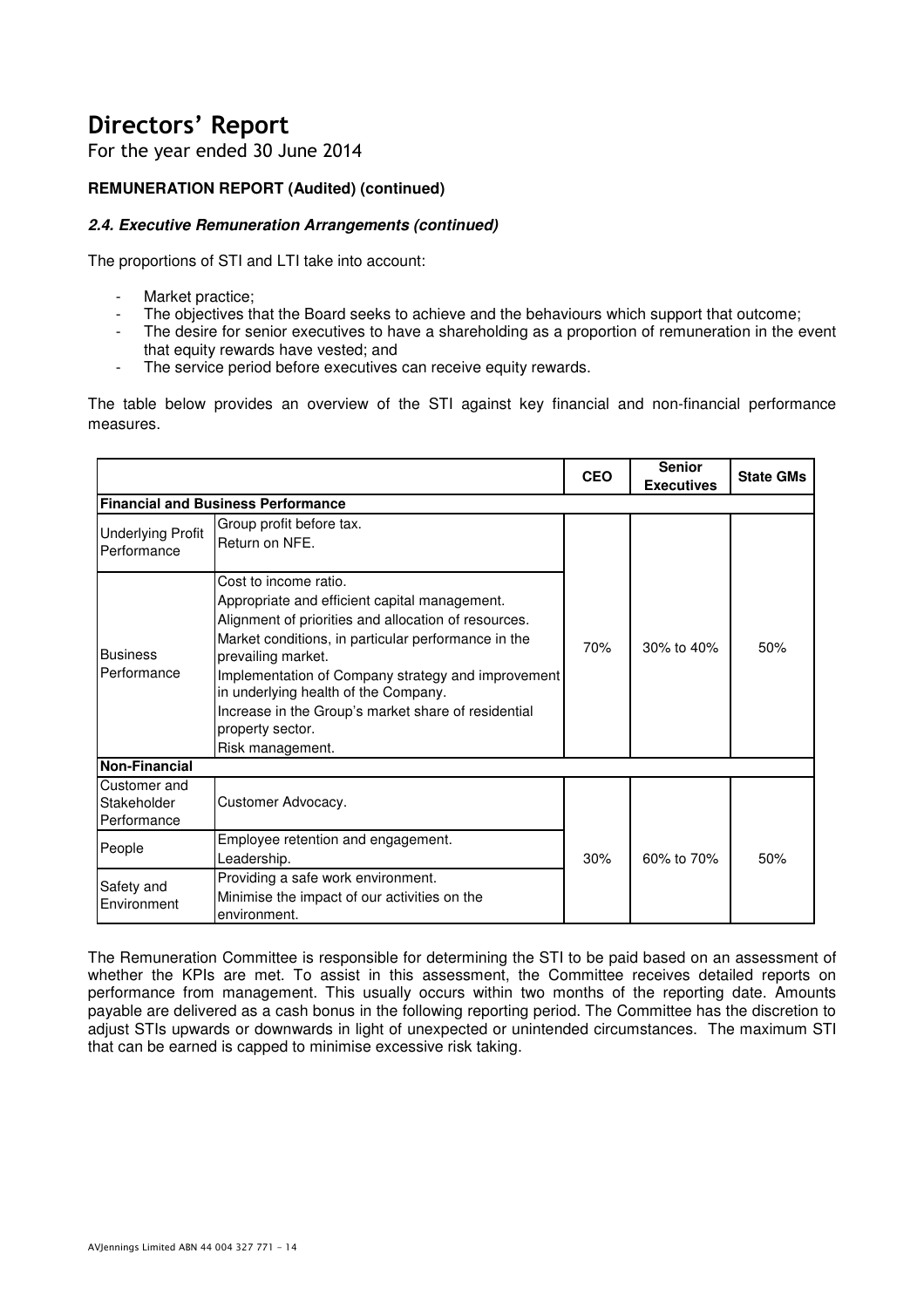For the year ended 30 June 2014

#### **REMUNERATION REPORT (Audited) (continued)**

#### **2.4. Executive Remuneration Arrangements (continued)**

Based on achievements of the Group this year and performance against individual KPIs, the Remuneration Committee determined that Executives had achieved between 25% and 100% of their target opportunity (average 60%). In making this assessment, the Committee considered the following factors:

- Market conditions and performance in the prevailing market.
- A turnaround resulting in a strong profit before tax.
- An increase in contract signings compared to the previous year.
- Performance in implementing Company strategy.
- Improvement in underlying health of the Company.

#### **iii) Long Term Incentive (LTI)**

LTI awards are made to executives in order to align remuneration with the creation of shareholder value over the long-term. As such, LTI awards are only made to executives who are in a position to have an impact on the Group's performance against the relevant long-term performance measures.

#### Share-based compensation:

The AVJ Deferred Employee Share Plan (the LTI Plan) administers employee share schemes under which shares may be purchased on-market by the LTI Plan Trustee on behalf of employees. These shares vest to employees for no cash consideration subject to certain conditions being satisfied. Employees may elect not to participate in the scheme. Shares held by the LTI Plan's trust and not yet allocated to employees at the end of the reporting period are shown as treasury shares in the Financial Statements.

Share-based compensation benefits are provided to executives via the Plan. These equity-settled transactions are measured at fair value at the grant date. The original cost of the shares is treated as a reduction in share capital and the underlying shares identified separately as treasury shares. The fair value of the shares at the grant date is expensed on a straight-line basis over the vesting period with a corresponding increase in share-based payment reserve in equity. There is no non-recourse financing provided to executives in relation to any share-based payments.

Vesting is subject to both service and performance conditions. The service condition requires the executive to be employed by the Company as at 30 September in the third year after the grant date for each grant. The performance conditions apply to each grant – as to 50% as measured by the TSR hurdle and as to 50% by the EPS hurdle. The two performance hurdles are tested differently. The EPS hurdle is tested as at 30 June in the test year (three years after grant). The TSR hurdle is tested at 30 September of the third year after grant.

The following allocations have been made under the LTI Plan:

#### FY2011 Grant

On 28 September 2010, 1,375,452 shares were granted to certain executives. As detailed in the table on page 18, these included 1,136,816 shares for KMP. The remaining shares were granted to executives who were not KMP. All unvested shares from this grant have been forfeited as the performance conditions were not achieved.

#### FY2012 Grant

On 5 September 2011, 1,695,735 shares were granted to certain executives. As detailed in the table on page 18, these included 1,454,555 shares for KMP. The remaining shares were granted to executives who were not KMP. A total of 124,383 shares from this grant have been forfeited as a result of executives' departure.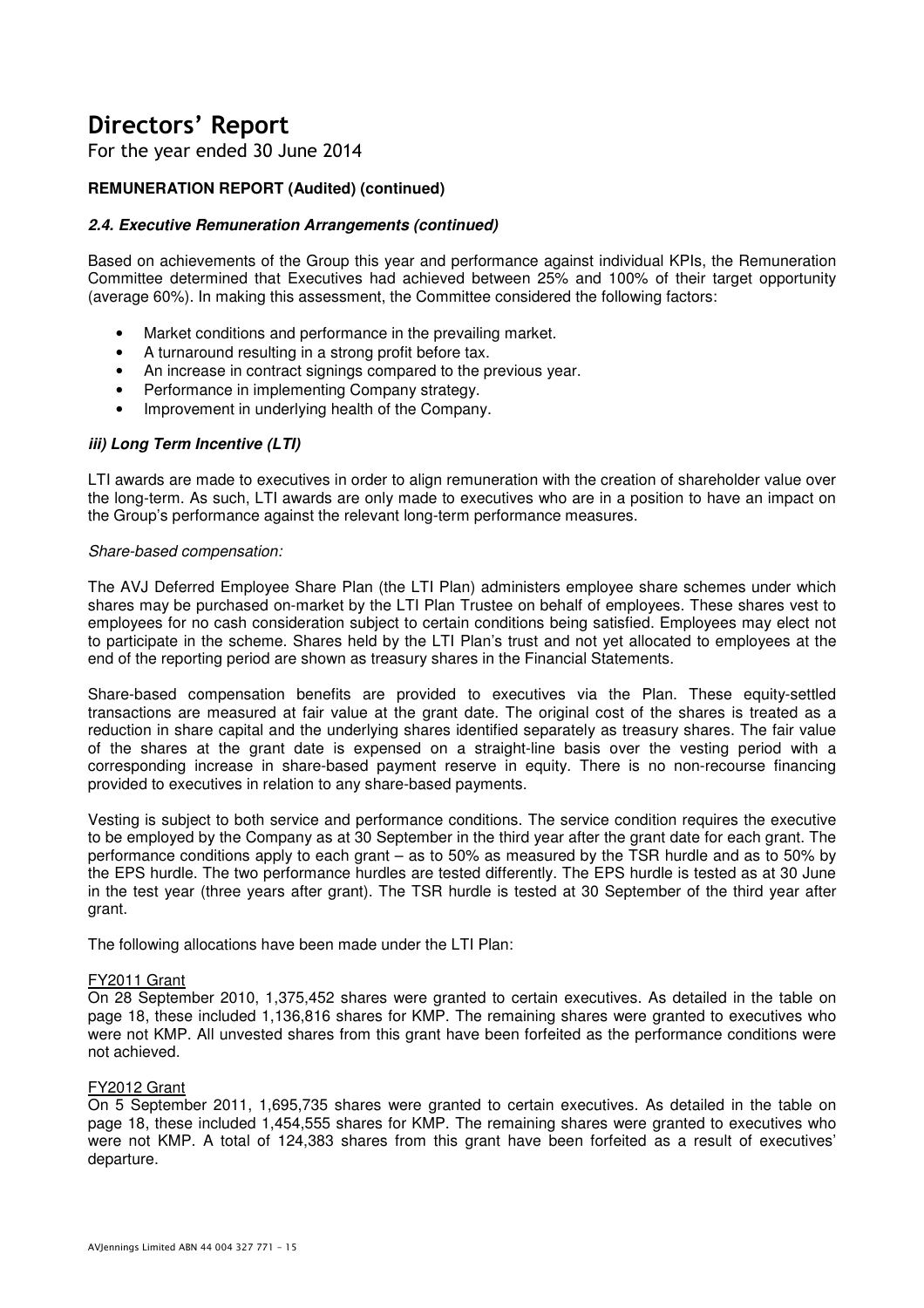For the year ended 30 June 2014

#### **REMUNERATION REPORT (Audited) (continued)**

#### **2.4. Executive Remuneration Arrangements (continued)**

#### FY2013 Grant

An additional 513,168 shares were granted on 12 September 2012 to certain executives. As detailed in the table on page 18, these included 280,712 shares for KMP. The remaining shares were granted to executives who were not KMP.

#### FY2013 Delayed Grant

On 25 September 2013, 527,027 shares were granted to certain executives. As detailed in the table on page 18, these include 468,868 shares for KMP. The remaining shares were granted to executives who were not KMP.

This Delayed Grant was supposed to have been made about July 2012 in accordance with the usual operation of the LTI plan. In July 2012, the Remuneration Committee determined that trading conditions at the time warranted a deferral of the grant until a later time. The FY2013 grant was ultimately reconsidered in September 2013. The Remuneration Committee then considered that trading conditions and fairness to both executives and the Company warranted an allocation. However, as the Company's share price had increased considerably since the original proposed allocation date (July 2012) it was impossible to determine an appropriate allocation amount under the current plan which did not prejudice either the Company or the executives. If the original number of shares to be allocated as proposed in July 2012 were granted, the cost to the Company would have been considerably more than originally contemplated. If the same allocation amount had been used as originally contemplated, executives would have received considerably fewer shares. As a reasonable compromise and recognising that staff retention was a critical factor for consideration, the Committee determined to grant a significantly reduced amount to each executive (approximately 35.5% of the proposed original allocation), and to make the grant subject only to service conditions as to 50% for one year to 30 September 2014 and as to 50% for two years to 30 September 2015.

#### FY2014 Grant

On 25 September 2013, 1,610,096 shares with a fair value of \$849,326 were granted to certain executives. As detailed in the table on page 18, these include 1,356,279 shares for KMP. The remaining shares were granted to executives who were not KMP.

Except for the 2013 Delayed Grant which is only subject to a service condition (explained above), all shares are subject to both service and performance conditions and will vest to the extent that each of these conditions is satisfied.

The service vesting condition is that the employee must still be employed by AVJennings at 30 September 2013 (for the FY2011 grant), 30 September 2014 (for the FY2012 grant), 30 September 2015 (for the FY2013 grant) and 30 September 2016 (for the FY2014 grant). In the event of death or permanent disablement, the shares may vest to the estate at the Board's discretion. In the event that the employee is retrenched, the shares may vest subject to Board discretion. If the employee resigns (in certain circumstances) or is terminated, the unvested shares will be forfeited.

The performance vesting conditions are:

- Total Shareholder Return (TSR) performance measured against the ASX Small Industrials Index; and
- Earnings Per Share (EPS) growth. AVJennings' EPS growth for the performance period must meet or exceed the target set. The EPS hurdle for total vesting for each grant is as follows:

FY2011 grant - 10% p.a. growth for the three financial years to 30 June 2013 FY2012 grant - 10% p.a. growth for the three financial years to 30 June 2014 FY2013 grant - 10% p.a. growth for the three financial years to 30 June 2015 FY2014 grant - 10% p.a. growth for the three financial years to 30 June 2016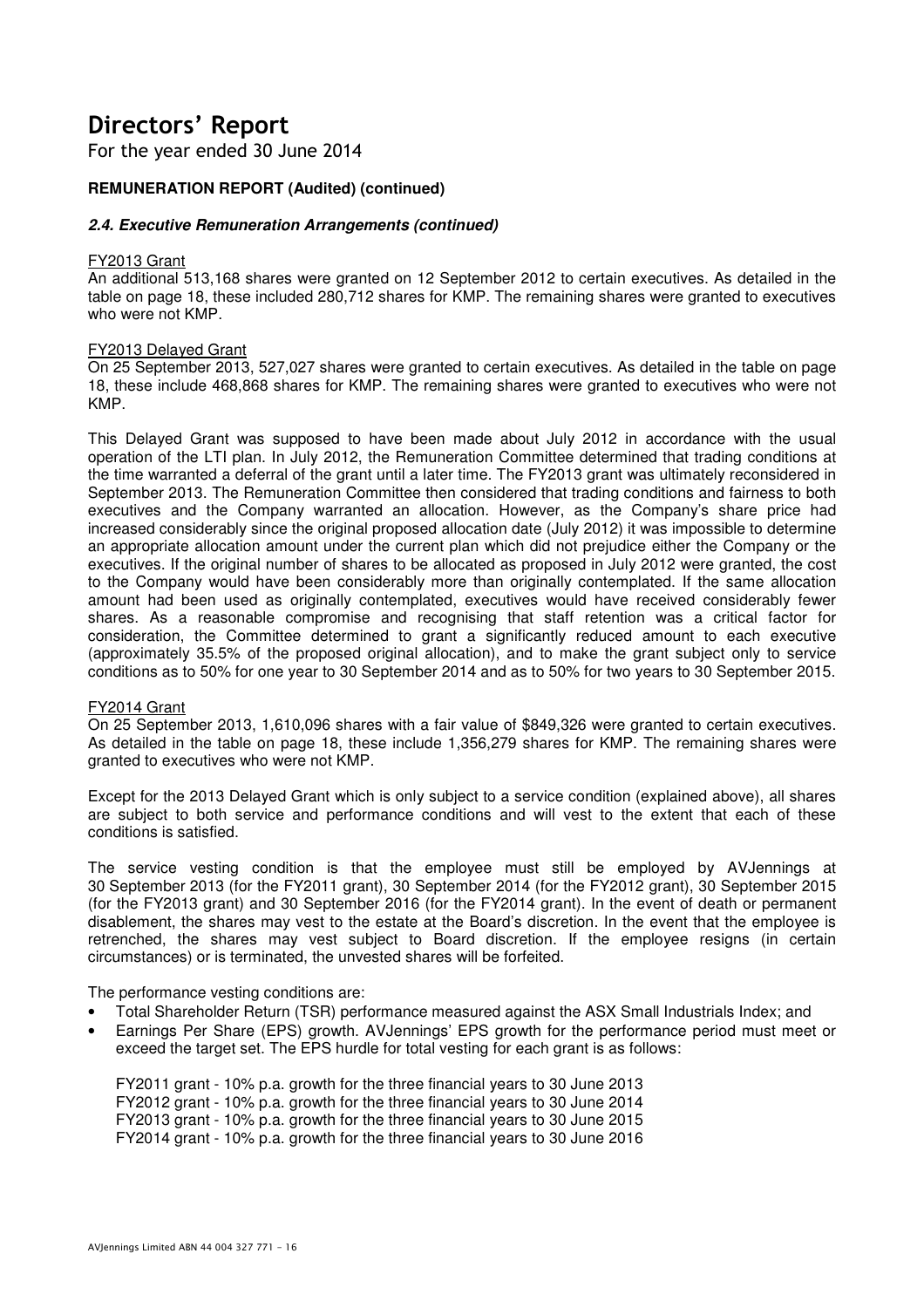For the year ended 30 June 2014

#### **REMUNERATION REPORT (Audited) (continued)**

#### **2.4. Executive Remuneration Arrangements (continued)**

Half of the allocation is assessed against each performance condition. The vesting schedule for the TSR performance condition is set out in the table below. The holder of the shares is entitled to receive all dividends paid between grant and vesting date.

The TSR hurdle was chosen as a performance measure as it provides a comparison against external performance. The comparator group against which performance is measured is the ASX Small Industrials Index. This peer group was chosen as the pool of listed pure residential developers was considered too small to provide a reliable and meaningful comparator group.

| <b>AVJennings' TSR rank against</b><br>companies in the Index at 30 September | <b>Percentage vesting</b>                                          |  |  |  |
|-------------------------------------------------------------------------------|--------------------------------------------------------------------|--|--|--|
| l< median                                                                     | <b>INil</b>                                                        |  |  |  |
| At the median                                                                 | 50%                                                                |  |  |  |
| $>$ median but < 75 <sup>th</sup> percentile                                  | Pro-rata between 50 <sup>th</sup> and 75 <sup>th</sup> percentiles |  |  |  |
| $\left  \right $ >=75 <sup>th</sup> percentile                                | 100%                                                               |  |  |  |

The operation of the EPS hurdle is set out below.

| <b>AVJennings' EPS growth rate over the</b><br>performance period | <b>Percentage vesting</b>             |  |  |  |
|-------------------------------------------------------------------|---------------------------------------|--|--|--|
| $< 5\%$                                                           | <b>INil</b>                           |  |  |  |
| 5%                                                                | 150% of the allocation for the hurdle |  |  |  |
| $15% - 10%$                                                       | Pro-rata between 50% and 100%         |  |  |  |
| $>=10%$                                                           | 100% of the allocation for the hurdle |  |  |  |

The fair value of the EPS element of the shares is the market value at grant date. The Monte Carlo Model is used to fair value the TSR element. The Model simulates AVJennings' TSR and compares it against the ASX Small Industrials Index. The Model takes into account historic dividends, share price volatilities and the riskfree yield on an Australian Government Bond at the grant date matching the remaining effective life of 3 years.

The EPS hurdle was chosen as it provides a measure over which executives have more direct control.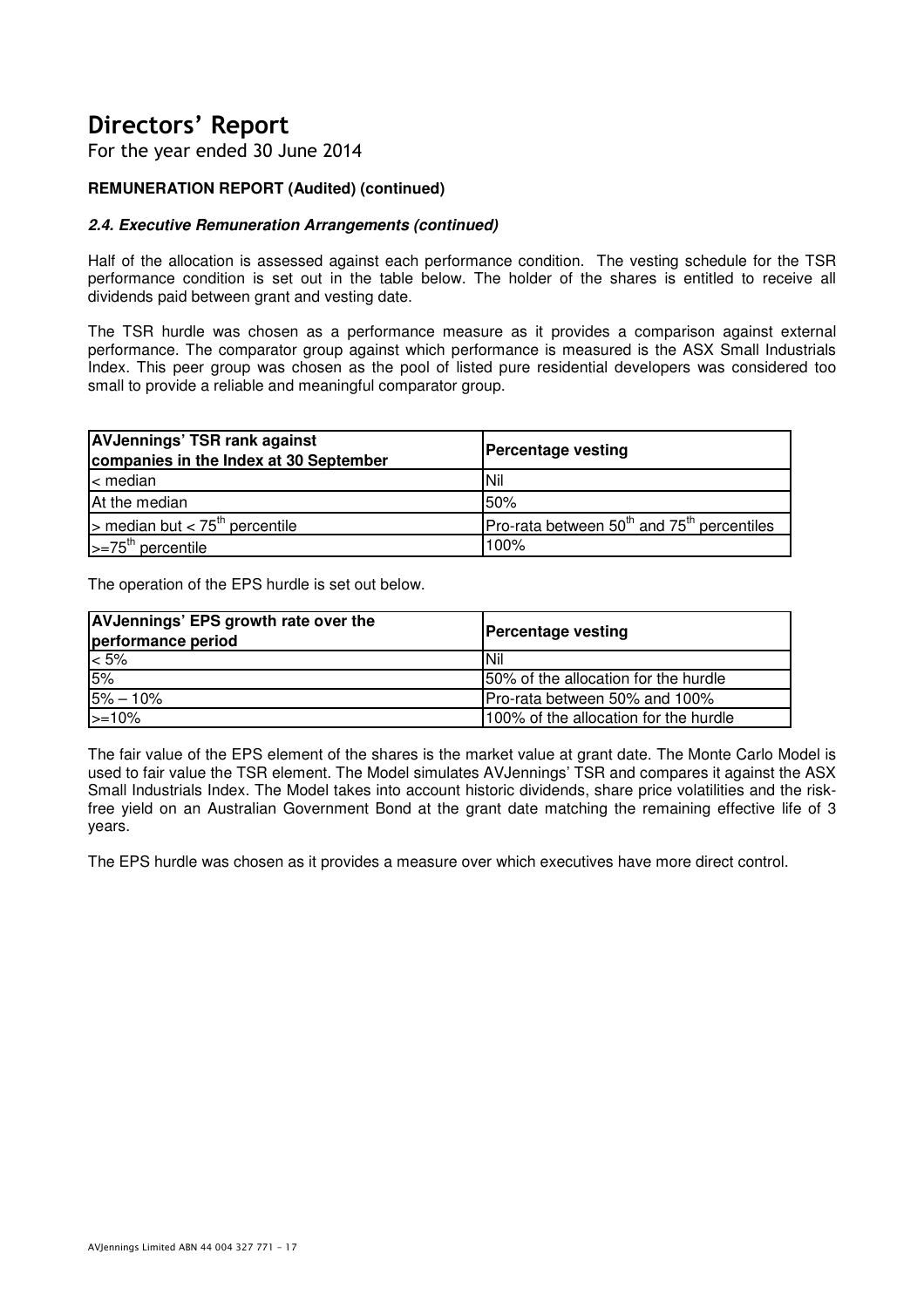For the year ended 30 June 2014

#### **REMUNERATION REPORT (Audited) (continued)**

#### **2.4. Executive Remuneration Arrangements (continued)**

|                              |                 | <b>Shares Granted</b> |                   | <b>Movement of Shares Granted</b> |                                      |                                        |                                       |
|------------------------------|-----------------|-----------------------|-------------------|-----------------------------------|--------------------------------------|----------------------------------------|---------------------------------------|
| <b>Name</b>                  | Grant           | <b>Number</b>         | <b>Fair Value</b> |                                   | <b>Unvested</b><br>at 1 July<br>2013 | <b>Forfeited</b><br>during the<br>year | <b>Unvested</b><br>at 30 June<br>2014 |
| <b>KMP Executive Members</b> |                 |                       |                   |                                   |                                      |                                        |                                       |
| <b>PK Summers</b>            | FY2011          | 691,591               | \$<br>312,945     |                                   | 691,591                              | (691, 591)                             |                                       |
| <b>PK Summers</b>            | FY2012          | 884,891               | \$<br>311,924     |                                   | 884,891                              |                                        | 884,891                               |
| <b>PK Summers</b>            | <b>FY2013-D</b> | 285,241               | \$<br>166,866     |                                   |                                      |                                        | 285,241                               |
| <b>PK Summers</b>            | FY2014          | 666,349               | \$<br>351,499     |                                   |                                      |                                        | 666,349                               |
| M Henesey-Smith              | FY2011          | 158,344               | \$<br>71,651      |                                   | 158,344                              | (158, 344)                             |                                       |
| M Henesey-Smith              | FY2012          | 202,601               | \$<br>71,417      |                                   | 202,601                              |                                        | 202,601                               |
| M Henesey-Smith              | <b>FY2013-D</b> | 65,307                | \$<br>38,205      |                                   |                                      |                                        | 65,307                                |
| M Henesey-Smith              | FY2014          | 147,682               | \$<br>77,902      |                                   |                                      |                                        | 147,682                               |
| A Soutar                     | FY2013          | 280,712               | \$<br>74,389      |                                   | 280,712                              |                                        | 280,712                               |
| A Soutar                     | FY2014          | 147,682               | \$<br>77,902      |                                   |                                      |                                        | 147,682                               |
| L Mahaffy                    | FY2014          | 107,957               | \$<br>56,947      |                                   |                                      |                                        | 107,957                               |
| SC Orlandi                   | FY2011          | 102,458               | \$<br>46,362      |                                   | 102,458                              | (102, 458)                             |                                       |
| SC Orlandi                   | FY2012          | 131,094               | \$<br>46,211      |                                   | 131,094                              |                                        | 131,094                               |
| <b>SC Orlandi</b>            | <b>FY2013-D</b> | 42,257                | \$<br>24,720      |                                   |                                      |                                        | 42,257                                |
| SC Orlandi                   | FY2014          | 95,558                | \$<br>50,407      |                                   |                                      |                                        | 95,558                                |
| CD Thompson                  | FY2011          | 106,183               | \$<br>48,048      |                                   | 106,183                              | (106, 183)                             |                                       |
| CD Thompson                  | FY2012          | 135,861               | \$<br>47,891      |                                   | 135,861                              |                                        | 135,861                               |
| CD Thompson                  | FY2013-D        | 43,794                | \$<br>25,619      |                                   |                                      |                                        | 43,794                                |
| CD Thompson                  | FY2014          | 118,078               | \$<br>62,286      |                                   |                                      |                                        | 118,078                               |
| L Hunt                       | FY2011          | 78,240                | \$<br>35,404      |                                   | 78,240                               | (78, 240)                              |                                       |
| L Hunt                       | FY2012          | 100,108               | \$<br>35,288      |                                   | 100,108                              |                                        | 100,108                               |
| L Hunt                       | FY2013-D        | 32,269                | \$<br>18,877      |                                   |                                      |                                        | 32,269                                |
| L Hunt                       | FY2014          | 72,973                | \$<br>38,493      |                                   |                                      |                                        | 72,973                                |
| <b>Total</b>                 |                 | 4,697,230             | \$2,091,253       |                                   | 2,872,083                            | (1, 136, 816)                          | 3,560,414                             |

Note: In the table above, "FY2013-D" refers to the FY2013 Delayed Grant.

AVJennings prohibits executives from entering into arrangements to protect the value of unvested LTI awards. This prohibition includes entering into hedging arrangements in relation to AVJennings shares.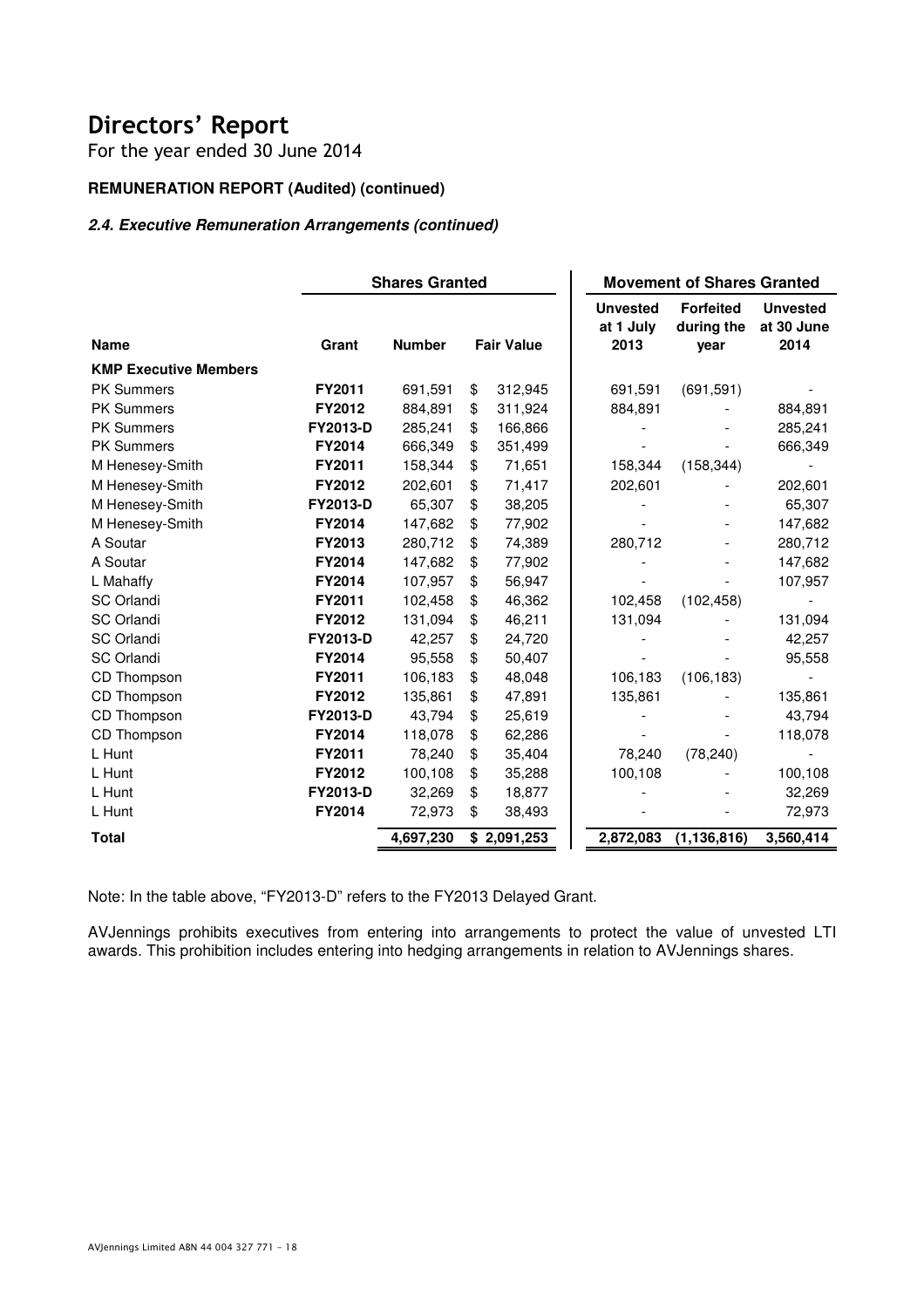For the year ended 30 June 2014

#### **REMUNERATION REPORT (Audited) (continued)**

#### **3. Group Performance**

The table below shows the Consolidated Entity's earnings performance as well as the movement in the Consolidated Entity's Earnings per Share (EPS) and Total Shareholder Return (TSR) over the current and previous 4 years.

| <b>Financial</b> |                  | Profit / (Loss)  | <b>Basic</b> |              |  |
|------------------|------------------|------------------|--------------|--------------|--|
| Report           | <b>Financial</b> | <b>After Tax</b> | <b>EPS</b>   | <b>TSR</b>   |  |
| Date             | <b>Period</b>    | \$'000           | <b>Cents</b> | <b>Cents</b> |  |
| 30 June 2010     | 12 months        | 9,616            | 3.51         | 19.0         |  |
| 30 June 2011     | 12 months        | 12.893           | 4.72         | 4.5          |  |
| 30 June 2012     | 12 months        | (29, 828)        | (10.99)      | (15.0)       |  |
| 30 June 2013     | 12 months        | (15, 266)        | (5.46)       | 14.0         |  |
| 30 June 2014     | 12 months        | 18,782           | 4.94         | 13.0         |  |

#### **4. Employment Contracts**

#### **i) Chief Executive Officer**

Mr Summers' contract of employment does not have a termination date and does not stipulate a termination payment. However, it specifies a six month notice period. Details regarding the remuneration paid to Mr Summers are contained in the table on page 21.

During the year no options were either granted to, or exercised by, Mr Summers. There are currently no unexercised or outstanding options.

#### **ii) Other Executives**

The remaining AVJennings executives are full time permanent employees with executive employment contracts. The employment contracts do not have termination dates or termination payments. However, they specify a notice period of three months. There are no other terms or conditions that differ significantly from the standard employment contracts applicable to other AVJennings employees. During the year, no options were granted to, or exercised by, the executives. There are currently no unexercised or outstanding options.

#### **5. Remuneration of Key Management Personnel of the Company and the Consolidated Entity**

Details of the nature and amount of each element of remuneration of Directors and executives are set out in the tables on pages 21 and 22. The Directors are the same as those identified in the Directors' Report.

#### **6. Remuneration Options: Granted and Vested During the Year**

No options were either granted or exercised during the year. There are currently no unexercised or outstanding options. None of the Directors or executives hold any options.

#### **7. Shareholdings of Key Management Personnel**

The number of shares in the Company held during the financial year by each Key Management Personnel of the Consolidated Entity, including their personally related parties, are set out on page 20.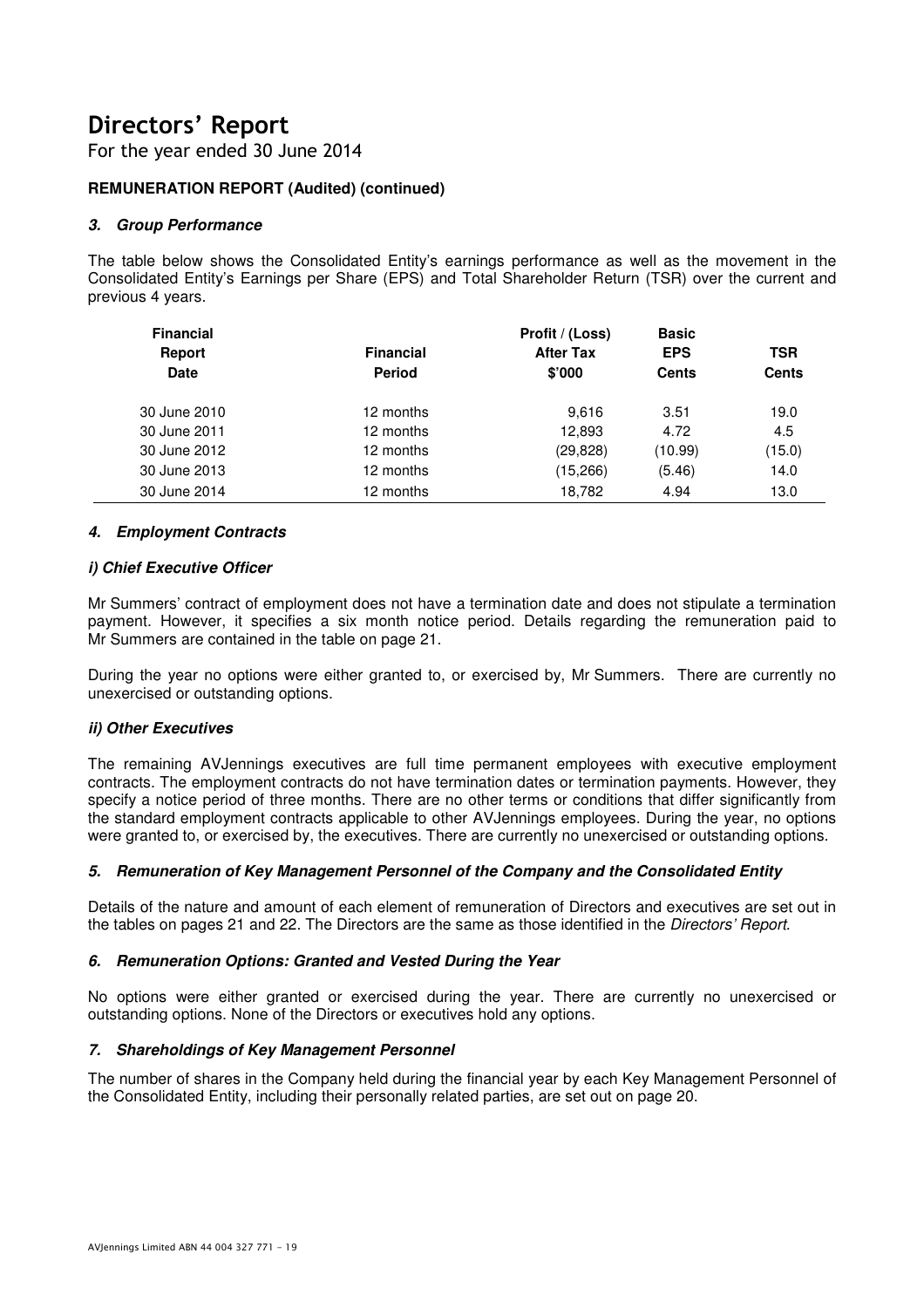For the year ended 30 June 2014

#### **REMUNERATION REPORT (Audited) (continued)**

|                                 | Opening        | <b>Vested as</b> | <b>Net Other</b> | Closing        |
|---------------------------------|----------------|------------------|------------------|----------------|
|                                 | <b>Balance</b> | Remuneration     | Change $(1)$     | <b>Balance</b> |
| For the year ended 30 June 2014 |                |                  |                  |                |
| <b>Directors</b>                |                |                  |                  |                |
| S Cheong                        | 192,318,030    |                  |                  | 192,318,030    |
| E Sam                           | 209,349        |                  |                  | 209,349        |
| <b>PK Summers</b>               | 2,416,266      |                  |                  | 2,416,266      |
| <b>RJ Rowley</b>                | 252,000        |                  |                  | 252,000        |
| D Tsang <sup>(2)</sup>          | 837,396        |                  |                  | 837,396        |
| <b>Executives</b>               |                |                  |                  |                |
| A Soutar                        | 212,131        |                  |                  | 212,131        |
| L Mahaffy                       | 19,967         |                  |                  | 19,967         |
| SC Orlandi                      | 143,337        |                  |                  | 143,337        |
| CD Thompson                     | 823,152        |                  |                  | 823,152        |
| L Hunt                          | 41,916         |                  |                  | 41,916         |
| <b>Total</b>                    | 197,273,544    |                  |                  | 197,273,544    |
| For the year ended 30 June 2013 |                |                  |                  |                |
| <b>Directors</b>                |                |                  |                  |                |
| S Cheong                        | 137,370,023    |                  | 54,948,007       | 192,318,030    |
| E Sam                           | 149,535        |                  | 59,814           | 209,349        |
| PK Summers                      | 1,275,481      |                  | 1,140,785        | 2,416,266      |
| <b>RJ Rowley</b>                | 180,000        |                  | 72,000           | 252,000        |
| <b>Executives</b>               |                |                  |                  |                |
| A Soutar                        |                |                  | 212,131          | 212,131        |
| L Mahaffy                       |                |                  | 19,967           | 19,967         |
| SC Orlandi                      |                |                  | 143,337          | 143,337        |
| CD Thompson <sup>(3)</sup>      | 319,500        |                  | 503,652          | 823,152        |
| L Hunt                          | 2,222          |                  | 39,694           | 41,916         |
| <b>Total</b>                    | 139,296,761    |                  | 57,139,387       | 196,436,148    |

(1) For the year ended 30 June 2013, includes shares acquired through the Rights Issue.

(2) Appointed 2 June 2014.

(3) Includes 244,000 shares acquired on market.

No other Key Management Personnel held shares in AVJennings Limited at any time during the year.

All equity transactions with Key Management Personnel have been entered into under terms and conditions no more favourable than those the Company would have adopted if dealing at arm's length.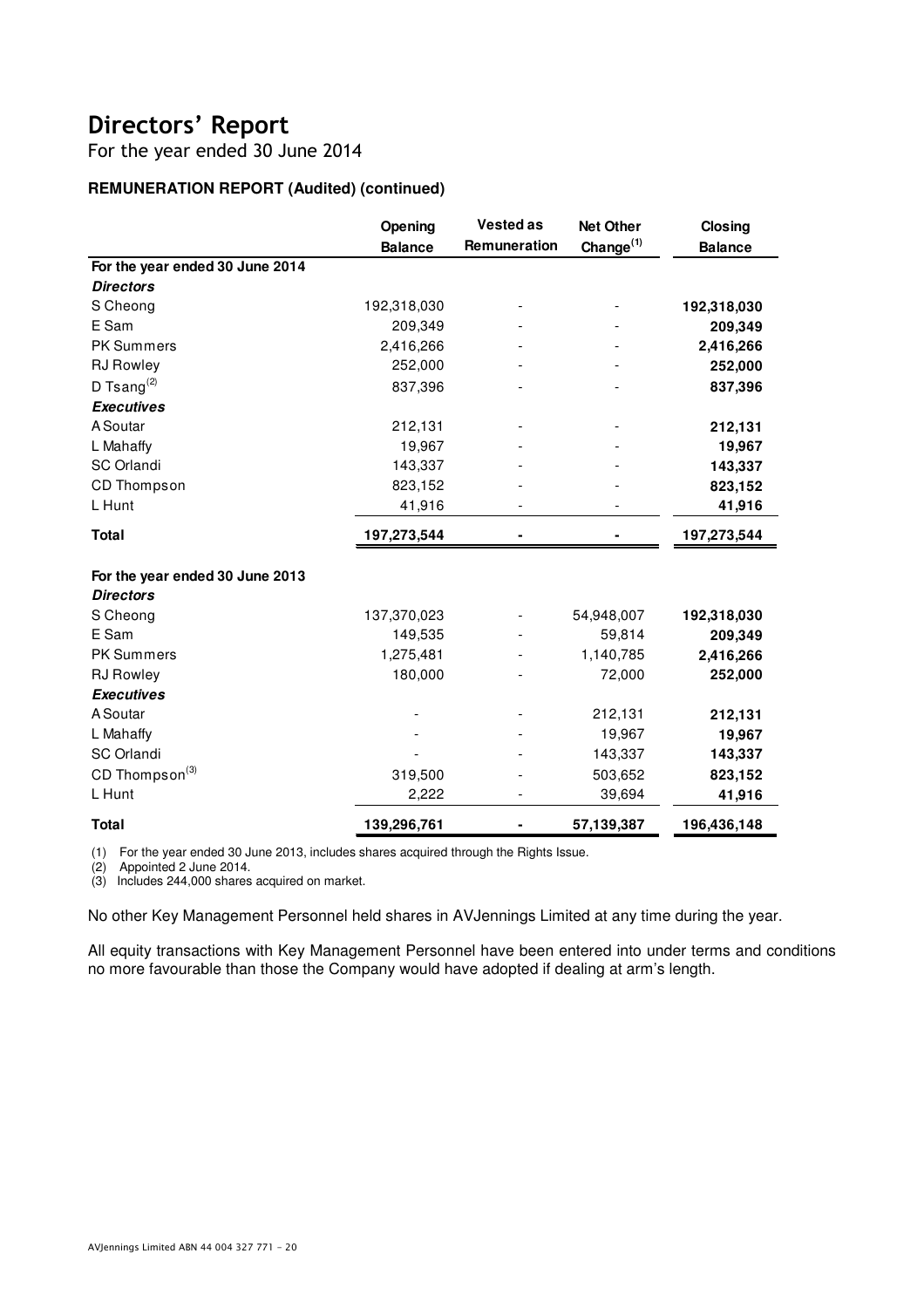For the year ended 30 June 2014

#### **REMUNERATION REPORT (Audited) (continued)**

| <b>Directors</b>             |                        | <b>Short-Term</b>    |        | <b>Post Employment</b>        | Long-Term                    | Share-based   | <b>Total</b> | <b>Performance Related</b> |
|------------------------------|------------------------|----------------------|--------|-------------------------------|------------------------------|---------------|--------------|----------------------------|
|                              | Salary/<br><b>Fees</b> | Cash<br><b>Bonus</b> | Other  | Superannuation <sup>(3)</sup> | <b>Long Service</b><br>Leave | <b>Shares</b> |              |                            |
|                              | \$                     | S                    | \$     |                               | S                            |               | \$           | $\%$                       |
| 30 June 2014                 |                        |                      |        |                               |                              |               |              |                            |
| $S$ Cheong <sup>(1)</sup>    |                        |                      |        |                               |                              |               |              |                            |
| <b>RJ Rowley</b>             | 77,803                 |                      |        | 7,197                         |                              |               | 85,000       |                            |
| PK Summers <sup>(2)(4)</sup> | 457,119                | 104,519              | 66,434 | 25,538                        | 21,878                       | 134,732       | 810,220      | 17.92                      |
| E Sam <sup>(1)</sup>         |                        |                      |        |                               |                              |               |              |                            |
| <b>B</b> Chin                | 60,000                 |                      |        |                               |                              |               | 60,000       |                            |
| <b>BG Hayman</b>             | 45,767                 |                      |        | 4,233                         |                              |               | 50,000       |                            |
| TP Lai                       | 50,000                 |                      |        |                               |                              |               | 50,000       |                            |
| D Tsang $(1)(5)$             |                        |                      |        |                               |                              |               |              |                            |
|                              | 690,689                | 104,519              | 66,434 | 36,968                        | 21,878                       | 134,732       | 1,055,220    |                            |
| 30 June 2013                 |                        |                      |        |                               |                              |               |              |                            |
| S Cheong $(1)$               |                        |                      |        |                               |                              |               |              |                            |
| <b>RJ Rowley</b>             | 77,982                 |                      |        | 7,018                         |                              |               | 85,000       |                            |
| PK Summers <sup>(2)</sup>    | 408,415                | 95,597               | 61,617 | 25,000                        | 13,716                       | 205,480       | 809,825      | 37.18                      |
| E Sam <sup>(1)</sup>         |                        |                      |        |                               |                              |               |              |                            |
| <b>B</b> Chin                | 60,000                 |                      |        |                               |                              |               | 60,000       |                            |
| <b>BG Hayman</b>             | 45,872                 |                      |        | 4,128                         |                              |               | 50,000       |                            |
| TP Lai                       | 50,000                 |                      |        |                               |                              |               | 50,000       |                            |
|                              | 642,269                | 95,597               | 61,617 | 36,146                        | 13,716                       | 205,480       | 1,054,825    |                            |

(1) These Directors were not paid fees. A consulting fee of \$50,000 per month was paid to the ultimate parent entity SC Global Developments Pte Ltd which covers the services of these Directors. International airfares to attend meetings are paid for by a related entity.

(2) 'Other' relates to the value of motor vehicle benefits.

 (3) Payments to Defined Contribution Plans consist of Superannuation Guarantee Contribution payments as well as employee voluntary contributions. The Consolidated Entity does not contribute to any Defined Benefit Plans.

(4) 'Shares' include a reversal of \$181,543 relating to shares from the FY2011 Grant that did not vest.

(5) Appointed 2 June 2014.

(a) Directors are also reimbursed for airfares (other than the international airfares for those Directors referred to in (1) above), and other expenses relating to the provision of their services. (b) With the exception of share-based compensation for the Chief Executive referred to in 2.4(iii), there were no other share-based payments made to Directors in the year under review.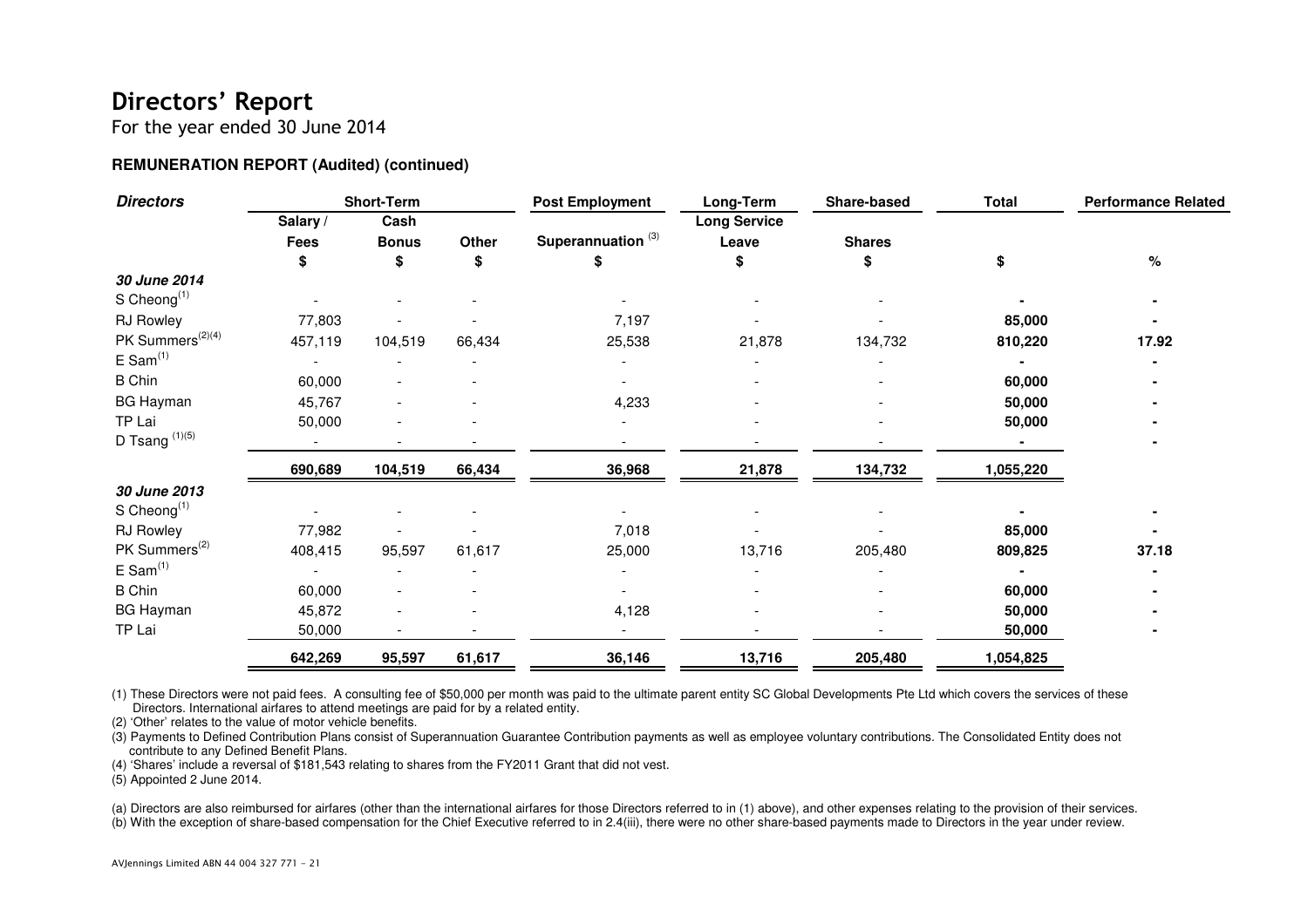For the year ended 30 June 2014

#### **REMUNERATION REPORT (Audited) (continued)**

| <b>Executives</b>              |           | Short-Term   |                          | <b>Post Employment</b>        | Long-Term           | <b>Share-Based</b> | <b>Total</b> | <b>Performance Related</b> |
|--------------------------------|-----------|--------------|--------------------------|-------------------------------|---------------------|--------------------|--------------|----------------------------|
|                                | Salary /  | Cash         |                          |                               | <b>Long Service</b> |                    |              |                            |
|                                | Fees      | <b>Bonus</b> | Other $(1)$              | Superannuation <sup>(2)</sup> | Leave               | <b>Shares</b>      |              |                            |
|                                | \$        | \$           | \$                       | \$                            | ზ                   | \$                 | \$           | $\%$                       |
| 30 June 2014                   |           |              |                          |                               |                     |                    |              |                            |
| M Henesey-Smith <sup>(5)</sup> | 321,280   | 67,304       | 15,173                   | 36,214                        | 11,895              | 30,151             | 482,017      | 15.75                      |
| A Soutar                       | 330,084   | 31,409       |                          | 34,660                        | 3,874               | 45,181             | 445,208      | 17.20                      |
| L Mahaffy                      | 319,712   | 8,200        | $\overline{\phantom{a}}$ | 17,775                        | 2,957               | 15,391             | 364,035      | 6.48                       |
| SC Orlandi <sup>(5)</sup>      | 284,820   | 21,775       | $\overline{\phantom{a}}$ | 17,775                        | 11,633              | 19,509             | 355,512      | 7.69                       |
| CD Thompson <sup>(5)</sup>     | 342,600   | 35,875       | $\overline{\phantom{a}}$ | 17,775                        | 11,203              | 22,934             | 430,387      | 10.31                      |
| L Hunt $(5)$                   | 195,400   | 11,085       | $\overline{\phantom{a}}$ | 23,175                        | 6,111               | 14,898             | 250,669      | 6.12                       |
|                                | 1,793,896 | 175,648      | 15,173                   | 147,374                       | 47,673              | 148,064            | 2,327,828    |                            |
| 30 June 2013                   |           |              |                          |                               |                     |                    |              |                            |
| M Henesey-Smith                | 297,086   | 35,020       | 15,000                   | 24,747                        | 4,232               | 47,046             | 423,131      | 19.39                      |
| A Soutar <sup>(3)</sup>        | 329,864   | 43,775       | $\overline{\phantom{a}}$ | 25,000                        | 1,798               | 20,105             | 420,542      | 15.19                      |
| L Mahaffy $(4)$                | 207,028   | 9,600        | $\overline{\phantom{a}}$ | 12,353                        | 935                 |                    | 229,916      | 4.18                       |
| SC Orlandi                     | 282,702   | 14,118       | $\overline{\phantom{a}}$ | 16,470                        | 19,070              | 30,441             | 362,801      | 12.28                      |
| CD Thompson                    | 295,625   | 16,145       | $\overline{\phantom{a}}$ | 16,470                        | 13,686              | 31,548             | 373,474      | 12.77                      |
| L Hunt                         | 193,704   | 10,815       | $\overline{\phantom{a}}$ | 24,117                        | 6,174               | 23,246             | 258,056      | 13.20                      |
|                                | 1,606,009 | 129,473      | 15,000                   | 119,157                       | 45,895              | 152,386            | 2,067,920    |                            |

(1) Represents the value of motor vehicle benefits.

 (2) Payments to Defined Contribution Plans consist of Superannuation Guarantee Contribution payments as well as employee voluntary contributions. The Consolidated Entity does not contribute to any Defined Benefit Plans.

(3) Appointed 12 July 2012.

(4) Appointed 1 November 2012.

 (5) 'Shares' include reversals of \$41,565 for M Henesey-Smith, \$26,895 for SC Orlandi, \$27,873 for CD Thompson and \$20,538 for L Hunt relating to shares from the FY2011 Grant that did not vest.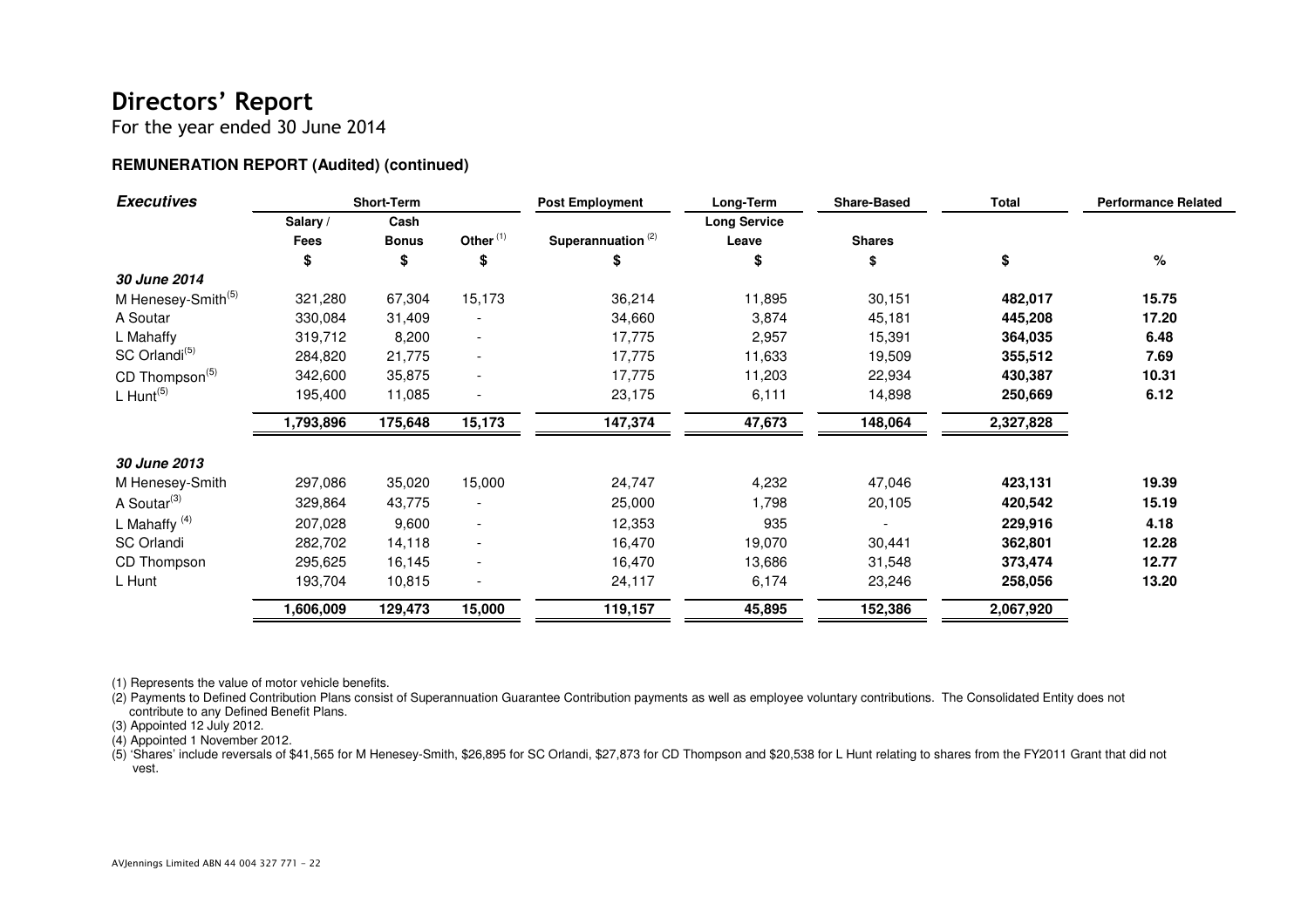For the year ended 30 June 2014

#### **MEETINGS OF DIRECTORS AND DIRECTORS' COMMITTEES**

The number of meetings of Directors and Directors' committees held during the year, for the period the Director was a Member of the Board or a Committee, and the number of meetings attended by each Director are detailed below.

|                        | <b>Full Meetings</b><br>of Directors |          | <b>Meetings of Committees</b> |                          |                     |                          |                    |          |                        |          |
|------------------------|--------------------------------------|----------|-------------------------------|--------------------------|---------------------|--------------------------|--------------------|----------|------------------------|----------|
|                        |                                      |          | <b>Audit</b>                  |                          | <b>Remuneration</b> |                          | <b>Nominations</b> |          | <b>Risk Management</b> |          |
|                        | Held                                 | Attended | Held                          | Attended                 | Held                | Attended                 | Held               | Attended | Held                   | Attended |
| S Cheong               | 4                                    | 4        | -                             | $\overline{\phantom{a}}$ | 3                   | 3                        |                    |          |                        |          |
| <b>RJ Rowley</b>       | 4                                    | 4        | 3                             | 3                        | ۰                   | $\overline{\phantom{a}}$ |                    |          | 3                      | 3        |
| <b>PK Summers</b>      | 4                                    | 4        | -                             | $\overline{\phantom{a}}$ | ۰                   |                          |                    |          |                        |          |
| E Sam                  | 4                                    | 4        | 3                             | 3                        | 3                   | 3                        |                    |          |                        |          |
| <b>B</b> Chin          | 4                                    | 4        | 3                             | З                        | -                   |                          |                    |          |                        |          |
| <b>BG Hayman</b>       | 4                                    | 4        |                               | $\overline{\phantom{a}}$ | 3                   | З                        |                    |          | 3                      | 3        |
| TP Lai                 | 4                                    | 4        | 3                             | 3                        | 3                   | 2                        |                    |          |                        |          |
| D Tsang <sup>(1)</sup> |                                      |          |                               |                          |                     |                          |                    |          |                        |          |

(1) Appointed 2 June 2014.

#### Investments Committee

The Investments Committee does not formally meet in person. It conducts physical inspections of certain major development sites and receives detailed briefings from management on all major development sites prior to consideration of formal acquisition proposals which are dealt with by way of circular resolution.

#### **DIRECTORS' INTERESTS**

The relevant interests of the Directors in the shares of the Company at the date of this Report are:

| <b>Director</b>  | <b>Number</b> |
|------------------|---------------|
| S Cheong         | 192,318,030   |
| E Sam            | 209,349       |
| PK Summers*      | 2,416,266     |
| <b>RJ Rowley</b> | 252,000       |
| D Tsang          | 837,396       |

\*Does not include unvested shares under the AVJ Deferred Employee Share Plan. Refer to page 18.

#### **INDEMNIFYING OFFICERS**

During the year, the Consolidated Entity paid a premium in respect of a contract insuring its Directors and employees against liabilities that may be incurred in defending civil or criminal proceedings that may be brought against the Officers in their capacity as Officers of entities in the Consolidated Entity. In accordance with common practice, the insurance policy prohibits disclosure of the nature of the liability insured against and the amount of the premium.

#### **INDEMNIFICATION OF AUDITORS**

To the extent permitted by law, the Company has agreed to indemnify its auditors, Ernst & Young, as part of the terms of its audit engagement agreement against claims by third parties arising from the audit (for an unspecified amount) – except for any loss in respect of any matters which are finally determined to have resulted from Ernst & Young's negligent, wrongful or wilful acts or omissions. No payment has been made to indemnify Ernst & Young during or since the financial year.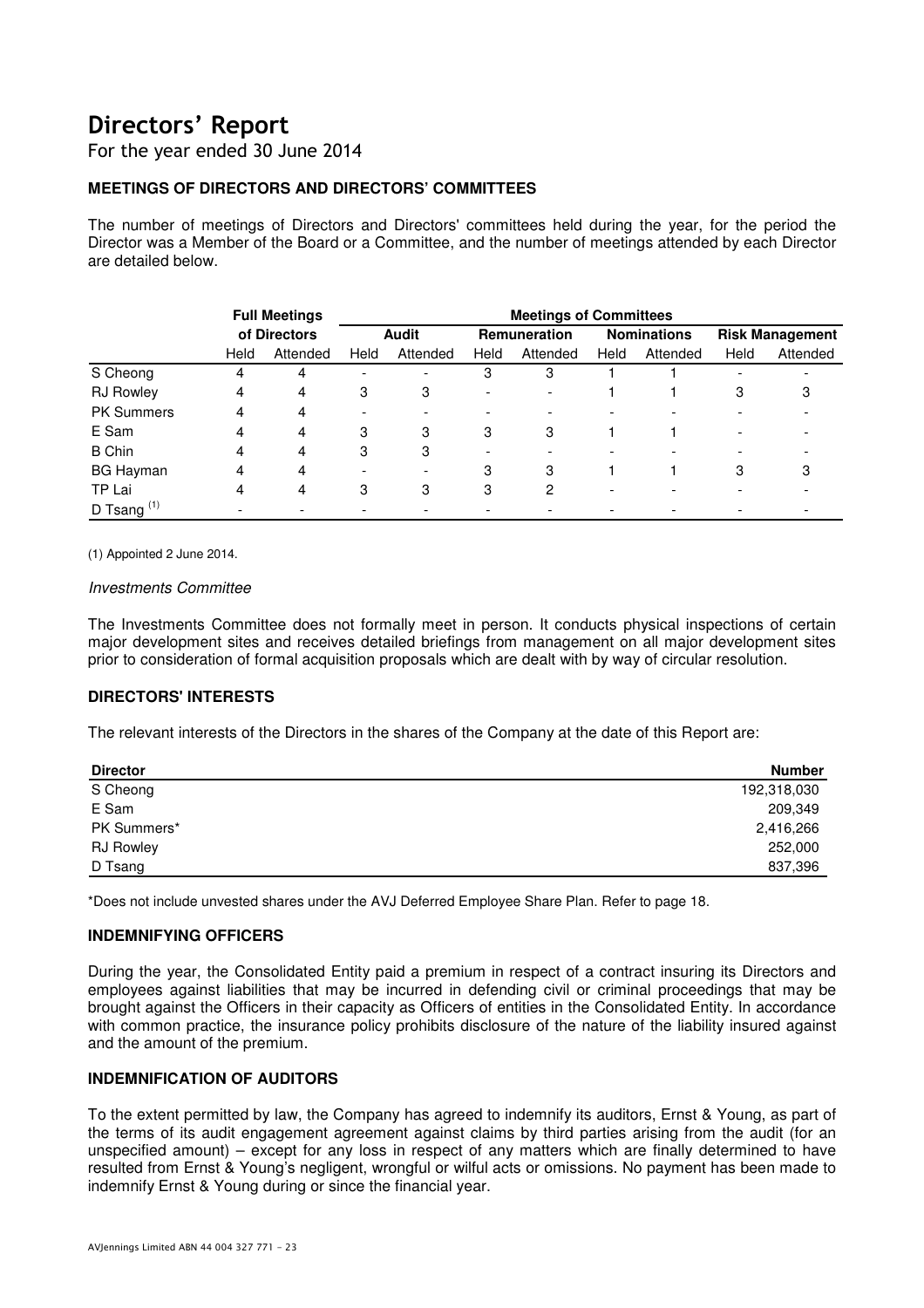For the year ended 30 June 2014

#### **ROUNDING OF AMOUNTS**

The amounts contained in this Report and in the Financial Statements have been rounded to the nearest \$1,000 (where rounding is permitted) under the option available to the Company under the Australian Securities and Investments Commission (ASIC) Class Order 98/100. The Company is an entity to which the Class Order applies.

#### **AUDITOR'S INDEPENDENCE DECLARATION**

Independence Declaration from our auditors, Ernst & Young is set out on page 25.

#### **NON-AUDIT SERVICES**

A number of non-audit services were provided by the Consolidated Entity's auditor, Ernst & Young. These non-audit services are detailed in note 8 to this Financial Report. The Directors are satisfied that the provision of non-audit services is compatible with the general standard of independence for auditors imposed by the Corporations Act 2001. The nature and scope of each type of non-audit service provided means that auditor independence was not compromised.

This Report is made in accordance with a resolution of the Directors.

 $\mathbb{M}$  .

Simon Cheong **Director** 

26 September 2014

Peter Summers **Director**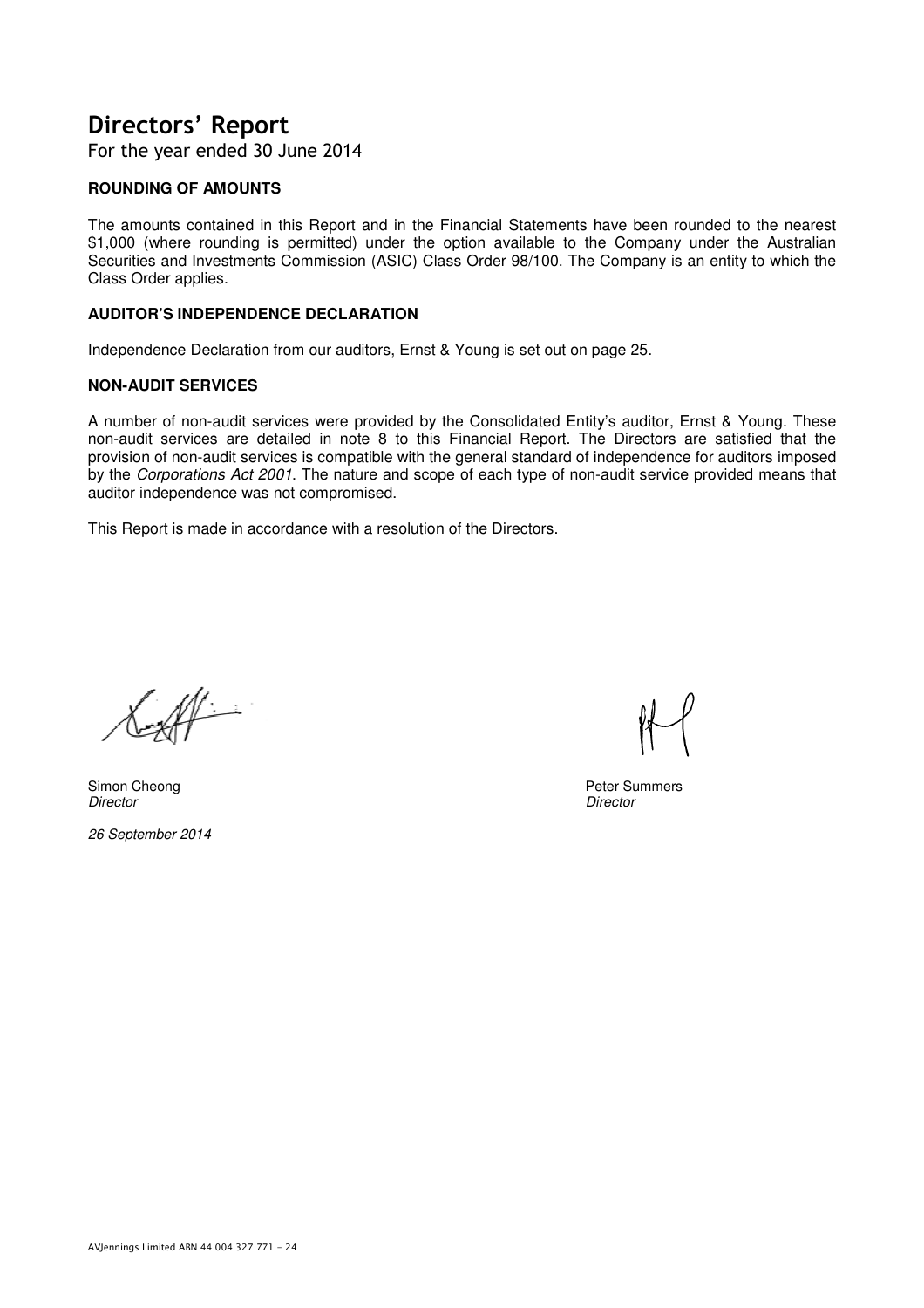

Ernst & Young 680 George Street Sydney NSW 2000 Australia GPO Box 2646 Sydney NSW 2001

Tel: +61 2 9248 5555 Fax: +61 2 9248 5959 ey.com/au

### **Auditor's Independence Declaration to the Directors of AVJennings Limited**

In relation to our audit of the financial report of AVJennings Limited for the financial year ended 30 June 2014, to the best of my knowledge and belief, there have been no contraventions of the auditor independence requirements of the *Corporations Act 2001* or any applicable code of professional conduct.

Ernst & Young

Mark Conon

Mark Conroy Partner 26 September 2014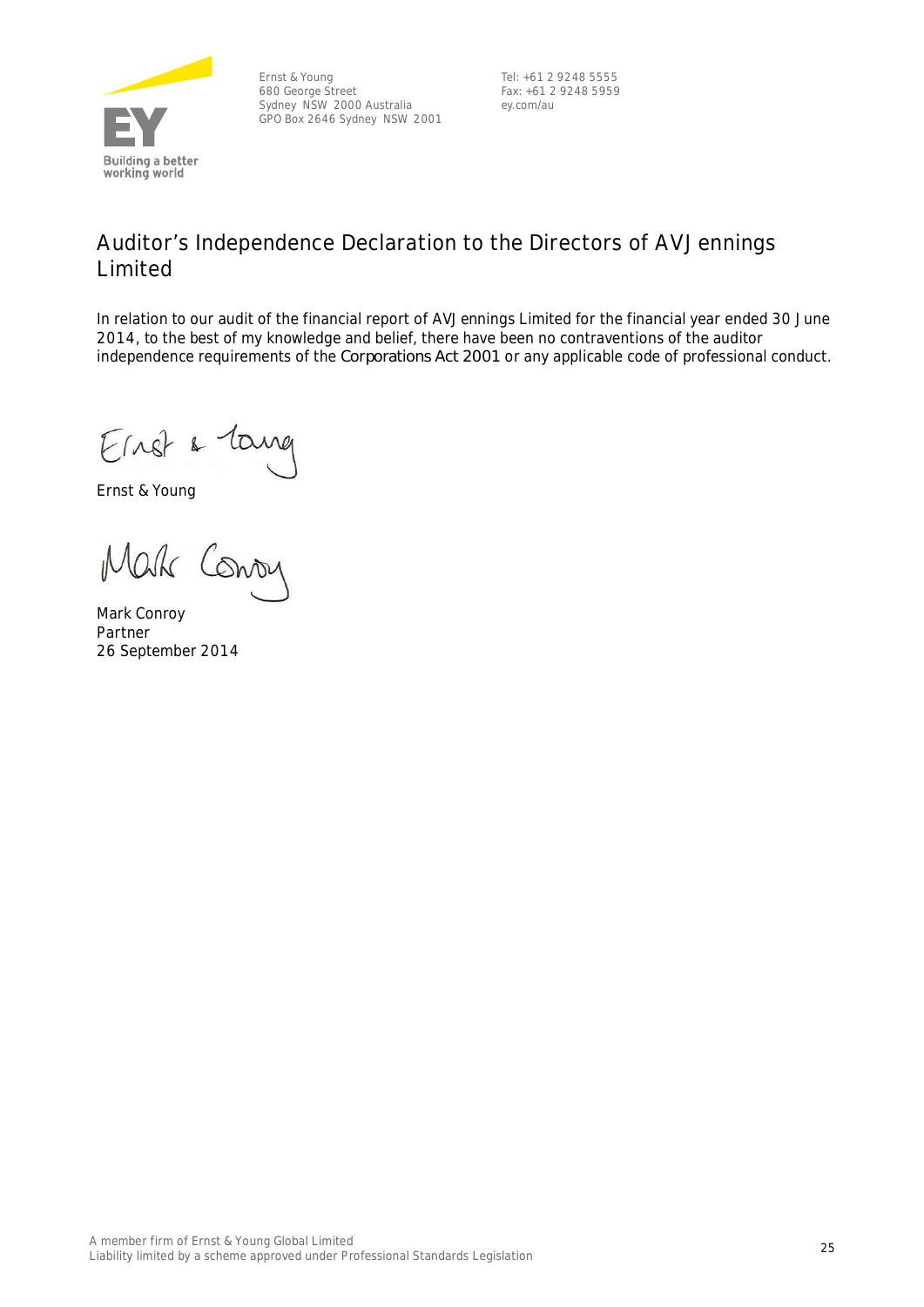## Consolidated Statement of Comprehensive Income

For the year ended 30 June 2014

|                                                                                                                           | <b>Note</b> | 2014<br>\$'000 | 2013<br>\$'000 |
|---------------------------------------------------------------------------------------------------------------------------|-------------|----------------|----------------|
| Revenues                                                                                                                  | 5           | 250,570        | 158,462        |
| Share of profits of associates and joint venture entities                                                                 |             |                |                |
| accounted for using the equity method                                                                                     |             | 1,967          | 1,294          |
| Cost of property developments sold                                                                                        |             | (195, 656)     | (125,061)      |
| Provision for loss on inventories                                                                                         | 5           | 5,154          | (22, 964)      |
| Other operational expenses                                                                                                |             | (3,948)        | (4,729)        |
| Selling and marketing expenses                                                                                            |             | (6,005)        | (6, 209)       |
| Employee benefits expenses                                                                                                | 5           | (17, 189)      | (16, 712)      |
| Depreciation expense                                                                                                      | 5           | (330)          | (381)          |
| Finance costs                                                                                                             | 5           | (457)          | (492)          |
| Fair value gain on interest rate derivatives                                                                              |             |                | 187            |
| Management and administration expenses                                                                                    |             | (7,093)        | (6,686)        |
| Profit/(loss) before income tax                                                                                           |             | 27,013         | (23, 291)      |
| Income tax                                                                                                                | 9           | (8, 231)       | 8,025          |
| Profit/(loss) after income tax                                                                                            |             | 18,782         | (15, 266)      |
| Other comprehensive income                                                                                                |             |                |                |
| Foreign currency translation (recyclable through profit and loss)                                                         |             | 2,065          | 1,380          |
| Other comprehensive income for the year                                                                                   |             | 2,065          | 1,380          |
| Total comprehensive income/(loss) for the year                                                                            |             | 20,847         | (13, 886)      |
|                                                                                                                           |             |                |                |
| Earnings per share for profit/(loss) from continuing operations<br>attributable to ordinary equity holders of the parent: |             | <b>Cents</b>   | <b>Cents</b>   |
| Basic earnings per share                                                                                                  | 11          | 4.94           | (5.46)         |
| Diluted earnings per share                                                                                                | 11          | 4.94           | (5.46)         |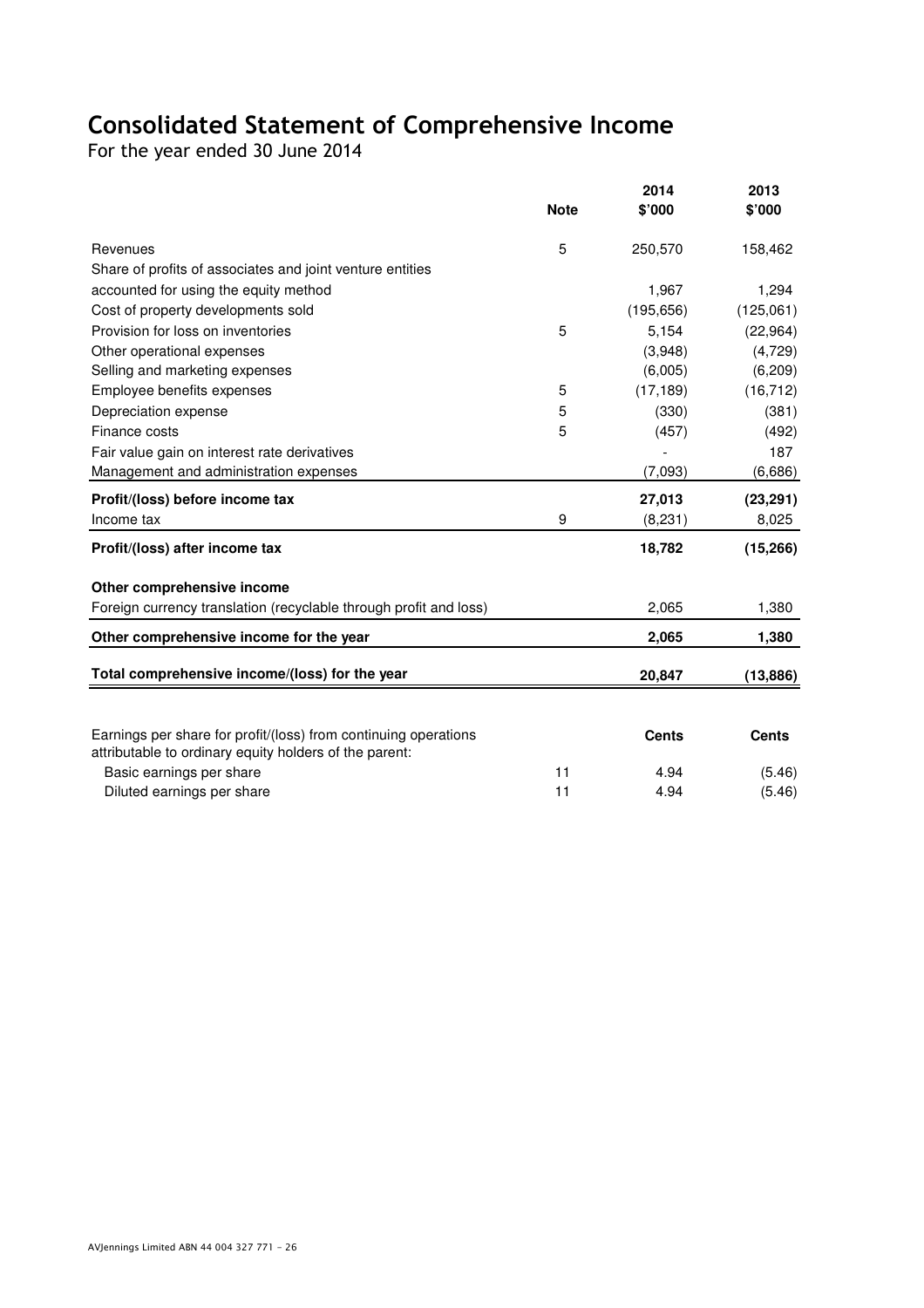## Consolidated Statement of Financial Position

As at 30 June 2014

|                                                   | <b>Note</b> | 2014<br>\$'000 | 2013<br>\$'000 |
|---------------------------------------------------|-------------|----------------|----------------|
|                                                   |             |                |                |
| <b>CURRENT ASSETS</b>                             |             |                |                |
| Cash and cash equivalents                         | 12          | 4,796          | 11,649         |
| Trade and other receivables                       | 13          | 44,557         | 23,033         |
| Inventories                                       | 14          | 168,019        | 109,068        |
| Other current assets                              | 15          | 1,387          | 1,211          |
| <b>Total current assets</b>                       |             | 218,759        | 144,961        |
| <b>NON-CURRENT ASSETS</b>                         |             |                |                |
| Trade and other receivables                       | 13          | 6,159          | 4,120          |
| Inventories                                       | 14          | 212,804        | 281,745        |
| Investments accounted for using the equity method | 16          | 27,108         | 25,181         |
| Available-for-sale financial asset                | 17          | 3,000          |                |
| Property, plant and equipment                     | 21          | 642            | 993            |
| Deferred tax assets                               | 22          |                | 3,087          |
| Intangible assets                                 | 23          | 2,816          | 2,816          |
| <b>Total non-current assets</b>                   |             | 252,529        | 317,942        |
|                                                   |             |                |                |
| <b>Total assets</b>                               |             | 471,288        | 462,903        |
| <b>CURRENT LIABILITIES</b>                        |             |                |                |
| Trade and other payables                          | 24          | 46,823         | 65,365         |
| Interest-bearing loans and borrowings             | 25          | 4,083          | 7,171          |
| Tax payable                                       | 26          | 251            | 449            |
| Provisions                                        | 28          | 4,706          | 4,036          |
| <b>Total current liabilities</b>                  |             | 55,863         | 77,021         |
|                                                   |             |                |                |
| <b>NON-CURRENT LIABILITIES</b>                    |             |                |                |
| Trade and other payables                          | 24          | 13,406         | 6,956          |
| Interest-bearing loans and borrowings             | 25          | 81,500         | 82,720         |
| Deferred tax liabilities                          | 27          | 4,041          |                |
| Provisions                                        | 28          | 698            | 845            |
| <b>Total non-current liabilities</b>              |             | 99,645         | 90,521         |
| <b>Total liabilities</b>                          |             | 155,508        | 167,542        |
| <b>Net assets</b>                                 |             | 315,780        | 295,361        |
|                                                   |             |                |                |
| <b>EQUITY</b>                                     |             |                |                |
| Contributed equity                                | 29          | 160,436        | 160,960        |
| Reserves                                          | 30(a)       | 4,361          | 2,200          |
| Retained earnings                                 | 30(c)       | 150,983        | 132,201        |
| <b>Total equity</b>                               |             | 315,780        | 295,361        |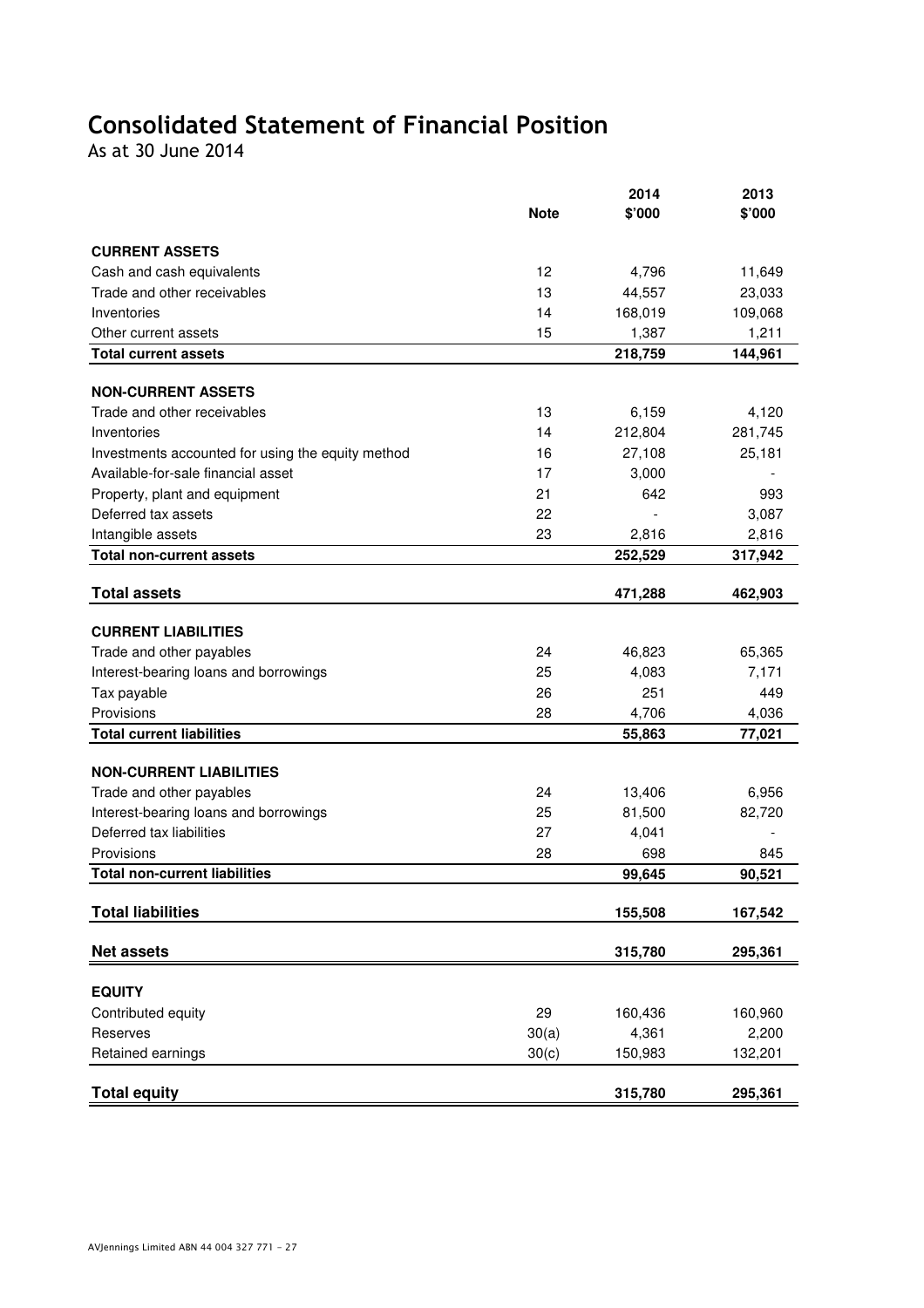## Consolidated Statement of Changes in Equity

For the year ended 30 June 2014

|                                                                                                       |             |                                               | <b>Total equity</b>                                                          |                                                        |                                              |          |
|-------------------------------------------------------------------------------------------------------|-------------|-----------------------------------------------|------------------------------------------------------------------------------|--------------------------------------------------------|----------------------------------------------|----------|
|                                                                                                       | <b>Note</b> | <b>Contributed</b><br><b>Equity</b><br>\$'000 | Foreign<br><b>Currency</b><br><b>Translation</b><br><b>Reserve</b><br>\$'000 | Share-<br>based<br>Payment<br><b>Reserve</b><br>\$'000 | <b>Retained</b><br><b>Earnings</b><br>\$'000 | \$'000   |
| At 1 July 2012                                                                                        |             | 121,096                                       | (257)                                                                        | 687                                                    | 147,467                                      | 268,993  |
| Loss for the year<br>Other comprehensive income for                                                   |             |                                               |                                                                              |                                                        | (15,266)                                     | (15,266) |
| the year                                                                                              |             |                                               | 1,380                                                                        |                                                        |                                              | 1,380    |
| Total comprehensive loss for the<br>year<br>Transactions with owners in their<br>capacity as owners   |             |                                               | 1,380                                                                        |                                                        | (15,266)                                     | (13,886) |
| - Ordinary share capital raised                                                                       | 29(a)       | 39,956                                        |                                                                              |                                                        |                                              | 39,956   |
| - Treasury shares acquired                                                                            | 29(b)       | (92)                                          |                                                                              |                                                        |                                              | (92)     |
| - Share-based payment                                                                                 |             |                                               |                                                                              |                                                        |                                              |          |
| expense                                                                                               | 36(a)       |                                               |                                                                              | 390                                                    |                                              | 390      |
|                                                                                                       |             | 39,864                                        | 1,380                                                                        | 390                                                    | (15,266)                                     | 26,368   |
| At 30 June 2013                                                                                       |             | 160,960                                       | 1,123                                                                        | 1,077                                                  | 132,201                                      | 295,361  |
| Profit for the year<br>Other comprehensive income for                                                 |             |                                               |                                                                              |                                                        | 18,782                                       | 18,782   |
| the year                                                                                              |             |                                               | 2,065                                                                        |                                                        |                                              | 2,065    |
| Total comprehensive income for<br>the year<br>Transactions with owners in their<br>capacity as owners |             |                                               | 2,065                                                                        |                                                        | 18,782                                       | 20,847   |
| - Treasury shares acquired                                                                            | 29(b)       | (524)                                         |                                                                              |                                                        |                                              | (524)    |
| - Share-based payment expense                                                                         |             |                                               |                                                                              |                                                        |                                              |          |
| reversed (forfeited shares)<br>- Share-based payment                                                  | 36(a)       |                                               |                                                                              | (579)                                                  |                                              | (579)    |
| expense                                                                                               | 36(a)       |                                               |                                                                              | 675                                                    |                                              | 675      |
|                                                                                                       |             | 524                                           | 2,065                                                                        | 96                                                     | 18,782                                       | 20,419   |
| At 30 June 2014                                                                                       |             | 160,436                                       | 3,188                                                                        | 1,173                                                  | 150,983                                      | 315,780  |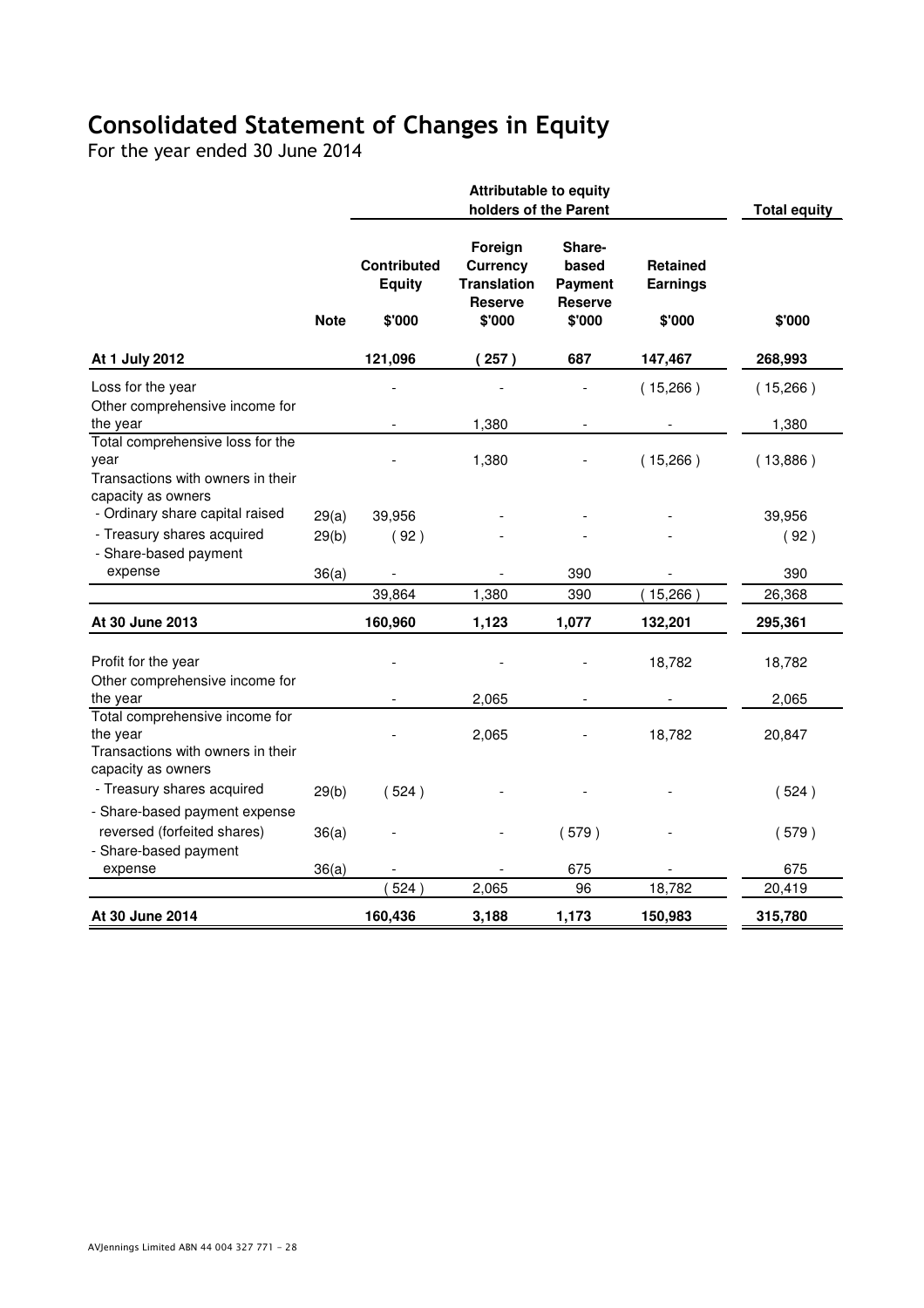## Consolidated Statement of Cash Flows

For the year ended 30 June 2014

|                                                               |             | 2014       | 2013                     |
|---------------------------------------------------------------|-------------|------------|--------------------------|
|                                                               | <b>Note</b> | \$'000     | \$'000                   |
| <b>CASH FLOWS FROM OPERATING ACTIVITIES</b>                   |             |            |                          |
| Receipts from customers                                       |             | 251,561    | 182,136                  |
| Payments to suppliers, land vendors and employees             |             | (242, 446) | (171, 824)               |
| Interest paid                                                 |             | (9,349)    | (9,822)                  |
| Income tax paid                                               |             | (1, 445)   | (40)                     |
| Net cash (used in)/from operating activities                  | 31          | (1,679)    | 450                      |
|                                                               |             |            |                          |
| <b>CASH FLOWS FROM INVESTING ACTIVITIES</b>                   |             |            |                          |
| Proceeds from sale of property, plant and equipment           |             | 70         | 33                       |
| Purchase of property, plant and equipment                     | 21          | (76)       | 228)                     |
| Interest received                                             |             | 457        | 492                      |
| Distribution received                                         |             | 40         | 520                      |
| Payment for available-for-sale financial asset                |             | (1,500)    | $\overline{\phantom{a}}$ |
| Net cash (used in)/from investing activities                  |             | (1,009)    | 817                      |
|                                                               |             |            |                          |
| <b>CASH FLOWS FROM FINANCING ACTIVITIES</b>                   |             |            |                          |
| Proceeds from borrowings                                      |             | 101,591    | 77,932                   |
| Repayment of borrowings                                       |             | (105, 899) | (112, 278)               |
| Payment for treasury shares                                   | 29(b)       | (524)      | (92)                     |
| Proceeds from issue of shares                                 | 29(a)       |            | 39,956                   |
|                                                               |             |            |                          |
| Net cash (used in)/from financing activities                  |             | (4,832)    | 5,518                    |
| NET (DECREASE)/INCREASE IN CASH HELD                          |             | (7,520)    | 6,785                    |
| Cash and cash equivalents at beginning of year                |             | 11,649     | 4,560                    |
| Effects of exchange rate changes on cash and cash equivalents |             | 667        | 304                      |
| CASH AND CASH EQUIVALENTS AT END OF YEAR                      | 12          | 4,796      | 11,649                   |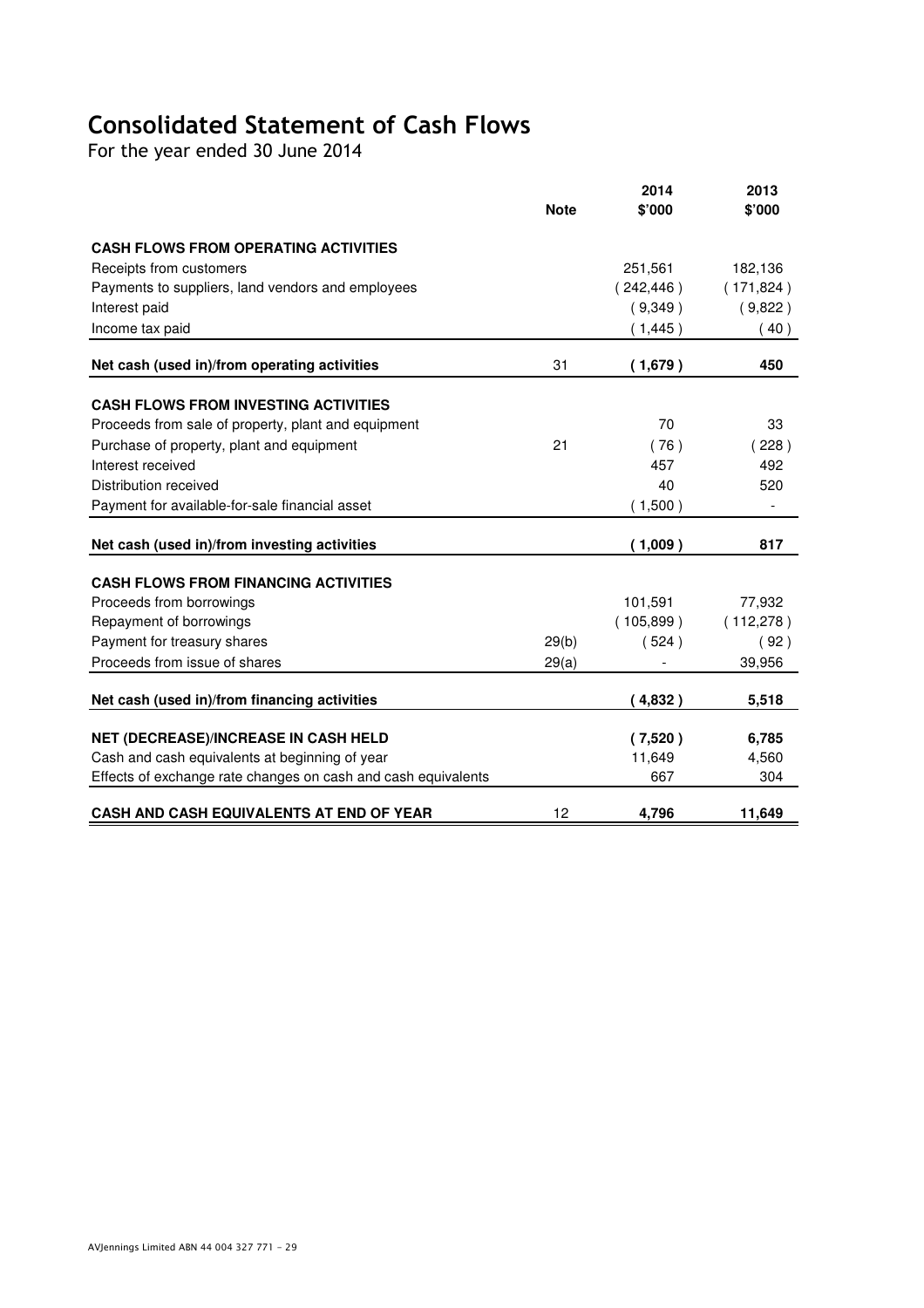For the year ended 30 June 2014

#### **1. CORPORATE INFORMATION**

The Consolidated Financial Statements of AVJennings Limited for the year ended 30 June 2014 were authorised for issue in accordance with a resolution of the Directors on 26 September 2014.

AVJennings Limited (the Parent) is a for-profit Company limited by shares domiciled and incorporated in Australia whose shares are publicly traded on the Australian Securities Exchange and the Singapore Exchange through SGX Globalquote (formerly known as the Central Limit Order Book System (CLOB)). The ultimate parent is SC Global Developments Pte Ltd, a company incorporated in Singapore which owns 50.03% of the ordinary shares in AVJennings Limited.

The Consolidated Entity ("AVJennings", "Consolidated Entity" or "Group") consists of AVJennings Limited (the "Company" or the "Parent Entity") and its controlled entities.

The nature of the operations and principal activities of the Consolidated Entity are described in the Directors' Report.

#### **2. SUMMARY OF SIGNIFICANT ACCOUNTING POLICIES**

#### **Basis of preparation**

The Financial Report is a general purpose financial report, which has been prepared in accordance with the requirements of the Corporations Act 2001, Australian Accounting Standards and other authoritative pronouncements of the Australian Accounting Standards Board. The Financial Report has also been prepared on a historical cost basis, except for derivative financial instruments which have been measured at fair value with variations reflected in the profit and loss account.

The preparation of consolidated financial statements requires the use of certain critical accounting estimates. It also requires management to exercise its judgement in the process of applying accounting policies. The areas involving a higher degree of judgement or complexity, or areas where assumptions and estimates are significant to the Consolidated Financial Statements, are disclosed in note 4. AVJennings is a for-profit entity for the purpose of preparing the Consolidated Financial Statements.

The Financial Report is presented in Australian Dollars and all values are rounded to the nearest thousand dollars (\$'000) unless otherwise stated.

#### **a) Compliance with IFRS**

The Financial Report also complies with the International Financial Reporting Standards (IFRS) as issued by the International Accounting Standards Board.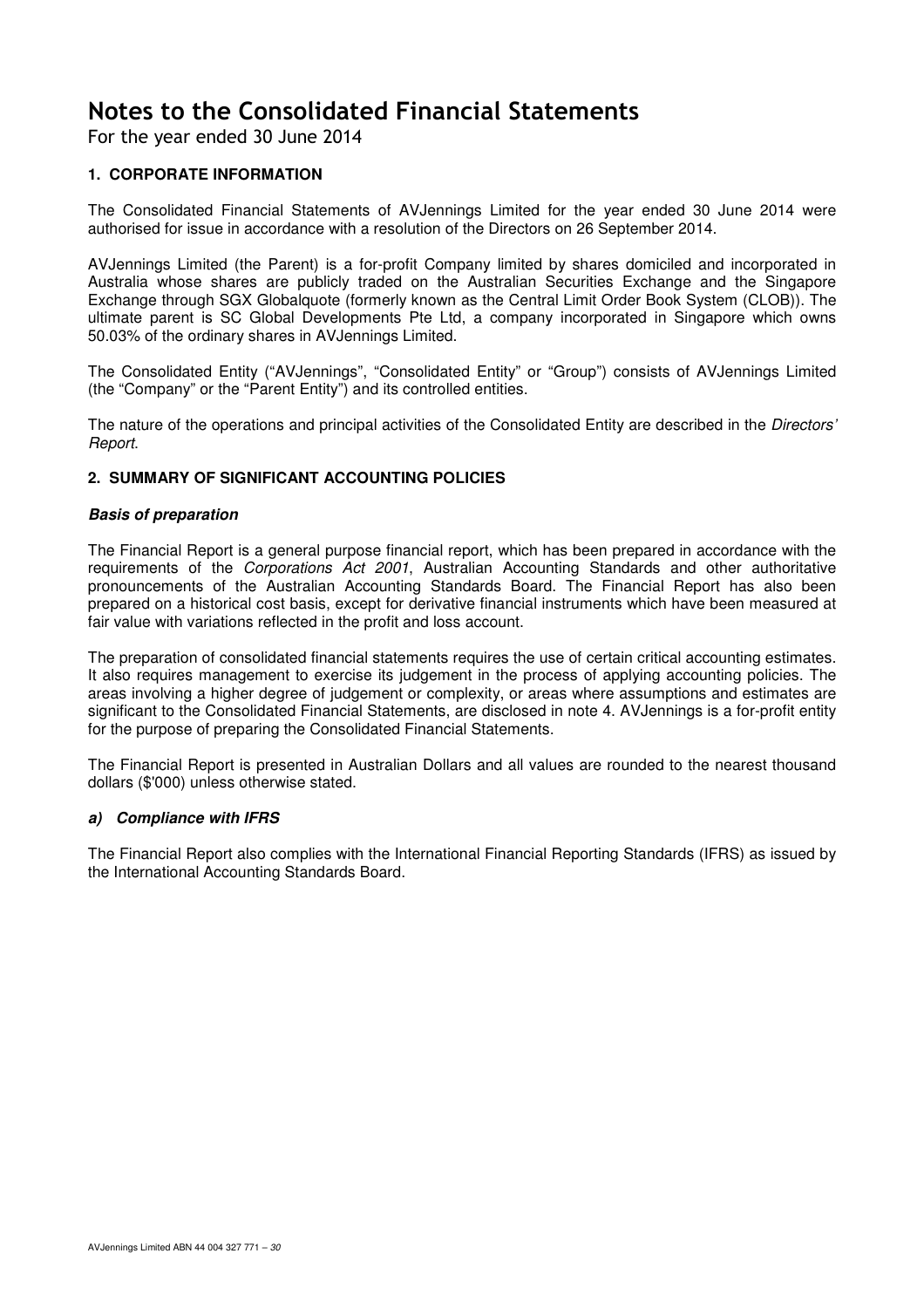For the year ended 30 June 2014

#### **2. SUMMARY OF SIGNIFICANT ACCOUNTING POLICIES (continued)**

#### **b) New accounting standards and interpretations**

#### **(i) Changes in accounting policy and disclosures**

The accounting policies adopted are consistent with those of the previous financial year.

None of the new Standards and amendments to Standards that are mandatory for the first time for the financial year beginning 1 July 2013 affected any of the amounts recognised in the current year or any prior year and are not likely to affect future periods.

The Group has adopted all mandatory standards and amendments for the annual financial year beginning 1 July 2013. Adoption of these standards and amendments has not had any effect on the financial position or performance of the Group but has impacted the Report disclosures as follows:

#### AASB 10 - Consolidated Financial Statements

This standard has changed the criteria for determining control. Since 1 July 2013, an entity is controlled when the Group is exposed, or has rights, to variable returns from its involvement with the entity and has the ability to affect those returns through its power over the investee.

The Group has reviewed its investments in other entities to assess whether the conclusion to consolidate is different under AASB 10. No differences were found and therefore no adjustments to any of the carrying amounts in the Report are required as a result of the adoption of AASB 10.

#### AASB 11 - Joint Arrangements

This standard uses the principle of control in AASB 10 to define joint control. Under this standard, investments in joint arrangements are classified as either joint ventures or joint operations depending on the contractual rights and obligations of each venturer. Joint ventures are arrangements that give the venturers rights to the net assets and are accounted for using the equity method. Joint operations are arrangements that give the venturers rights to the underlying assets and obligations and are accounted for by recognising the share of those assets and obligations. The Group also recognises the expenses that it incurs and its share of the net property income that it earns from each joint operation.

Whilst the classification criteria for joint ventures and joint operations changed, the Group's accounting for its investments in joint arrangements was not impacted by the adoption of AASB 11.

#### AASB 13 - Fair Value Measurement

This standard has centralised the definition and guidance for measuring fair values where required to be applied by various other accounting standards. The new standard requires quantitative and qualitative disclosures of all fair value measurements. The additional disclosures required by AASB 13 have been provided in this Report.

#### AASB 119 - Employee Benefits

The Group has adopted AASB 119: The revised standard changes the definition of short-term employee benefits. The distinction between short-term and other long-term employee benefits is now based on whether the benefits are expected to be settled wholly within 12 months after the reporting date.

The Consolidated Entity has early adopted AASB 2013-3, effective 1 January 2014, which amends the disclosure requirements in AASB 136 Impairment of Assets. The amendments in AASB 136 include the requirement to disclose additional information about the fair value measurement when the recoverable amount of impaired assets is based on fair value less costs of disposal. AASB 2013-3 removes this requirement.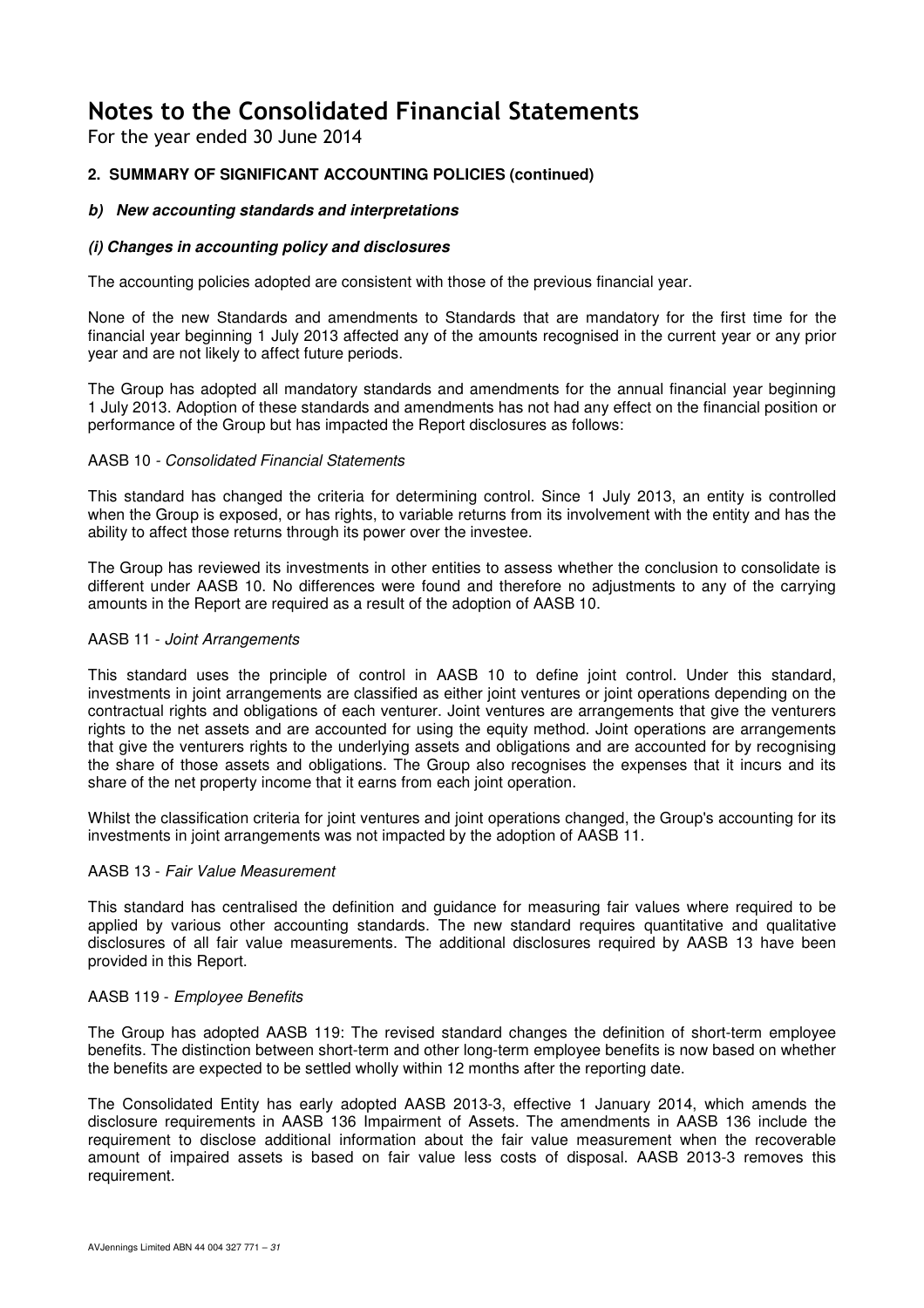For the year ended 30 June 2014

#### **2. SUMMARY OF SIGNIFICANT ACCOUNTING POLICIES (continued)**

#### **(ii) Accounting Standards and Interpretation issued but not yet effective**

Australian Accounting Standards and Interpretations that have recently been issued or amended but are not yet effective have not been adopted by the Group for the annual reporting period ended 30 June 2014. These are outlined below:

Amendments to Australian Accounting Standards – Offsetting Financial Assets and Financial Liabilities (effective 1 January 2014 / applicable for Group 1 July 2014)

AASB 2012-3 adds application guidance to AASB 132 Financial Instruments: Presentation to address inconsistencies identifies in applying some of the offsetting criteria of AASB 132, including clarifying the meaning of "currently has a legally enforceable right of set-off" and that some gross settlement systems may be considered equivalent to net settlement.

This amendment will have no impact on the disclosure for the Group.

AASB 9 Financial Instruments (effective 1 January 2018 / applicable for Group 1 July 2018)

AASB 9 includes requirements for the classification and measurement of financial assets. It was further amended by AASB 2010-7 to reflect amendments to the accounting for financial liabilities.

These requirements improve and simplify the approach for classification and measurement of financial assets compared with the requirements of AASB 139.

AASB9 also removes the volatility in profit and loss that was caused by changes in the credit risk of liabilities elected to be measured at fair value. This change in accounting means that gains caused by the deterioration of an entity's own credit risk on such liabilities are no longer recognised in profit or loss.

Consequential amendments were also made to other standards as a result of AASB 9, introduced by 2009- 11 and superseded by AASB 2010-7, AASB 2010-10 and AASB 2014-1 – Part E

The Group will review the classification of its existing financial assets and liabilities in line with the standard.

IFRS 15 Revenue from Contracts with Customers: (effective 1 January 2017 / applicable for Group 1 July 2017)

IFRS 15 establishes principles for reporting useful information to users of financial statements about the nature, amount, timing and uncertainty of revenue and cash flows arising from an entity's contracts with customers.

The Core principal of IFRS 15 is that an entity recognises revenue to depict the transfer of promised goods or services to customers in an amount that reflects the consideration to which the entity expects to be entitles in exchange for those goods or services.

The Group will review contracts it has with customers and assess the disclosure requirements, if any, of these contracts.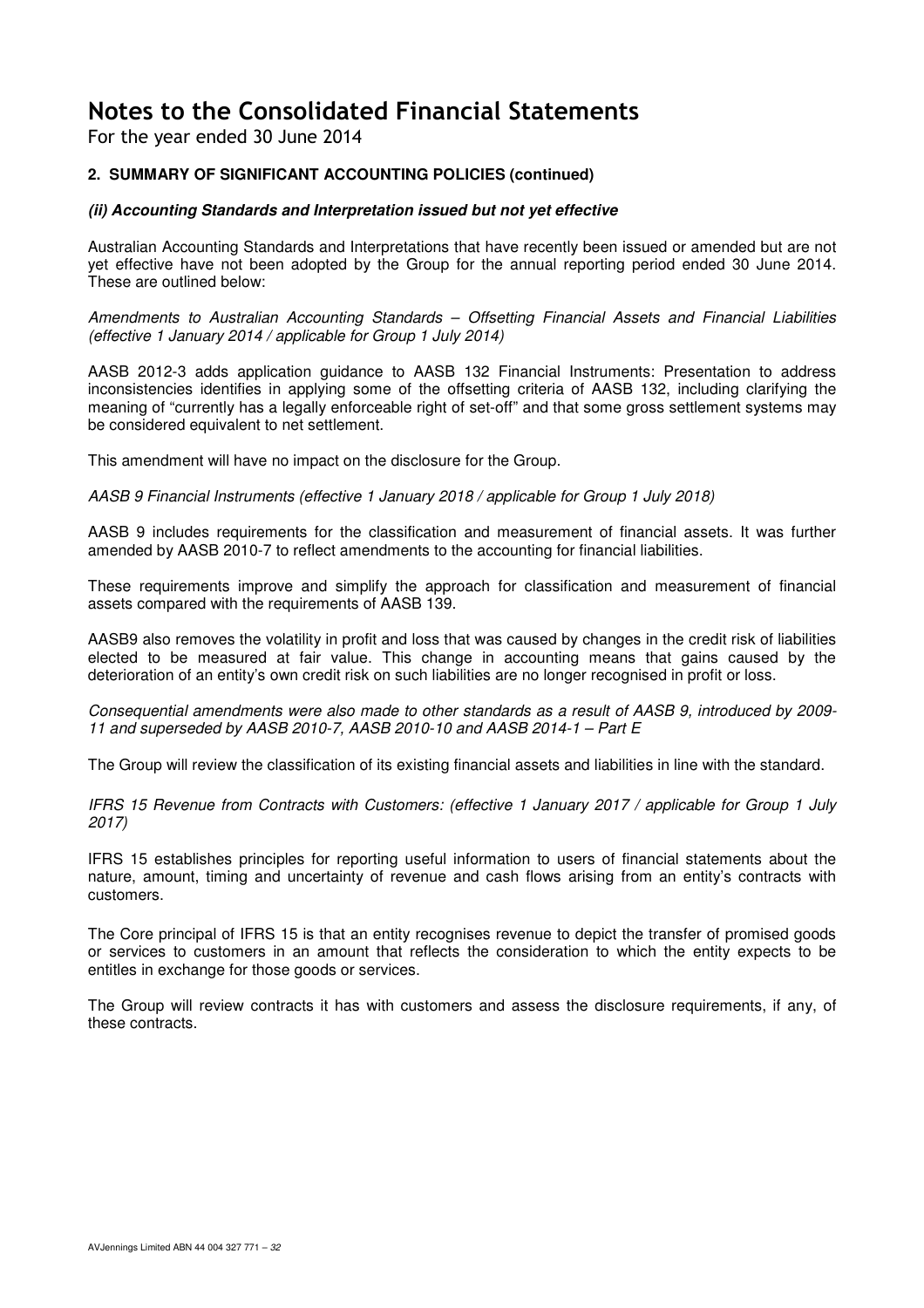For the year ended 30 June 2014

#### **2. SUMMARY OF SIGNIFICANT ACCOUNTING POLICIES (continued)**

#### **c) Basis of consolidation**

The Consolidated Financial Statements incorporate the assets and liabilities of all subsidiaries of AVJennings Limited as at 30 June 2014 and the results of all subsidiaries for the year then ended.

Subsidiaries are all entities (including special purpose entities) over which the Group has the power to govern the financial and operating policies, generally accompanying a shareholding of more than one-half of the voting rights. The existence and effect of potential voting rights that are currently exercisable or convertible are considered when assessing whether a Group controls another entity.

Subsidiaries are fully consolidated from the date on which control is transferred to the Group. They are deconsolidated from the date that control ceases.

The acquisition method of accounting is used to account for business combinations by the Group (refer to note 2(d)).

Intercompany transactions, balances and unrealised gains on transactions between group companies are eliminated. Unrealised losses are also eliminated unless the transaction provides evidence of the impairment of the asset transferred. Accounting policies of the subsidiaries are consistent with the policies adopted by the Group.

Non-controlling interests in the results and equity of subsidiaries are shown separately in the Consolidated Statement of Comprehensive Income, Consolidated Statement of Changes in Equity and the Consolidated Statement of Financial Position respectively.

The AVJ Deferred Employee Share Plan Trust was formed to administer the Group's employee share scheme. This Trust is consolidated, as the substance of the relationship is that the Trust is controlled by the Group. Shares held by the Trust are disclosed as treasury shares and deducted from contributed equity.

#### **d) Business combinations**

Business combinations are accounted for using the acquisition method. The consideration transferred for the acquisition of a subsidiary comprises the fair values of the assets transferred, the liabilities incurred and the equity interests issued by the Consolidated Entity. The consideration transferred also includes the fair value of any asset or liability resulting from a contingent consideration arrangement and the fair value of any preexisting equity interest in the subsidiary. Acquisition-related costs are expensed as incurred. Identifiable assets acquired and liabilities and contingent liabilities assumed in a business combination are measured at their fair values at the acquisition date. For each business combination, the Group recognises any noncontrolling interest in the acquiree either at fair value or at the non-controlling interest's proportionate share of the acquiree's net identifiable assets.

The excess of the consideration transferred and the amount of any non-controlling interest in the acquiree over the fair value of the net identifiable assets acquired is recorded as goodwill. If those amounts are less than the fair value of the net identifiable assets of the subsidiary acquired and the measurement of all amounts has been reviewed, the difference is recognised directly in profit and loss as a bargain purchase.

Where settlement of any part of cash consideration is deferred, the amounts payable in the future are discounted to their present value as at the date of exchange. The discount rate used is the entity's incremental borrowing rate, being the rate at which a similar borrowing could be obtained from an independent financier under comparable terms and conditions.

Contingent consideration is classified either as equity or a financial liability. Amounts classified as a financial liability are subsequently remeasured to fair value with changes in fair value recognised in profit or loss.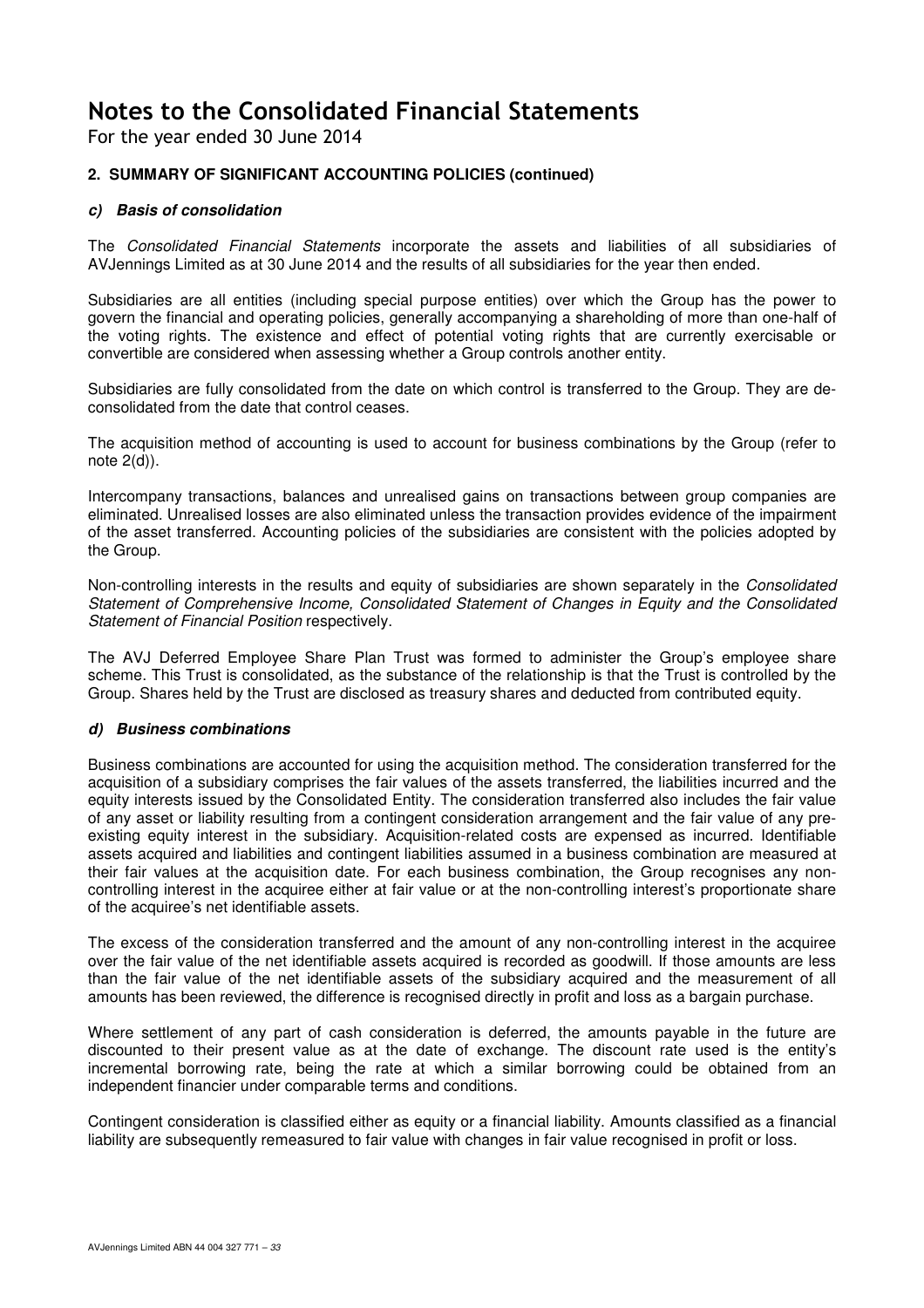For the year ended 30 June 2014

#### **2. SUMMARY OF SIGNIFICANT ACCOUNTING POLICIES (continued)**

#### **e) Joint ventures**

#### Joint operations

The proportionate interests in the assets, liabilities, revenues and expenses of joint operations have been incorporated in the Financial Statements under the appropriate headings. Details of the joint operations are set out in note 20.

#### Joint venture entities

The interest in a joint venture entity is accounted for using the equity method after initially being recognised at cost. Under the equity method, the share of the profits or losses of the entity are recognised in the profit and loss, and the share of post-acquisition movements in reserves is recognised in other comprehensive income. Dividends received from joint venture entities are recognised as a reduction in the carrying amount of the investment. Details relating to joint venture entities are set out in note 16(b).

Profits or losses on transactions with joint venture entities are eliminated to the extent of the Consolidated Entity's ownership interest until such time as they are realised by the joint venture entity on consumption or sale. However, a loss on the transaction is recognised immediately if the loss provides evidence of a reduction in the net realisable value of current assets, or an impairment loss.

At each reporting date, the Group determines whether there is any objective evidence that the investment in the joint venture entity is impaired. Where evidence exists, the impairment is calculated as the difference between the recoverable amount of the joint venture entity and its carrying value, and recognised in the profit and loss.

#### **f) Investments in associates**

An associate is an entity over which the Consolidated Entity has significant influence but not control or joint control. Investments in associates are accounted for using the equity method.

Under the equity method, investments in associates are carried in the Consolidated Statement of Financial Position at cost plus post-acquisition changes in the Consolidated Entity's share of net assets of the associates.

The Consolidated Entity's share of an associate's profits or losses is recognised in the Consolidated Statement of Comprehensive Income. The cumulative post-acquisition movements are adjusted against the carrying amount of the investment. Dividends receivable from associates are recognised as a reduction in the carrying amount of the investment. Details relating to associates are set out in note 16(a).

At each reporting date, the Group determines whether there is any objective evidence that the investment in the associate is impaired. Where evidence exists, the impairment is calculated as the difference between the recoverable amount of the associate and its carrying value, and recognised in the profit and loss.

When the Consolidated Entity's share of losses in an associate equals or exceeds its interest in the associate, including any unsecured long-term receivables, the Consolidated Entity does not recognise further losses, unless it has incurred obligations or made payments on behalf of the associate.

Unrealised gains on transactions with associates are eliminated to the extent of the Consolidated Entity's interest in the associates.

The reporting dates of the associate and the Consolidated Entity are identical and the associate's accounting policies conform to those used by the Consolidated Entity.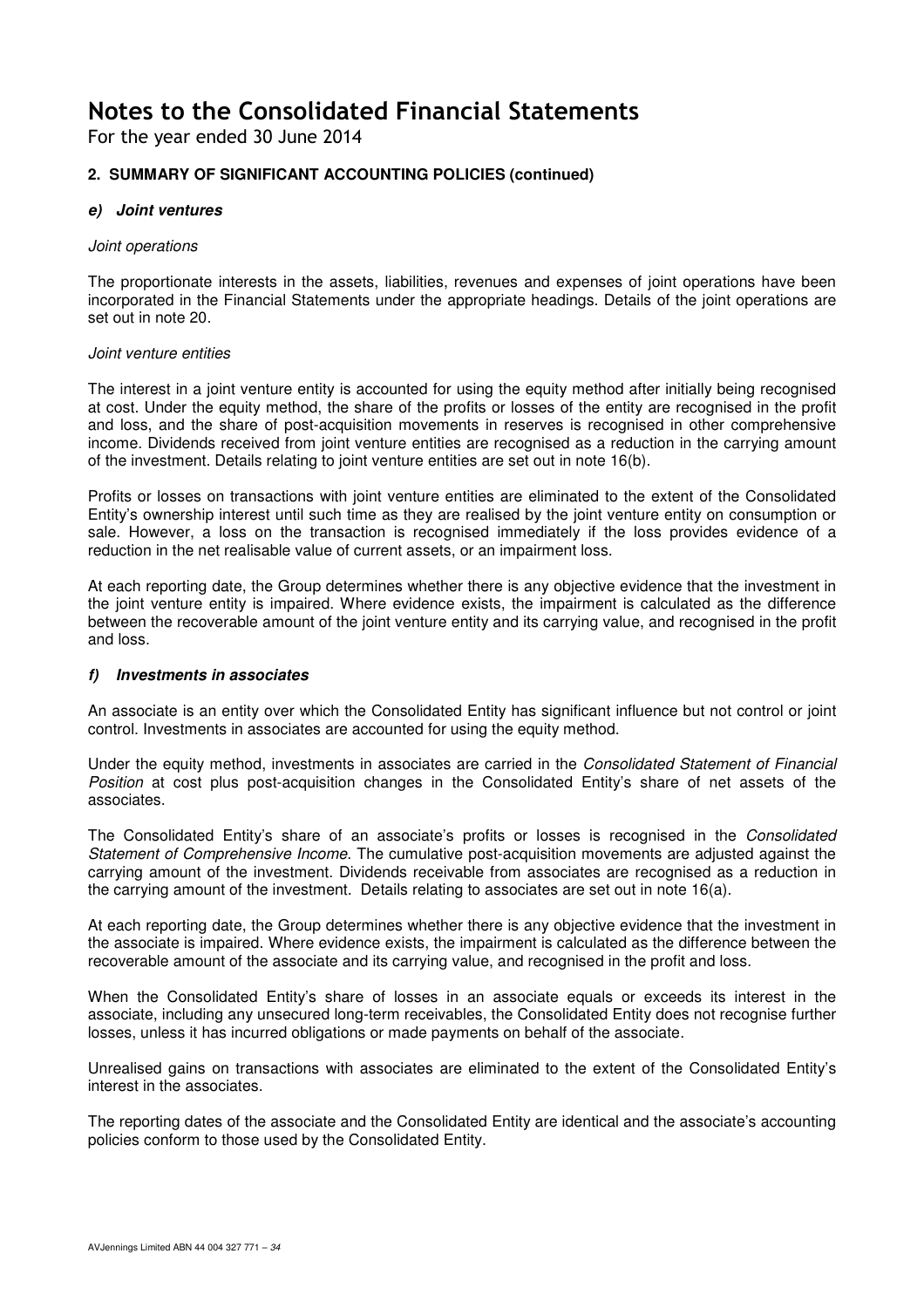For the year ended 30 June 2014

#### **2. SUMMARY OF SIGNIFICANT ACCOUNTING POLICIES (continued)**

#### **g) Segment reporting**

Operating segments are reported in a manner consistent with the internal reporting provided to the chief operating decision maker. The chief operating decision maker, who is responsible for allocating resources and assessing performance of the operating segments, has been identified as the Chief Executive Officer.

Information regarding business activities that are below the quantitative criteria are combined, and disclosed in a separate category called "other".

#### **h) Property, plant and equipment**

Property, plant and equipment are stated at historical cost less accumulated depreciation and accumulated impairment losses, if any.

Depreciation is calculated on a straight-line basis over the estimated useful life of the specific assets as follows:

| Plant, equipment, and motor vehicles | 3-7 years  |
|--------------------------------------|------------|
| Motor vehicles under finance lease   | 2-3 years  |
| Leasehold improvements               | 3-10 years |

Assets held under finance leases are depreciated over their expected useful lives on the same basis as owned assets.

An asset's carrying amount is written down to its recoverable amount if the carrying amount is greater than the estimated recoverable amount.

Gains and losses on disposals are determined by comparing proceeds with the carrying amount. These are included in the Consolidated Statement of Comprehensive Income.

The assets' useful lives and amortisation methods are reviewed, and adjusted if appropriate, at each financial year end.

#### **Derecognition**

An item of property, plant and equipment is derecognised upon disposal or when no further future economic benefits are expected from its use or disposal.

#### **i) Borrowing costs**

Borrowing costs directly attributable to the acquisition, construction or production of qualifying assets, are capitalised as part of the cost of those assets during the period of time required to complete and prepare the assets for their intended use or sale.

Interest income on borrowings pending their expenditure on qualifying assets is deducted from borrowing costs eligible for capitalisation.

All other borrowing costs are expensed.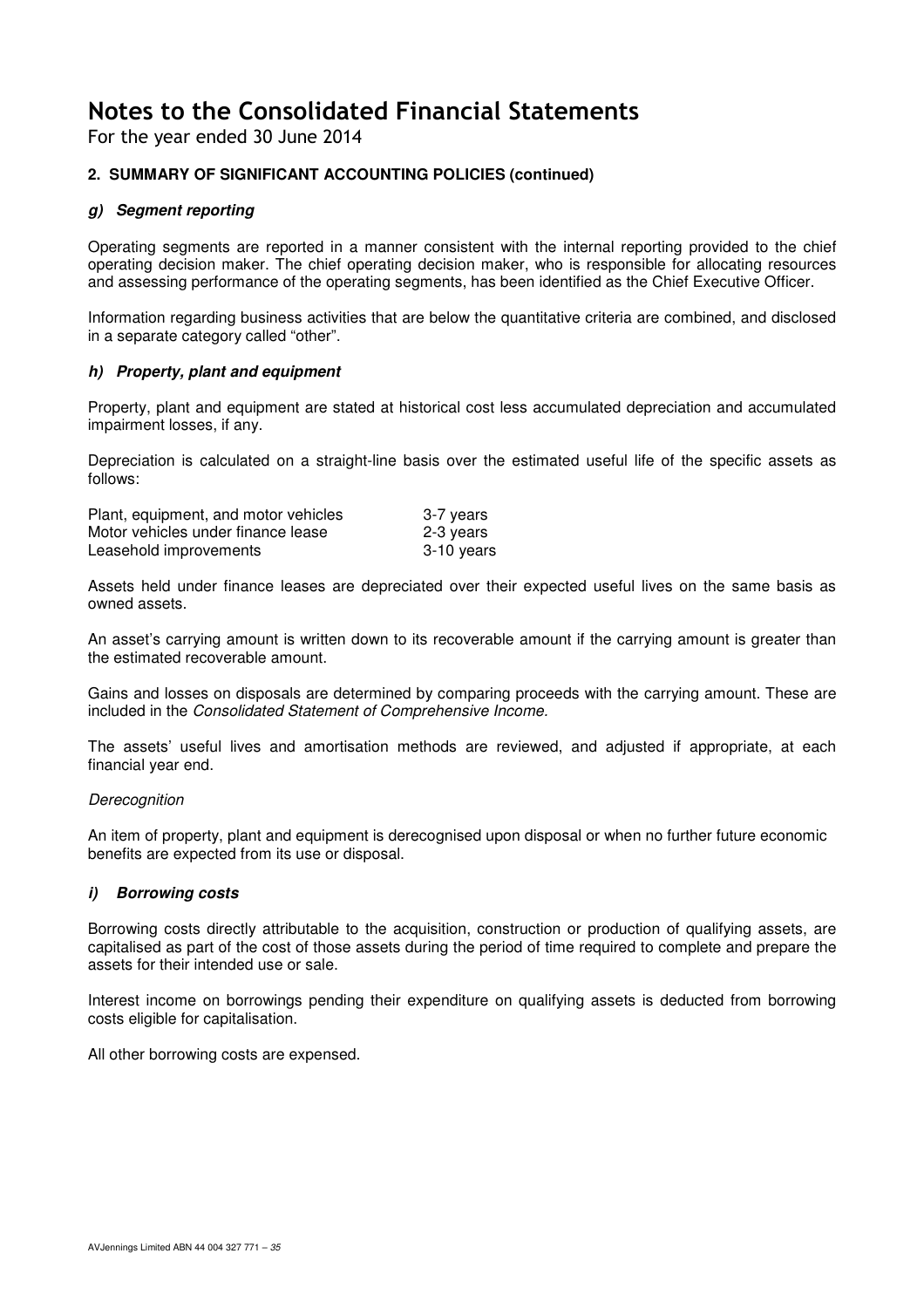For the year ended 30 June 2014

#### **2. SUMMARY OF SIGNIFICANT ACCOUNTING POLICIES (continued)**

#### **j) Intangible assets**

Intangible assets acquired separately are measured at cost on initial recognition. The cost of intangible assets acquired in a business combination are their fair value as at the date of the acquisition. Following initial recognition, intangible assets are carried at cost less any accumulated amortisation and accumulated impairment losses. The Consolidated Entity does not capitalise any expenditure resulting in the creation of internally generated intangible assets.

The useful lives of intangible assets are assessed as either finite or indefinite.

Intangible assets with finite lives are amortised over the useful economic life and assessed for impairment whenever there is an indication that the asset may be impaired. The amortisation period and the amortisation method for an intangible asset with a finite useful life is reviewed at least at the end of each reporting period. Changes in the expected useful life or the expected pattern of consumption of future economic benefits embodied in the asset are accounted for by changing the amortisation period or method, as appropriate, and are treated as changes in accounting estimates. The amortisation expense on intangible assets with finite lives is recognised in the income statement in the expense category consistent with the function of the intangible assets.

Intangible assets with indefinite useful lives are not amortised, but are tested for impairment annually. The assessment of indefinite life is reviewed annually to determine whether the indefinite life continues to be supportable. If not, the change in the useful life from indefinite to finite is made on a prospective basis.

#### **k) Inventories**

Inventories are stated at the lower of cost and net realisable value. Net realisable value is the estimated selling price in the ordinary course of business less the estimated costs of completion and the estimated costs necessary to make the sale. Estimates of net realisable value are based on the most recent evidence available at the time the estimates are made, of the amount the inventories are expected to realise and the estimate of costs to complete. Refer to note 4(ii).

#### Development projects and land

Cost includes the costs of acquisition, development, borrowings and all other costs directly related to specific projects. Borrowing and holding costs such as rates and taxes incurred after completion of development and construction are expensed. Costs expected to be incurred under penalty clauses and rectification provisions are also included.

#### Construction contracts

Construction work-in-progress is stated at the aggregate of contract costs incurred to date plus recognised profits less recognised losses and progress billings. Contract costs include all costs directly related to specific contracts, and costs that are specifically chargeable to the customer under the terms of the contract. The stage of completion is measured using the percentage of completion method.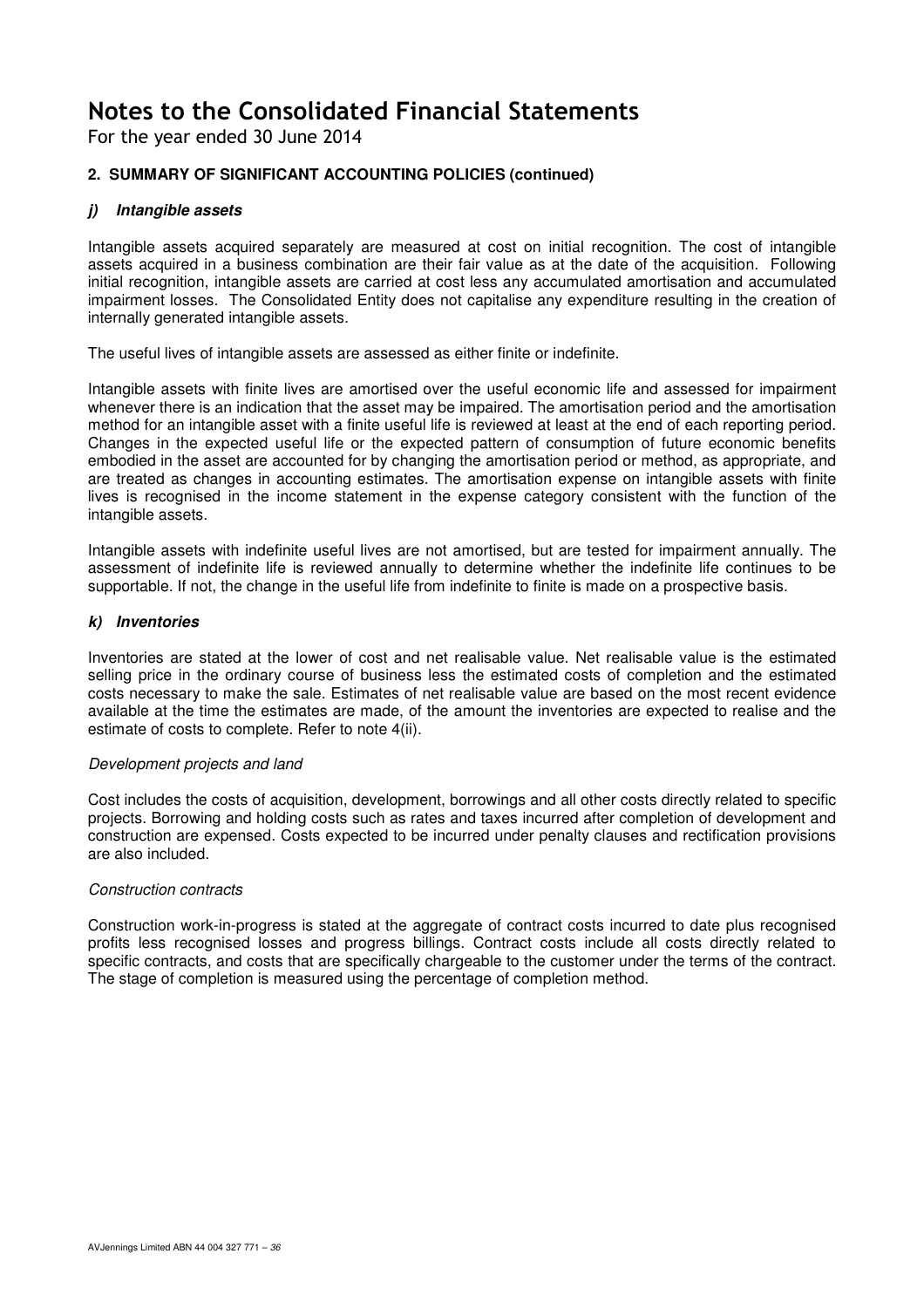For the year ended 30 June 2014

### **2. SUMMARY OF SIGNIFICANT ACCOUNTING POLICIES (continued)**

### **l) Available-for-sale financial assets**

The available-for-sale financial asset is an investment in an unlisted property fund. Such assets are included in non-current assets unless the investments mature or management intends to dispose of the investments within 12 months of the end of the reporting period. Investments are designated as available-for-sale if they do not have fixed maturities and fixed or determinable payments and management intends to hold them for the medium to long term.

#### Recognition and derecognition

Purchases and sales of financial assets are recognised on trade-date; the date on which the group commits to purchase or sell the asset. Financial assets are derecognised when the rights to receive cash flows from the financial assets have expired or have been transferred and the Group has transferred substantially all the risks and rewards of ownership.

When securities classified as available-for-sale are sold, the accumulated fair value adjustments recognised in other comprehensive income are reclassified to profit or loss as gains and losses from investment securities.

#### Measurement

At initial recognition, the Group measures a financial asset at its cost plus transactions costs that are directly attributable to the acquisition of the financial asset.

Available-for-sale financial assets are subsequently carried at fair value. Changes in the fair value of securities classified as available-for-sale are recognised in other comprehensive income.

Details of how the fair value of financial instruments is determined are disclosed in note 17.

#### Impairment

The Group assesses at the end of each reporting period whether there is objective evidence that a financial asset is impaired. A financial asset is impaired and impairment losses incurred only if there is objective evidence of impairment as a result of one or more events that occurred after initial recognition of the asset (a 'loss event') and that loss event (or events) has an impact on the estimated future cash flows of the financial asset that can be reliably estimated. In the case of equity investments classified as available-for-sale, a significant or prolonged decline in the fair value of the security below the cost is considered an indicator that the assets are impaired.

If there is objective evidence of impairment for an available-for-sale financial asset, the cumulative loss – measured as the difference between the acquisition cost and the current fair value, less any impairment loss on that financial asset previously recognised in profit and loss, is taken to profit and loss. Cumulative gains or losses previously recognised in other comprehensive income are reclassified to profit and loss in the period.

Impairment losses on equity instruments previously recognised in profit and loss are not reversed through profit or loss in a subsequent period. Any increase in fair value subsequent to an impairment loss is recognised in other comprehensive income.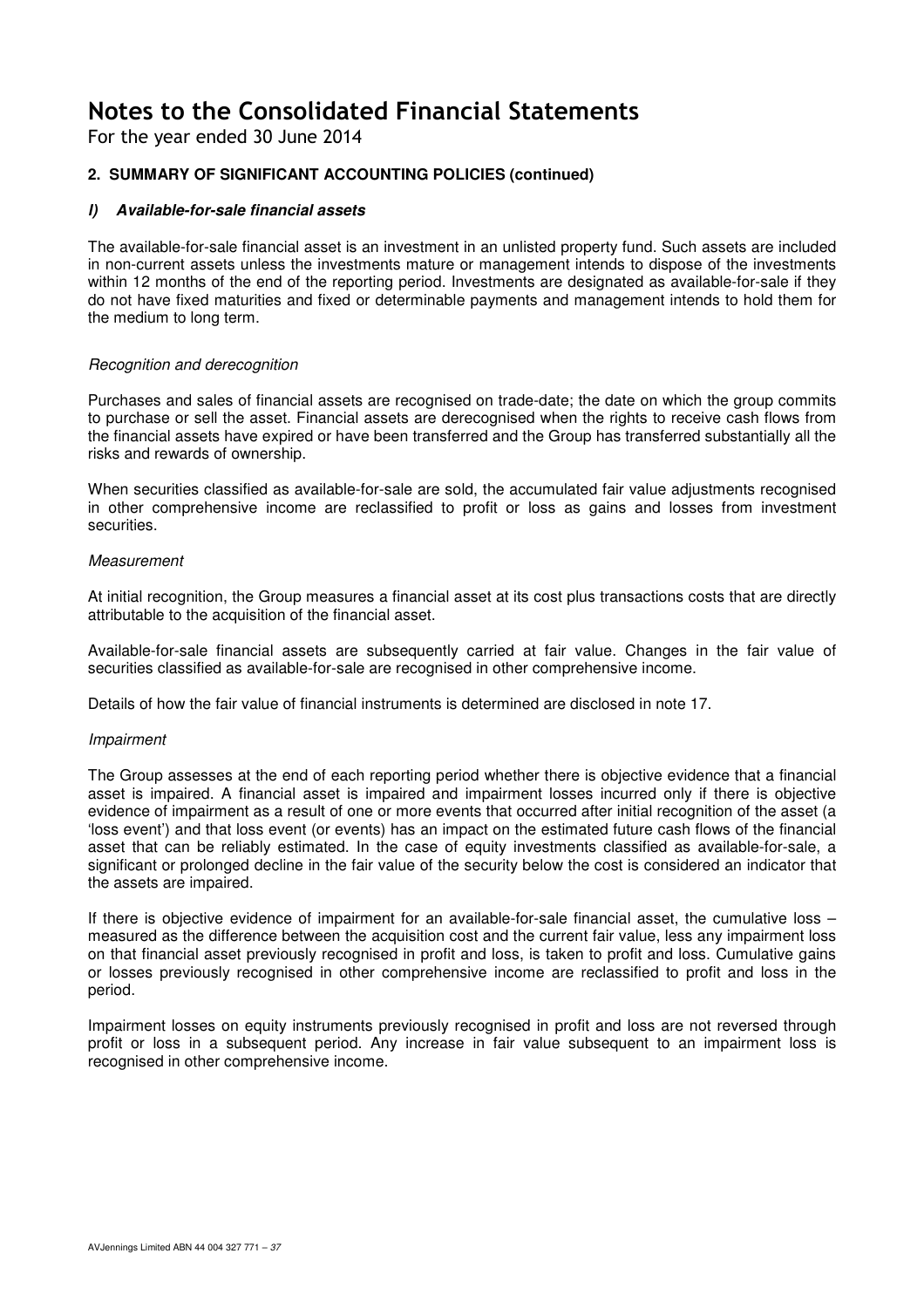For the year ended 30 June 2014

### **2. SUMMARY OF SIGNIFICANT ACCOUNTING POLICIES (continued)**

### **m) Trade and other receivables**

Trade receivables are carried at the amount invoiced less a provision for impairment.

Settlement terms for trade receivables are generally between 30 and 180 days.

Collectability of trade receivables is reviewed on an ongoing basis. Individual debts that are known to be uncollectible are written-off when identified. A provision for impairment is recognised when there is objective evidence that the Consolidated Entity will not be able to collect the receivable. The amount of the impairment loss is the difference between the carrying amount of the receivable and the present value of estimated future cash flows, which are not discounted for short-term receivables as the effect of discounting is immaterial.

Where a receivable is expected to be settled more than twelve months after the reporting date, its carrying amount is discounted using the effective interest rate method. The difference between the carrying amount and the present value is recorded in the Statement of Comprehensive Income.

### **n) Cash and cash equivalents**

Cash and cash equivalents in the Consolidated Statement of Financial Position comprise cash at bank and in hand and short-term deposits with a maturity of three months or less.

For the purposes of the Consolidated Statement of Cash Flows, cash and cash equivalents consist of cash and cash equivalents as defined above, net of bank overdrafts. Bank overdrafts are included within interestbearing loans and borrowings in current liabilities in the Consolidated Statement of Financial Position.

#### **o) Interest-bearing loans and borrowings**

Loans and borrowings are initially recognised at the fair value of the consideration received less directly attributable transaction costs. The difference between the proceeds (net of transaction costs) and the redemption amount is recognised in profit and loss over the period of the borrowings using the effective interest method. Fees paid on establishment of loan facilities are capitalised as a prepayment and amortised over the period of the facility.

Borrowings are classified as current liabilities unless there is an unconditional right to defer settlement of the liability for at least 12 months after the reporting date.

### **p) Provisions**

Provisions are recognised when the Consolidated Entity has a present legal or constructive obligation as a result of past events, it is probable that an outflow of resources will be required to settle the obligation and the amount has been reliably estimated.

When the Consolidated Entity expects some or all of a provision to be reimbursed, for example, under an insurance contract, the reimbursement is recognised as a separate asset, but only when the reimbursement is virtually certain. The expense relating to any provision is presented in the Consolidated Statement of Comprehensive Income net of any reimbursement.

Where there are a number of similar obligations, the likelihood that an outflow will be required in settlement is determined by considering the class of obligations as a whole. A provision is recognised even if the likelihood of an outflow with respect to any one item included in the same class of obligations may be small.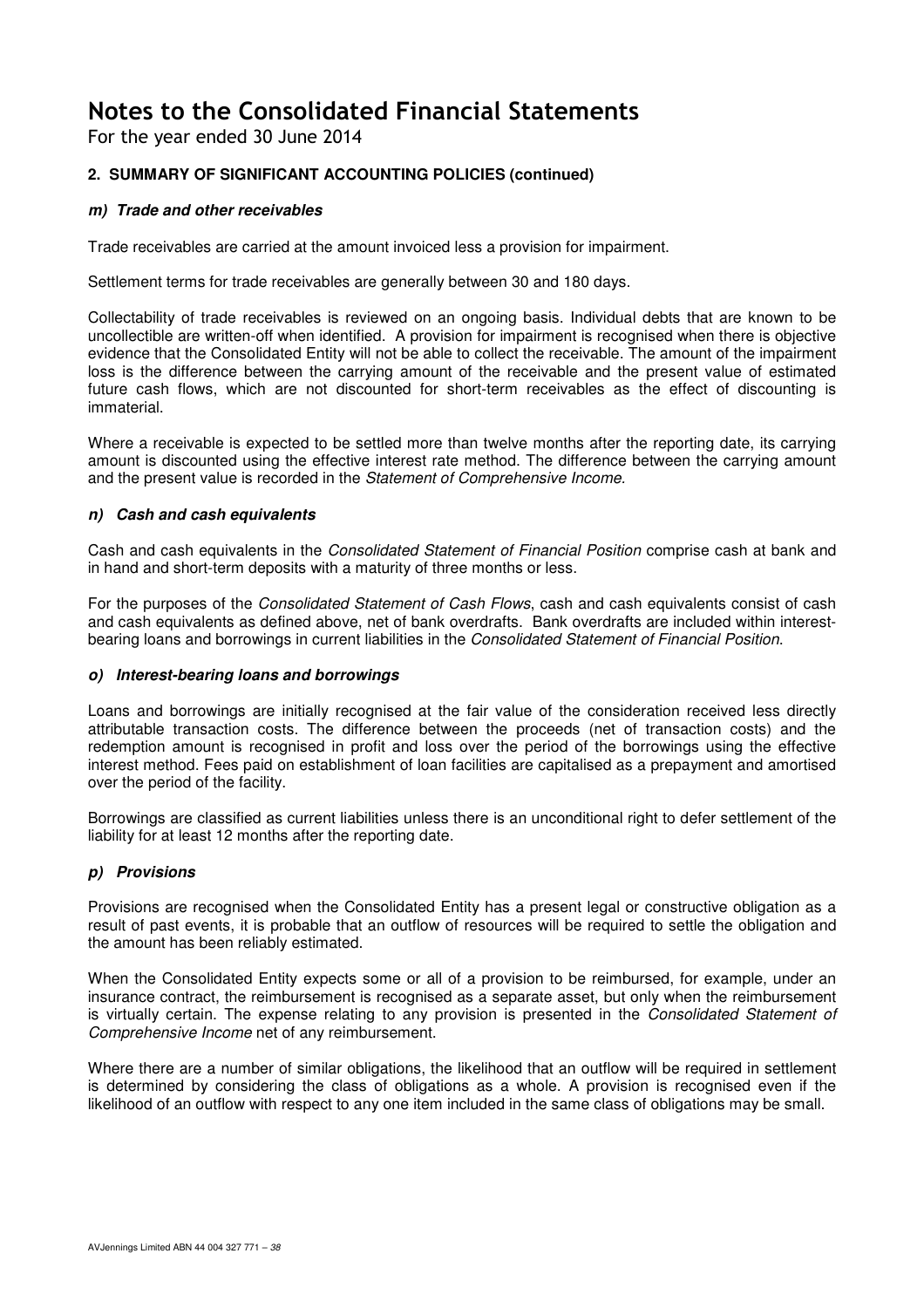For the year ended 30 June 2014

## **2. SUMMARY OF SIGNIFICANT ACCOUNTING POLICIES (continued)**

### **q) Employee benefits**

### Short-term employee benefit obligations

Liabilities for wages and salaries, including non-monetary benefits and annual leave expected to be settled within 12 months after the end of the reporting period in which the employees render the related service are recognised in respect of employees' services up to the end of the reporting period. They are measured at the amounts expected to be paid when the liabilities are settled. The liability for annual leave is recognised in the provision for employee benefits. All other short-term employee benefit obligations are presented as payables.

### Other long-term employee benefit obligations

The liability for long service leave and annual leave which is not expected to be settled within 12 months after the end of the period in which the employees render the related service is recognised in the provision for employee benefits and measured as the present value of expected future payments to be made in respect of services provided by employees up to the reporting period using the project unit credit method. Consideration is given to expected future wage and salary levels, experience of employee departures and periods of service. Expected future payments are discounted at a pre-tax rate that reflects the time value of money.

### Superannuation contributions

Contributions to superannuation plans are recognised as an expense in the Consolidated Statement of Comprehensive Income as they become payable.

#### Bonus entitlements

A liability is recognised for bonus entitlements where contractually obliged or where there is a past practice that has created a constructive obligation.

### **r) Share-based payment transactions**

Share-based compensation benefits are provided to executives via the AVJ Deferred Employee Share Plan. Information relating to the plan is set out in note 36.

The original cost of equity-settled transactions is treated as a reduction in share capital and the underlying shares identified separately as treasury shares. The fair value of the shares at the grant date is expensed on a straight-line basis over the vesting period with a corresponding increase in share-based payment reserve in equity.

In respect of shares forfeited, no further amounts are expensed. The cumulative amounts relating to nonmarket based measures expensed to the date of forfeiture are reversed.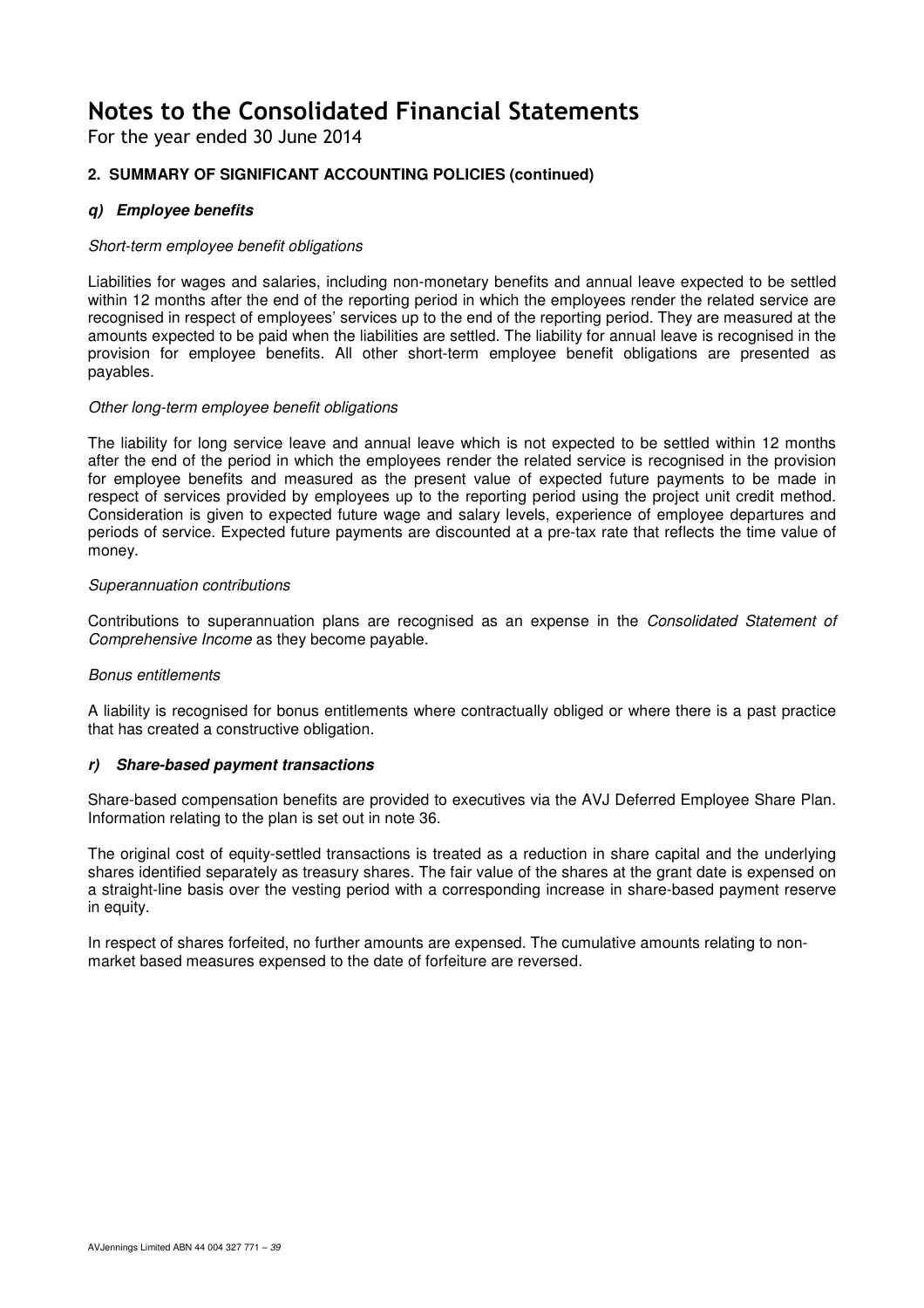For the year ended 30 June 2014

### **2. SUMMARY OF SIGNIFICANT ACCOUNTING POLICIES (continued)**

### **s) Leases**

### Consolidated Entity as lessee

Finance leases which transfer to the Consolidated Entity substantially all the risks and benefits incidental to ownership of the leased item, are capitalised at the commencement of the lease at the fair value of the leased property or, if lower, at the present value of the minimum lease payments. Lease payments are apportioned between finance charges and reduction of the lease liability so as to achieve a constant rate of interest on the remaining balance of the liability. Finance charges are recognised as finance costs in the Consolidated Statement of Comprehensive Income.

The property, plant and equipment acquired under finance leases is depreciated over the asset's useful life or over the shorter of the asset's useful life and the lease term if there is no reasonable certainty that the Consolidated Entity will obtain ownership at the end of the lease term.

Leases in which a significant portion of the risks and rewards of ownership are not transferred to the Consolidated Entity as lessee are classified as operating leases. Payments made under operating leases (net of any incentives received from the lessor) are charged to profit or loss on a straight-line basis over the period of the lease.

#### Consolidated Entity as lessor

Leases in which the Consolidated Entity does not transfer substantially all the risks and benefits of ownership of an asset are classified as operating leases. Initial direct costs incurred in negotiating an operating lease are added to the carrying amount of the leased asset and recognised over the lease term on the same basis as rental income.

#### **t) Revenue recognition**

Revenue is measured at the fair value of the consideration received or receivable. Revenue is recognised for the major business activities as follows:

#### Development projects and land sales

Revenue from the sale of land, houses and apartments is recognised when the significant risks, rewards of ownership and effective control have been transferred to the buyer. This has been determined to occur on settlement.

Revenue from land sales is recognised prior to settlement when a signed unconditional contract for sale exists, the significant risks, rewards of ownership and effective control have been transferred to the buyer, and there is no management involvement to the degree usually associated with ownership.

#### Construction contracts

Contract revenue and costs are recognised by reference to the stage of completion of the contract. Depending on the nature of the contract, this is measured based on the proportion of contract costs incurred for work performed to date relative to the estimated total contract costs; completion of physical proportion of the contract work; or surveys of work performed. Where the outcome of a contract cannot be reliably estimated, contract costs are recognised as an expense as incurred, and where it is probable that the costs will be recovered, revenue is recognised to the extent of costs incurred. Where it is probable that a loss will arise from a construction contract, the excess of total costs over revenue is recognised as an expense immediately.

#### Interest revenue

Revenue is recognised as interest accrues using the effective interest rate method.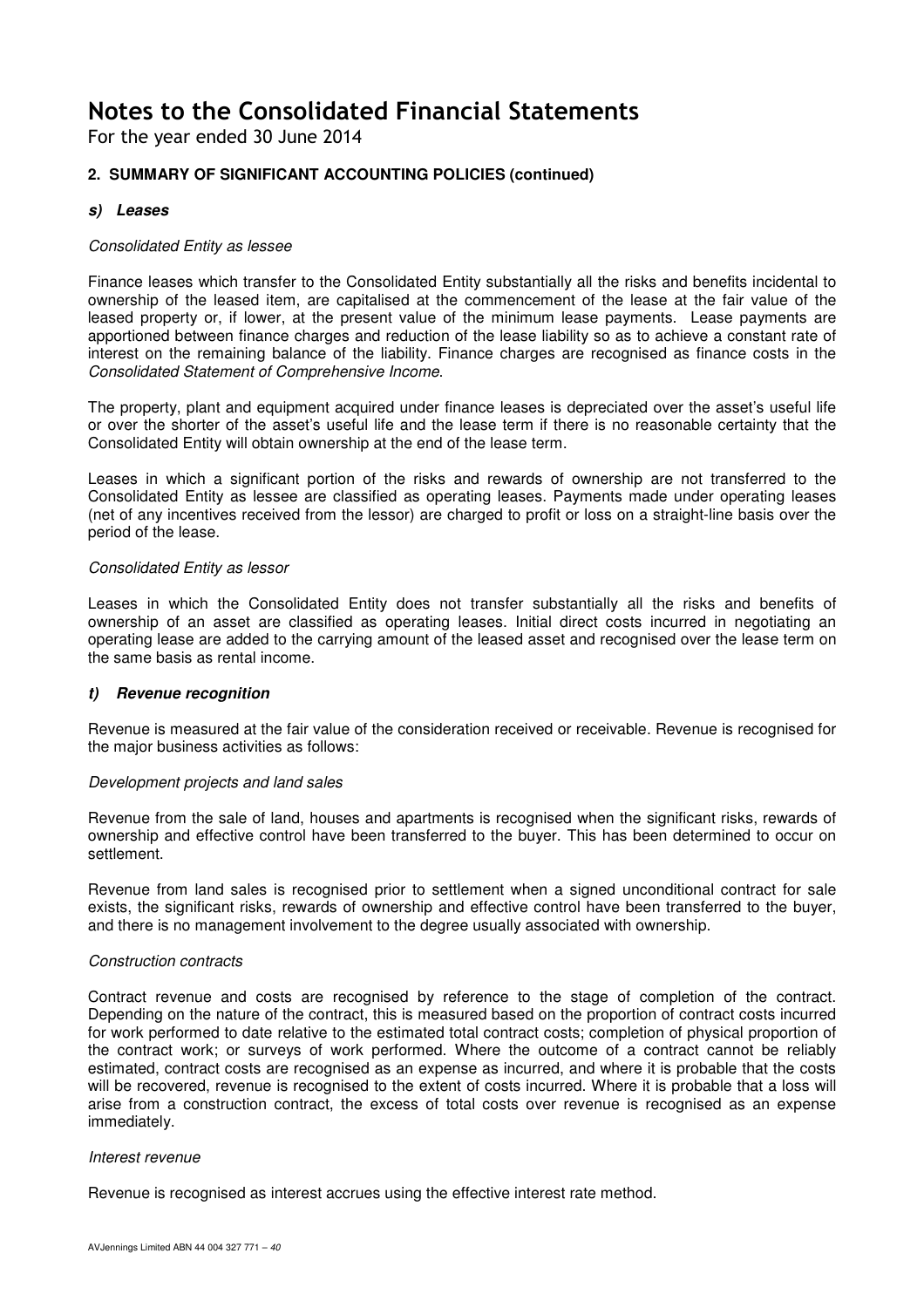For the year ended 30 June 2014

### **2. SUMMARY OF SIGNIFICANT ACCOUNTING POLICIES (continued)**

### **t) Revenue recognition (continued)**

#### Management fees

Revenue is recognised upon delivery of the services.

### **u) Income tax**

Current tax assets and liabilities for the current year are measured at the amount expected to be recovered from or paid to the taxation authorities based on current year's taxable income. The tax rates and tax laws used to compute the amount are those that are enacted or substantively enacted at the reporting date.

Current income tax relating to items recognised directly in equity is recognised in equity and not in the Consolidated Statement of Comprehensive Income.

Deferred income tax is provided on all temporary differences at the reporting date between the tax bases of assets and liabilities and their carrying amounts for financial reporting purposes.

Deferred tax assets are recognised for all deductible temporary differences, the carry forward of unused tax credits and any unused tax losses. Deferred tax assets are recognised to the extent that it is probable that taxable profit will be available against which the deductible temporary differences, and the carry forward of unused tax credits and unused tax losses can be utilised.

The carrying amount of deferred tax assets is reviewed at each reporting date and reduced to the extent that it is no longer probable that sufficient taxable profit will be available to allow all or part of the deferred income tax asset to be utilised.

Unrecognised deferred income tax assets are reassessed at each reporting date and are recognised to the extent that it has become probable that future taxable profits will allow the deferred tax asset to be recovered.

Deferred tax assets and liabilities are measured at the tax rates that are expected to be applied in the year when the asset is realised or the liability is settled, based on tax rates (and tax laws) that have been enacted or substantively enacted at the reporting date.

Deferred tax assets and deferred tax liabilities are offset if a legally enforceable right exists to set off current tax assets against current tax liabilities and the deferred taxes relate to the same taxable entity and the same taxation authority.

### Tax consolidation

AVJennings Limited and its wholly-owned controlled entities implemented the Tax Consolidation Legislation as of 1 July 2002.

The head entity, AVJennings Limited, has entered into an agreement with its wholly-owned subsidiary, AVJennings Properties Limited, under which AVJennings Properties Limited will account for the current and deferred tax amounts of the controlled entities in the Tax Consolidated Group. The Consolidated Entity has applied the group allocation approach in determining the appropriate amount of current taxes and deferred taxes to allocate to the members of the Tax Consolidated Group.

In addition to its own current and deferred tax amounts, AVJennings Properties Limited also recognises the current tax liabilities (or assets) and the deferred tax assets arising from unused tax losses and unused tax credits assumed from controlled entities in the Tax Consolidated Group.

Assets or liabilities arising under tax funding agreements with the tax consolidated entities are recognised as amounts receivable from, or payable to, other entities in the Group.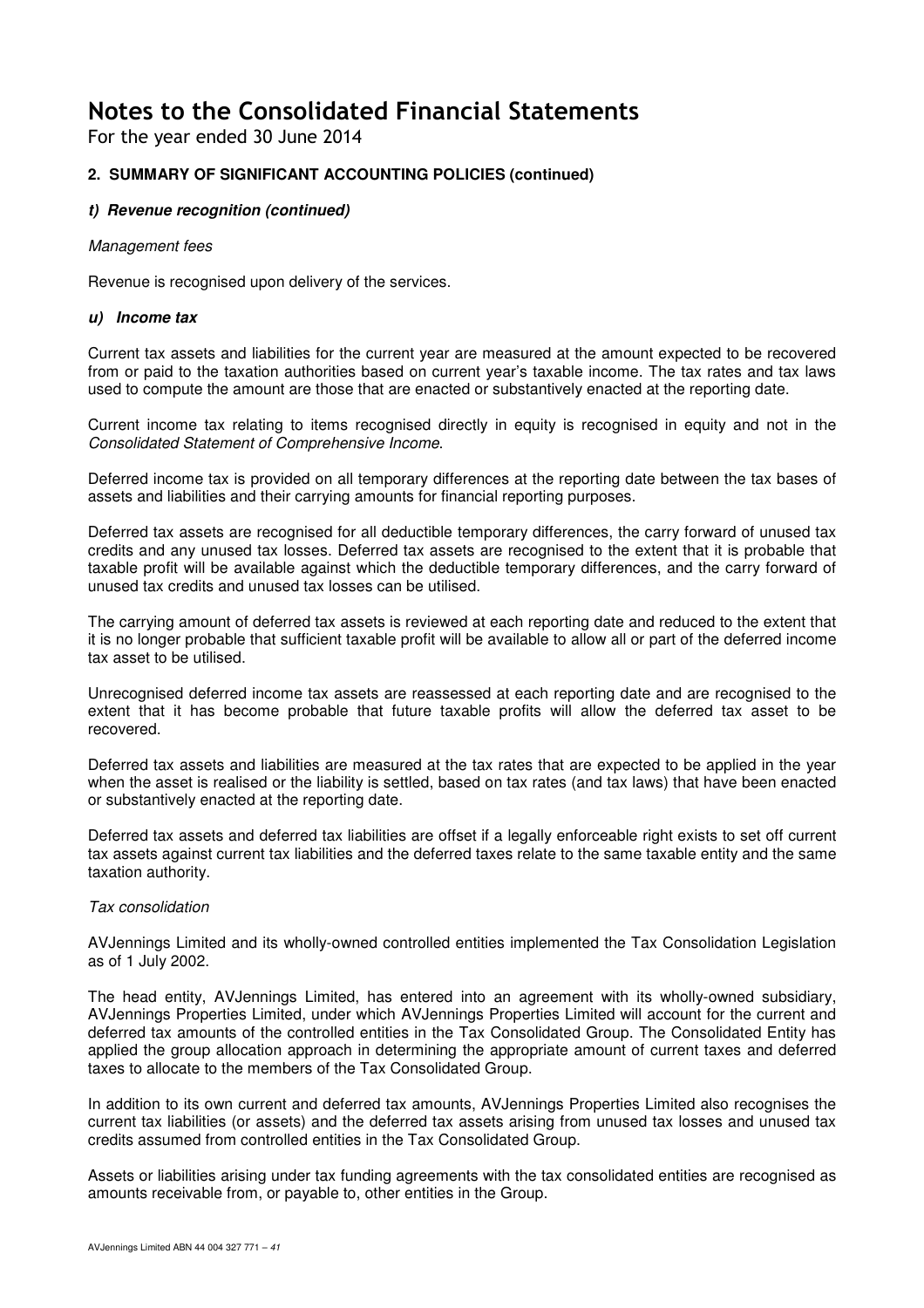For the year ended 30 June 2014

### **2. SUMMARY OF SIGNIFICANT ACCOUNTING POLICIES (continued)**

### **v) Other taxes**

Revenues, expenses and assets are recognised net of the amount of GST except:

- when the GST incurred on purchase of goods and services is not recoverable from the taxation authority, in which case the GST is recognised as part of the cost of acquisition of the asset or as part of the expense item as applicable
- receivables and payables, which are stated with the amount of GST included.

The net amount of GST recoverable from, or payable to, the taxation authority is included as part of receivables or payables in the Consolidated Statement of Financial Position.

Cash flows are included in the Consolidated Statement of Cash Flows on a gross basis and the GST component of cash flows arising from investing and financing activities, which is recoverable from, or payable to, the taxation authority is classified as part of operating cash flows.

Commitments and contingencies are disclosed net of the amount of GST recoverable from, or payable to, the taxation authority.

### **w) Derivative financial instruments**

The Consolidated Entity uses various techniques, including interest rate swaps, caps and collars to hedge its risk associated with interest rate fluctuations. These derivatives do not qualify for hedge accounting and changes in fair value are recognised immediately as income or expenses in profit and loss.

Derivative financial instruments are initially recognised at fair value on the date a derivative contract is entered into and are subsequently remeasured to their fair value at the end of each reporting period. Derivative financial instruments are not held for trading purposes.

#### **x) Trade and other payables**

Trade and other payables represent liabilities for goods and services provided to the Consolidated Entity prior to the end of the financial year which are unpaid. The amounts are unsecured and are usually paid within 30 to 60 days of recognition.

#### **y) Earnings per share**

Basic earnings per share is calculated as net profit attributable to members of the parent, adjusted to exclude any costs of servicing equity (other than dividends), divided by the weighted average number of ordinary shares, adjusted for any bonus element.

Diluted earnings per share is calculated as net profit attributable to members of the parent, adjusted for:

- costs of servicing equity (other than dividends);
- the after tax effect of dividends and interest associated with dilutive potential ordinary shares that have been recognised as expenses; and
- other non-discretionary changes in revenues or expenses during the period that would result from the dilution of potential ordinary shares, divided by the weighted average number of ordinary shares and dilutive potential ordinary shares, adjusted for any bonus element.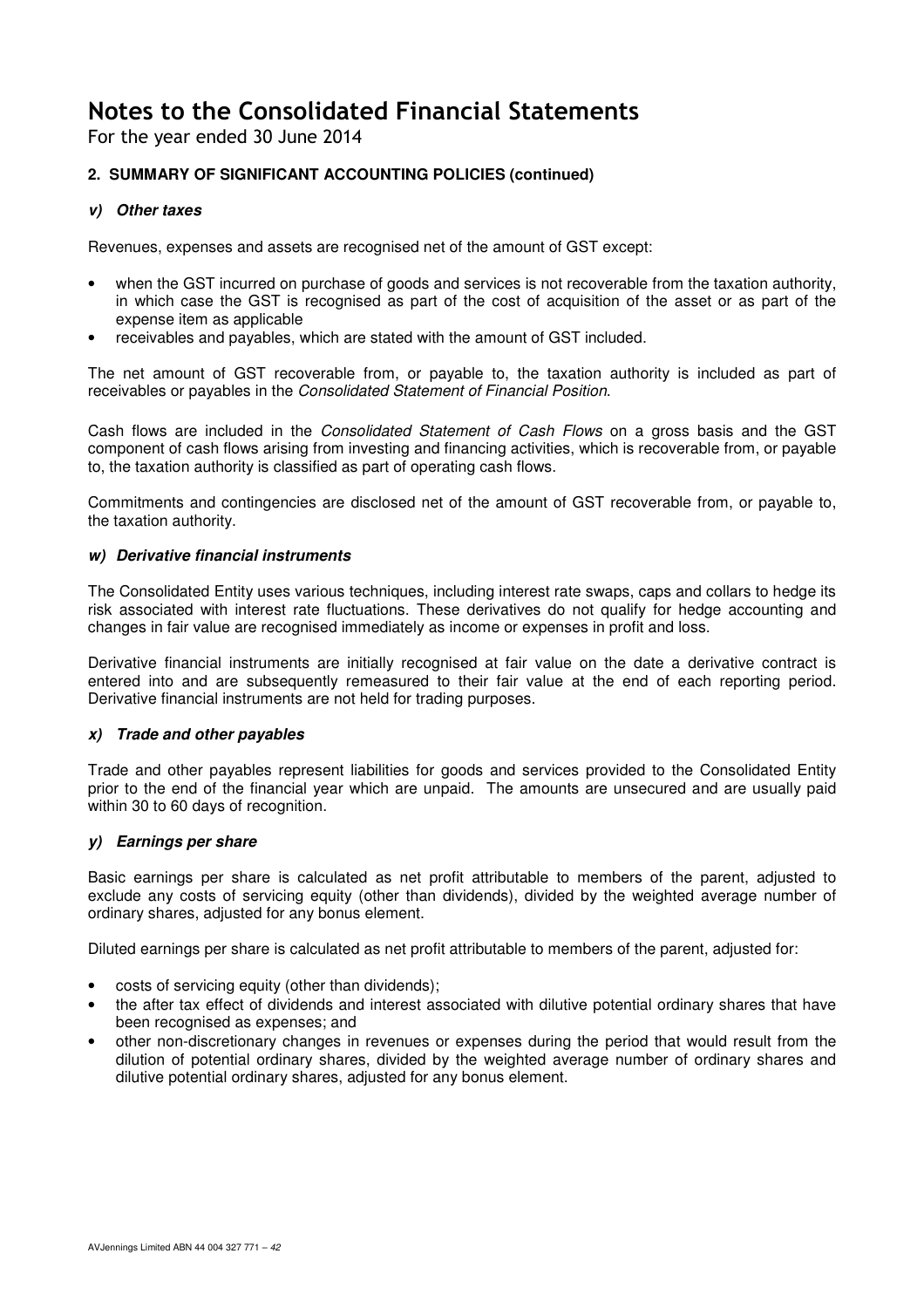For the year ended 30 June 2014

### **2. SUMMARY OF SIGNIFICANT ACCOUNTING POLICIES (continued)**

### **z) Contributed equity**

Ordinary shares are classified as equity. Incremental costs directly attributable to the issue of new shares are shown in equity as a deduction, net of tax, from the proceeds.

#### Treasury shares

Shares acquired on-market for use in employee share-based payment plans are referred to as treasury shares. The cost of these shares is deducted from equity. No gain or loss is recognised in profit or loss for the purchase, sale, issue or cancellation of the Company's shares.

### **aa) Foreign currency translation**

### (i) Functional and presentation currency

Both the functional and presentation currency of AVJennings Limited and its Australian subsidiaries is Australian Dollars (\$). A controlled entity, AVJ Hobsonville Pty Limited, has a branch in New Zealand whose functional currency is New Zealand Dollars which is translated to the presentation currency for consolidation reporting.

### (ii) Transactions and balances

Foreign currency transactions are translated into the Entity's functional currency at the rates of exchange prevailing at the dates of the transactions. Foreign exchange gains and losses resulting from the settlement of such transactions and from the translation at reporting date exchange rates of monetary assets and liabilities denominated in foreign currencies are recognised in profit and loss, except when they are deferred in equity as they are attributable to part of the net investment in a foreign operation.

Non-monetary items that are measured in terms of historical cost in a foreign currency are translated using the exchange rates as at the date of the initial transaction. Non-monetary items measured at fair value in a foreign currency are translated using the exchange rates at the date when the fair value was determined.

#### (iii) Translation of Group Companies' functional currency to presentation currency

The results and financial position of foreign operations that have a functional currency different from the presentation currency are translated into the presentation currency as follows:

- assets and liabilities for each balance sheet presented are translated at the closing rate at the date of that balance sheet;
- income and expenses for each statement of comprehensive income are translated at average exchange rates;
- all resulting exchange differences are recognised in other comprehensive income.

On consolidation, exchange differences arising from the translation of any net investment in foreign entities are recognised in other comprehensive income. When a foreign investment is sold or any borrowings forming part of the net investment are repaid, the associated exchange differences are reclassified to profit or loss, as part of the gain or loss on sale.

### **ab) Comparative figures**

To enable meaningful comparison, some comparatives have been reclassified to conform with the current year's presentation.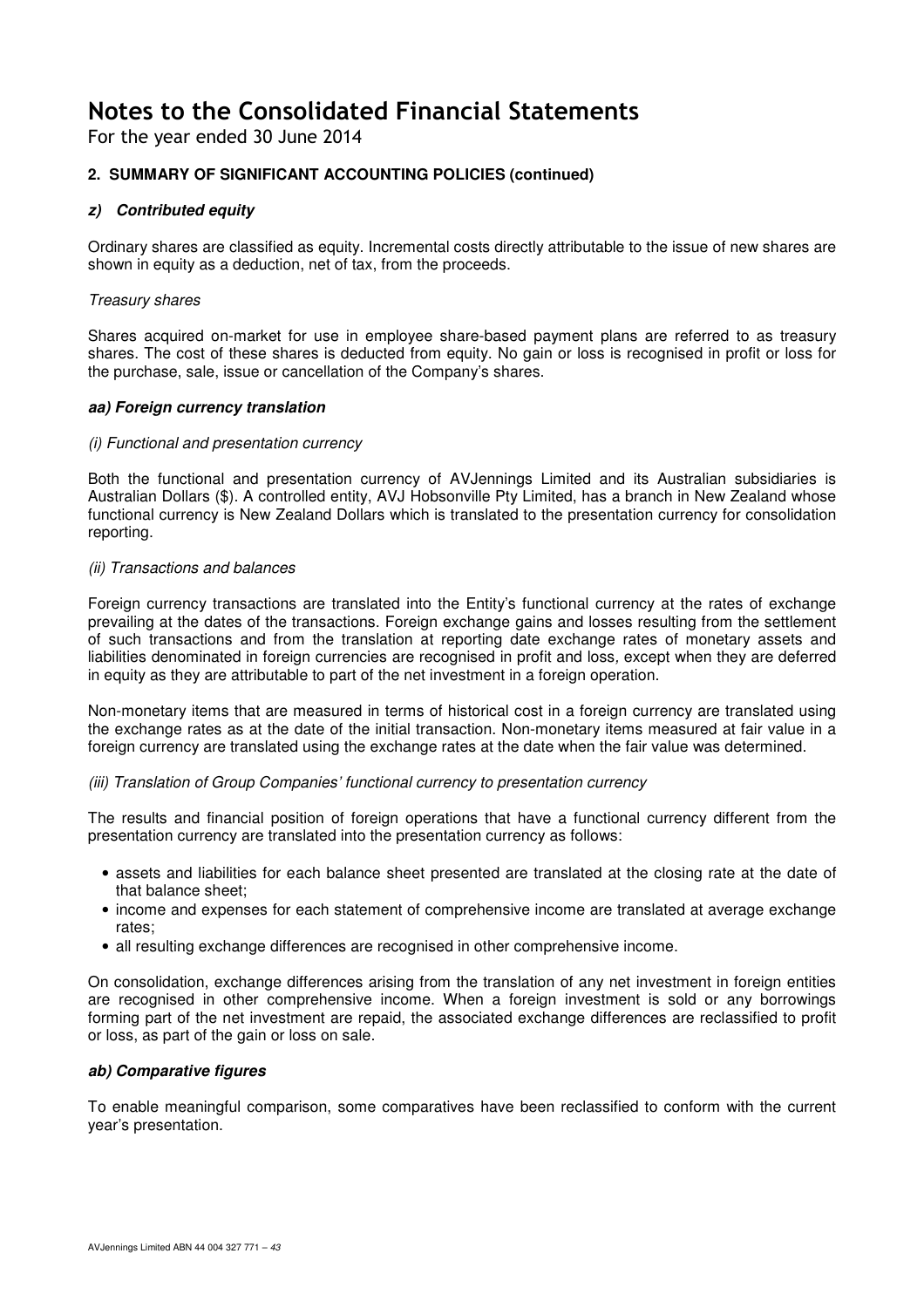For the year ended 30 June 2014

### **3. FINANCIAL RISK MANAGEMENT**

The Consolidated Entity's principal financial instruments comprise receivables, payables, finance leases, derivatives, cash and bank loans.

Risk Management is carried out by a central treasury department under policies approved by the Board of Directors. The objective of the policies is to support the delivery of financial targets and manage key financial risks such as interest rates, foreign currency, credit and liquidity. The overall risk management program focuses on the unpredictability of financial markets and seeks to minimise potential adverse effects on the financial performance of the Consolidated Entity.

AVJennings enters into derivative transactions, principally interest rate swap, cap and collar contracts, to hedge interest rate risk exposures. Derivatives are exclusively used for hedging purposes and not as trading or other speculative instruments.

The Consolidated Entity uses different methods to measure and manage different types of risks to which it is exposed. These methods include sensitivity analysis in the case of interest rates and ageing analysis for credit risk. Liquidity risk is managed through the development of future rolling cash flow forecasts and the continuity of funding through the facilities mentioned in notes 25(a) and 25(b).

Primary responsibility for identification and control of financial risks rests with management under the authority of the Board. The Board reviews and agrees on policies for managing each of the following identified risks.

### **(i) Interest rate risk**

The Consolidated Entity's exposure to market interest rates relates to the obligations arising from interestbearing loans. The level of debt is disclosed in note 25.

The policy is to manage finance costs using a mix of fixed and variable rate debt with a target to have approximately 50% of forecast average borrowings at fixed or capped rates of interest. Forecast average borrowings are derived from periodic rolling cash flow forecasts which include an allowance for potential acquisitions. Please refer to the table on page 45 for the position at the reporting date.

To manage the mix of fixed and variable debt in a cost efficient manner, the Consolidated Entity enters into interest rate cap and collar contracts, as well as floating-to-fixed interest rate swap contracts. The fair value exposure on derivatives is a by-product of the Consolidated Entity's attempt to manage the cash flow volatility arising from interest rate changes.

Interest rate cap contracts are entered into for notional principal amounts by paying an upfront premium that covers a specific period. Interest rate collar contracts are entered into for notional principal amounts by receiving an upfront premium that covers a specific period. The strike rates for these contracts are benchmarked against the BBSY bid rate (Australian Bank Bill Swap Reference Rate - Average Bid Rate) on a quarterly basis. Settlement occurs quarterly, in favour of the Consolidated Entity, should the BBSY bid rate be above the cap strike rate (movements in the variable rate are directly proportional to movements in the BBSY bid rate). Conversely, settlement occurs in favour of the counterparty, should the BBSY bid rate be below the floor strike rate. If the BBSY bid rate remains between the ceiling and floor, no settlement occurs.

By entering into interest rate swaps, the Consolidated Entity agrees to exchange, at the end of each quarter, the difference between fixed and variable rate interest amounts calculated by reference to an agreed-upon notional principal amount.

The Consolidated Entity's interest rate derivatives do not qualify for hedge accounting treatment. Gains or losses arising from changes in fair value are recognised in profit or loss.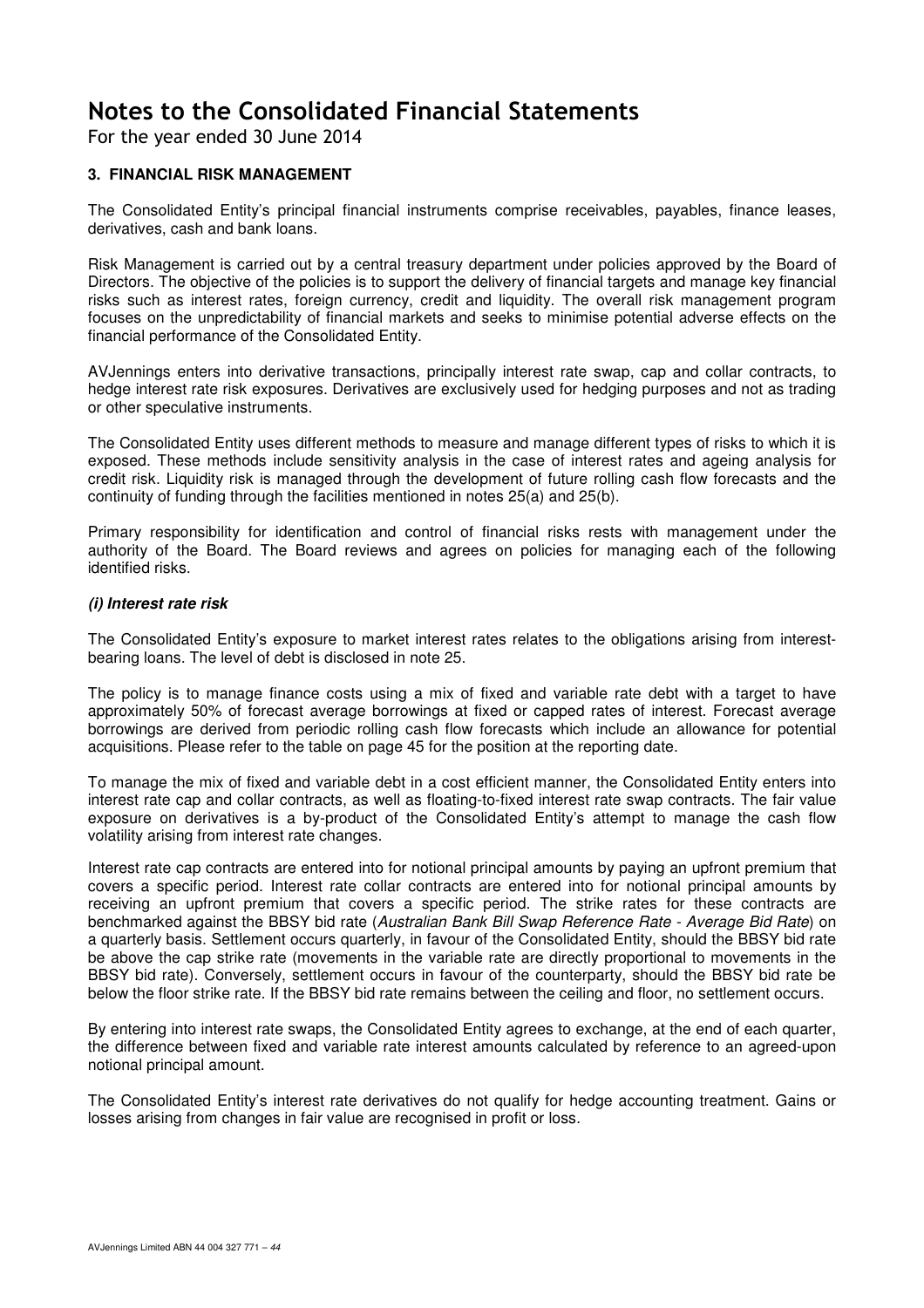For the year ended 30 June 2014

### **3. FINANCIAL RISK MANAGEMENT (continued)**

### **(i) Interest rate risk (continued)**

At the reporting date, the following variable rate borrowings, interest rate cap and interest rate collar contracts were outstanding:

|                                  | 2014                                 | 2013           |                                      |                          |
|----------------------------------|--------------------------------------|----------------|--------------------------------------|--------------------------|
|                                  | Weighted<br>average<br>interest rate | <b>Balance</b> | Weighted<br>average<br>interest rate | <b>Balance</b>           |
|                                  | %                                    | \$'000         | %                                    | \$'000                   |
| Cash                             | 1.88                                 | (4,796)        | 2.31                                 | (11, 649)                |
| Bank loans                       | 4.13                                 | 85,583         | 4.23                                 | 89,891                   |
| <b>Net financial liabilities</b> |                                      | 80,787         |                                      | 78,242                   |
| Interest rate cap and collar     |                                      | (55,000)       |                                      | $\overline{\phantom{0}}$ |
| <b>Borrowings not hedged</b>     |                                      | 25,787         |                                      | 78,242                   |

Interest rate derivative contracts are exposed to fair value movements if interest rates change. Details of these contracts are outlined in note 25(d).

At 30 June 2014, 36.3% of the available borrowings are at capped and collared rates of interest (2013: Nil).

The Consolidated Entity analyses its interest rate exposure on an ongoing basis. Within this analysis, consideration is given to potential renewals of existing positions, alternative financing, alternative hedging positions and the mix of fixed and variable interest rates.

The following sensitivity analysis is based on the interest rate exposures in existence at the balance sheet date.

At 30 June 2014, if interest rates had moved, as illustrated in the table below, with all other variables held constant, post tax profit and other comprehensive income would have been affected as follows:

|                              | <b>Post Tax Profit</b><br>Higher/(Lower) |        |                          | <b>Other Comprehensive Income</b><br>Higher/(Lower) |  |
|------------------------------|------------------------------------------|--------|--------------------------|-----------------------------------------------------|--|
|                              | 2014                                     | 2013   | 2014                     | 2013                                                |  |
|                              | \$'000                                   | \$'000 | \$'000                   | \$'000                                              |  |
| $+1.00\%$ (100 basis points) | (34)                                     | (70)   | $\overline{\phantom{0}}$ | $\overline{\phantom{a}}$                            |  |
| $+0.50\%$ (50 basis points)  | (22)                                     | (35)   |                          | $\overline{\phantom{0}}$                            |  |
| $-0.50\%$ (50 basis points)  | 23                                       | 35     |                          | $\overline{\phantom{0}}$                            |  |

The above fluctuations in post-tax profit and other comprehensive income are net of interest capitalised to inventories. The effect on the basis that no interest is capitalised, would be as follows:

|                              | <b>Post Tax Profit</b><br>Higher/(Lower) |                |                | <b>Other Comprehensive Income</b><br>Higher/(Lower) |  |  |
|------------------------------|------------------------------------------|----------------|----------------|-----------------------------------------------------|--|--|
|                              | 2014<br>\$'000                           | 2013<br>\$'000 | 2014<br>\$'000 | 2013<br>\$'000                                      |  |  |
| $+1.00\%$ (100 basis points) | (262)                                    | (548)          |                |                                                     |  |  |
| $+0.50\%$ (50 basis points)  | (172)                                    | (274)          |                |                                                     |  |  |
| $-0.50\%$ (50 basis points)  | 182                                      | 274            |                |                                                     |  |  |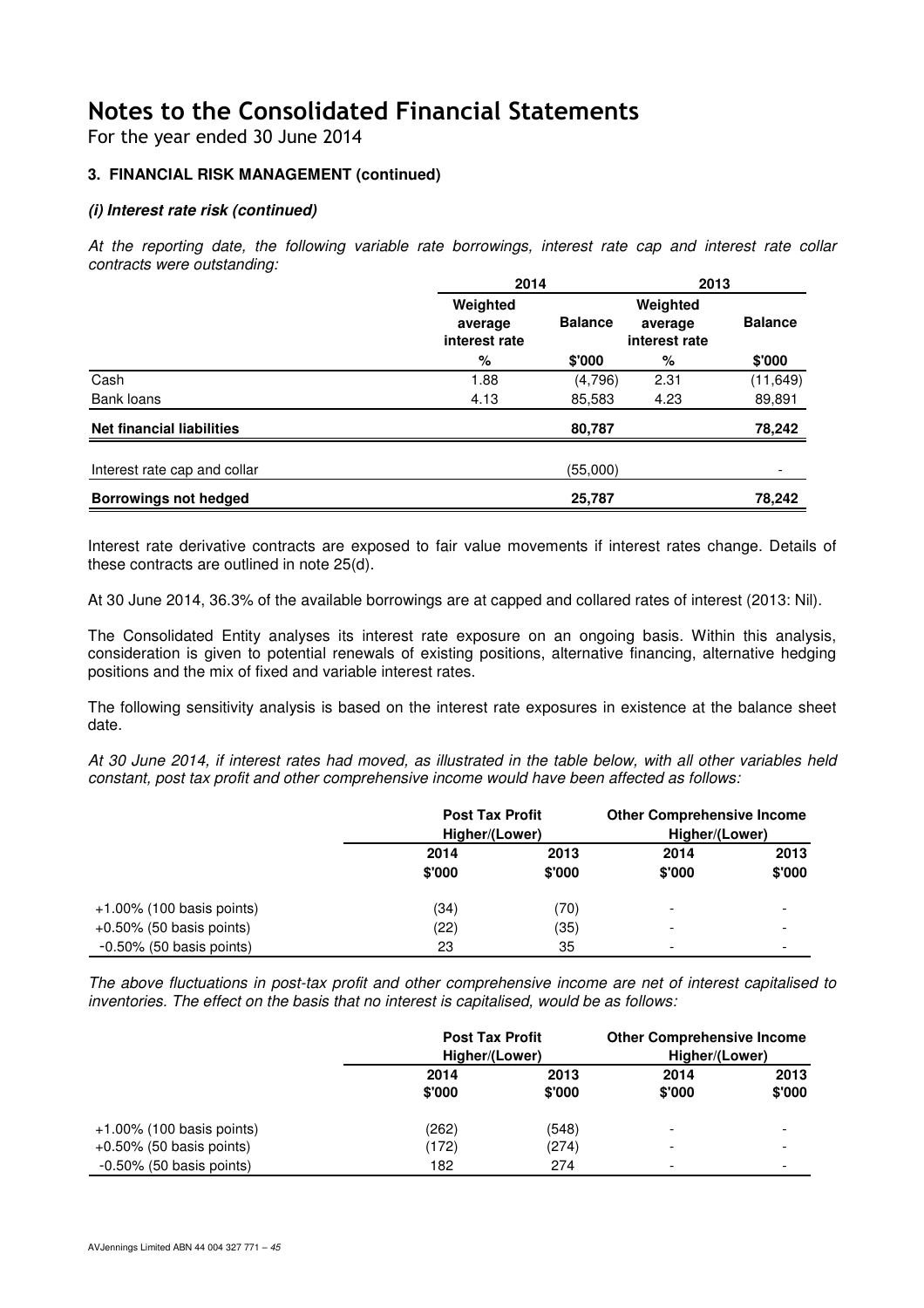For the year ended 30 June 2014

### **3. FINANCIAL RISK MANAGEMENT (continued)**

### **(ii) Foreign currency risk**

AVJ Hobsonville Pty Limited is a subsidiary which has a branch in New Zealand. The operations of the branch, including purchases of inventory denominated in New Zealand Dollars, are funded by AVJennings Properties Limited (another subsidiary) through an intragroup account.

The Consolidated Statement of Financial Position is affected by exchange rate movements between the New Zealand Dollar and Australian Dollar. This exposure is not hedged.

The Consolidated Entity also has transactional exposures. Such exposure arises from sales or purchases by an operating entity in currencies other than the functional currency. This exposure is not considered to be material in relation to the branch in New Zealand.

At balance date, the Consolidated Entity had the following exposure to New Zealand Dollar foreign currency that is not designated in cash flow hedges:

|                                    | 2014            | 2013            |
|------------------------------------|-----------------|-----------------|
|                                    | <b>NZ\$'000</b> | <b>NZ\$'000</b> |
| <b>Financial Assets</b>            |                 |                 |
| Cash and cash equivalents          | 1,478           | 41              |
| Trade and other receivables        | 37,825          | 18,865          |
| <b>Total financial assets</b>      | 39,303          | 18,906          |
| <b>Financial Liabilities</b>       |                 |                 |
| Trade and other payables           | 34,038          | 889             |
| <b>Total financial liabilities</b> | 34,038          | 889             |
| Net exposure                       | 5,265           | 18,017          |

At balance date, had the Australian Dollar moved, the effect of exposure to New Zealand Dollar foreign currency that is not designated in cash flow hedges is illustrated in the following table:

|                     |                          | <b>Post Tax Profit</b> |          | <b>Other Comprehensive Income</b> |  |  |
|---------------------|--------------------------|------------------------|----------|-----------------------------------|--|--|
|                     |                          | Higher/(Lower)         |          | Higher/(Lower)                    |  |  |
|                     | 2014                     | 2013                   | 2014     | 2013                              |  |  |
|                     | \$'000                   | \$'000                 | \$'000   | \$'000                            |  |  |
| <b>Consolidated</b> |                          |                        |          |                                   |  |  |
| $AUD/NZD + 10\%$    | $\overline{\phantom{a}}$ | -                      | (1, 447) | (1,202)                           |  |  |
| AUD/NZD - 5%        | $\overline{\phantom{a}}$ |                        | 845      | 696                               |  |  |
| AUD/NZD -10%        | $\overline{\phantom{a}}$ | -                      | 1.779    | 1.470                             |  |  |

### **(iii) Price risk**

The Consolidated Entity does not have commodity and equity securities price risk.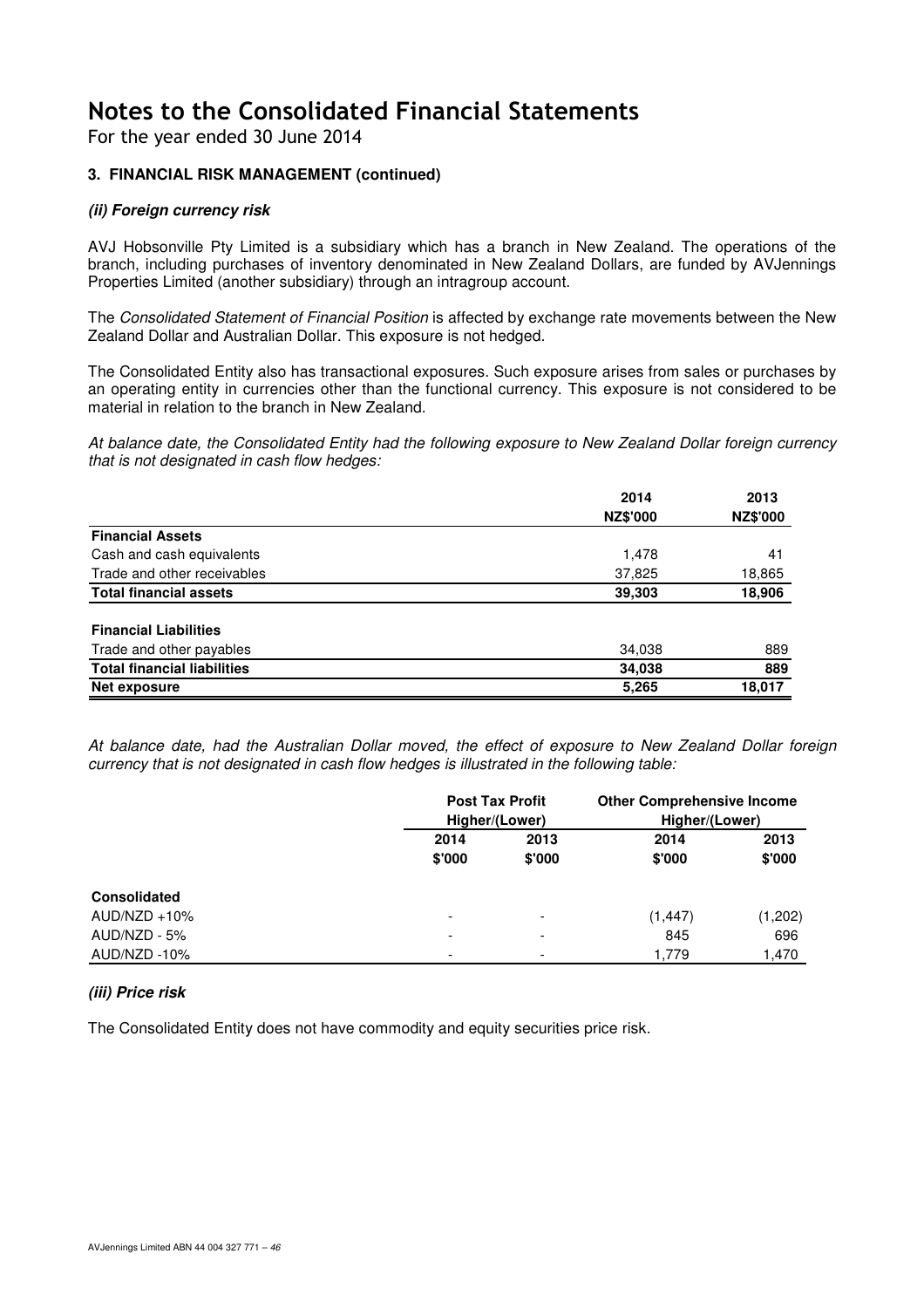For the year ended 30 June 2014

### **3. FINANCIAL RISK MANAGEMENT (continued)**

### **(iv) Credit risk**

Credit risk arises from financial assets which comprise cash and cash equivalents, trade and other receivables, derivative instruments and the granting of financial guarantees. Exposure to credit arises from potential default of the counterparty, with a maximum exposure equal to the carrying amount of the financial assets (as outlined in each applicable note) as well as \$8,367,000 (2013: \$12,470,000) in relation to financial guarantees granted – see note 33 for further information.

Contracts for Land, Integrated Housing and Apartments usually require payment in full prior to passing of title to customers. In the event that title is to pass without full payment being received, appropriate credit verification procedures are performed prior to executing the contract.

Derivative counterparties and cash deposits are limited to financial institutions approved by the Board.

The Consolidated Entity has no significant concentrations of credit risk and does not hold any credit derivatives to offset its credit exposure.

### **(v) Liquidity risk**

Liquidity arises from the financial liabilities of the Consolidated Entity and the ability to repay them as and when they fall due.

The objective is to maintain a balance between continuity of funding and flexibility through the use of bank loans, finance leases and committed available credit facilities. Liquidity risk is managed by monitoring forecast cash flows on a monthly basis and matching the maturity profiles of financial assets and liabilities.

The current main banking facilities are due to mature on 30 September 2015 and are therefore non-current. In addition, the Consolidated Entity operates certain project funding facilities which are discussed in note 25(b).

At 30 June 2014, 4.8% (2013: 8.0%) of the Consolidated Entity's interest-bearing loans and borrowings will mature in less than one year.

#### A. Non-derivative financial liabilities:

The liquidity risk disclosures on page 48 reflect all contractually fixed pay-offs, repayments and interest resulting from recognised financial liabilities and financial guarantees as of 30 June 2014. For the other obligations, the respective undiscounted cash flows for the respective upcoming fiscal years are presented. The timing of cash flows is based on the contractual terms of the underlying contract.

However, where the counterparty has a choice of when the amount is paid, the liability is allocated to the earliest period in which it can be required to be paid. For financial guarantee contracts, the maximum amount of the guarantee is allocated to the earliest period in which the guarantee can be called.

The risk implied from the values shown in the table on page 48, reflects a balanced view of cash inflows and outflows of non-derivative financial instruments. The Consolidated Entity ensures that sufficient liquid assets are available to meet all required short-term cash payments.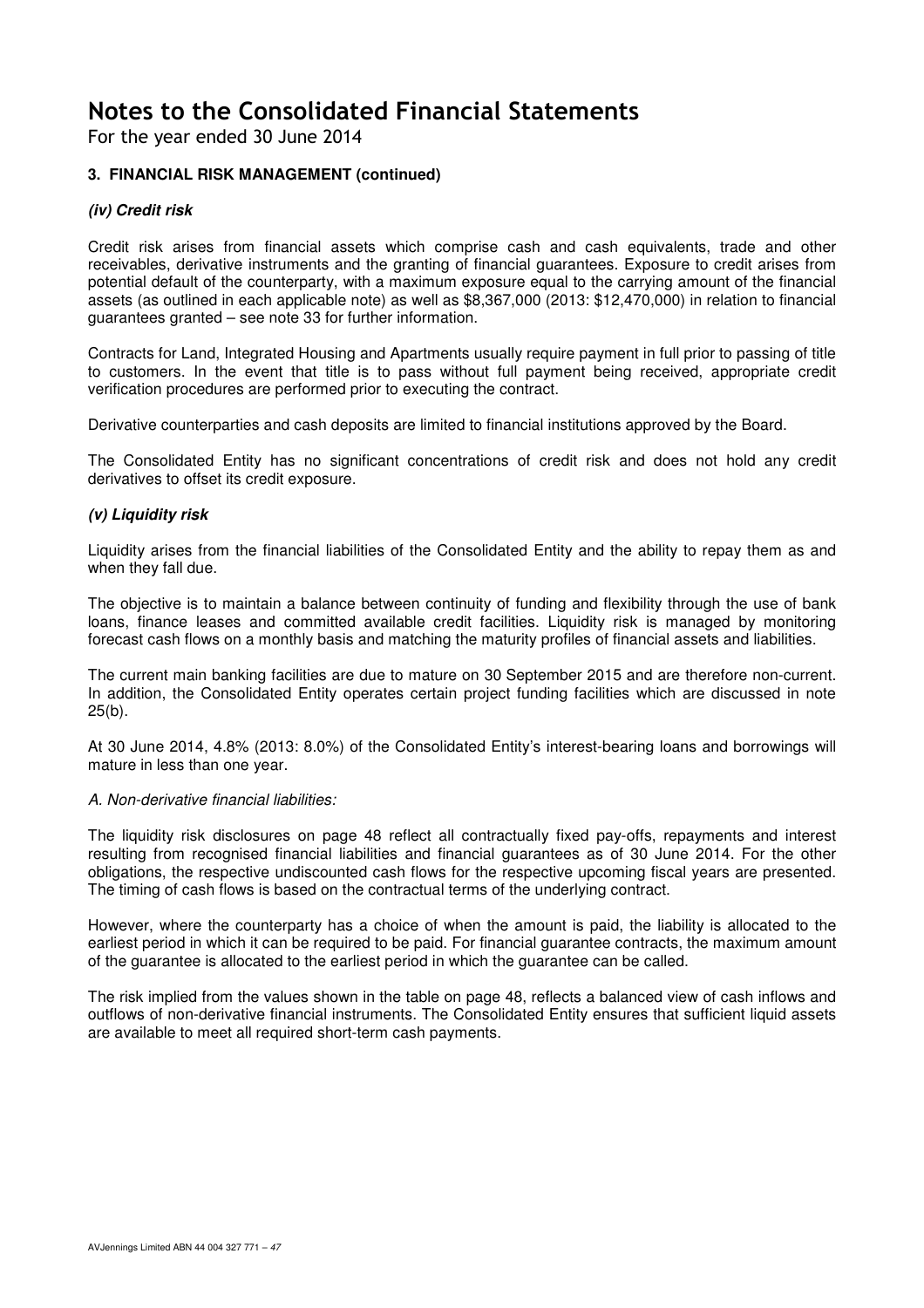For the year ended 30 June 2014

### **3. FINANCIAL RISK MANAGEMENT (continued)**

### **(v) Liquidity risk (continued)**

A. Non-derivative financial liabilities: (continued)

|                                        |                        | $6 - 12$         |                        |                        |
|----------------------------------------|------------------------|------------------|------------------------|------------------------|
| Year ended 30 June 2014                | $< 6$ months<br>\$'000 | months<br>\$'000 | $>1-5$ years<br>\$'000 | <b>Total</b><br>\$'000 |
| <b>Financial Assets</b>                |                        |                  |                        |                        |
| Cash and cash equivalents              | 4,796                  |                  |                        | 4,796                  |
| Trade and other receivables            | 35,744                 | 8,813            | 6,159                  | 50,716                 |
|                                        | 40,540                 | 8,813            | 6,159                  | 55,512                 |
| <b>Financial Liabilities</b>           |                        |                  |                        |                        |
| Trade and other payables               | 42,177                 | 4,646            | 13,406                 | 60,229                 |
| Interest-bearing loans and borrowings* | 5,821                  | 1,698            | 82,340                 | 89,859                 |
| <b>Financial Guarantees</b>            | 8,367                  |                  |                        | 8,367                  |
|                                        | 56,365                 | 6,344            | 95,746                 | 158,455                |
| <b>Net maturity</b>                    | (15, 825)              | 2,469            | (89, 587)              | (102, 943)             |
|                                        |                        | $6 - 12$         |                        |                        |
|                                        | $< 6$ months           | months           | $>1-5$ years           | <b>Total</b>           |
| Year ended 30 June 2013                | \$'000                 | \$'000           | \$'000                 | \$'000                 |
| <b>Financial Assets</b>                |                        |                  |                        |                        |
| Cash and cash equivalents              | 11,649                 |                  |                        | 11,649                 |
| Trade and other receivables            | 16,338                 | 6,695            | 4,120                  | 27,153                 |
|                                        | 27,987                 | 6,695            | 4,120                  | 38,802                 |
| <b>Financial Liabilities</b>           |                        |                  |                        |                        |
| Trade and other payables               | 58,422                 | 6,943            | 6,956                  | 72,321                 |
| Interest-bearing loans and borrowings* | 3,796                  | 7,093            | 87,100                 | 97,989                 |
| <b>Financial Guarantees</b>            | 12,470                 |                  |                        | 12,470                 |
|                                        | 74,688                 | 14,036           | 94,056                 | 182,780                |
|                                        | (46, 701)              | (7, 341)         | (89, 936)              | (143, 978)             |
| <b>Net maturity</b>                    |                        |                  |                        |                        |

**\*** Expected settlement amounts of interest-bearing loans and borrowings include an estimate of the interest payable to the date of expiry of the facilities.

In addition to maintaining sufficient short-term assets to meet short-term payments, at reporting date, the Consolidated Entity has approximately \$83 million (2013: \$95 million) of unused credit facilities available for its immediate use. Please refer to note 25.

### B. Derivative financial liabilities:

There was insignificant liquidity risk arising from the derivative liabilities held by the Consolidated Entity at balance date.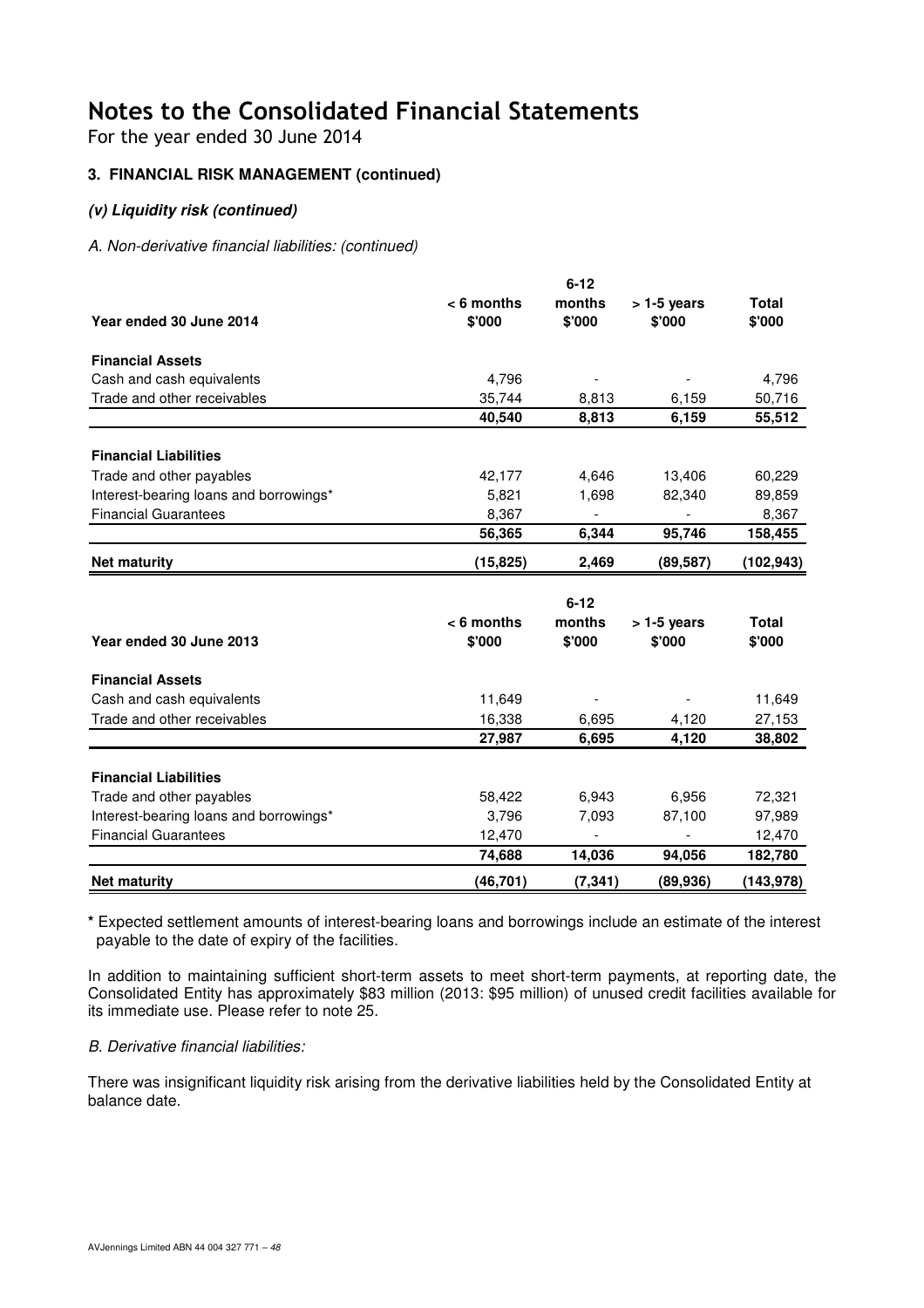For the year ended 30 June 2014

### **3. FINANCIAL RISK MANAGEMENT (continued)**

### **(vi) Fair value**

In accordance with AASB 7 Financial Instruments: Disclosures and AASB13 Fair Value Measurement the Group's financial instruments are classified into the following fair value measurement hierarchy:

Level 1 Quoted prices (unadjusted) in active market for identical assets or liabilities;

Level 2 Inputs other than quoted prices included in level 1 that are observable for the asset or liability, either directly (i.e. as prices) or indirectly (i.e. derived from prices); and

Level 3 Inputs for the asset or liability that are not based on observable market data.

|                                                        |                           |                                                      | Year ended 30 June 2014                                                                                                              |                 | Year ended 30 June 2013   |                                                                                                                           |                                                                 |                        |  |  |  |
|--------------------------------------------------------|---------------------------|------------------------------------------------------|--------------------------------------------------------------------------------------------------------------------------------------|-----------------|---------------------------|---------------------------------------------------------------------------------------------------------------------------|-----------------------------------------------------------------|------------------------|--|--|--|
|                                                        | Quoted<br>price<br>\$'000 | Valuation<br>market<br>inputs<br>(Level 2)<br>\$'000 | <b>Valuation</b><br>market technique - technique -<br>non market<br>(Level 1) observable observable<br>inputs<br>(Level 3)<br>\$'000 | Total<br>\$'000 | Quoted<br>price<br>\$'000 | Valuation<br>market technique - technique -<br>market<br>(Level 1) observable observable<br>inputs<br>(Level 2)<br>\$'000 | <b>Valuation</b><br>non market<br>inputs<br>(Level 3)<br>\$'000 | <b>Total</b><br>\$'000 |  |  |  |
| <b>Financial assets</b>                                |                           |                                                      |                                                                                                                                      |                 |                           |                                                                                                                           |                                                                 |                        |  |  |  |
| Available-for-sale                                     |                           |                                                      |                                                                                                                                      |                 |                           |                                                                                                                           |                                                                 |                        |  |  |  |
| Unlisted investments                                   |                           |                                                      | 3,000                                                                                                                                | 3,000           |                           |                                                                                                                           |                                                                 |                        |  |  |  |
|                                                        |                           |                                                      | 3,000                                                                                                                                | 3,000           |                           |                                                                                                                           |                                                                 |                        |  |  |  |
| <b>Financial liabilities</b><br>Interest-bearing loans |                           |                                                      |                                                                                                                                      |                 |                           |                                                                                                                           |                                                                 |                        |  |  |  |
| and borrowings                                         |                           | 85,583                                               | $\overline{\phantom{a}}$                                                                                                             | 85,583          |                           | 89,891                                                                                                                    | $\overline{\phantom{a}}$                                        | 89,891                 |  |  |  |
|                                                        |                           | 85,583                                               | $\overline{\phantom{a}}$                                                                                                             | 85,583          |                           | 89,891                                                                                                                    |                                                                 | 89.891                 |  |  |  |

Quoted market price represents the fair value determined based on quoted prices in active markets as at the reporting date without any deduction of transaction costs. The fair value of the listed equity investments are based on quoted market prices.

For financial instruments not quoted in active markets, valuation techniques such as present value techniques, comparison to similar instruments for which market observable prices exist and other relevant models used by market participants are used. These valuation techniques use both observable and unobservable market inputs.

Financial instruments that use valuation techniques with only observable market inputs or unobservable inputs that are not significant to the overall valuation include interest rate swaps, cap and collar contracts not traded on a recognised exchange.

The fair value of unlisted debt and equity securities, as well as other instruments that do not have an active market, are based on valuation techniques using market data that is not observable. Where the impact of credit risk on the fair value of a derivative is significant, and the inputs on credit risk (e.g. CDS spreads) are not observable, the derivative would be classified as based on non-observable market inputs (Level 3).

Fair values of the Group's interest-bearing loans and borrowings are determined by using DCF method using a discount rate that reflects the issuer's borrowing rate as at the end of the reporting period. The own nonperformance risk as at 30 June 2014 was assessed to be insignificant.

There were no transfers between any of the categories during the year.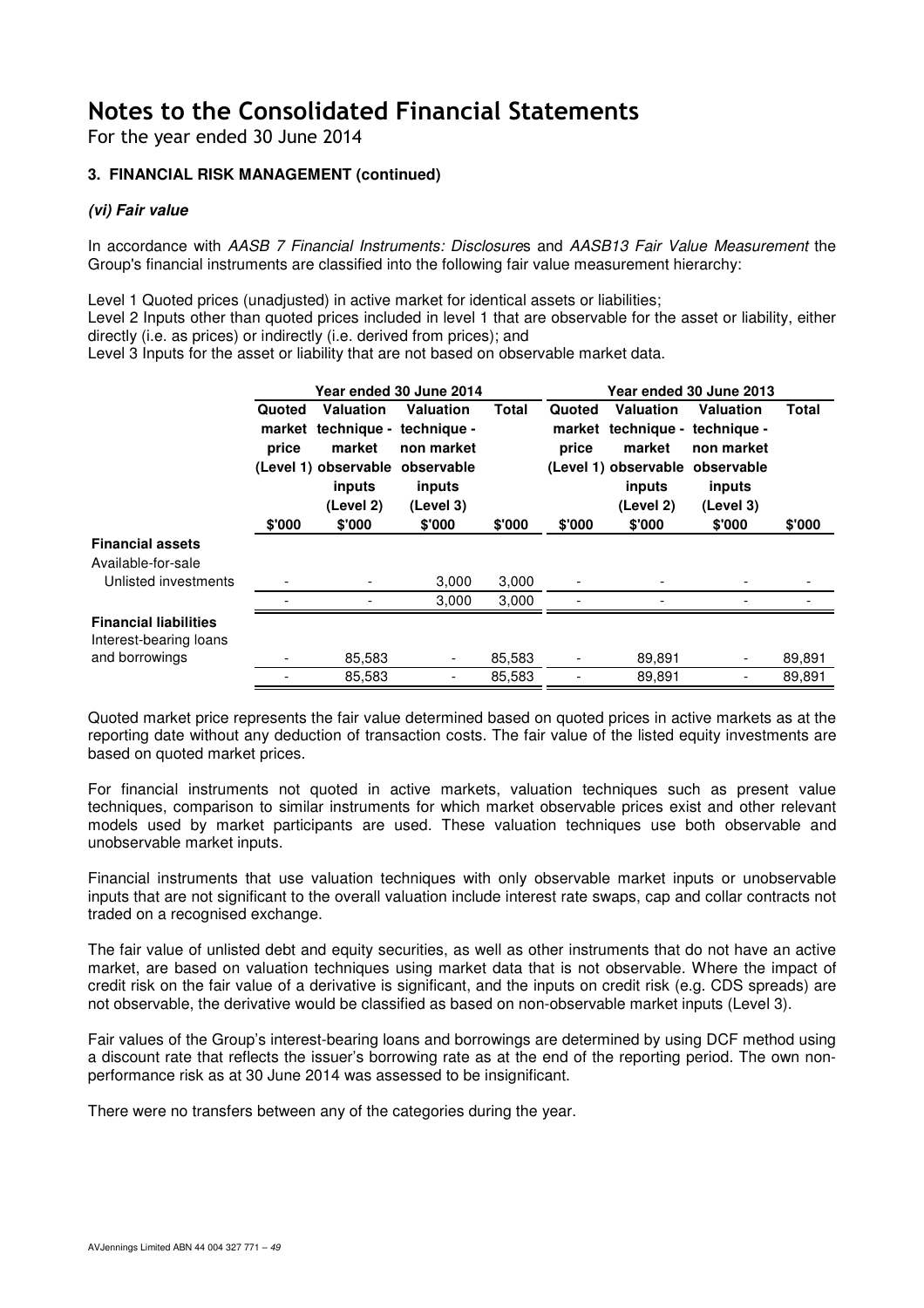For the year ended 30 June 2014

### **4. SIGNIFICANT ACCOUNTING JUDGEMENTS, ESTIMATES AND ASSUMPTIONS**

The preparation of consolidated financial statements requires management to make judgements, estimates and assumptions that affect the reported amounts of revenues, expenses, assets and liabilities, and the disclosure of contingent liabilities, at the end of a reporting period. However, uncertainty about these assumptions and estimates could result in outcomes that require a material adjustment to the carrying amount of the asset or liability affected, in future periods.

### **(i) Critical judgements in applying accounting policies**

In applying the Group's accounting policies, management has made the following judgements, which have the most significant effect on the amounts recognised in the Consolidated Financial Statements:

### Recovery of deferred tax assets:

The Group has recognised deferred tax assets relating to carried forward tax losses to the extent there are sufficient taxable temporary differences (deferred tax liabilities) relating to the same taxation authority against which the unused tax losses can be utilised. However, utilisation of the tax losses also depends on the ability of the consolidated entity to generate future taxable profits and satisfy certain tests at the time the losses are recouped. If the entity fails to satisfy the tests, carried forward deferred tax assets of \$10,338,000 (2013: \$10,498,000) would have to be written-off to income tax expense.

### Cost of goods sold:

Management uses judgement in determining the method to be used for cost apportionment. Costs may be apportioned based on yield, unit entitlement, percentage of revenue or other equitable methods. Costs include costs incurred to date as well as forecast costs to bring the inventory into a saleable state.

#### **(ii) Critical accounting estimates and assumptions**

Key assumptions concerning the future and other key sources of estimating uncertainty at the reporting date, that have a significant risk of causing a material adjustment to the carrying amounts of assets and liabilities are described below. Assumptions and estimates are based on parameters currently available. Existing circumstances and assumptions about future developments, however, may change due to changes in market condition or circumstances arising beyond the control of the Group. Future assumptions are altered as these changes occur.

#### Estimates of net realisable value of inventories:

The net realisable value is the estimated selling price in the ordinary course of business less the estimated costs of completion and costs of selling as per note 2(k). Estimates take into consideration fluctuations in price or cost, and development time and sales rates. The key assumptions used in this exercise require the use of management judgement and are reviewed at least half-yearly.

#### Profit recognised on developments:

Profit on developments is generally recognised on settlement as discussed in note 2(t). The calculation of profit for projects that are in progress, is based on actual costs to date and estimates of costs to complete.

#### Share-based payment transactions:

The cost of equity settled securities allocated to employees is measured by reference to the fair value of the equity instruments at the date on which they are granted. As explained in note 36(b), the fair value of some equity instruments is determined using the Monte Carlo simulation model which includes a number of judgements and assumptions. These judgements and assumptions have no impact on the carrying value of assets and liabilities in the Consolidated Statement of Financial Position but may impact the share-based payment expense taken to profit and loss.

#### Valuation of derivatives:

Derivatives not quoted in an active market are valued based on certain assumptions and estimates. These valuations can change depending on market volatility.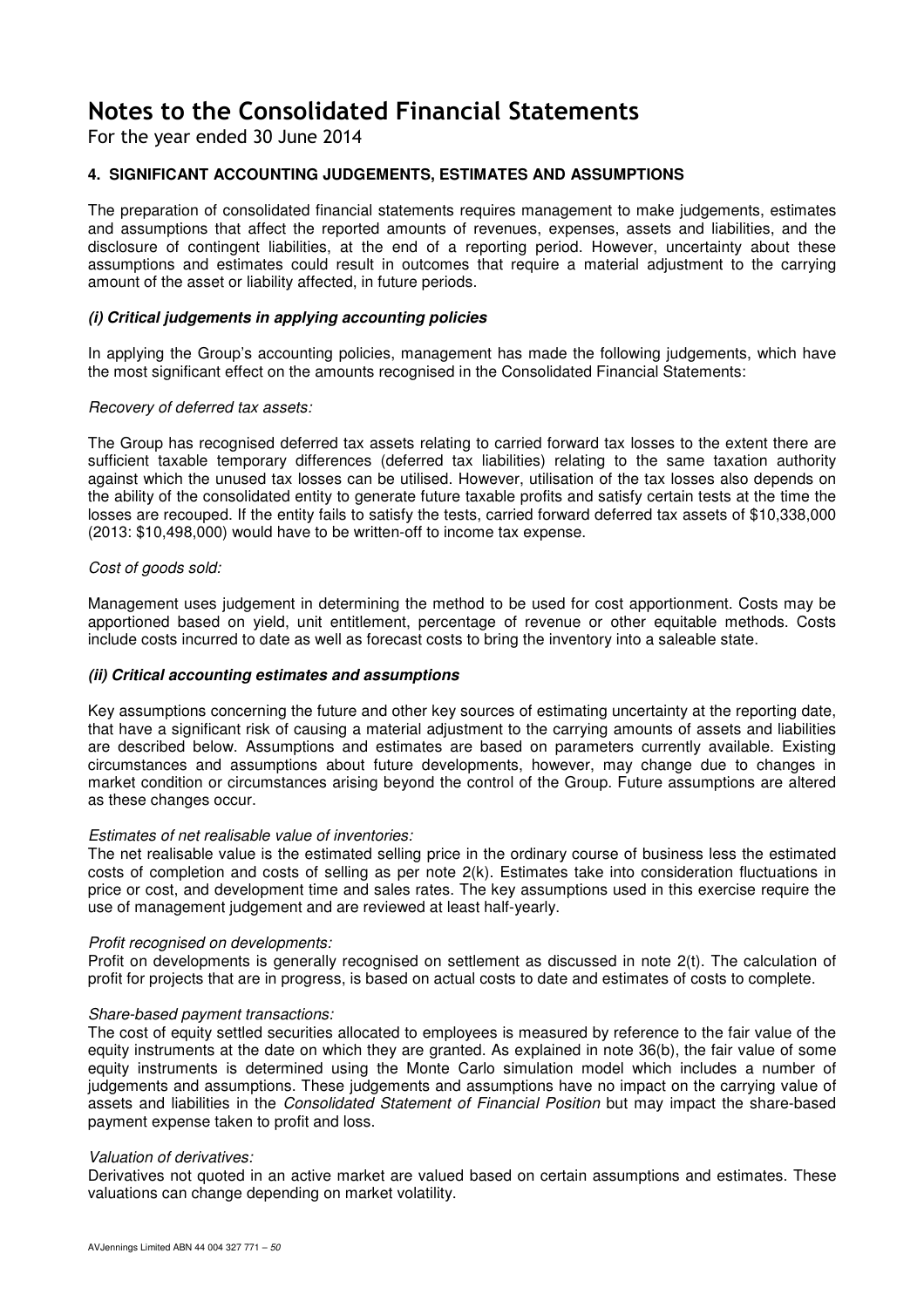For the year ended 30 June 2014

## **5. REVENUES AND EXPENSES**

Profit/(loss) from ordinary activities before income tax includes the following revenues and expenses:

|                                                          | <b>Note</b> | 2014<br>\$'000 | 2013<br>\$'000 |
|----------------------------------------------------------|-------------|----------------|----------------|
| <b>Revenues</b>                                          |             |                |                |
| Developments                                             |             | 242,861        | 150,516        |
| Home Improvements                                        |             |                | 303            |
| Interest revenue                                         |             | 457            | 492            |
| Management fees                                          |             | 4,998          | 4,535          |
| Royalty revenue                                          |             | 399            | 1,007          |
| Sundry revenue                                           |             | 1,855          | 1,609          |
| <b>Total revenues</b>                                    |             | 250,570        | 158,462        |
|                                                          |             |                |                |
|                                                          |             |                |                |
| Cost of property developments sold                       |             |                |                |
| Amortisation of finance costs capitalised to inventories |             | 10,579         | 6,089          |
|                                                          |             |                |                |
| <b>Employee benefits expenses</b>                        |             |                |                |
| Defined contribution superannuation expense              |             | 1,307          | 1,185          |
| Other employee benefits expenses                         |             | 15,882         | 15,527         |
| <b>Total employee benefits expenses</b>                  |             | 17,189         | 16,712         |
|                                                          |             |                |                |
| <b>Depreciation expense</b>                              |             |                |                |
| Depreciation                                             |             |                |                |
| Leasehold improvements                                   | 21          | 13             | 22             |
| Plant, equipment and motor vehicles                      | 21          | 317            | 359            |
| <b>Total depreciation expense</b>                        |             | 330            | 381            |
| <b>Other expenses</b>                                    |             |                |                |
| Minimum operating lease payments                         |             | 2,235          | 1,863          |
| <b>Finance costs</b>                                     |             |                |                |
| Bank loans                                               |             | 9,349          | 9,822          |
| Less: Amount capitalised to inventories                  |             | (8,892)        | (9, 330)       |
| <b>Finance costs expensed</b>                            |             | 457            | 492            |
|                                                          |             |                |                |
| <b>Impairment of assets</b>                              |             |                |                |
| (Decrease)/increase in provision for loss on inventories |             | (5, 154)       | 22,964         |
| <b>Total impairment</b>                                  |             | (5, 154)       | 22,964         |

For the year ended 30 June 2014, the decrease in the provision resulted from a realignment of future assumptions with the improvement in current market conditions predominantly affecting projects in New South Wales and Queensland.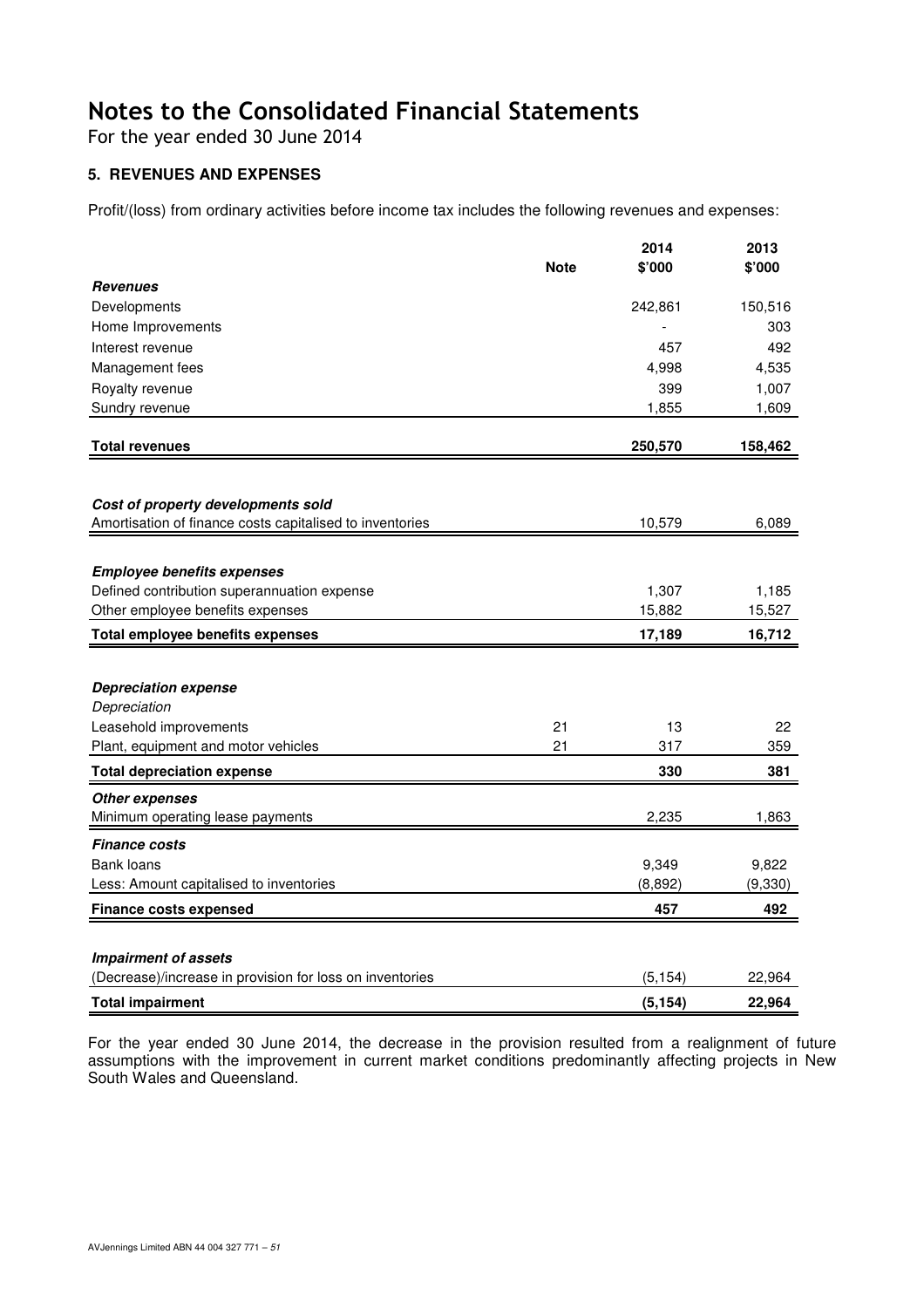For the year ended 30 June 2014

### **6. OPERATING SEGMENTS**

### **Identification of reportable segments**

The Consolidated Entity has identified its operating segments based on the internal reports that are reviewed and used by the chief operating decision maker in assessing performance and in determining the allocation of resources.

The operating segments are identified by management based on the states in which the Consolidated Entity sells its products and services. Discrete financial information about each of these operating businesses is reported on a monthly basis.

### **Types of products and services**

The Consolidated Entity operates primarily in residential development.

### **Accounting policies**

The accounting policies used in reporting segments are the same as those contained in the Financial Report.

### **Operating segments**

#### Jurisdictions:

This includes activities relating to Land Development, Integrated Housing and Apartments Development.

Other:

This includes numerous low value items, amongst the most significant of which are interest and royalty revenue, and certain sales commissions.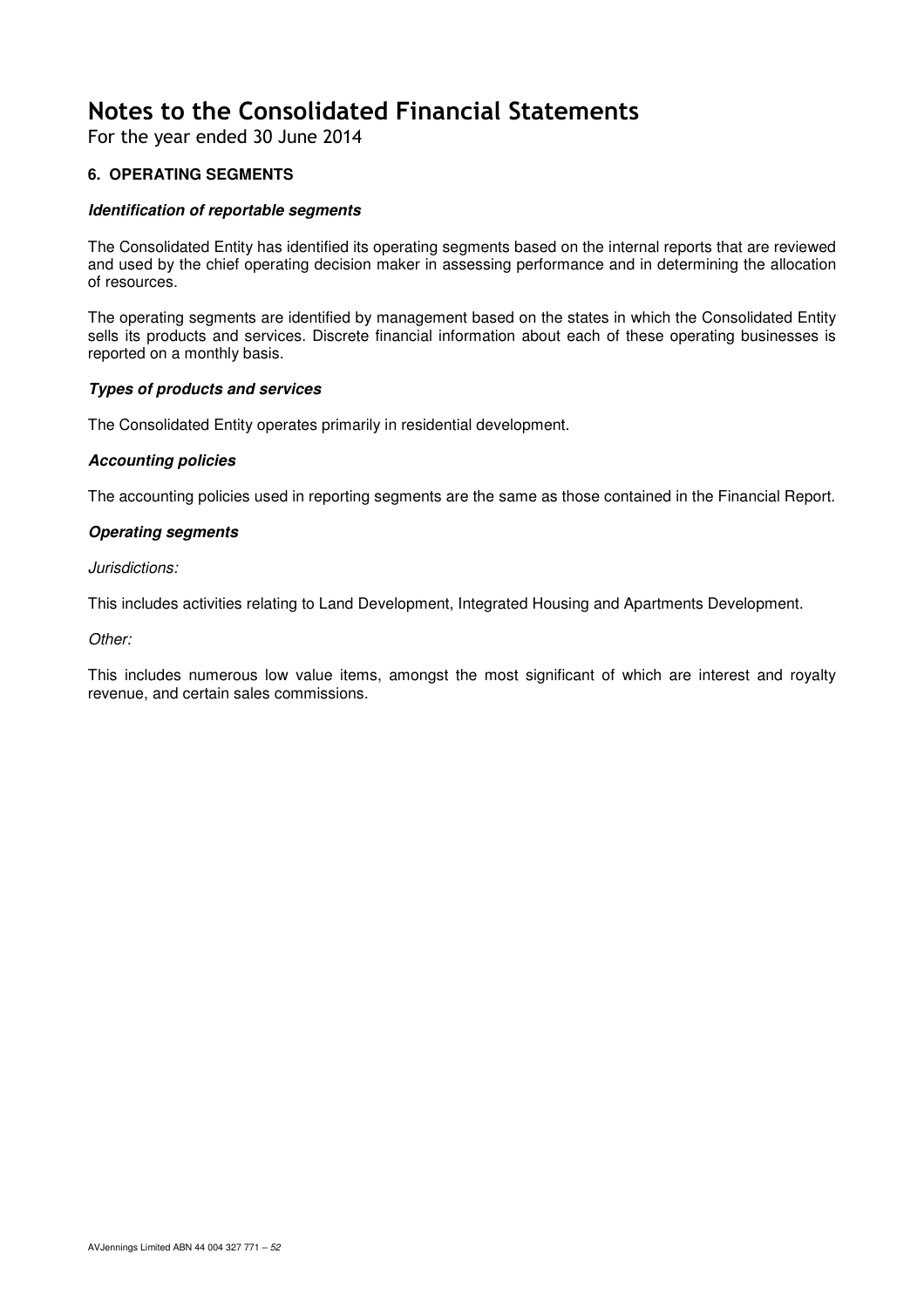For the year ended 30 June 2014

### **6. OPERATING SEGMENTS (continued)**

The following table presents the revenues and results information regarding operating segments for the year ended 30 June 2014:

|                                                     | <b>NSW</b> |          | <b>VIC</b> |                          |        | QLD       | <b>SA</b>      |        | <b>NZ</b> |                          | Other  |                          | <b>Total</b> |           |
|-----------------------------------------------------|------------|----------|------------|--------------------------|--------|-----------|----------------|--------|-----------|--------------------------|--------|--------------------------|--------------|-----------|
| <b>Operating segments</b>                           | 2014       | 2013     | 2014       | 2013                     | 2014   | 2013      | 2014           | 2013   | 2014      | 2013                     | 2014   | 2013                     | 2014         | 2013      |
|                                                     | \$'000     | \$'000   | \$'000     | \$'000                   | \$'000 | \$'000    | \$'000         | \$'000 | \$'000    | \$'000                   | \$'000 | \$'000                   | \$'000       | \$'000    |
|                                                     |            |          |            |                          |        |           |                |        |           |                          |        |                          |              |           |
| <b>Revenues</b>                                     |            |          |            |                          |        |           |                |        |           |                          |        |                          |              |           |
| <b>External sales</b>                               | 69,138     | 42,934   | 45,273     | 27,855                   | 78,810 | 37,783    | 22,982         | 26,963 | 26,658    | 15,284                   |        | $\sim$                   | 242,861      | 150,819   |
| Management fees                                     | 2,482      | 2,248    | 54         | 810                      |        |           | 145            | 133    | 2,317     | 1,344                    |        |                          | 4,998        | 4,535     |
| Other revenue                                       |            |          |            |                          |        |           |                | ٠      |           |                          | 2,711  | 3,108                    | 2,711        | 3,108     |
| <b>Total segment revenues</b>                       | 71,620     | 45,182   | 45,327     | 28,665                   | 78,810 | 37,783    | 23,127         | 27,096 | 28,975    | 16,628                   | 2,711  | 3,108                    | 250,570      | 158,462   |
| <b>Results</b>                                      |            |          |            |                          |        |           |                |        |           |                          |        |                          |              |           |
| Segment results                                     | 11,895     | 1,746    | 6,529      | 1,957                    | 7,687  | (1, 153)  | 2,383          | 3,222  | 5,418     | 3,858                    | (42)   | 114                      | 33,870       | 9,744     |
| Movement in provision for loss<br>on inventories    | 2,928      | (1, 565) | (182)      | (3, 111)                 | 2,542  | (18, 207) | (134)          | (81)   |           |                          |        |                          | 5,154        | (22, 964) |
| Fair value movement in interest<br>rate derivatives |            |          |            |                          |        |           |                |        |           |                          |        |                          |              | 187       |
|                                                     |            | $\sim$   |            | $\overline{\phantom{a}}$ |        | $\sim$    |                | $\sim$ |           | $\overline{\phantom{a}}$ |        | $\sim$                   | $\sim$       |           |
| Other income<br>Unallocated depreciation and        |            | $\sim$   |            | $\sim$                   |        | $\sim$    | $\overline{a}$ | $\sim$ |           | $\overline{\phantom{a}}$ | 2,711  | 3,108                    | 2,711        | 3,108     |
| amortisation                                        |            |          |            |                          |        |           |                |        |           |                          |        |                          | (330)        | (381)     |
| Unallocated expenses                                |            | $\sim$   |            |                          |        |           |                | $\sim$ |           |                          |        | $\overline{\phantom{a}}$ | (13, 935)    | (12, 493) |
| Unallocated interest expense                        |            | $\sim$   |            | ٠                        |        |           |                | ٠      |           |                          |        |                          | (457)        | (492)     |
| Profit/(loss) before tax                            |            |          |            |                          |        |           |                |        |           |                          |        |                          | 27,013       | (23, 291) |
| Income tax                                          |            |          |            |                          |        |           |                |        |           |                          |        |                          | (8, 231)     | 8,025     |
| Net profit/(loss)                                   |            |          |            |                          |        |           |                |        |           |                          |        |                          | 18,782       | (15, 266) |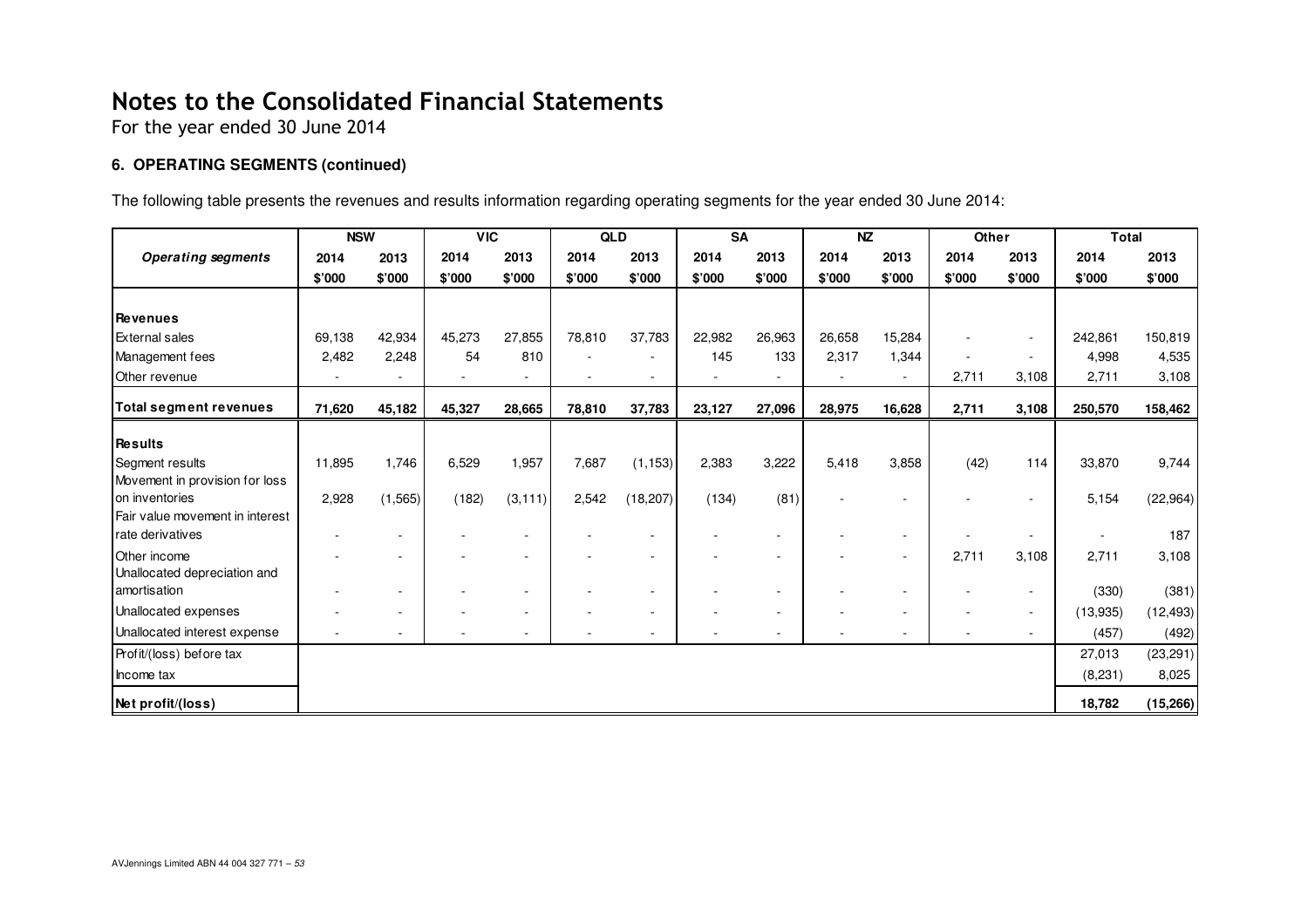For the year ended 30 June 2014

### **6. OPERATING SEGMENTS (continued)**

The following table presents the assets and liabilities information regarding operating segments as at 30 June 2014:

| <b>Operating</b>                             | <b>NSW</b>     |                | <b>VIC</b>     |                | <b>QLD</b>     |                | <b>SA</b>      |                | <b>NZ</b>      |                | Other          |                |                | <b>Total</b>   |
|----------------------------------------------|----------------|----------------|----------------|----------------|----------------|----------------|----------------|----------------|----------------|----------------|----------------|----------------|----------------|----------------|
| Segment                                      | 2014<br>\$'000 | 2013<br>\$'000 | 2014<br>\$'000 | 2013<br>\$'000 | 2014<br>\$'000 | 2013<br>\$'000 | 2014<br>\$'000 | 2013<br>\$'000 | 2014<br>\$'000 | 2013<br>\$'000 | 2014<br>\$'000 | 2013<br>\$'000 | 2014<br>\$'000 | 2013<br>\$'000 |
| Assets<br>Segment<br>assets                  | 129,041        | 122,558        | 94,697         | 106,068        | 103,208        | 122,631        | 70,196         | 70,240         | 59,830         | 21,990         | 14,316         | 19,416         | 471,288        | 462,903        |
| <b>Total assets</b>                          | 129,041        | 122,558        | 94,697         | 106,068        | 103,208        | 122,631        | 70,196         | 70,240         | 59,830         | 21,990         | 14,316         | 19,416         | 471,288        | 462,903        |
| <b>Liabilities</b><br>Segment<br>liabilities | 6,850          | 7,127          | 6,520          | 18,068         | 5,873          | 40,402         | 16,760         | 19,468         | 33,629         | 2,425          | 85,876         | 80,052         | 155,508        | 167,542        |
| <b>Total</b><br>liabilities                  | 6,850          | 7,127          | 6,520          | 18,068         | 5,873          | 40,402         | 16,760         | 19,468         | 33,629         | 2,425          | 85,876         | 80,052         | 155,508        | 167,542        |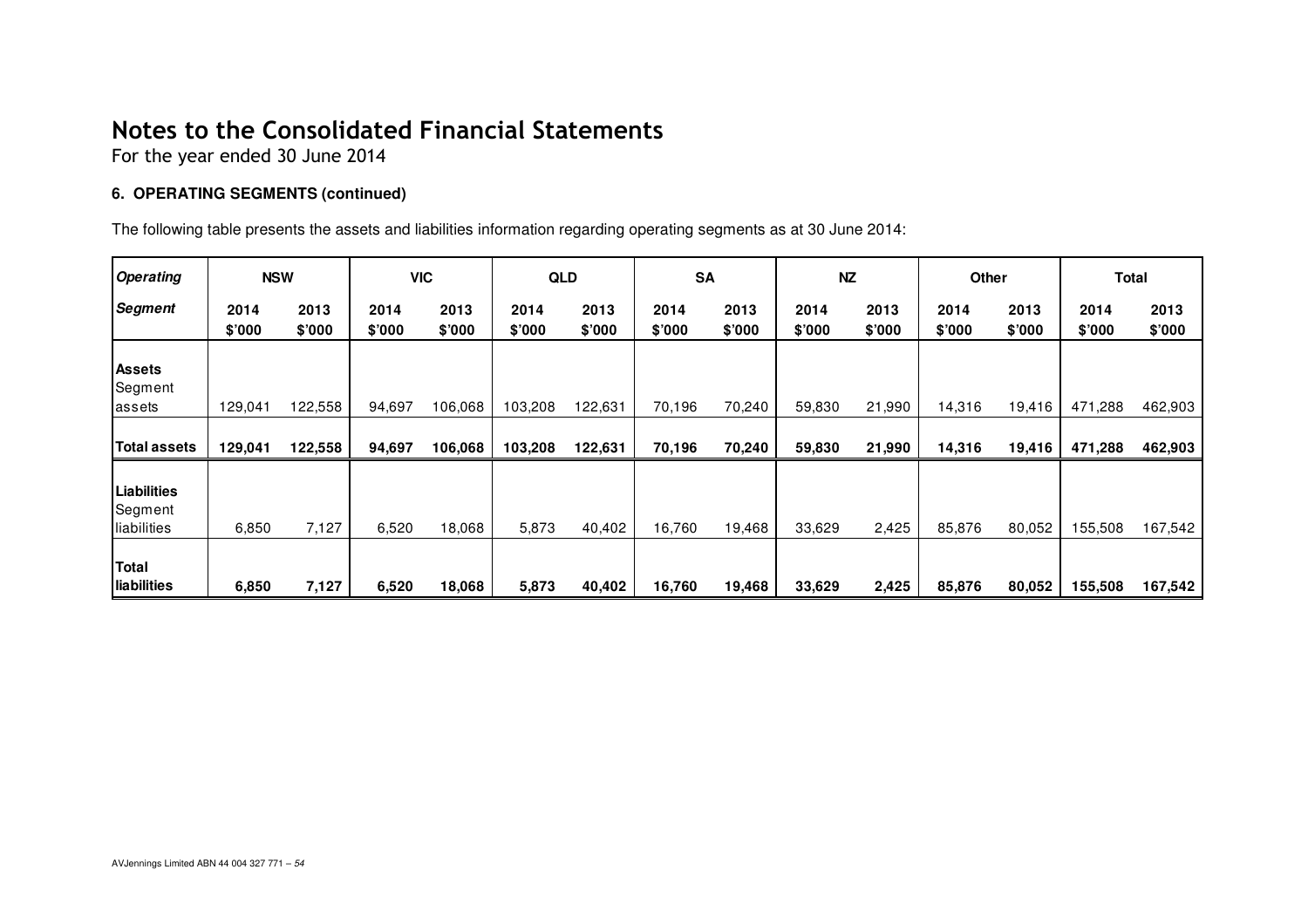For the year ended 30 June 2014

## **7. KEY MANAGEMENT PERSONNEL DISCLOSURES**

### **(a) Compensation of Key Management Personnel**

|                                 | 2014      | 2013      |
|---------------------------------|-----------|-----------|
|                                 | \$        | \$        |
| Short-term                      |           |           |
| - Salary/Fees                   | 2,484,585 | 2,248,278 |
| - Cash bonus                    | 280,167   | 225,070   |
| - Other $(1)$                   | 81,607    | 76,617    |
| Post employment                 |           |           |
| - Superannuation <sup>(2)</sup> | 184,342   | 155,303   |
| Long-term                       |           |           |
| - Long service leave            | 69,551    | 59,611    |
| Share-based payment             | 282,796   | 357,866   |
|                                 | 3.383.048 | 3,122,745 |

(1) 'Other' represents the value of motor vehicle benefits.

(2) Payments to Defined Contribution Plans consist of Superannuation Guarantee Contribution payments as well as employee voluntary contributions. The Consolidated Entity does not contribute to any Defined Benefit Plans.

### **(b) Shareholdings of Key Management Personnel**

The number of shares in the Company held during the financial year by each Key Management Personnel of the Consolidated Entity, including their personally related parties, are set out on page 56.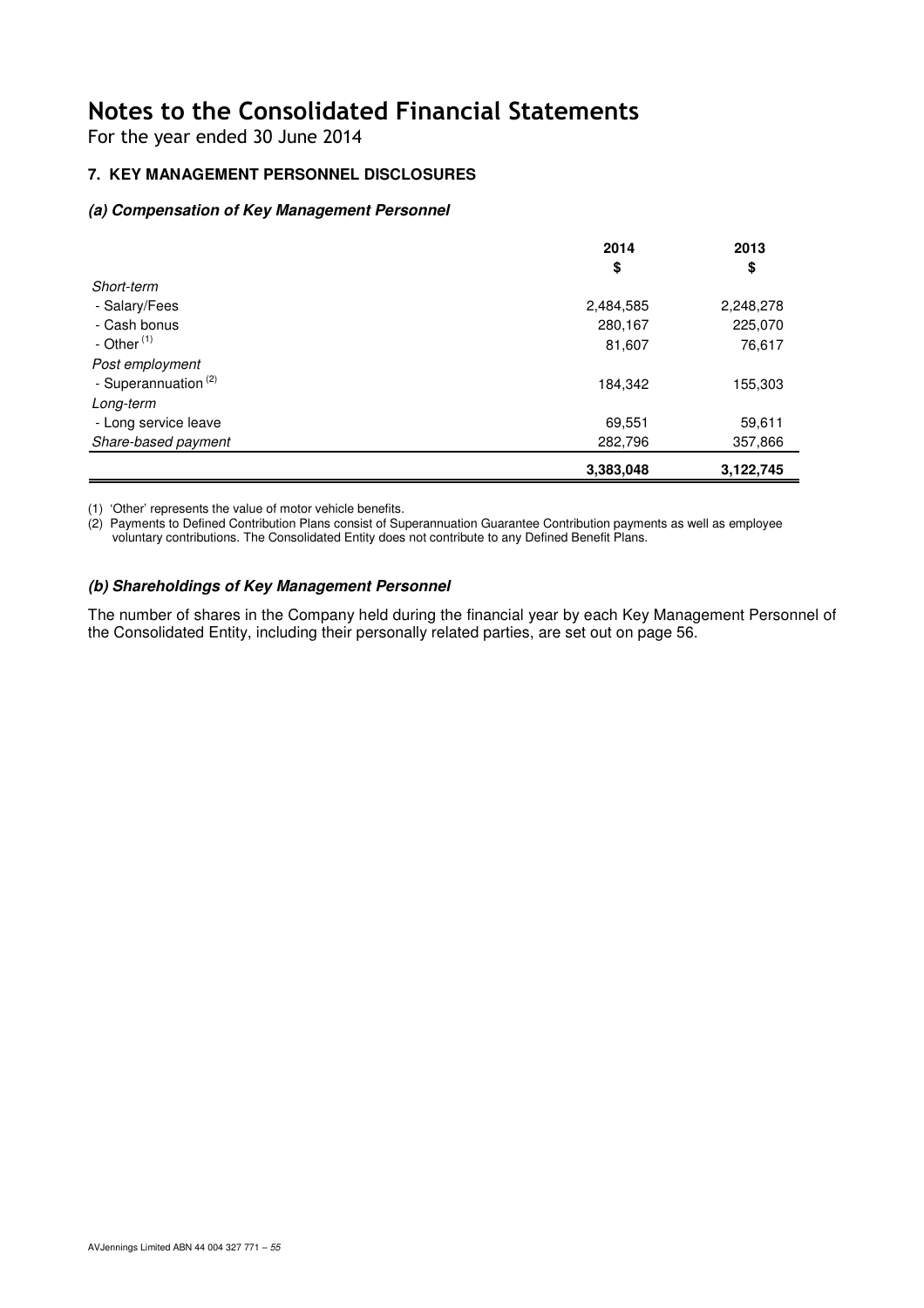For the year ended 30 June 2014

## **7. KEY MANAGEMENT PERSONNEL DISCLOSURES (continued)**

### **(b) Shareholdings of Key Management Personnel (continued)**

### **Number of shares held in AVJennings Limited**

|                                 | Opening<br><b>Balance</b> | <b>Vested as</b><br>Remuneration | <b>Net Other</b><br>Change <sup>(1)</sup> | Closing<br><b>Balance</b> |
|---------------------------------|---------------------------|----------------------------------|-------------------------------------------|---------------------------|
| For the year ended 30 June 2014 |                           |                                  |                                           |                           |
| <b>Directors</b>                |                           |                                  |                                           |                           |
| S Cheong                        | 192,318,030               |                                  |                                           | 192,318,030               |
| E Sam                           | 209,349                   |                                  |                                           | 209,349                   |
| <b>PK Summers</b>               | 2,416,266                 |                                  |                                           | 2,416,266                 |
|                                 |                           |                                  |                                           |                           |
| <b>RJ Rowley</b>                | 252,000                   |                                  |                                           | 252,000                   |
| D Tsang $^{(2)}$                | 837,396                   |                                  |                                           | 837,396                   |
| <b>Executives</b>               |                           |                                  |                                           |                           |
| A Soutar                        | 212,131                   |                                  |                                           | 212,131                   |
| L Mahaffy                       | 19,967                    |                                  |                                           | 19,967                    |
| <b>SC Orlandi</b>               | 143,337                   |                                  |                                           | 143,337                   |
| CD Thompson                     | 823,152                   |                                  |                                           | 823,152                   |
| L Hunt                          | 41,916                    |                                  |                                           | 41,916                    |
| <b>Total</b>                    | 197,273,544               |                                  |                                           | 197,273,544               |
| For the year ended 30 June 2013 |                           |                                  |                                           |                           |
| <b>Directors</b>                |                           |                                  |                                           |                           |
| S Cheong                        | 137,370,023               |                                  | 54,948,007                                | 192,318,030               |
| E Sam                           | 149,535                   |                                  | 59,814                                    | 209,349                   |
| <b>PK Summers</b>               | 1,275,481                 |                                  | 1,140,785                                 | 2,416,266                 |
| <b>RJ Rowley</b>                | 180,000                   |                                  | 72,000                                    | 252,000                   |
| <b>Executives</b>               |                           |                                  |                                           |                           |
| A Soutar                        |                           |                                  | 212,131                                   | 212,131                   |
| L Mahaffy                       |                           |                                  | 19,967                                    | 19,967                    |
| SC Orlandi                      |                           |                                  | 143,337                                   | 143,337                   |
| CD Thompson <sup>(3)</sup>      | 319,500                   |                                  | 503,652                                   | 823,152                   |
| L Hunt                          | 2,222                     |                                  | 39,694                                    | 41,916                    |
| <b>Total</b>                    | 139,296,761               |                                  | 57,139,387                                | 196,436,148               |

(1) For the year ended 30 June 2013, includes shares acquired through the Rights Issue.

(2) Appointed 2 June 2014.

(3) Includes 244,000 shares acquired on market.

No other Key Management Personnel held shares in AVJennings Limited at any time during the year.

All equity transactions with Key Management Personnel have been entered into under terms and conditions no more favourable than those the Company would have adopted if dealing at arm's length.

#### **(c) Loans to Key Management Personnel**

There are currently no outstanding loans receivable from Key Management Personnel. No loans were advanced to Key Management Personnel during the year.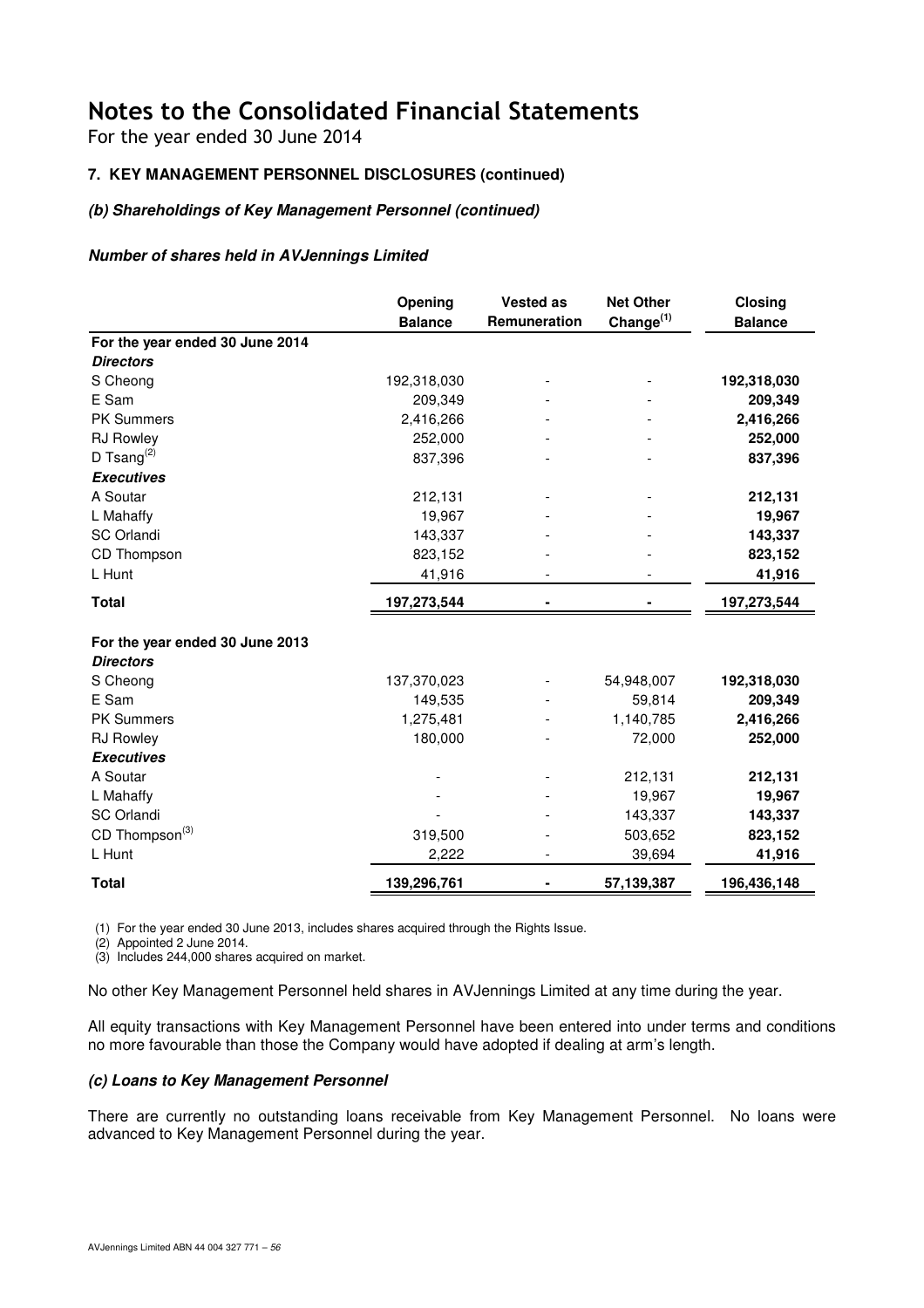For the year ended 30 June 2014

## **8. AUDITOR'S REMUNERATION**

| Amounts received or due and receivable by Ernst & Young (Australia)<br>for:                                                                                   | 2014<br>\$ | 2013<br>\$ |
|---------------------------------------------------------------------------------------------------------------------------------------------------------------|------------|------------|
| An audit or review of the 30 June full-year and 31 December interim<br>financial reports of the Entity and other entities in the<br><b>Consolidated Group</b> | 243,555    | 250,460    |
| - Share of audit or review costs of the financial reports of the<br>Consolidated Entity's joint ventures                                                      | 2.785      | 2,730      |
| - Other services in relation to the Entity and any<br>other entities in the Consolidated Group<br>- non-audit related fees                                    |            | 10,300     |
| <b>Total auditor's remuneration</b>                                                                                                                           | 246,340    | 263,490    |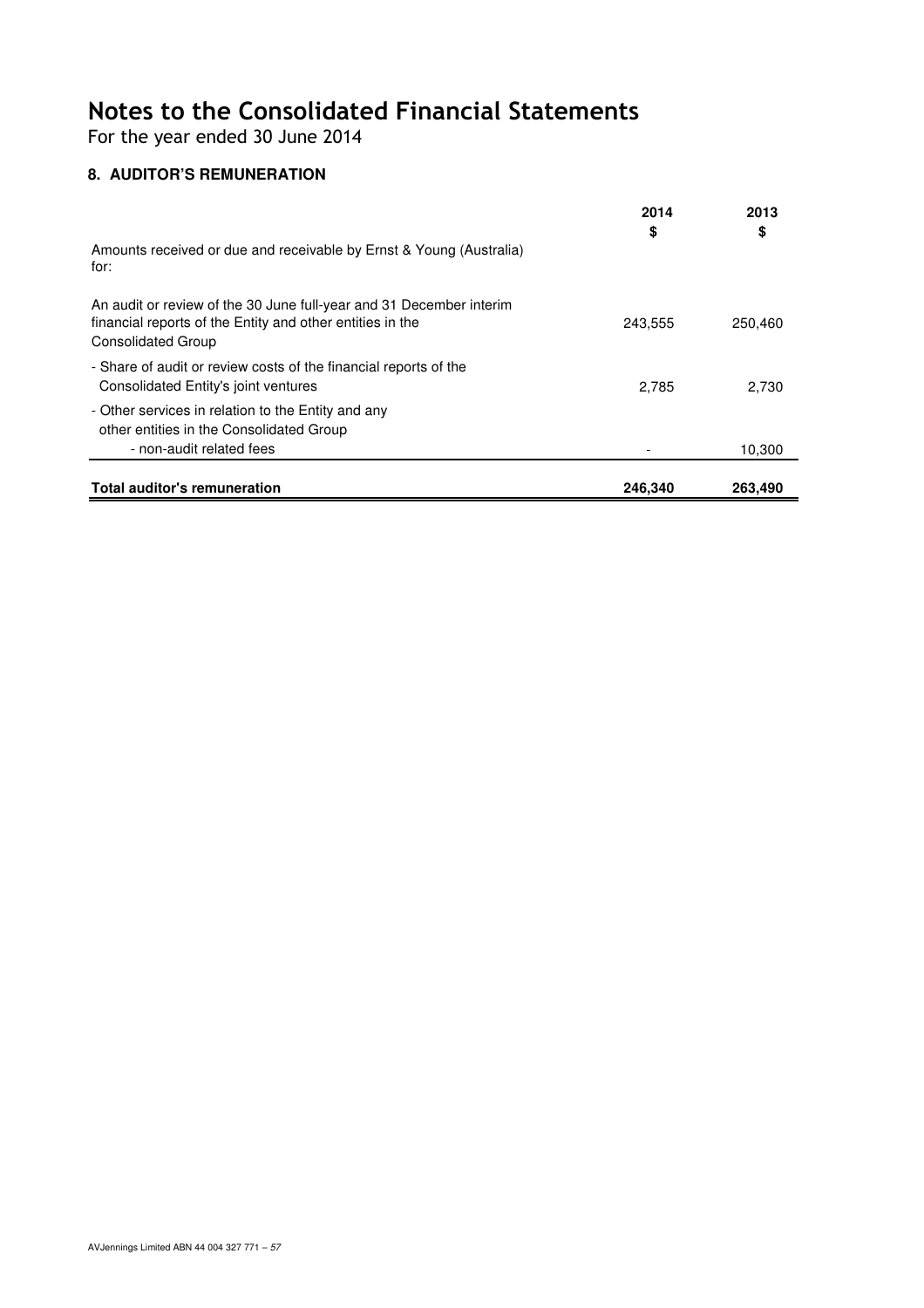For the year ended 30 June 2014

### **9. INCOME TAX**

|                                          | 2014   | 2013      |
|------------------------------------------|--------|-----------|
|                                          | \$'000 | \$'000    |
| The major components of income tax are:  |        |           |
| Current income tax                       |        |           |
| Current income tax charge                | 1.214  | 916       |
| Adjustment for prior year                | 19     | 383)      |
| Deferred income tax                      |        |           |
| Current year temporary differences       | 6,820  | (8,556)   |
| Adjustment for prior year                | 178    | 2)        |
| Income tax reported in the Consolidated  |        |           |
| <b>Statement of Comprehensive Income</b> | 8,231  | $8.025$ ) |

Numerical reconciliation between aggregate tax recognised in the Consolidated Statement of Comprehensive Income and tax calculated per the statutory income tax rate:

| Accounting profit/(loss) before income tax            | 27.013 | 23,291 |
|-------------------------------------------------------|--------|--------|
| Tax at Australian income tax rate of 30% (2013 - 30%) | 8,104  | 6.987  |
| Adjustment for prior year                             | 197    | 385    |
| Equity accounted share of Joint Venture profits       | 590    | 368)   |
| Other non-deductible items and variations             | 520    | 285    |
| Income tax                                            | 8.231  | 8.025  |

### **Tax consolidation**

AVJennings Limited and its wholly-owned resident entities have formed a tax consolidated group with effect from 1 July 2002 and are therefore taxed as a single entity from that date. The accounting policy in relation to tax consolidation is set out in note 2(u).

The Head Entity, AVJennings Limited, has entered into an agreement with its wholly-owned subsidiary, AVJennings Properties Limited, under which AVJennings Properties Limited will account for the current and deferred tax amounts of the controlled entities in the Tax Consolidated Group. The Group has applied the group allocation approach in determining the appropriate amount of current taxes and deferred taxes to allocate to members of the Tax Consolidated Group.

### **Nature of tax funding arrangements and tax sharing agreements**

Entities within the Tax Consolidated Group have entered into a tax funding arrangement and a tax sharing agreement with the Head Entity. Under the terms of the Tax Funding Arrangement, each of the entities in the Tax Consolidated Group has agreed to pay or receive a tax equivalent payment to, or from, the Head Entity, based on the current tax liability or current tax asset of the entity. Such amounts are reflected in amounts receivable from, or payable to, other entities in the Tax Consolidated Group.

The Tax Sharing Agreement entered into between members of the Tax Consolidated Group provides for the determination of the allocation of income tax liabilities between the entities should the Head Entity default on its tax payment obligations or if an entity should leave the Tax Consolidated Group. The effect of the Tax Sharing Agreement is that each member's liability for tax payable by the Tax Consolidated Group is limited to the amount payable to the Head Entity under the Tax Funding Arrangement.

### **Taxation of financial arrangements (TOFA)**

Legislation is in place which changes the tax treatment of financial arrangements including the tax treatment of hedging transactions. The Consolidated Entity has assessed the potential impact of these changes on its tax position. No impact has been recognised and no adjustments have been made to the deferred tax and income tax balances at 30 June 2014 (2013: \$Nil).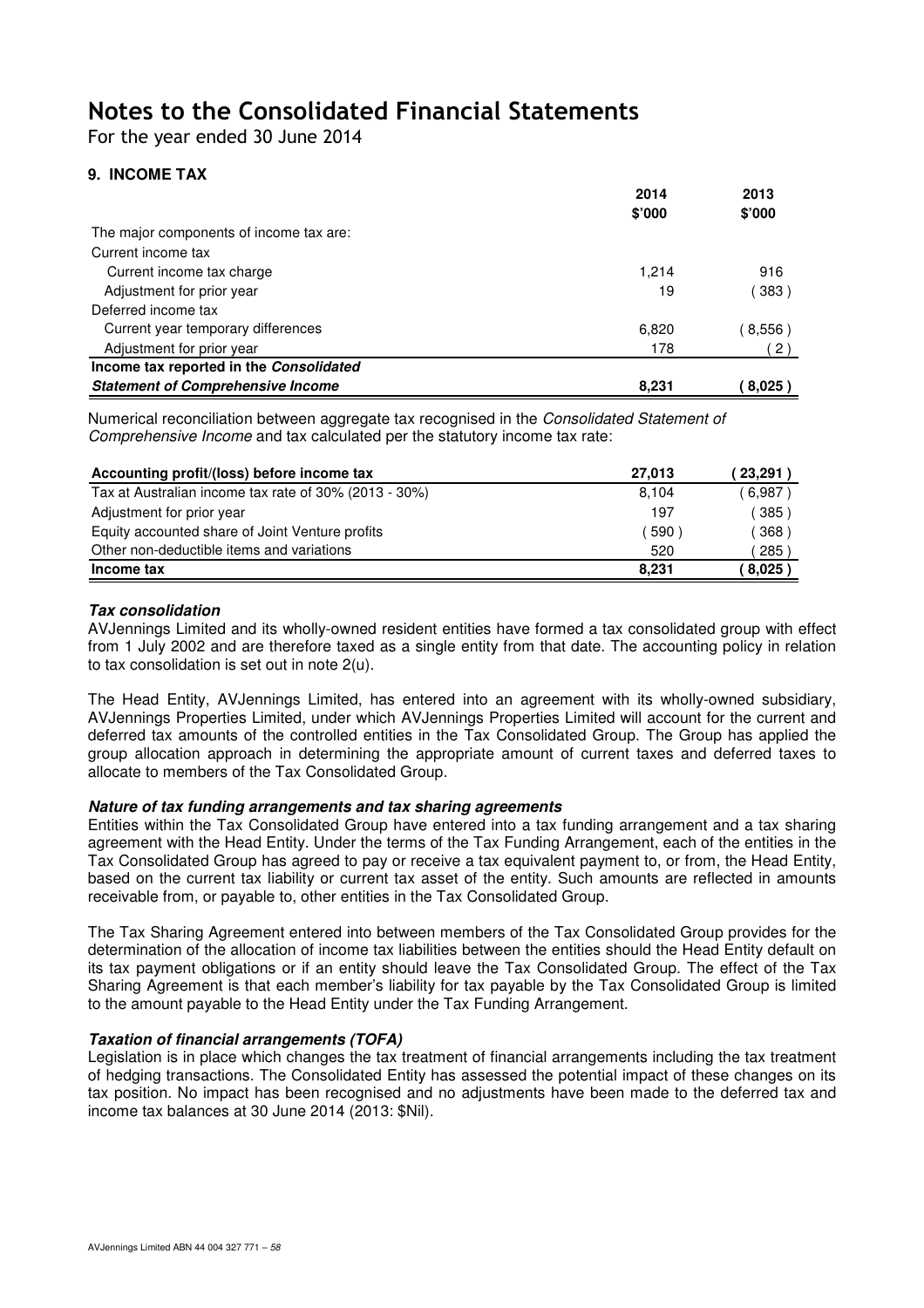For the year ended 30 June 2014

### **10. DIVIDENDS**

|                                                                                                                 | 2014<br>\$'000             | 2013<br>\$'000           |
|-----------------------------------------------------------------------------------------------------------------|----------------------------|--------------------------|
| Dividends proposed                                                                                              |                            |                          |
| 2014 final dividend of 2.0 cents per fully paid share,<br>to be paid 18 September 2014. Fully franked @ 30% tax | 7,688                      |                          |
| <b>Total dividends proposed</b>                                                                                 | 7,688                      |                          |
| The Company's Dividend Reinvestment Plan remains suspended.                                                     |                            |                          |
| <b>Franking credit balance</b>                                                                                  |                            |                          |
| Franking credits available for subsequent<br>financial years based on a tax rate of 30%                         | 20,817                     | 20,817                   |
| <b>11. EARNINGS PER SHARE</b><br>(a) Earnings used in calculating earnings per share                            |                            |                          |
| For basic and diluted earnings per share:                                                                       |                            |                          |
| Net profit/(loss) attributable to ordinary equity holders of the parent                                         | 18,782                     | 15,266                   |
| (b) Weighted average number of shares used as denominator                                                       | 2014<br><b>Number</b>      | 2013<br><b>Number</b>    |
| Weighted average number of ordinary shares<br>Treasury shares                                                   | 384,423,851<br>(4,221,605) | 283,014,405<br>3,365,100 |
| Weighted average number of ordinary shares for earnings per share                                               | 380,202,246                | 279,649,305              |

There have been no transactions involving ordinary shares that would significantly change the number of ordinary shares outstanding between the reporting date and the date of completion of these Consolidated Financial Statements.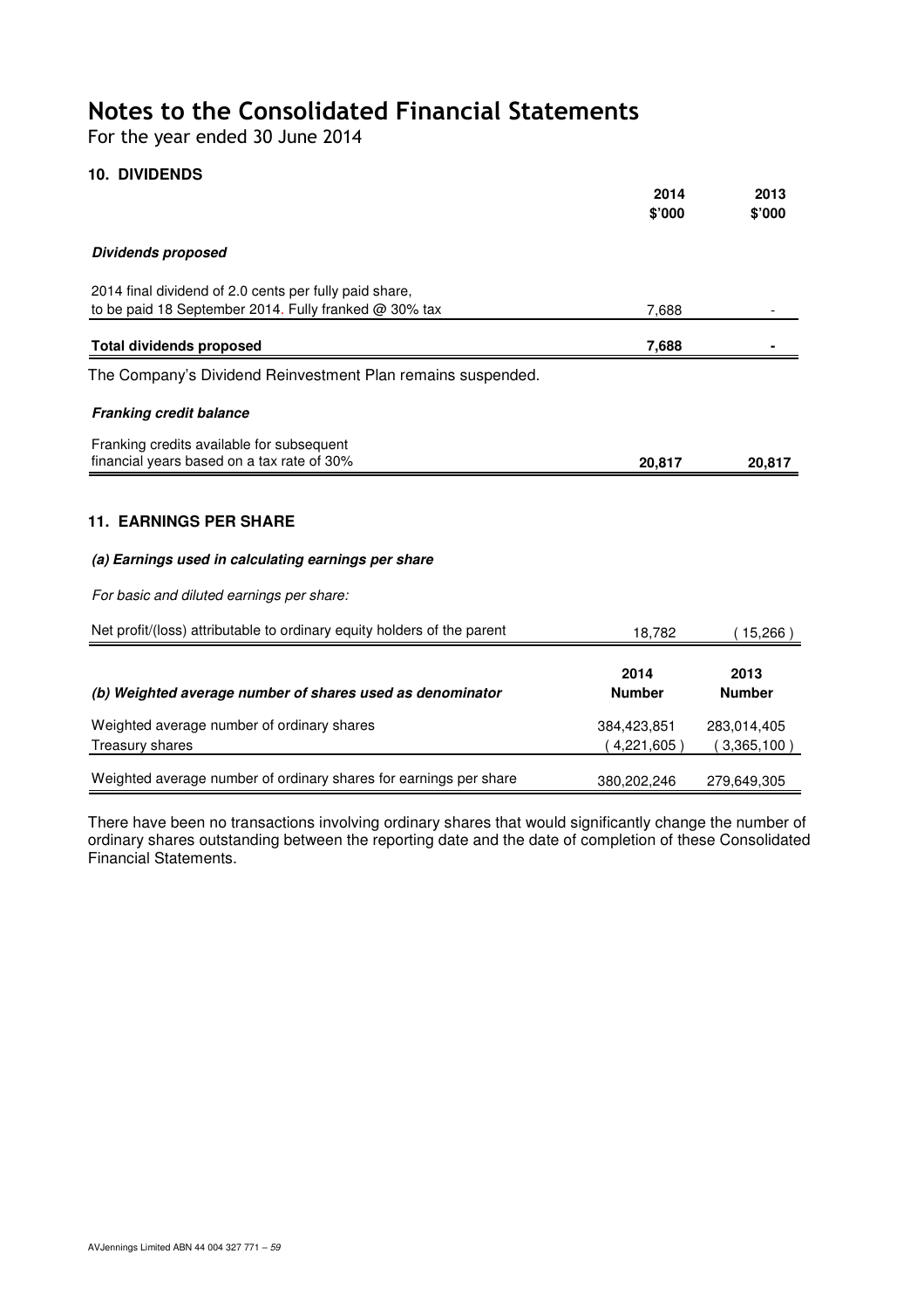For the year ended 30 June 2014

| <b>12. CASH AND CASH EQUIVALENTS</b>                          |        |        |
|---------------------------------------------------------------|--------|--------|
|                                                               | 2014   | 2013   |
|                                                               | \$'000 | \$'000 |
| <b>Reconciliation to Consolidated Statement of Cash Flows</b> |        |        |
| For the purposes of Consolidated Statement of Cash Flows,     |        |        |
| cash and cash equivalents comprise the following at 30 June:  |        |        |
| Cash at bank and in hand                                      | 4,796  | 11,649 |
|                                                               |        |        |
| <b>13. TRADE AND OTHER RECEIVABLES</b>                        |        |        |
| <b>Current</b>                                                |        |        |
| Trade receivables                                             | 30,311 | 11,936 |
| Related parties receivables                                   | 2,812  | 2,497  |
| Funds held in solicitors trust accounts                       | 2,090  | 5,359  |
| Other receivables                                             | 9,426  | 3,251  |
| Allowance for impairment loss                                 | 82)    | (10)   |
|                                                               |        |        |
| Total current trade and other receivables                     | 44,557 | 23,033 |
| <b>Non-current</b>                                            |        |        |
|                                                               |        |        |
| Trade receivables                                             | 6,159  | 4,120  |
| Total non-current trade and other receivables                 | 6,159  | 4,120  |

### **(a) Allowance for impairment loss**

An impairment loss \$72,000 (2013: Nil) has been recognised by the Consolidated Entity in the current year.

### **At 30 June, the ageing analysis of trade receivables is as follows:**

|      |                        | Number of days outstanding |                      |                          |                  |                              |  |
|------|------------------------|----------------------------|----------------------|--------------------------|------------------|------------------------------|--|
|      | <b>Total</b><br>\$'000 | $0 - 30$<br>\$'000         | $31 - 60*$<br>\$'000 | $61 - 90*$<br>\$'000     | $+91*$<br>\$'000 | $+91$ <sup>#</sup><br>\$'000 |  |
| 2014 | 36.470                 | 7,803                      | 2.748                | 5,868                    | 19,969           | 82                           |  |
| 2013 | 16,056                 | 11.147                     | 537                  | $\overline{\phantom{a}}$ | 4,362            | 10                           |  |

\* Receivable under extended terms contracts. There are no amounts due but not paid.

# Considered impaired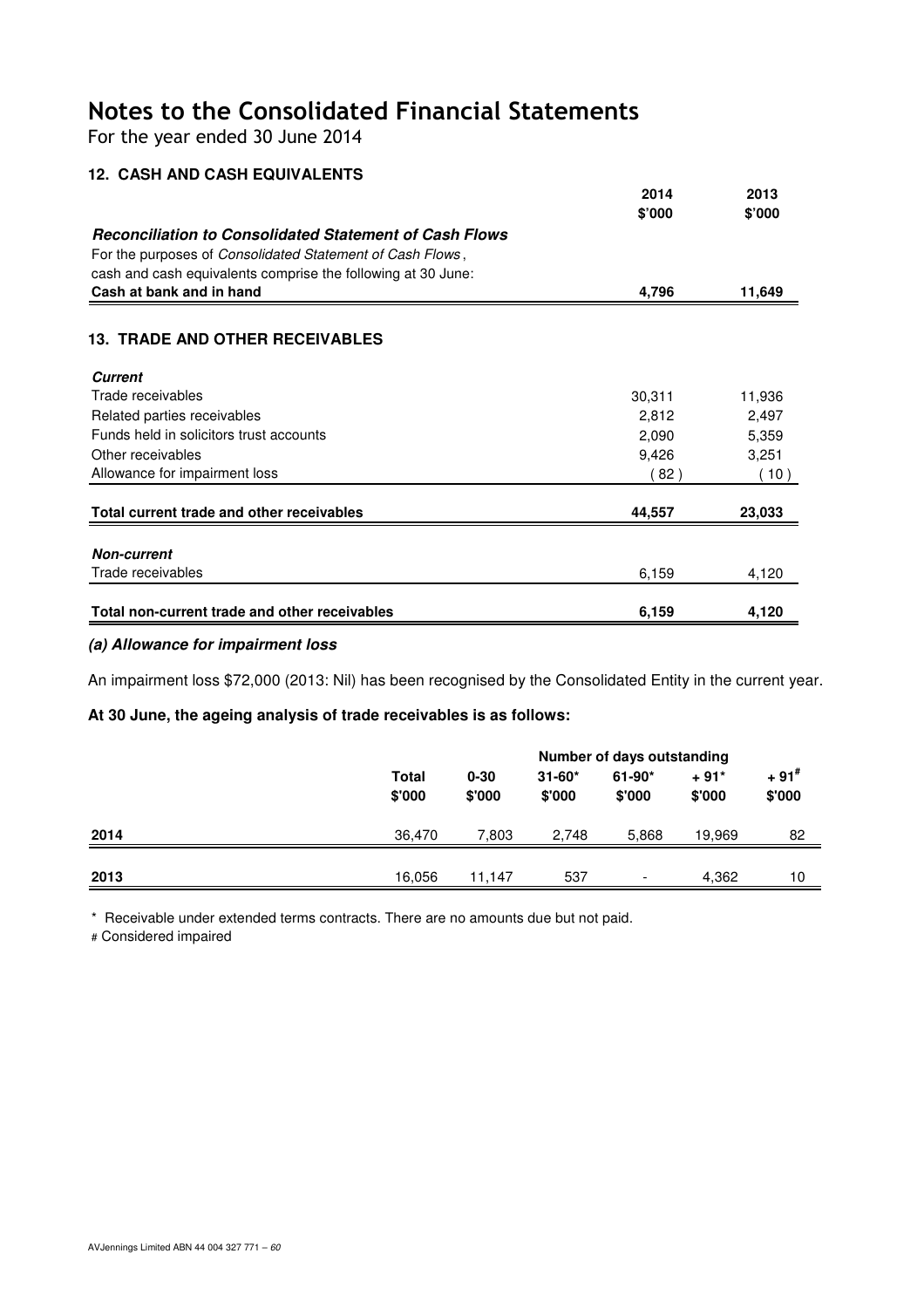For the year ended 30 June 2014

## **13. TRADE AND OTHER RECEIVABLES (continued)**

|                                      | 2014   | 2013   |
|--------------------------------------|--------|--------|
|                                      | \$'000 | \$'000 |
| At the beginning of the year         | 10     | 10     |
| Amounts provided for during the year | 72     | -      |
| At the end of the year               | 82     | 10     |

### **(b) Related party receivables**

For terms and conditions relating to related party receivables, refer to note 35(i).

### **(c) Other receivables**

Other receivables generally arise from transactions outside the usual operating activities of the Consolidated Entity. These receivables are not past due or impaired.

### **(d) Fair value and credit risk**

Due to the short-term nature of these receivables, their carrying value is assumed to approximate their fair value.

The maximum exposure to credit risk is the fair value of receivables. Collateral is not held as security, nor is it the Consolidated Entity's policy to transfer (on-sell) receivables to special purpose entities.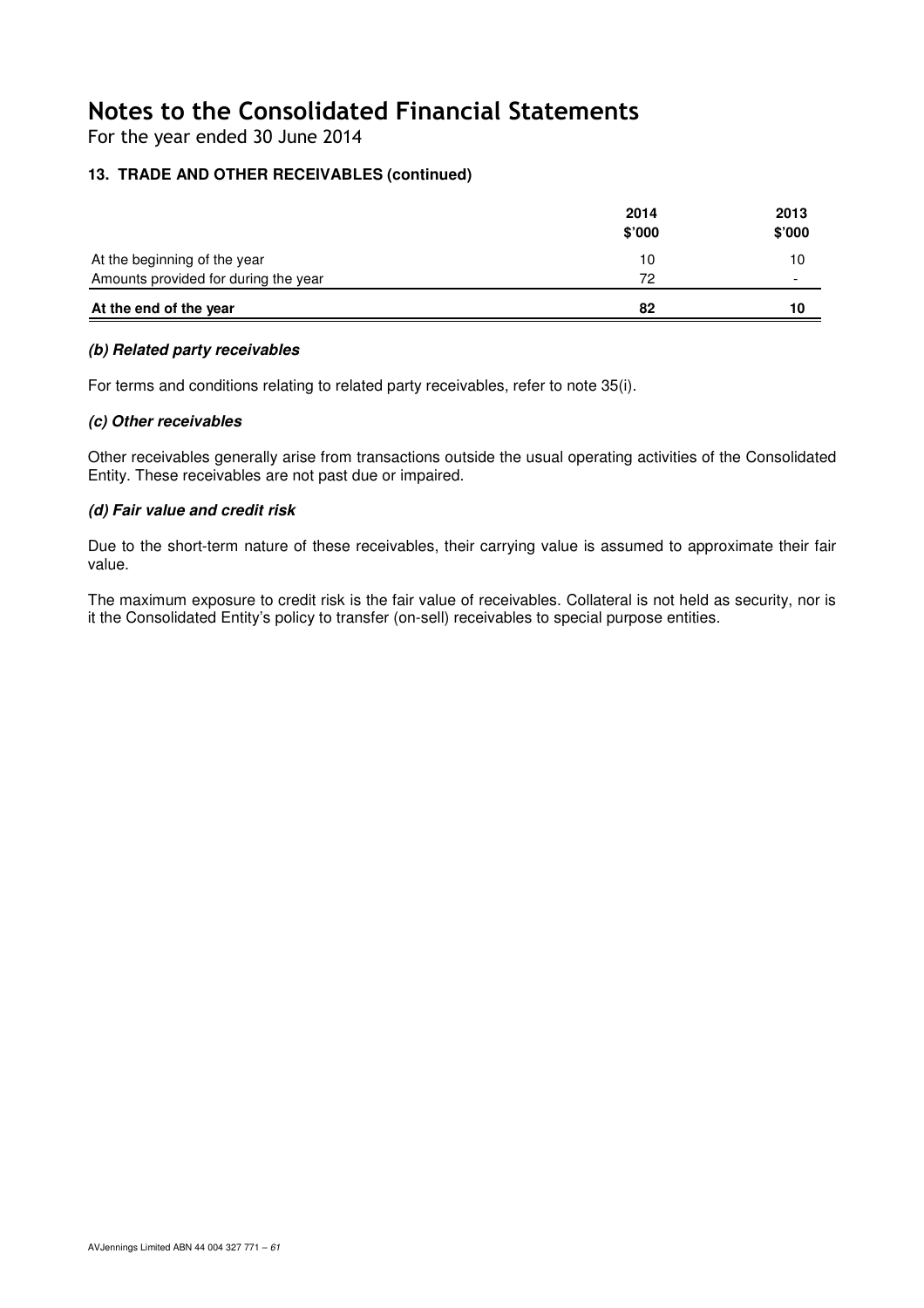For the year ended 30 June 2014

## **14. INVENTORIES**

|                                                                | <b>Note</b> | 2014<br>\$'000 | 2013<br>\$'000 |
|----------------------------------------------------------------|-------------|----------------|----------------|
| <b>Current</b>                                                 |             |                |                |
| <b>Broadacres</b>                                              |             |                |                |
| Land to be subdivided - at cost                                |             | 52,688         | 27,958         |
| Borrowing and holding costs capitalised                        | 14(a)       | 9,385          | 12,195         |
| Provision for loss on inventories                              |             | (6,583)        | (3,237)        |
| Total broadacres                                               |             | 55,490         | 36,916         |
|                                                                |             |                |                |
| Work-in-progress                                               |             |                |                |
| Land subdivided or in the course of being subdivided - at cost |             | 53,708         | 24,553         |
| Development costs capitalised                                  |             | 27,821         | 4,600          |
| Houses and apartments under construction - at cost             |             | 13,978         | 4,211          |
| Borrowing and holding costs capitalised                        | 14(a)       | 7,283          | 2,660          |
| Provision for loss on inventories                              |             | (9,424)        | (819)          |
| Total work-in-progress                                         |             | 93,366         | 35,205         |
| Completed inventory                                            |             |                |                |
| Completed houses and apartments - at cost                      |             | 2,726          | 11,861         |
| Completed residential land lots - at cost                      |             | 17,444         | 29,819         |
| Borrowing and holding costs capitalised                        | 14(a)       | 934            | 2,789          |
| Provision for loss on inventories                              |             | (1,941)        | (7,522)        |
| Total completed inventory                                      |             | 19,163         | 36,947         |
|                                                                |             |                |                |
| <b>Total current inventories</b>                               |             | 168,019        | 109,068        |
|                                                                |             |                |                |
| <b>Non-current</b>                                             |             |                |                |
| <b>Broadacres</b>                                              |             |                |                |
| Land to be subdivided - at cost                                |             | 164,921        | 240,755        |
| Borrowing and holding costs capitalised                        | 14(a)       | 53,110         | 55,014         |
| Provision for loss on inventories                              |             | 28,298         | (41,258)       |
| <b>Total broadacres</b>                                        |             | 189,733        | 254,511        |
| Work-in-progress                                               |             |                |                |
| Land subdivided or in the course of being subdivided - at cost |             | 16,509         | 32,254         |
| Development costs capitalised                                  |             | 3,541          | 2,702          |
| Borrowing and holding costs capitalised                        | 14(a)       | 576            | 1,090          |
| Provision for loss on inventories                              |             |                | 12,060         |
| Total work-in-progress                                         |             | 20,626         | 23,986         |
|                                                                |             |                |                |
| Completed inventory                                            |             |                |                |
| Completed residential land lots - at cost                      |             | 2,454          | 3,248          |
| Borrowing and holding costs capitalised                        | 14(a)       | 12             |                |
| Provision for loss on inventories                              |             | 21             |                |
| Total completed inventory                                      |             | 2,445          | 3,248          |
|                                                                |             |                |                |
| <b>Total non-current inventories</b>                           |             | 212,804        | 281,745        |
|                                                                |             |                |                |
| <b>Total inventories</b>                                       |             | 380,823        | 390,813        |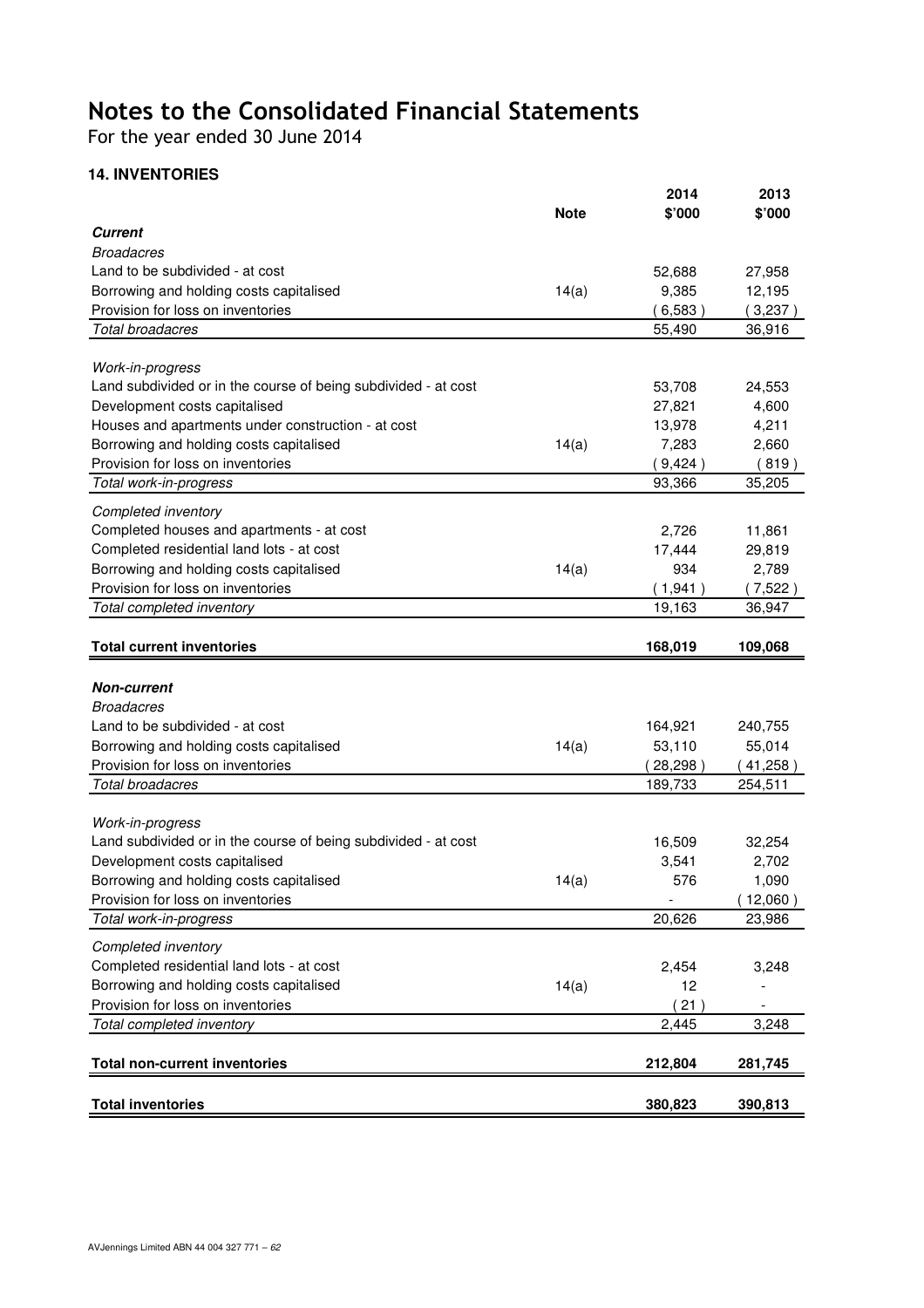For the year ended 30 June 2014

### **14. INVENTORIES (continued)**

- (a) Borrowing costs are recognised as part of the carrying amount of the qualifying asset. Borrowing costs include interest, fees and costs associated with interest rate derivatives. These costs have been capitalised at a weighted average rate of 7.64% (2013: 8.31%).
- (b) Inventory with a book value of \$92,718,000 (2013: \$100,227,000) had been pledged as security for project specific borrowings (refer to note 25(b)). The Consolidated Entity's remaining inventory has been pledged as security for the main banking facility (refer to note 25(a)).
- (c) Previous write-downs of inventories to net realisable value reversed and recognised as a credit during the year ended 30 June 2014 amounted to \$5,154,000 (2013 write-down: \$22,964,000). The credit has been disclosed as a separate item in the Consolidated Statement of Comprehensive Income.

#### **Movements in provision for loss on inventories**

|                               | 2014     | 2013      |
|-------------------------------|----------|-----------|
|                               | \$'000   | \$'000    |
| At the beginning of the year  | 64.896   | 48.621    |
| Amounts utilised              | (13,475) | $6,689$ ) |
| Provisions (reversed)/created | 5,154    | 22,964    |
|                               |          |           |
| At the end of the year        | 46.267   | 64,896    |

### **15. OTHER CURRENT ASSETS**

| Prepayments                | 1.308 | .067  |
|----------------------------|-------|-------|
| Deposits                   | 79    | 144   |
| Total other current assets | 1.387 | 1.211 |

### **16. INVESTMENTS ACCOUNTED FOR USING THE EQUITY METHOD**

|                                               | <b>Note</b> | 2014<br>\$'000 | 2013<br>\$'000 |
|-----------------------------------------------|-------------|----------------|----------------|
| Investment in Associate - unincorporated      | 16(a)       |                | 46             |
| Interest in Joint Venture Entities - unlisted | 16(b)       | 27.103         | 25,135         |
| Total equity accounted investments            |             | 27.108         | 25,181         |

Investments in Associates are accounted for in accordance with the policy outlined in note 2(f) while Joint Venture Entities are accounted for in accordance with note 2(e).

#### **(a) Investment in Associate**

The Consolidated Entity has significant influence over the Associate because it is represented on the project governing body and its employees provide essential technical knowledge to the project. The Associate is an unincorporated partnership which trades in Australia. It has a 30 June year-end and its principal activity is the development and sale of residential lots.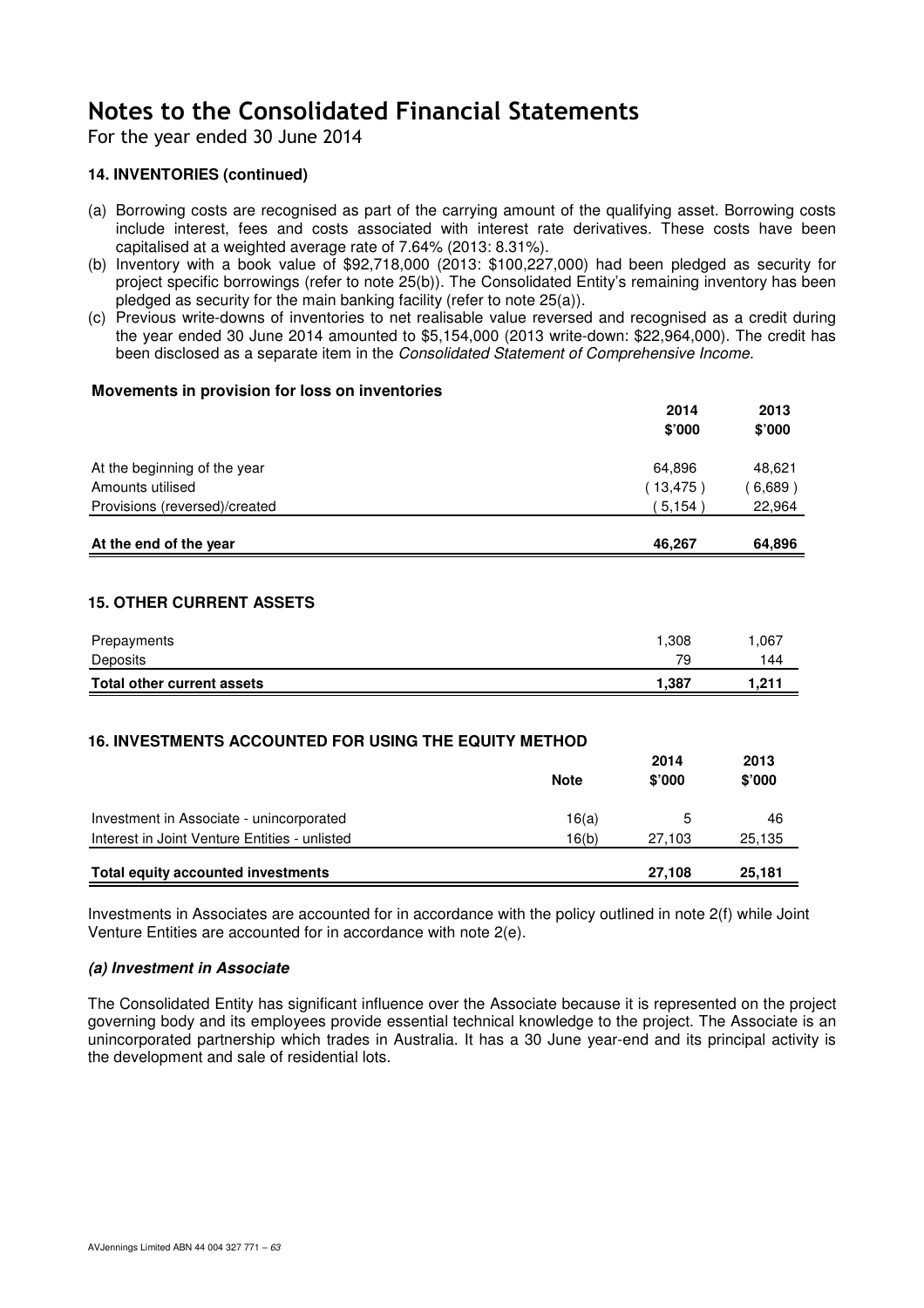For the year ended 30 June 2014

## **16. INVESTMENTS ACCOUNTED FOR USING THE EQUITY METHOD (continued)**

### **(a) Investment in Associate (continued)**

|                                       | Interest held  |                |
|---------------------------------------|----------------|----------------|
|                                       | 2014           | 2013           |
| Associate name and principal activity |                |                |
| Epping JV - Land Development          | 10%            | 10%            |
|                                       | 2014<br>\$'000 | 2013<br>\$'000 |
| Movements in carrying amount          |                |                |
| At the beginning of year              | 46             | 499            |
| Distribution received                 | (40)           | 520)           |
| Share of net profit                   | (1)            | 67             |
| At the end of year                    | 5              | 46             |

### **Summarised financial information of the Associate**

The Consolidated Entity's share of the results of the Associate and its aggregated assets and liabilities are as follows:

|               | 2014<br>\$'000 | 2013<br>\$'000 |
|---------------|----------------|----------------|
| Assets        | 9              | 55             |
| Liabilities   | 4              | 9              |
|               |                |                |
| Revenues      |                | 419            |
| (Loss)/profit |                | 67             |

### **Impairment**

The Consolidated Entity's investment in the Associate was not impaired at any time during the year.

### **Share of Associate's commitments and contingent liabilities**

The Associate's commitments and contingent liabilities have been entered into on a non-recourse basis and therefore the Consolidated Entity has no exposure to the Associate's commitments and contingent liabilities as at the date of this Report.

The Associate had no outstanding performance guarantees at 30 June 2014. The share of contingent liabilities in respect to certain performance guarantees granted by the Associate at 30 June 2013, in the normal course of business to unrelated parties, amounted to \$18,000.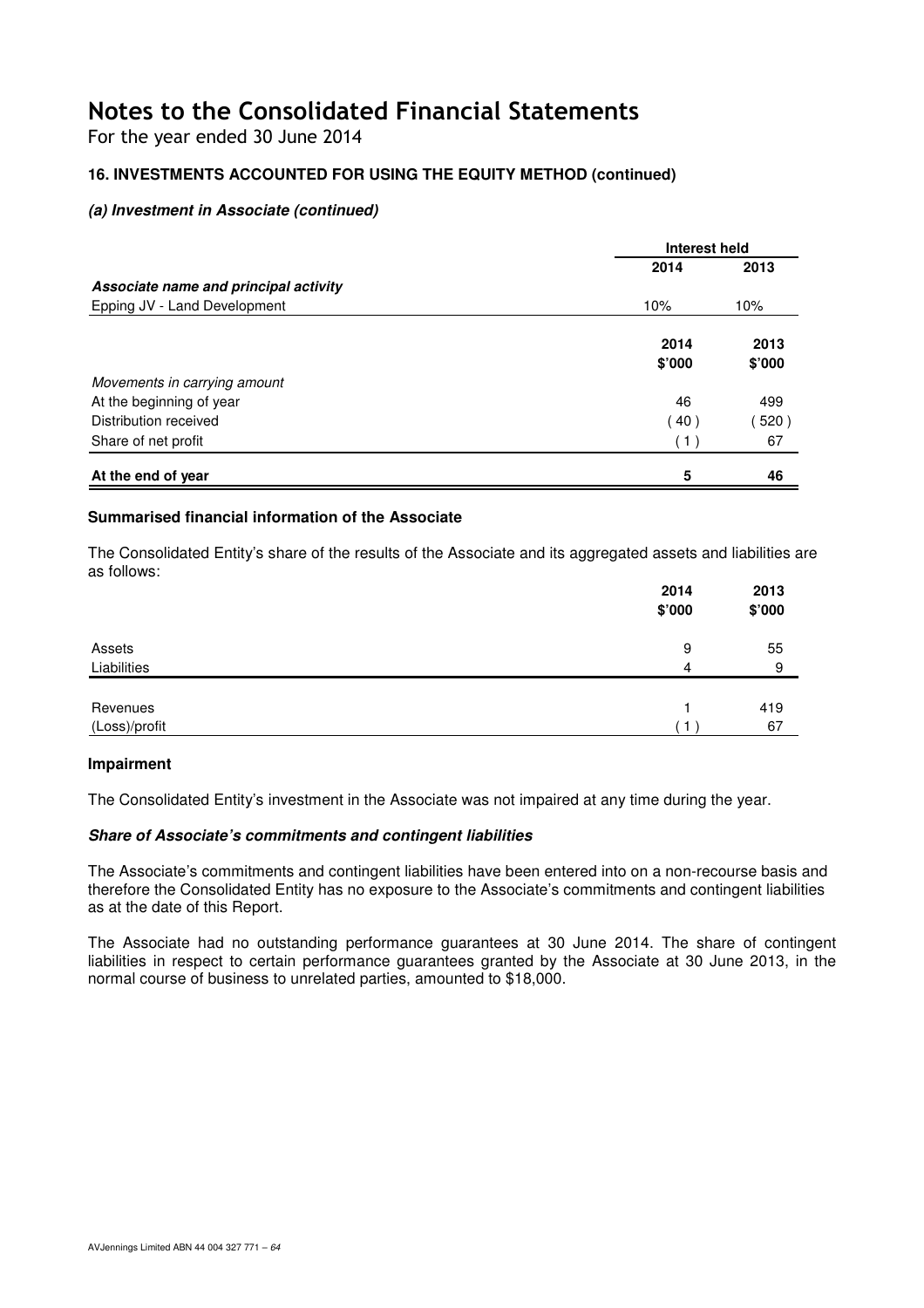For the year ended 30 June 2014

## **16. INVESTMENTS ACCOUNTED FOR USING THE EQUITY METHOD (continued)**

### **(b) Interest in Joint Venture Entities**

|                                                        | Interest held |        |
|--------------------------------------------------------|---------------|--------|
|                                                        | 2014          | 2013   |
| Joint Venture Entity and principal activities          |               |        |
| Eastwood - Land Development and Building Construction  | 50%           | 50%    |
| Woodville - Land Development and Building Construction | 50%           | 50%    |
|                                                        | 2014          | 2013   |
| Movements in carrying amount                           | \$'000        | \$'000 |
| At the beginning of year                               | 25.135        | 23,908 |
| Share of net profit                                    | 1,968         | 1,227  |
| At the end of year                                     | 27.103        | 25,135 |

The Consolidated Entity's share of the Joint Venture Entities' assets, liabilities, revenue and expenses are as follows:

| Share of assets and liabilities        |         |         |
|----------------------------------------|---------|---------|
| Current assets                         | 29,564  | 20,185  |
| Non-current assets                     |         | 13,648  |
| Total assets                           | 29,564  | 33,833  |
|                                        |         |         |
| <b>Current liabilities</b>             | 1,717   | 1,988   |
| Non-current liabilities                | 744     | 6,710   |
| <b>Total liabilities</b>               | 2,461   | 8,698   |
|                                        |         |         |
| <b>Net assets</b>                      | 27,103  | 25,135  |
| Share of revenue, expenses and results |         |         |
| Revenues                               | 26,336  | 19,882  |
| <b>Expenses</b>                        | 23,525) | 18,129) |
| Profit before tax                      | 2,811   | 1,753   |
| Tax                                    | (843)   | 526)    |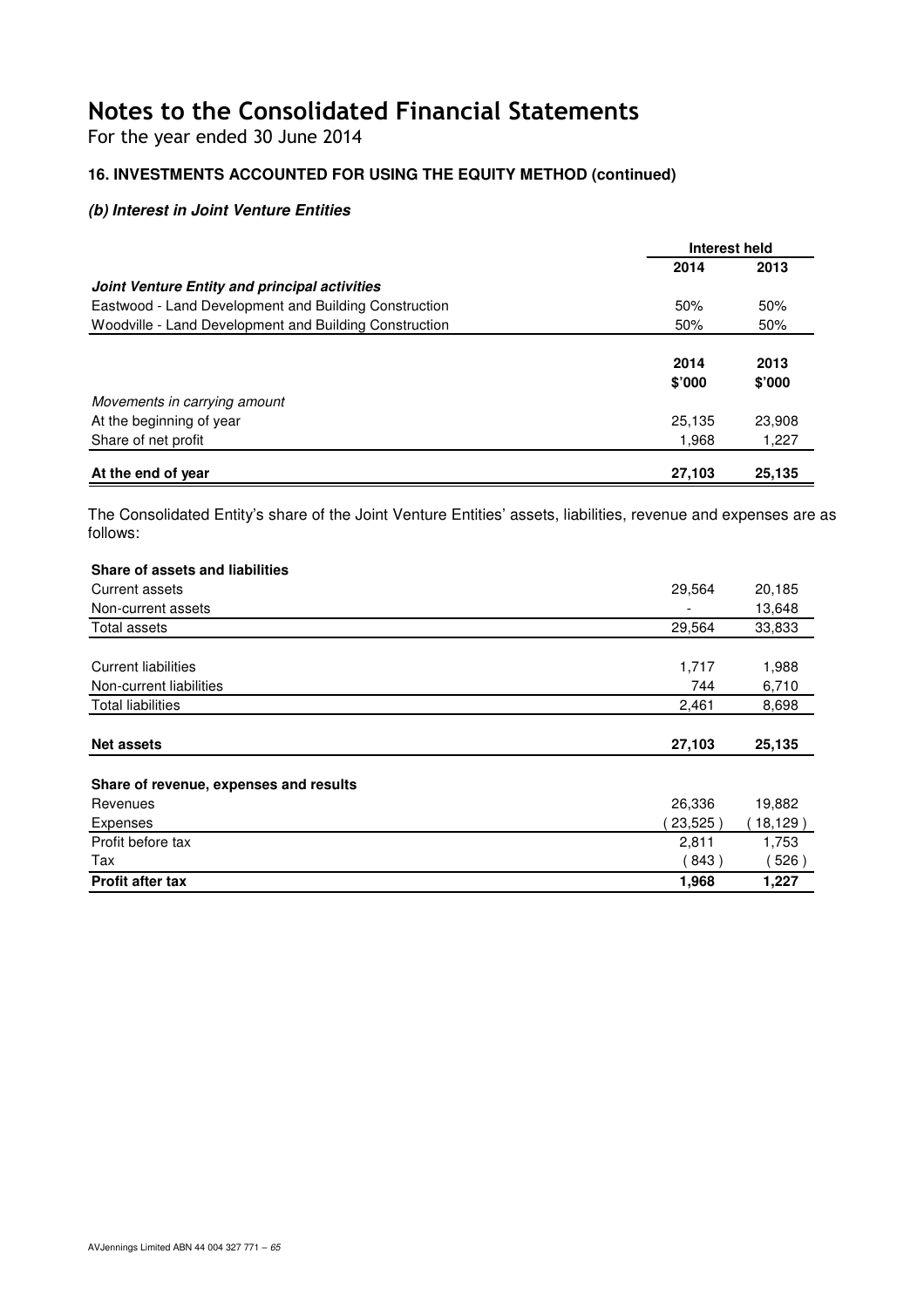For the year ended 30 June 2014

### **17. AVAILABLE-FOR-SALE FINANCIAL ASSET**

|                            | 2014   | 2013           |
|----------------------------|--------|----------------|
|                            | \$'000 | \$'000         |
| <b>Non-current assets</b>  |        |                |
| <b>Property Fund Units</b> | 3,000  | $\blacksquare$ |

Represents the fair value of units in an unlisted property fund. The fair value of the units is \$3,000,000 (2013: nil). Fair value was determined by directly observable prices for the asset.

#### **Impairment and risk exposure**

None of the financial assets are either past due or impaired.

All available-for-sale investments are denominated in Australian currency. As a result, there is no exposure to foreign currency risk. There is also no exposure to price risk as the intention is to hold the investments to maturity.

### **18. PARENT ENTITY FINANCIAL INFORMATION**

#### **(a) Summary financial information**

The individual financial statements for the Parent Entity show the following aggregate amounts:

|                             | 2014<br>\$'000 | 2013<br>\$'000 |
|-----------------------------|----------------|----------------|
| <b>Balance Sheet</b>        |                |                |
| Current assets              | 51,729         | 69,176         |
| Total assets                | 215,015        | 232,462        |
| <b>Current liabilities</b>  | 6              | 17,025         |
| <b>Total liabilities</b>    | 6              | 17,025         |
| Shareholders' equity        |                |                |
| Contributed equity          | 160,436        | 160,960        |
| Reserves                    |                |                |
| Share-based payment reserve | 1,173          | 1,077          |
| Retained earnings           | 53,400         | 53,400         |
| <b>Total equity</b>         | 215,009        | 215,437        |
| Profit for the year         |                |                |

#### **Total comprehensive income**

#### **(b) Guarantees entered into by the Parent Entity**

The Parent Entity has not provided any financial guarantees.

### **(c) Contingent liabilities of the Parent Entity**

The Parent Entity did not have any contingent liabilities as at 30 June 2014 (2013: Nil).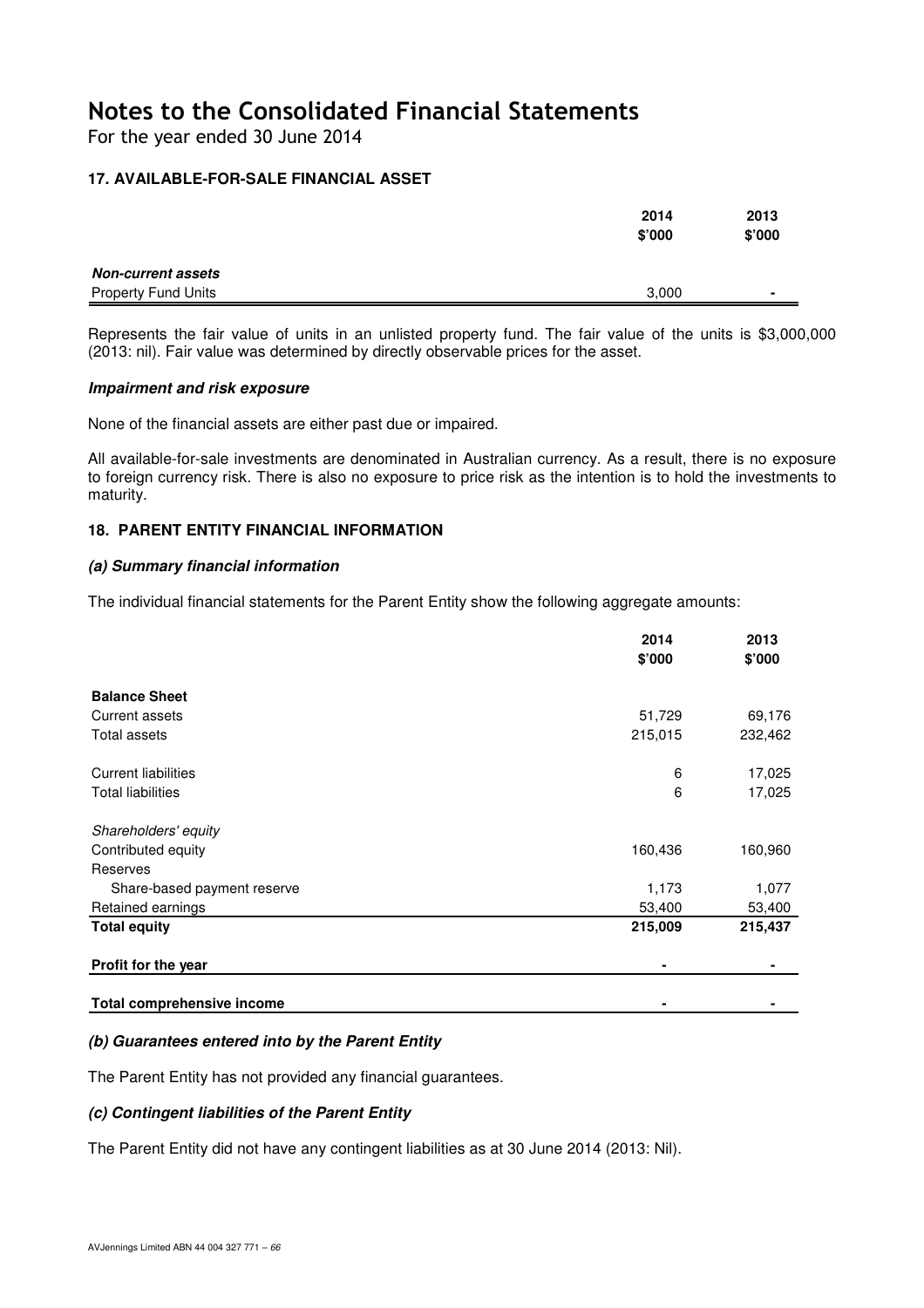For the year ended 30 June 2014

### **19. CONTROLLED ENTITIES**

### **(a) Investment in controlled entities**

The following economic entities are the controlled entities of AVJennings Limited:

|                                                              |                |                   |           | <b>INCIUDED IN DAINING</b><br><b>Cross Deed of</b> |
|--------------------------------------------------------------|----------------|-------------------|-----------|----------------------------------------------------|
|                                                              |                | % Equity Interest |           | Covenant <sup>(2)</sup>                            |
| <b>ECONOMIC ENTITY (1)</b>                                   | 2014           | 2013              | 2014      | 2013                                               |
| <b>Entities included in the Closed Group</b>                 |                |                   |           |                                                    |
| A.V. Jennings Real Estate Pty Limited                        | 100            | 100               | No        | No                                                 |
| AVJennings Real Estate (VIC) Pty Limited                     | 100            | 100               | No        | <b>No</b>                                          |
| AVJennings Holdings Limited <sup>(3)</sup>                   | 100            | 100               | Yes       | Yes                                                |
| AVJennings Properties Limited <sup>(3)</sup>                 | 100            | 100               | Yes       | Yes                                                |
| Jennings Sinnamon Park Pty Limited                           | 100            | 100               | No        | No.                                                |
| Long Corporation Limited <sup>(3)</sup>                      | 100            | 100               | Yes       | Yes                                                |
| Orlit Pty Limited <sup>(3)</sup>                             | 100            | 100               | Yes       | Yes                                                |
| Sundell Pty Limited <sup>(3)</sup>                           | 100            | 100               | Yes       | Yes                                                |
| AVJennings Housing Pty Limited <sup>(3)</sup>                | 100            | 100               | Yes       | Yes                                                |
| AVJennings Home Improvements S.A. Pty Limited <sup>(3)</sup> | 100            | 100               | Yes       | Yes                                                |
| AVJennings Mackay Pty Limited <sup>(3)</sup>                 | 100            | 100               | Yes       | Yes                                                |
| <b>Entities excluded from the Closed Group</b>               |                |                   |           |                                                    |
| Crebb No 12 Pty Limited                                      | 100            | 100               | Yes       | Yes                                                |
| Dunby Pty Limited                                            | 100            | 100               | Yes       | Yes                                                |
| <b>Epping Developments Limited</b>                           | 100            | 100               | <b>No</b> | No.                                                |
| Montpellier Gardens Pty Limited                              | 100            | 100               | Yes       | Yes                                                |
| Sirda Pty Limited <sup>(4)</sup>                             | $\overline{a}$ | 100               | No        | No                                                 |
| AVJ ODP Pty Limited                                          | 100            | 100               | <b>No</b> | <b>No</b>                                          |
| AVJennings (Cammeray) Pty Limited                            | 100            | 100               | Yes       | Yes                                                |
| AVJennings Syndicate No 2 Limited <sup>(4)</sup>             |                | 100               | No        | No                                                 |
| AVJennings Syndicate No 3 Limited                            | 100            | 100               | No        | No                                                 |
| AVJennings Syndicate No 4 Limited                            | 100            | 100               | Yes       | Yes                                                |
| AVJennings Officer Syndicate Limited                         | 100            | 100               | Yes       | Yes                                                |
| AVJennings Properties SPV No 1 Pty Limited                   | 100            | 100               | No        | <b>No</b>                                          |
| AVJennings Properties SPV No 2 Pty Limited                   | 100            | 100               | No        | No                                                 |
| AVJennings Properties SPV No 3 Pty Limited <sup>(4)</sup>    | $\blacksquare$ | 100               | No        | No                                                 |
| AVJennings Properties SPV No 4 Pty Limited                   | 100            | 100               | No        | No                                                 |
| <b>AVJennings Wollert Pty Limited</b>                        | 100            | 100               | No        | No                                                 |
| AVJ Erskineville Pty Limited                                 | 100            | 100               | Yes       | Yes                                                |
| AVJ Hobsonville Pty Limited                                  | 100            | 100               | Yes       | Yes                                                |
| AVJ SPV No 8 Pty Limited <sup>(4)</sup>                      |                | 100               | <b>No</b> | <b>No</b>                                          |
| AVJennings Properties SPV No 9 Pty Limited                   | 100            | 100               | Yes       | Yes                                                |
| AVJennings SPV No 10 Pty Limited                             | 100            | 100               | Yes       | Yes                                                |
| AVJennings Properties SPV No 11 Pty Limited                  | 100            | 100               | Yes       | Yes                                                |
| AVJennings Properties SPV No 15 Pty Limited <sup>(4)</sup>   |                | 100               | No        | No                                                 |
| Creekwood Developments Pty Limited                           | 100            | 100               | Yes       | Yes                                                |
| Portarlington Nominees Pty Limited                           | 100            | 100               | No        | <b>No</b>                                          |

**Included in Banking** 

(1) All entities are incorporated in Australia. With the exception of AVJ Hobsonville Pty Limited, which has a branch in New Zealand, all entities operate within Australia.

(2) These entities, including AVJennings Limited, are included under the Banking Cross Deed of Covenant referred to in note 25(a).

(3) These entities, including AVJennings Limited, are included in the Deed of Indemnity for Contract performance bond facility referred to in note 25(c).

(4) These entities were deregistered on 2 October 2013.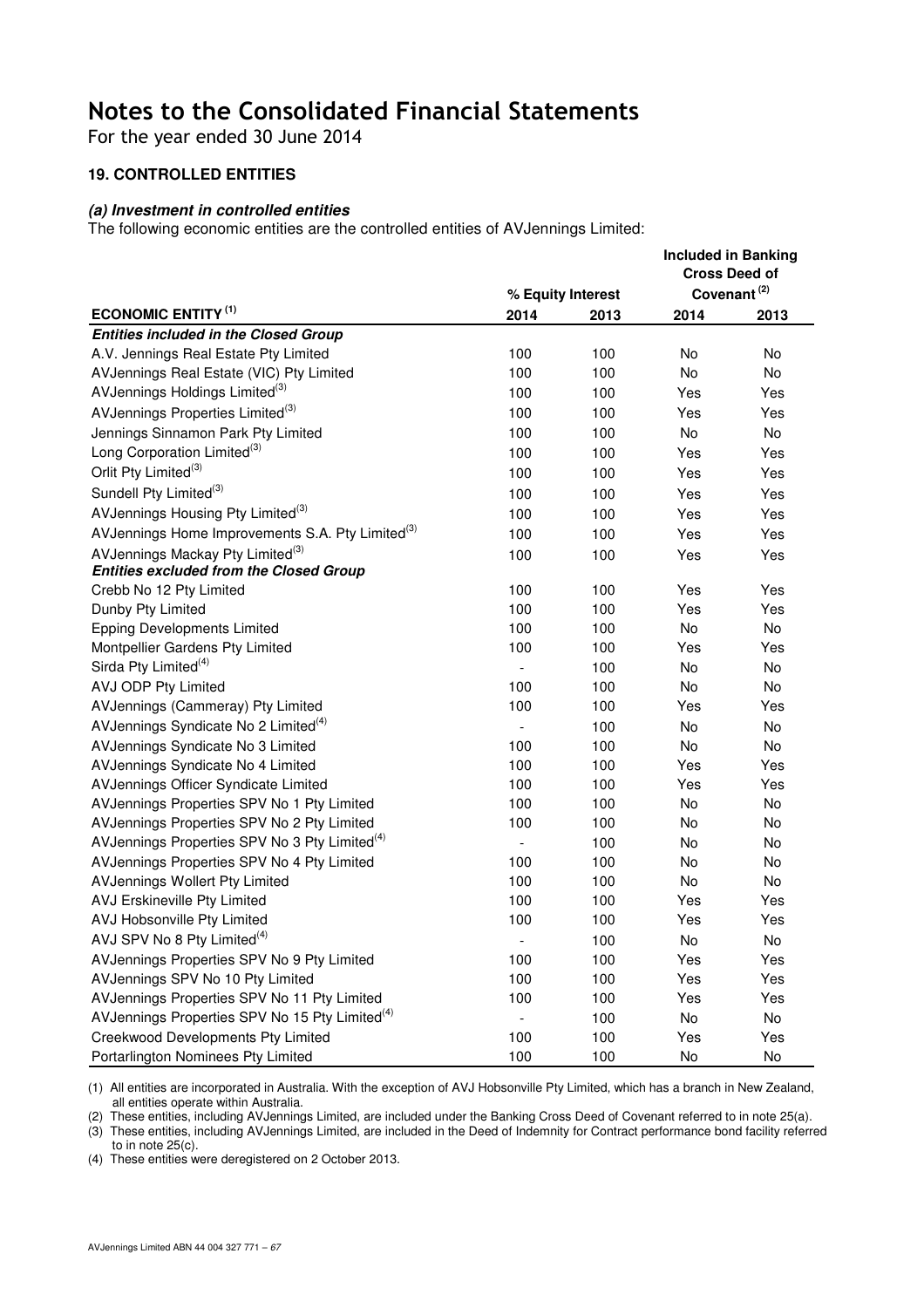For the year ended 30 June 2014

### **19. CONTROLLED ENTITIES (continued)**

### **(b) Ultimate parent**

AVJennings Limited is the ultimate Australian parent entity. SC Global Developments Pte Ltd is the ultimate parent entity.

#### **(c) Deeds of cross guarantee**

Certain entities within the Group are parties to deeds of cross guarantee under which each controlled entity guarantees the debts of the others. By entering into these deeds, the controlled entities are relieved from the requirement to prepare Financial Statements and Directors' Reports under Class Order 98/1418 (as amended by Class Orders 98/2017, 00/321, 01/1087, 02/248, 02/1017, 04/663, 04/682, 04/1624, 05/542, 06/51, 08/11, 08/255, 08/618 and 09/626) issued by the Australian Securities and Investments Commission (ASIC). Those entities included in the Closed Group are listed in note 19(a). These entities represent a "Closed Group" for the purposes of the Class Order, and as there are no other parties to the deeds of cross guarantee that are controlled by AVJennings Limited, they also represent the "Extended Closed Group".

### **(d) Class order closed group**

Certain controlled entities were granted relief by ASIC (under provisions of Class Orders) from the requirement to prepare separate audited financial statements, where deeds of indemnity have been entered into between the Parent Entity and the Controlled Entities to meet their liabilities as required (refer to note 19(c)).

The Extended Closed Group referred to in the *Directors' Declaration* therefore comprises all of the entities within the Class Order. Certain entities falling outside of the Extended Closed Group are listed in note 19(a), and are therefore required to prepare separate annual financial statements.

The Consolidated Statement of Comprehensive Income for those controlled entities which are party to the deed is as follows:

|                                       | <b>Closed Group</b> |           |  |
|---------------------------------------|---------------------|-----------|--|
|                                       | 2014                | 2013      |  |
|                                       | \$'000              | \$'000    |  |
| Revenues                              | 144,792             | 98,616    |  |
| Cost of property development sold     | (108,027)           | 97,701)   |  |
| Other expenses                        | $28,951$ )          | 31,205)   |  |
| Profit/(loss) before income tax       | 7,814               | (30, 290) |  |
| Income tax                            | (2,470)             | 8,697     |  |
| Profit/(loss) after income tax        | 5,344               | 21,593)   |  |
| Dividend from non closed group member |                     | 4         |  |
| Profit/(loss) for the year            | 5,344               | (21,589)  |  |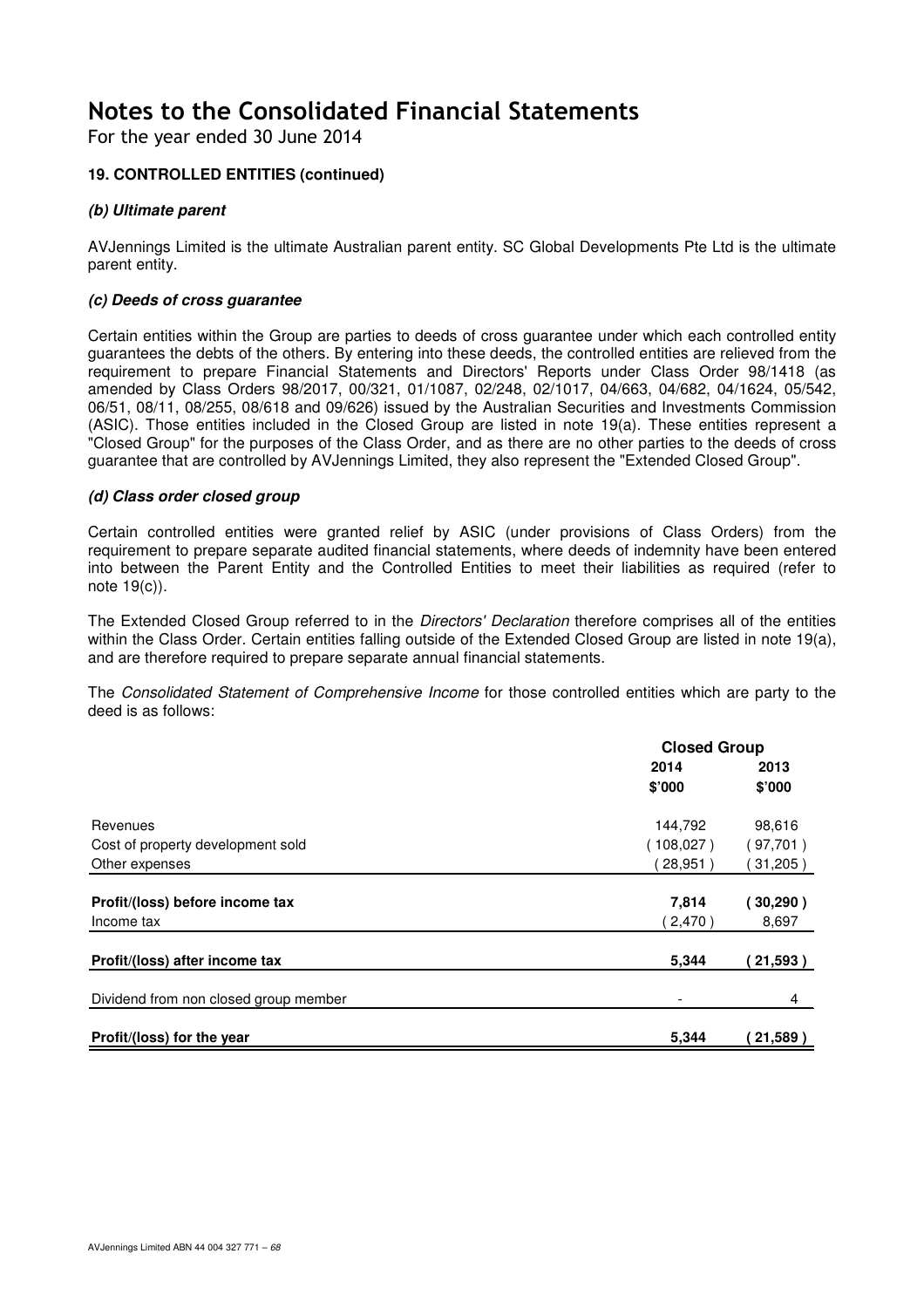For the year ended 30 June 2014

## **19. CONTROLLED ENTITIES (continued)**

### **(d) Class order closed group (continued)**

The Consolidated Statement of Financial Position for those controlled entities which are party to the deed is as follows:

|                                       | 2014    | 2013           |
|---------------------------------------|---------|----------------|
|                                       | \$'000  | \$'000         |
| <b>CURRENT ASSETS</b>                 |         |                |
| Cash and cash equivalents             | 4,416   | 10,804         |
| Trade and other receivables           | 135,796 | 145,938        |
| Inventories                           | 78,250  | 56,774         |
| Other current assets                  | 1,335   | 931            |
| <b>Total current assets</b>           | 219,797 | 214,447        |
|                                       |         |                |
| <b>NON-CURRENT ASSETS</b>             |         |                |
| Inventories                           | 134,188 | 169,688        |
| Property, plant and equipment         | 642     | 993            |
| Deferred tax assets                   |         | 4,304          |
| Intangible assets                     | 2,816   | 2,816          |
| <b>Total non-current assets</b>       | 137,646 | 177,801        |
|                                       |         |                |
| <b>Total assets</b>                   | 357,443 | 392,248        |
|                                       |         |                |
| <b>CURRENT LIABILITIES</b>            |         |                |
| Trade and other payables              | 13,409  | 57,969         |
| Provisions                            | 4,674   | 4,015          |
| <b>Total current liabilities</b>      | 18,083  | 61,984         |
|                                       |         |                |
| <b>NON-CURRENT LIABILITIES</b>        |         |                |
| Interest-bearing loans and borrowings | 77,000  | 75,000         |
| Deferred tax liabilities              | 2,327   | $\overline{a}$ |
| Provisions                            | 698     | 845            |
| <b>Total non-current liabilities</b>  | 80,025  | 75,845         |
|                                       |         |                |
| <b>Total liabilities</b>              | 98,108  | 137,829        |
|                                       |         |                |
| <b>Net assets</b>                     | 259,335 | 254,419        |
|                                       |         |                |
| <b>EQUITY</b>                         |         |                |
| Contributed equity                    | 160,436 | 160,960        |
| Reserves                              | 1,173   | 1,077          |
| Retained earnings                     | 97,726  | 92,382         |
|                                       |         |                |
| <b>Total equity</b>                   | 259,335 | 254,419        |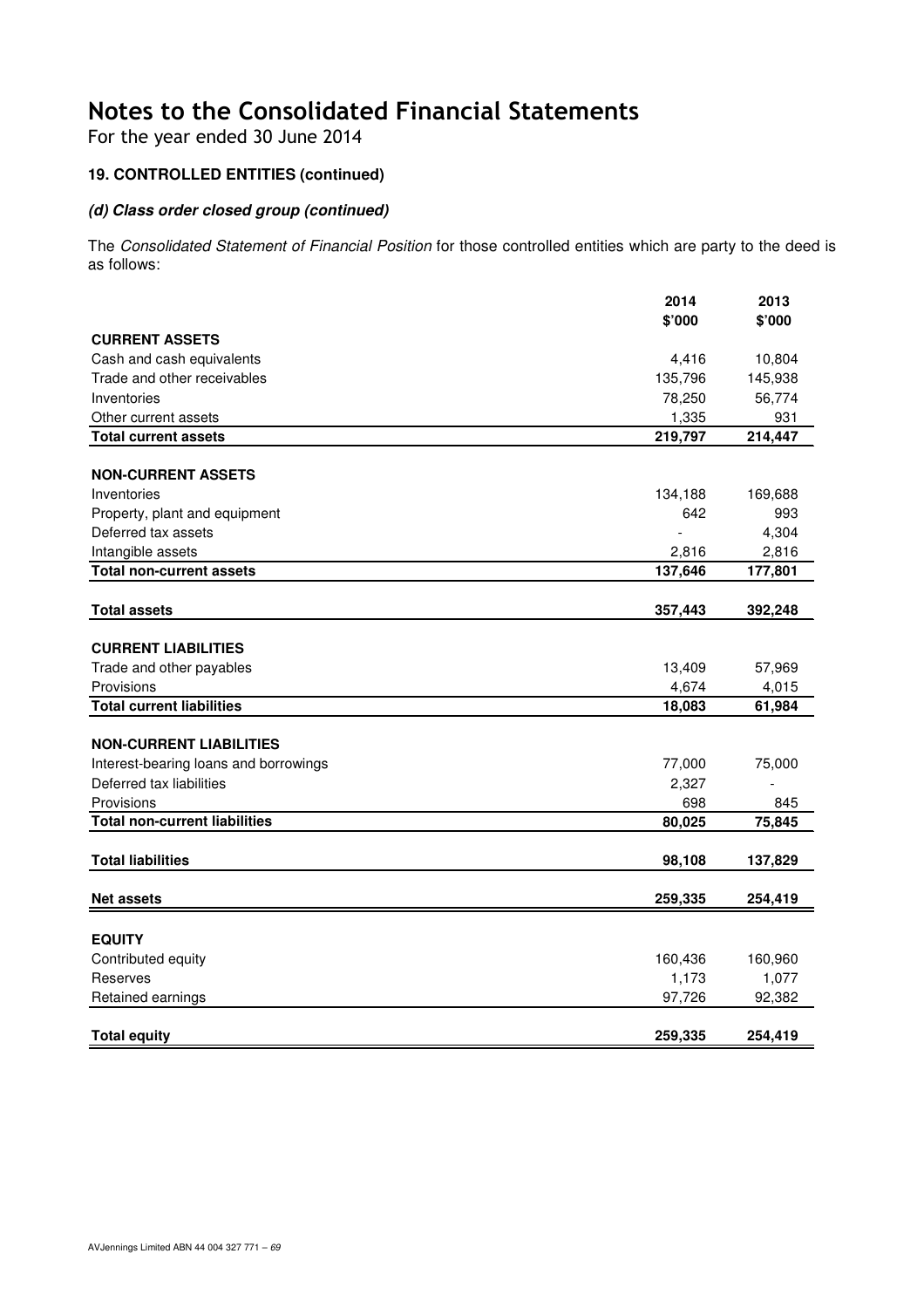For the year ended 30 June 2014

## **19. CONTROLLED ENTITIES (continued)**

### **(d) Class order closed group (continued)**

The Consolidated Statement of Changes in Equity for those controlled entities which are party to the deed is as follows:

|                                                                    | <b>Closed Group</b> |                |
|--------------------------------------------------------------------|---------------------|----------------|
|                                                                    | 2014<br>\$'000      | 2013<br>\$'000 |
| At beginning of the year                                           | 254,419             | 227,631        |
| Changes in equity due to members entering/exiting the closed group |                     | 60             |
| Profit/(loss) for the year                                         | 5,344               | (21,589)       |
| Total income and expenses for the year                             | 5,344               | (21,529)       |
| Equity transactions                                                |                     |                |
| - Ordinary share capital raised                                    |                     | 39,956         |
| - Treasury shares acquired                                         | (524)               | (92)           |
| - Share-based payment reserve                                      | 96                  | 390            |
| - Movements between Closed Group and non Closed Group members      |                     | 8,063          |
|                                                                    | 4,916               | 26,788         |
| At end of the year                                                 | 259.335             | 254.419        |

### **20. INTEREST IN JOINT OPERATIONS**

A number of controlled entities have entered into joint operations. Information relating to the Joint Operations is set out below:

|                                                                       | <b>INTEREST IN OUTPUT</b> |      |
|-----------------------------------------------------------------------|---------------------------|------|
|                                                                       | 2014                      | 2013 |
| Joint Operation name and principal activities                         |                           |      |
| Cheltenham Joint Venture - Land Development and Building Construction | 50%                       | 50%  |
| Hobsonville Joint Venture - Land Development                          | 50%                       | 50%  |

On 15 July 2014, the Consolidated Entity entered into an agreement to purchase the 50% share held by the joint operation partner in the Cheltenham Joint Venture. It is anticipated settlement will occur in September 2014. Cheltenham does not constitute a business and will therefore be accounted for as an asset acquisition in the forthcoming year.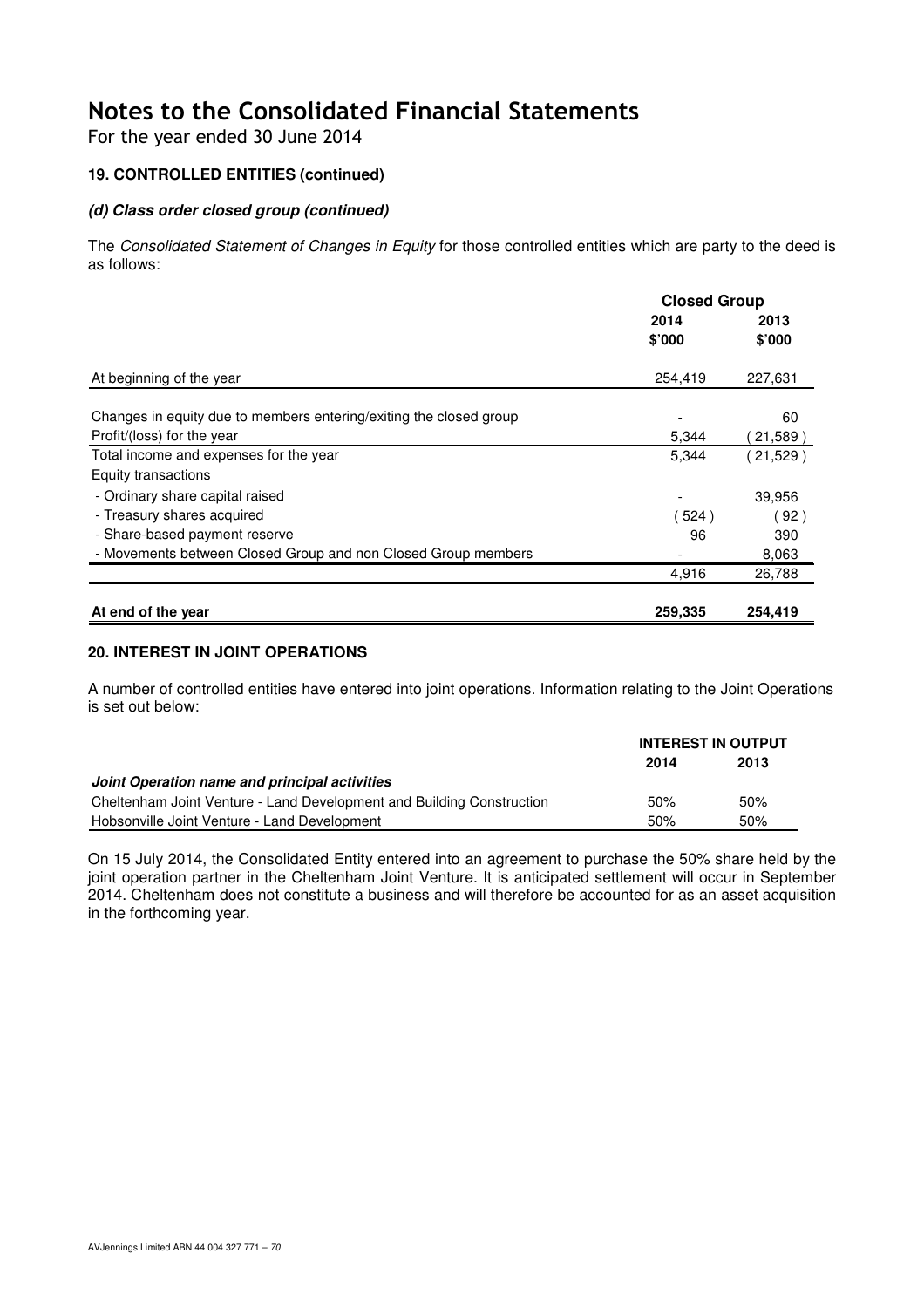For the year ended 30 June 2014

### **20. INTEREST IN JOINT OPERATIONS (continued)**

The Consolidated Entity's interest in the profits and losses of the individually immaterial Joint Operations are included in the Consolidated Statement of Comprehensive Income, in accordance with the accounting policy described in note 2(e), under the following classifications:

|                                         | 2014       | 2013    |
|-----------------------------------------|------------|---------|
|                                         | \$'000     | \$'000  |
| Revenues                                | 39,431     | 31,240  |
| Cost of property developments sold      | $32,195$ ) | 22,376) |
| Other expenses                          | 993)       | (1,702) |
| Profit before income tax                | 6,243      | 7,162   |
| Income tax                              | (1,873)    | 2,149)  |
| Net profit for the year                 | 4.370      | 5,013   |
| Other comprehensive income for the year |            |         |
| Total comprehensive income for the year | 4,370      | 5,013   |

The Consolidated Entity's interest in the assets and liabilities of individually immaterial Joint Operations are included in the Consolidated Statement of Financial Position, in accordance with the policy described in note 2(e), under the following classifications:

|                                       | 2014   | 2013   |
|---------------------------------------|--------|--------|
|                                       | \$'000 | \$'000 |
| <b>CURRENT ASSETS</b>                 |        |        |
| Cash and cash equivalents             | 343    | 810    |
| Trade and other receivables           | 2,544  | 2,999  |
| Inventories                           | 25,856 | 15,299 |
| Other current assets                  | 2      | 16     |
| <b>Total current assets</b>           | 28,745 | 19,124 |
|                                       |        |        |
| <b>NON-CURRENT ASSETS</b>             |        |        |
| Inventories                           | 18,960 | 29,400 |
| Property, plant and equipment         | 2      | 3      |
| <b>Total non-current assets</b>       | 18,962 | 29,403 |
|                                       |        |        |
| <b>Total assets</b>                   | 47,707 | 48,527 |
| <b>CURRENT LIABILITIES</b>            |        |        |
| Trade and other payables              | 8,516  | 4,713  |
| Interest-bearing loans and borrowings | 313    | 313    |
| <b>Total current liabilities</b>      | 8,829  | 5,026  |
|                                       |        |        |
| <b>NON-CURRENT LIABILITIES</b>        |        |        |
| Trade and other payables              |        | 6,956  |
| Interest-bearing loans and borrowings | 4,500  | 4,338  |
| <b>Total non-current liabilities</b>  | 4,500  | 11,294 |
| <b>Total liabilities</b>              | 13,329 | 16,320 |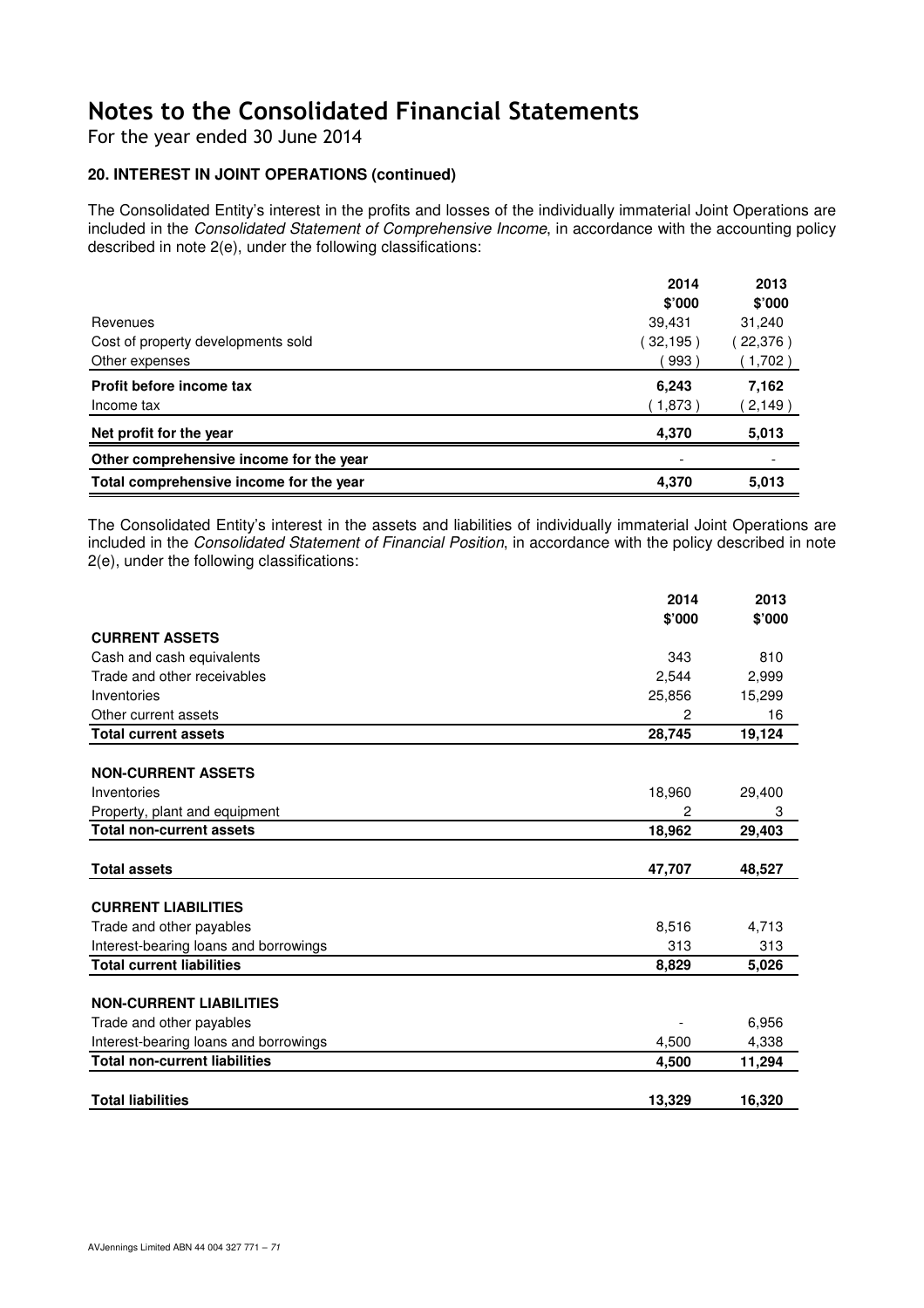For the year ended 30 June 2014

### **21. PROPERTY, PLANT AND EQUIPMENT**

| .                                          | 2014             |                |
|--------------------------------------------|------------------|----------------|
|                                            | \$'000           | 2013<br>\$'000 |
| Leasehold improvements                     |                  |                |
| At cost                                    | 405              | 399            |
| Less: accumulated depreciation             | 343 <sup>°</sup> | 330)           |
| <b>Total leasehold improvements</b>        | 62               | 69             |
| <b>Plant, equipment and motor vehicles</b> |                  |                |
| At cost                                    | 6,426            | 8,133          |
| Less: accumulated depreciation             | 5,846            | $7,209$ )      |
| <b>Total plant and equipment</b>           | 580              | 924            |
| Total property, plant and equipment        | 642              | 993            |

#### **Reconciliations**

Reconciliations of the carrying amounts of each class of property, plant and equipment at the beginning and end of the year are set out below:

| For the year ended 30 June 2013 | <b>Note</b> | Leasehold<br>improve-<br>ments<br>\$'000 | Plant,<br>equipment<br>and motor<br>vehicles<br>\$'000 | Total<br>\$'000 |
|---------------------------------|-------------|------------------------------------------|--------------------------------------------------------|-----------------|
| Carrying amount at 1 July 2012  |             | 71                                       | 1,103                                                  | 1,174           |
| Additions                       |             | 20                                       | 208                                                    | 228             |
| Disposals                       |             |                                          | (28)                                                   | (28)            |
| Depreciation charge             | 5           | 22)                                      | 359)                                                   | 381)            |
| Carrying amount at 30 June 2013 |             | 69                                       | 924                                                    | 993             |
| For the year ended 30 June 2014 |             |                                          |                                                        |                 |
| Carrying amount at 1 July 2013  |             | 69                                       | 924                                                    | 993             |
| Additions                       |             | 6                                        | 70                                                     | 76              |
| <b>Disposals</b>                |             |                                          | 97)                                                    | (97)            |
| Depreciation charge             | 5           | (13)                                     | 317)                                                   | 330)            |
| Carrying amount at 30 June 2014 |             | 62                                       | 580                                                    | 642             |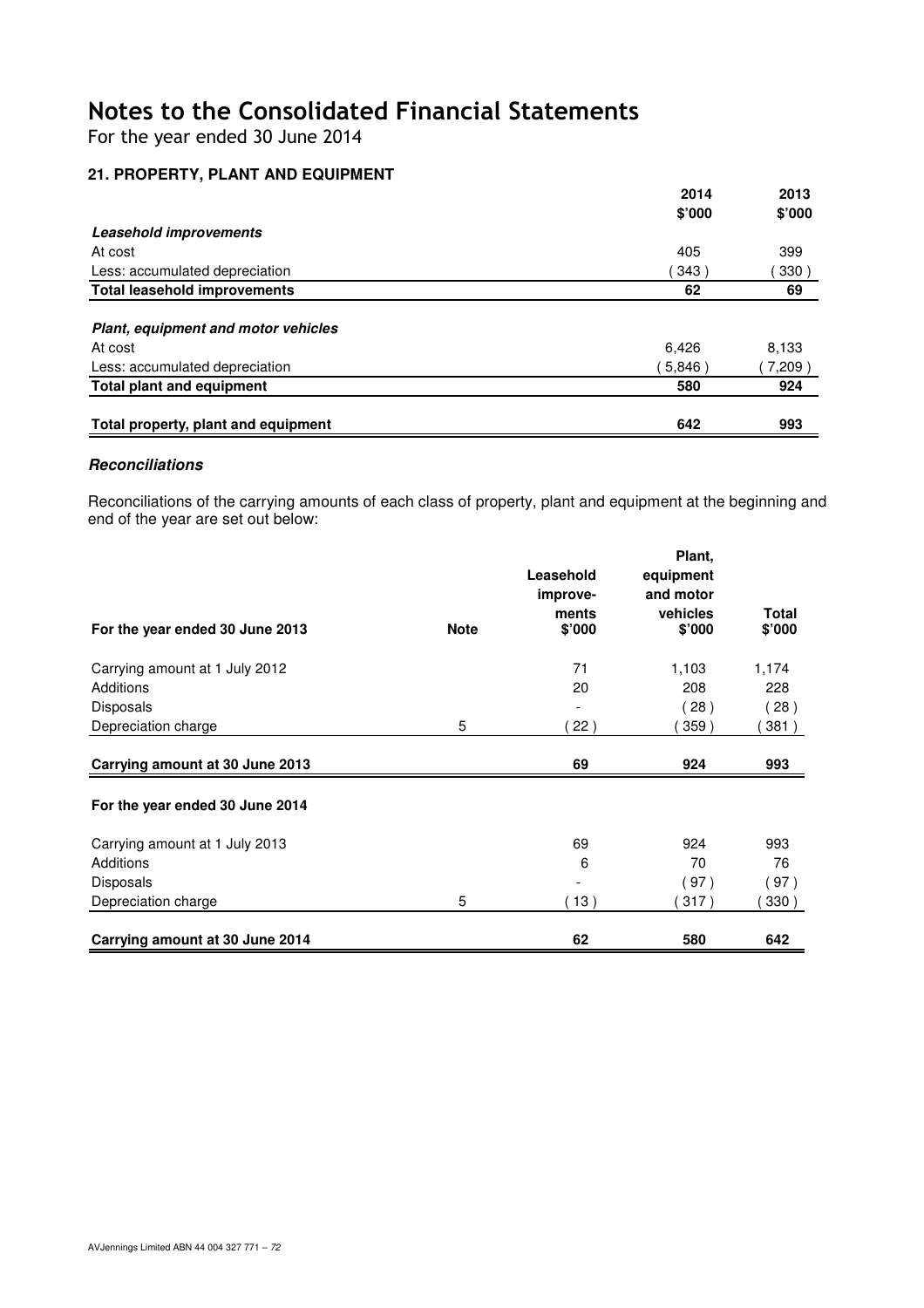For the year ended 30 June 2014

### **22. DEFERRED TAX ASSETS**

|                                                              |             | 2014   | 2013      |
|--------------------------------------------------------------|-------------|--------|-----------|
|                                                              | <b>Note</b> | \$'000 | \$'000    |
| The provision for deferred income tax is made up as follows: |             |        |           |
| - capitalisation of development costs                        |             |        | (22, 336) |
| - prepayments, accruals/provisions and investments           |             |        | (3.699)   |
| - brand name                                                 |             |        | (845)     |
| - provisions for asset impairments                           |             |        | 19,469    |
| - tax loss carried forward                                   |             |        | 10,498    |
|                                                              |             |        |           |
| Deferred tax assets                                          |             |        | 3.087     |

#### **Reconciliations**

Reconciliations of the carrying amount of the deferred tax asset at the beginning and end of the year are set out below:

|                                                      |    | 2014<br>\$'000   | 2013<br>\$'000   |
|------------------------------------------------------|----|------------------|------------------|
| Opening balance                                      |    | 3,087            |                  |
| Transferred to/from deferred tax liabilities         | 27 | (3,087)          | 5,938)           |
| Arising temporary differences                        |    |                  | 9,025            |
| Carrying amount at end of year                       |    |                  | 3,087            |
| <b>23. INTANGIBLE ASSETS</b>                         |    | 2014<br>\$'000   | 2013<br>\$'000   |
| Brand name at cost<br>Less: accumulated amortisation |    | 9,868<br>(7,052) | 9,868<br>(7,052) |
| <b>Total intangible assets</b>                       |    | 2,816            | 2,816            |

The intangible asset relates to the value of the "AVJennings" brand name which was acquired as part of a business combination in 1995. On recognition, the asset was determined to have a finite life of 20 years and has since been amortised over the expected useful life. In accordance with the accounting policy discussed in note 2(j), the amortisation period and the amortisation method for an intangible asset are reviewed at least each financial year-end. A review carried out at 31 December 2009 determined that the brand name has indefinite useful life. This change in accounting estimate has been applied prospectively with amortisation ceasing as of 31 December 2009.

The brand name is tested for impairment annually, or more frequently if there are indicators of impairment. At 30 June 2014, there were no indicators of impairment.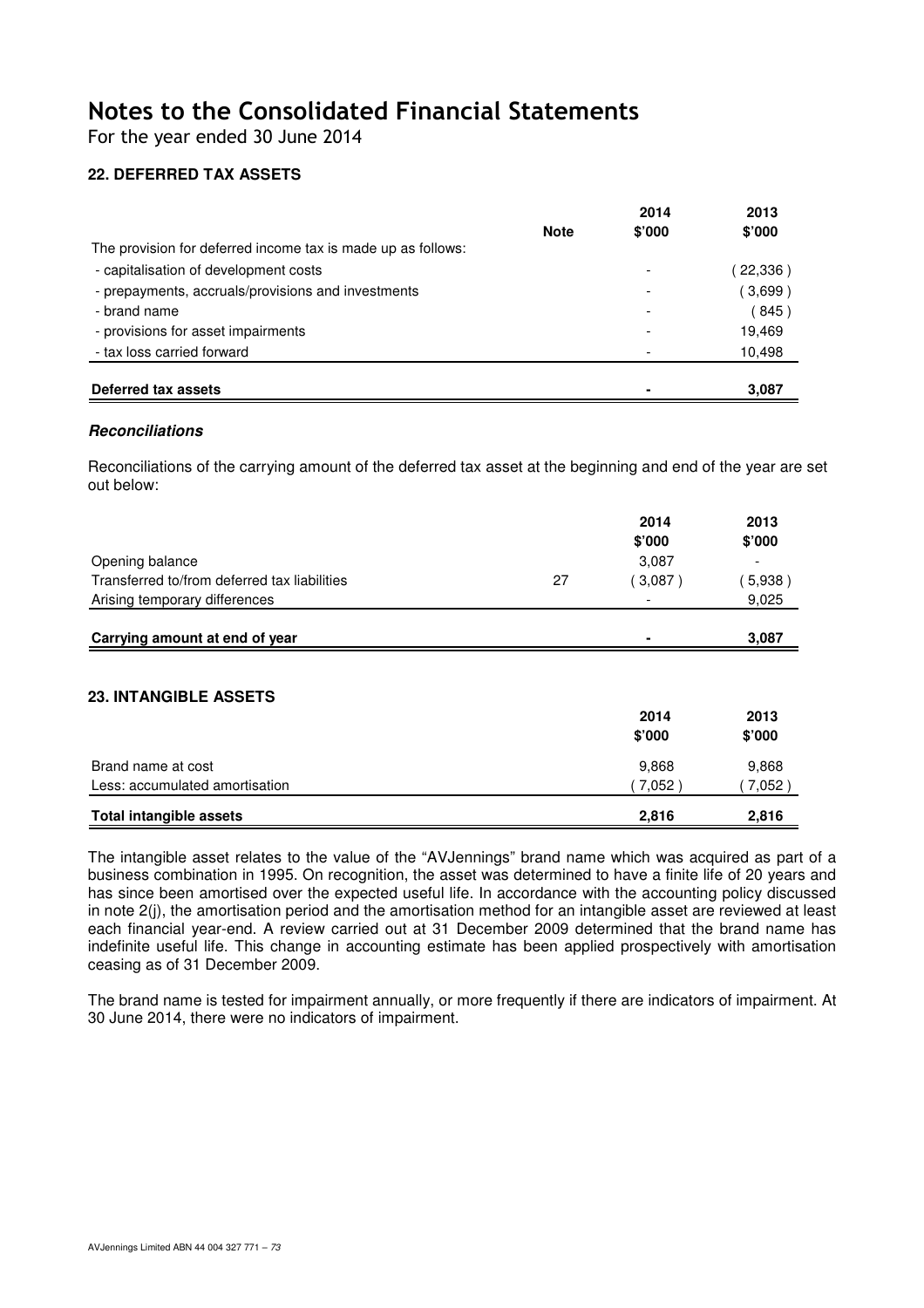For the year ended 30 June 2014

## **24. TRADE AND OTHER PAYABLES**

|                                   | 2014   | 2013   |
|-----------------------------------|--------|--------|
| <b>Current</b>                    | \$'000 | \$'000 |
| Unsecured                         |        |        |
| Land creditors                    | 17,646 | 47,342 |
| Trade creditors                   | 11,094 | 8,689  |
| Related party payables            | 2,750  | 2,750  |
| Other creditors and accruals      | 15,333 | 6,584  |
| <b>Total current payables</b>     | 46,823 | 65,365 |
| <b>Non-Current</b>                |        |        |
| Unsecured                         |        |        |
| Land creditors                    | 13,406 | 6,956  |
| <b>Total non-current payables</b> | 13,406 | 6,956  |

### **Land creditors**

The amounts due to secured land creditors are secured over the title to properties acquired by way of either mortgage back or bank guarantee in favour of the land vendor. These security arrangements remain in place until final settlement of the amounts due to the land vendor. Titles for the unsecured land creditors only transfer to the Consolidated Entity on full payment of the amount outstanding or upon provision of some other security.

### **Related party payables**

For terms and conditions relating to related party payables, refer to note 35(i).

#### **Fair value**

Due to the short-term nature of current payables, their carrying amount is assumed to approximate their fair value. Non-current land creditors have been discounted using a rate of 7.32% (2013: 7.59%).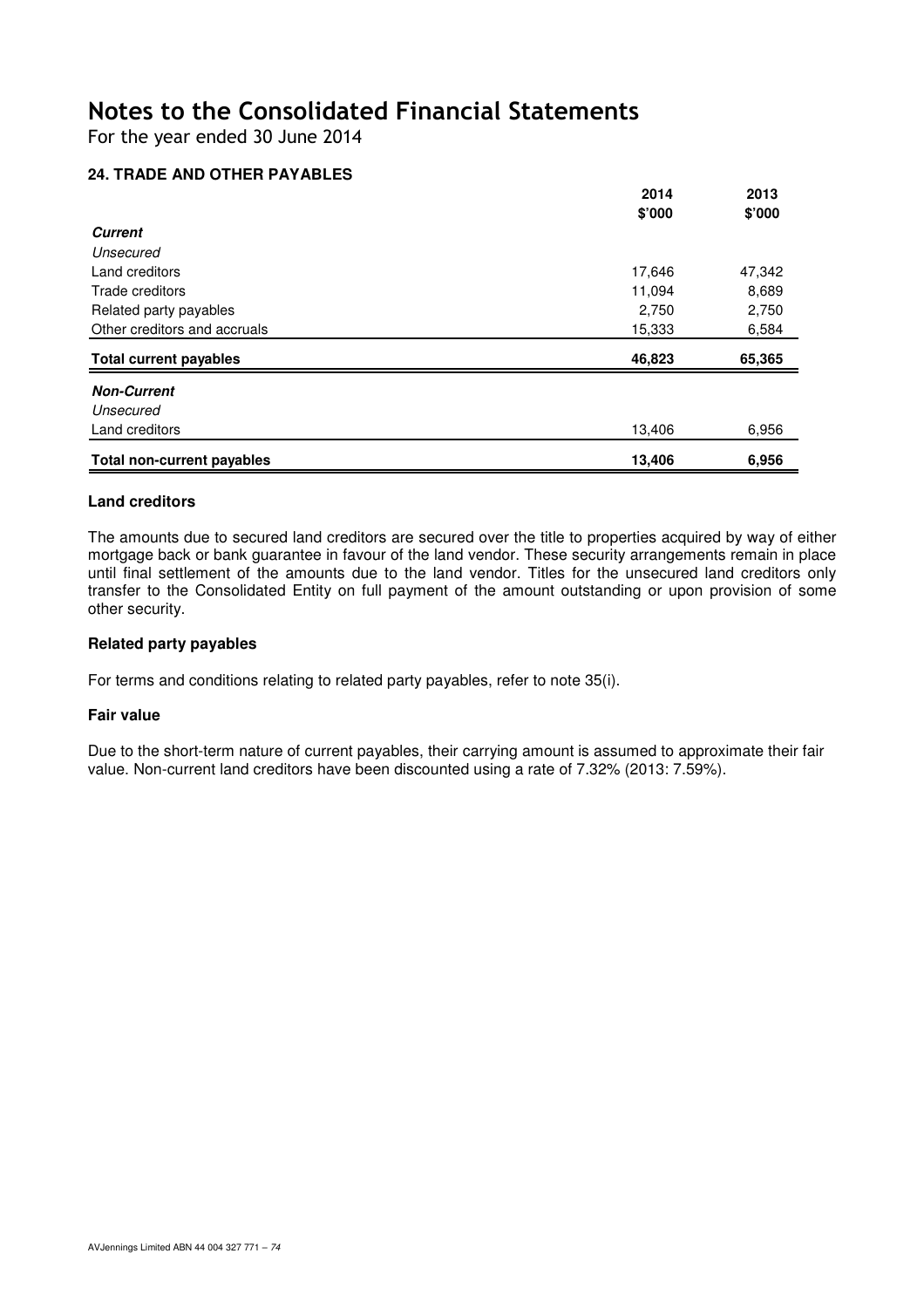For the year ended 30 June 2014

### **25. INTEREST-BEARING LOANS AND BORROWINGS**

|                                                | 2014   | 2013   |
|------------------------------------------------|--------|--------|
|                                                | \$'000 | \$'000 |
|                                                |        |        |
| <b>Current</b>                                 |        |        |
| Secured                                        |        |        |
| Bank loans                                     | 4,083  | 7,171  |
| Total current interest-bearing liabilities     | 4,083  | 7,171  |
|                                                |        |        |
| <b>Non-current</b>                             |        |        |
| Secured                                        |        |        |
| Bank loans                                     | 81,500 | 82,720 |
| Total non-current interest-bearing liabilities | 81,500 | 82,720 |

### **Financing arrangements**

The Consolidated Entity has access to the following lines of credit:

|                                                                  |             | <b>Available</b> | <b>Utilised</b> | <b>Unutilised</b> |
|------------------------------------------------------------------|-------------|------------------|-----------------|-------------------|
|                                                                  | <b>Note</b> | \$'000           | \$'000          | \$'000            |
| 30 June 2014                                                     |             |                  |                 |                   |
| Main banking facilities                                          | 25(a)       |                  |                 |                   |
| - bank loans                                                     |             | 140,000          | 77,000          | 63,000            |
| - performance bonds and other non-cash facilities                |             | 13,600           | 5,835           | 7,765             |
|                                                                  |             | 153,600          | 82,835          | 70,765            |
|                                                                  |             |                  |                 |                   |
| Project funding facilities                                       | 25(b)       |                  |                 |                   |
| - bank loans                                                     |             | 11,691           | 8,583           | 3,108             |
| - performance bonds and other non-cash facilities <sup>(1)</sup> |             | 16,000           | 9,977           | 6,023             |
|                                                                  |             | 27,691           | 18,560          | 9,131             |
|                                                                  |             |                  |                 |                   |
| Contract performance bond facility                               | 25(c)       |                  |                 |                   |
| - performance bonds                                              |             | 15,000           | 12,140          | 2,860             |
|                                                                  |             |                  |                 |                   |
| 30 June 2013                                                     |             |                  |                 |                   |
| Main banking facilities                                          | 25(a)       |                  |                 |                   |
| - bank loans                                                     |             | 140,000          | 75,000          | 65,000            |
| - performance bonds and other non-cash facilities                |             | 18,600           | 7,838           | 10,762            |
|                                                                  |             | 158,600          | 82,838          | 75,762            |
|                                                                  |             |                  |                 |                   |
| Project funding facilities                                       | 25(b)       |                  |                 |                   |
| - bank loans                                                     |             | 24,128           | 14,891          | 9,237             |
| - performance bonds and other non-cash facilities                |             | 19,750           | 12,442          | 7,308             |
|                                                                  |             | 43,878           | 27,333          | 16,545            |
| Contract performance bond facility                               | 25(c)       |                  |                 |                   |
| - performance bonds                                              |             | 10,000           | 7.396           | 2,604             |
|                                                                  |             |                  |                 |                   |

(1) At 30 June 2014 these facilities are interchangeable up to \$5 million (2013: \$5 million) between the bank loans and performance bonds/other non-cash facilities.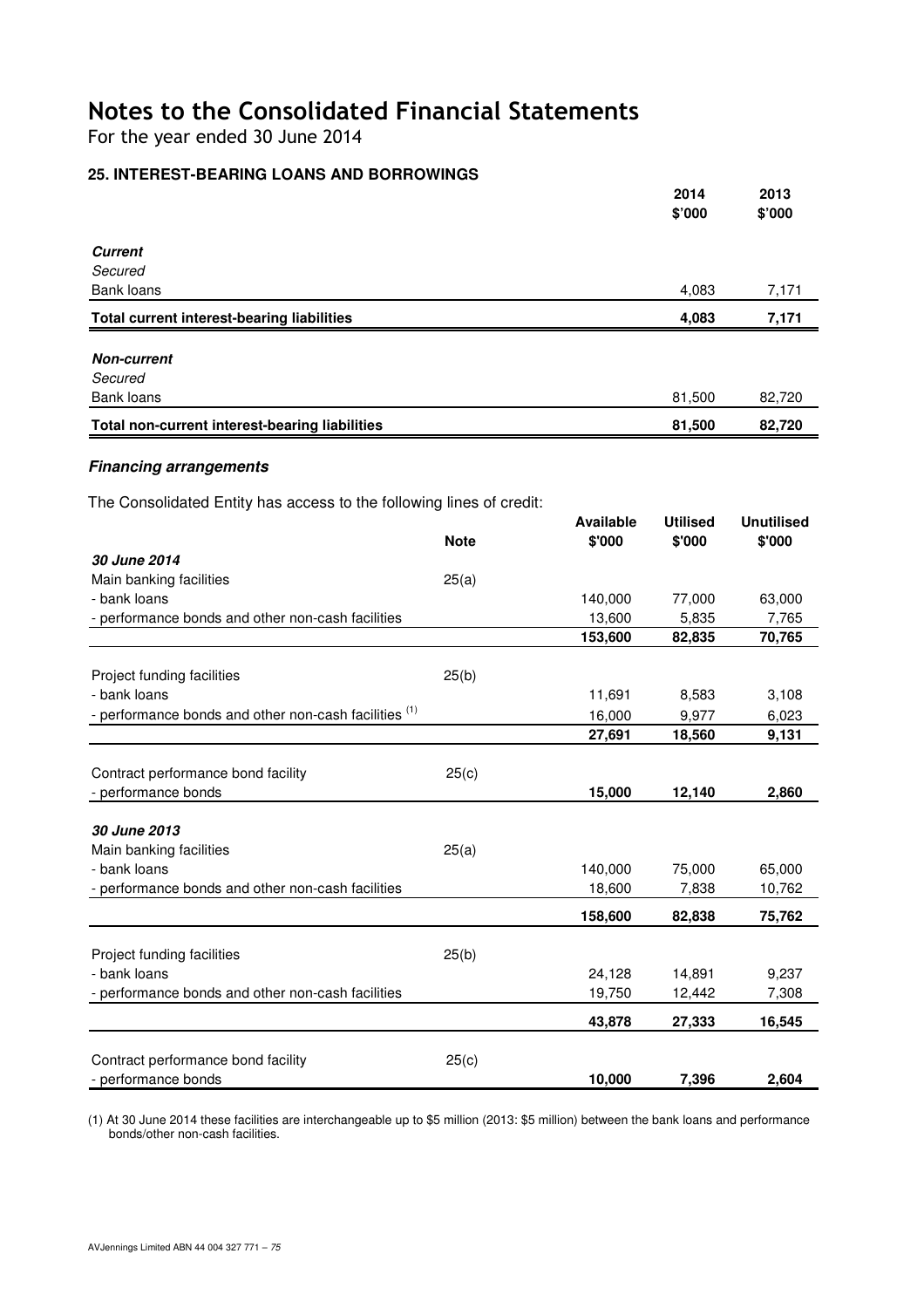For the year ended 30 June 2014

### **25. INTEREST-BEARING LOANS AND BORROWINGS (continued)**

### **Significant terms and conditions**

### **(a) Main banking facilities**

The main banking facilities are secured by a fixed and floating charge over all the assets and undertakings of the entities within the Consolidated Entity, other than those assets pledged as security for project funding (see note 25(b)). The Parent Entity has entered into a cross deed of covenant with various controlled entities to guarantee obligations of those entities in relation to the main banking facilities. Details of entities included in the cross deed of covenant are set out in note 19. The current interest rates on the bank loans range from 4.20% to 4.26% (2013: 4.34% to 4.54%).

The Consolidated Entity's main banking facilities mature on 30 September 2015. These facilities are secured by a fixed and floating charge over all the assets and undertakings of the entities within the Consolidated Entity as mentioned above, and by first registered mortgages over various real estate inventories other than those assets pledged as security for project funding (see note 25(b)).

### **(b) Project funding facilities**

Project funding facilities are secured by:

- fixed and floating charge over all assets and undertakings of the entity involved in the relevant project, namely, AVJennings Wollert Pty Limited;
- first registered mortgage over the real estate inventories of the entity involved in the relevant project, namely, AVJennings Wollert Pty Limited;
- fixed and floating charge over the assets and undertakings of a related company involved in the relevant project, namely, St Clair JV Nominee Pty Limited;
- deed of mortgage over the shares held by the relevant entity, namely, AVJennings Properties SPV No 4 Pty Limited, in a related company, namely, St Clair JV Nominee Pty Limited;
- fixed and floating charge over the assets and undertakings, including project rights, of a relevant entity, namely, AVJennings Properties SPV No 4 Pty Limited;
- fixed and floating charge over the assets of the entity involved in the relevant project, namely, Portarlington Nominees Pty Limited; and
- first registered mortgage over certain real estate inventories of the entity involved in the relevant project, namely, Portarlington Nominees Pty Limited.

At 30 June 2014 the facilities shown are interchangeable up to \$5,000,000 (2013: \$5,000,000) between the bank loans and performance bonds/other non-cash facilities. The lines of credit shown are maximum limits which are available progressively as projects are developed. The expiry dates for the facilities are between March 2015 and August 2015. Individual projects are expected to be completed and the outstanding amounts repaid or refinanced prior to expiry of each facility. As at 30 June 2014, the balance outstanding on the bank loan facilities was \$8,583,000 (2013: \$14,891,000).

|                                                            | 2014<br>\$'000 | 2013<br>\$'000 |
|------------------------------------------------------------|----------------|----------------|
| The carrying amounts of the pledged assets are as follows: |                |                |
| Wollert, Victoria                                          | 29.830         | 40.250         |
| Cheltenham, South Australia                                | 47.707         | 48.527         |
| Arlington Rise, Victoria                                   | 19.054         | 18.480         |

The weighted average interest rate on the project funding loans at year-end was 3.27% (2013: 3.52%).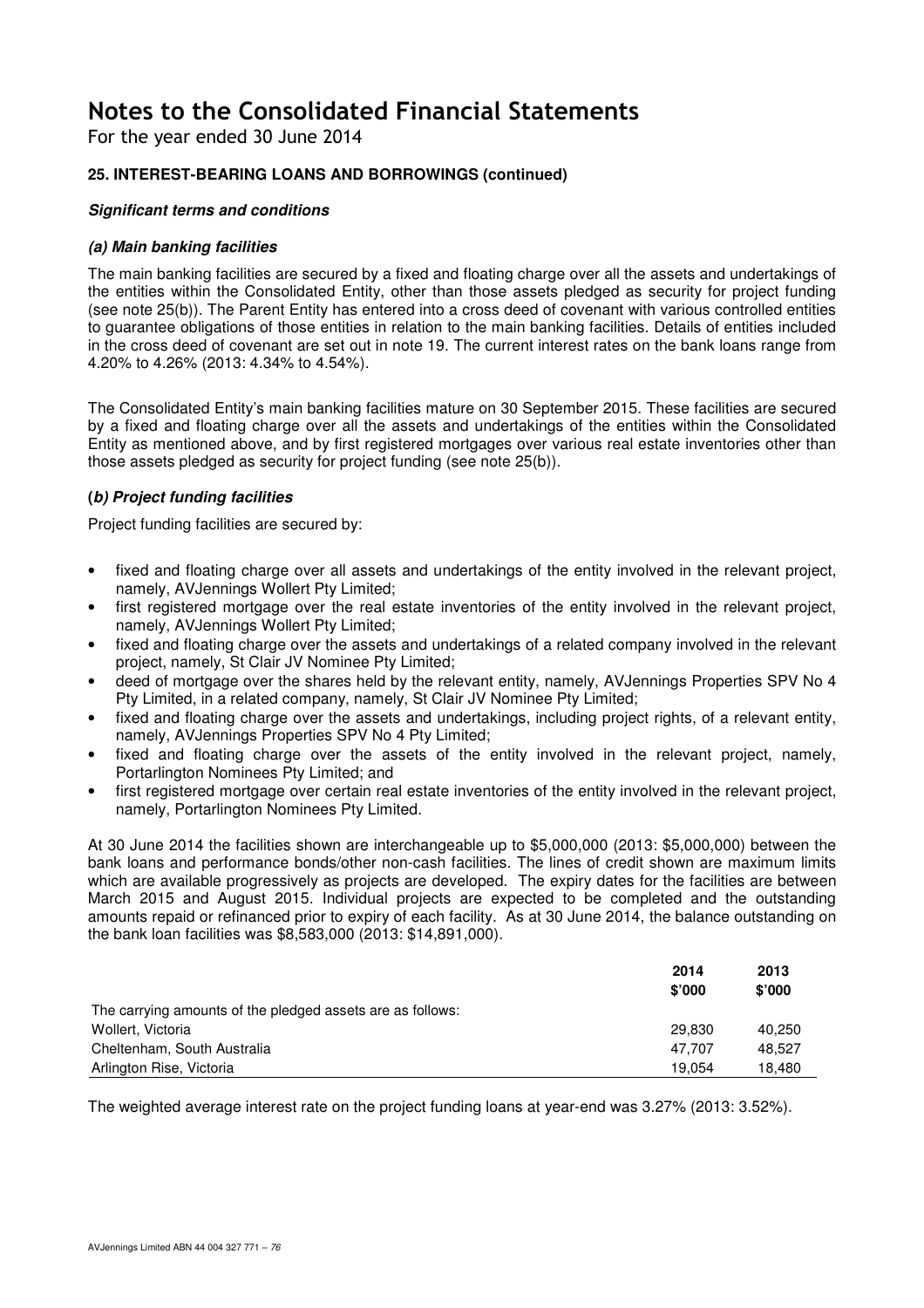For the year ended 30 June 2014

### **25. INTEREST-BEARING LOANS AND BORROWINGS (continued)**

### **(c) Contract performance bond facility**

The Consolidated Entity has entered into a Contract performance bond facility of \$15,000,000 (2013: \$10,000,000). The Contract performance bond facility is subject to review annually. This facility expires on 31 October 2014 and management expects the annual review which is underway, to be completed shortly and the facility extended for a further 12 months. The Contract performance bond facility is secured by a Deed of Indemnity between the Parent Entity and various controlled entities. Details of the controlled entities, included in the Deed of Indemnity are set out in note 19.

### **(d) Interest rate hedge instruments**

The Consolidated Entity has entered into interest rate cap and collar contracts to limit exposure to changing interest rates. The interest rate structure is a combination of purchasing a cap and selling a floor, which effectively limits rate fluctuations to within a range (i.e. a ceiling and floor). The structure is used because it provides the benefit of capping interest rate increases whilst limiting the benefit of any interest rate decreases to the collar rate.

Interest rate cap and collar contracts have been entered into for a principal Australian Dollar amount which varies quarterly over the contract term. The strike rates for these contracts are benchmarked against the BBSY bid rate (Australian Bank Bill Swap Reference Rate - Average Bid Rate) on a quarterly basis.

For the quarter, should the BBSY bid rate be above the cap strike rate, settlement occurs in favour of the Consolidated Entity. Should the BBSY bid rate be below the floor strike rate, settlement occurs in favour of the counterparty. If the BBSY bid rate remains between the ceiling and floor, no settlement occurs.

Details of interest rate derivative contracts are as follows:

| Type of derivative           | <b>Period Start</b><br><b>Period End</b><br>Cap |               |           | <b>Floor</b> | <b>Principal Amount</b> |                          |
|------------------------------|-------------------------------------------------|---------------|-----------|--------------|-------------------------|--------------------------|
|                              | <b>Date</b>                                     | <b>Date</b>   | Rate<br>% | Rate<br>%    | 2014<br>\$'000          | 2013<br>\$'000           |
| Interest rate cap and collar | 11-Jun-14                                       | 11-Sep-14     | 2.95      | 2.50         | 55.000                  | $\overline{\phantom{a}}$ |
| Interest rate cap and collar | 11-Sep-14                                       | $11 - Dec-14$ | 2.95      | 2.50         | 45.000                  |                          |
| Interest rate cap and collar | 11-Dec-14                                       | $11-Mar-15$   | 2.95      | 2.50         | 40.000                  |                          |
| Interest rate cap and collar | 11-Mar-15                                       | 11-Jun-15     | 2.95      | 2.50         | 30,000                  |                          |
| Interest rate cap and collar | 11-Jun-15                                       | 30-Sep-15     | 2.95      | 2.50         | 20,000                  |                          |

The Consolidated Entity's interest rate derivatives do not qualify for hedge accounting treatment. Gains or losses arising from changes in fair value are recognised in profit or loss.

### **26. TAX PAYABLE**

|                    | 2014<br>\$'000 | 2013<br>\$'000 |
|--------------------|----------------|----------------|
| Income tax payable | 251            | 449            |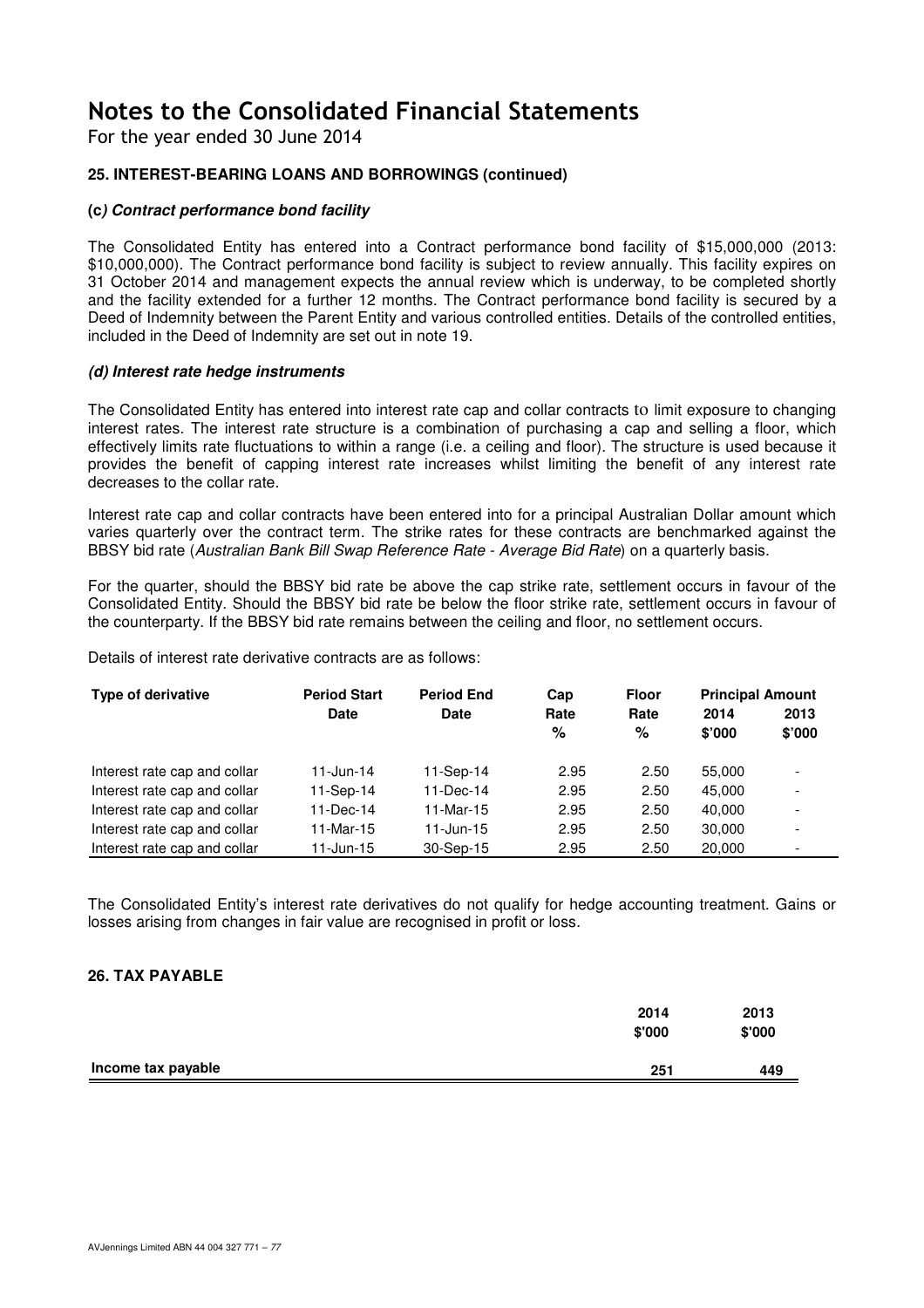For the year ended 30 June 2014

### **27. DEFERRED TAX LIABILITIES**

|                                                              |             | 2014     | 2013                     |
|--------------------------------------------------------------|-------------|----------|--------------------------|
|                                                              | <b>Note</b> | \$'000   | \$'000                   |
| The provision for deferred income tax is made up as follows: |             |          |                          |
| - capitalisation of development costs                        |             | 21,742   | $\overline{\phantom{a}}$ |
| - prepayments, accruals/provisions and investments           |             | 5.729    | $\overline{\phantom{a}}$ |
| - brand name                                                 |             | 845      | $\overline{\phantom{a}}$ |
| - provisions for asset impairments                           |             | (13,937) | $\overline{\phantom{a}}$ |
| - tax loss carried forward                                   |             | 10,338)  |                          |
|                                                              |             |          |                          |
| Deferred tax liabilities                                     |             | 4.041    | $\blacksquare$           |

### **Reconciliations**

Reconciliations of the carrying amount of the deferred tax liability at the beginning and end of the year are set out below:

|                                                                       |    | 2014<br>\$'000 | 2013<br>\$'000 |
|-----------------------------------------------------------------------|----|----------------|----------------|
| Carrying amount at beginning of year                                  |    |                | 5,938          |
| Transferred from/to deferred tax assets                               | 22 | (3,087)        | (5,938)        |
| Arising temporary differences                                         |    | 7,128          |                |
| Carrying amount at end of year                                        |    | 4,041          |                |
| <b>28. PROVISIONS</b><br><b>Current</b><br>Employee benefits<br>Other |    | 3,526<br>1,180 | 3,056<br>980   |
| <b>Total current provisions</b>                                       |    | 4,706          | 4,036          |
| <b>Non-current</b>                                                    |    |                |                |
| Employee benefits                                                     |    | 698            | 845            |
| <b>Total non-current provisions</b>                                   |    | 698            | 845            |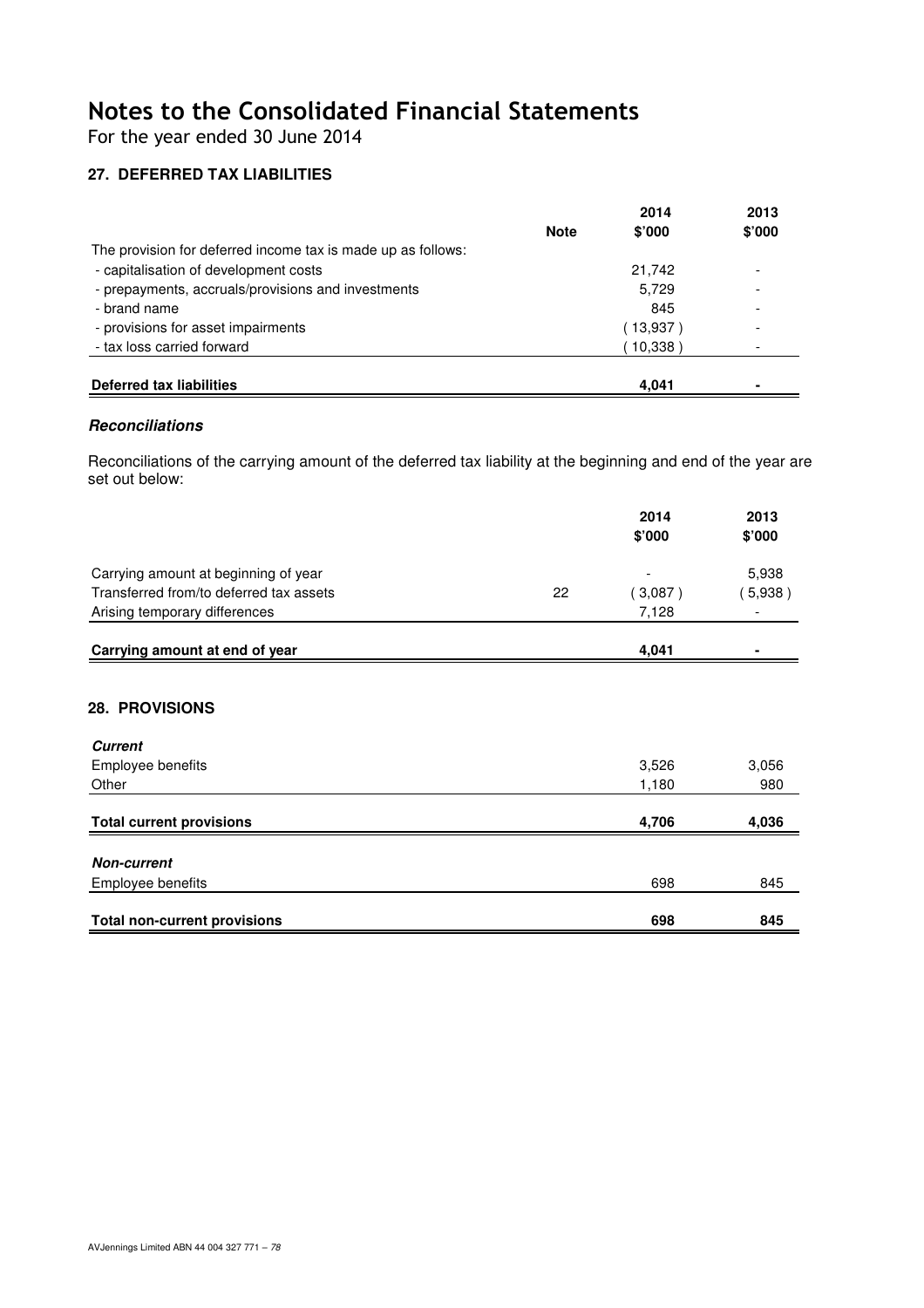For the year ended 30 June 2014

### **29. CONTRIBUTED EQUITY**

|                                                    | <b>Note</b> | 2014<br><b>Number</b>    | 2013<br><b>Number</b> | 2014<br>\$'000 | 2013<br>\$'000 |
|----------------------------------------------------|-------------|--------------------------|-----------------------|----------------|----------------|
| Ordinary shares                                    | 29(a)       | 384,423,851              | 384,423,851           | 162,793        | 162,793        |
| Treasury shares                                    | 29(b)       | (4,221,605)              | (3,365,100)           | (2,357)        | (1,833)        |
| Share capital                                      |             |                          |                       | 160,436        | 160,960        |
| (a) Movement in ordinary share capital             |             | <b>Number</b>            | <b>Number</b>         | \$'000         | \$'000         |
| As at the beginning of the year                    |             | 384,423,851              | 274,588,694           | 162,793        | 122,837        |
| Issued pursuant to the Rights Issue<br>3 June 2013 |             | $\overline{\phantom{a}}$ | 109,835,157           |                | 39,956         |
| As at the end of the year                          |             | 384,423,851              | 384,423,851           | 162,793        | 162,793        |

Fully paid ordinary shares carry one vote per share and carry the right to dividends. There are currently no unexercised or outstanding options. No options were exercised during the year.

| (b) Movement in treasury shares       | 2014<br><b>Number</b> | 2013<br><b>Number</b> | 2014<br>\$'000 | 2013<br>\$'000 |
|---------------------------------------|-----------------------|-----------------------|----------------|----------------|
| As at the beginning of the year       | (3,365,100)           | (3,071,187)           | (1,833)        | (1,741)        |
| Acquisition of shares by AVJ Deferred |                       |                       |                |                |
| Employee Share Plan Trust             | (856,505)             | (293, 913)            | (524)          | (92)           |
| As at the end of the year             | (4,221,605)           | (3,365,100)           | (2, 357)       | (1,833)        |

Treasury shares are shares in AVJennings Limited that are held by the AVJ Deferred Employee Share Plan Trust for the purpose of issuing shares to executives via the AVJ Deferred Employee Share Plan.

The original cost of the shares is treated as a reduction in share capital and the underlying shares identified separately as treasury shares.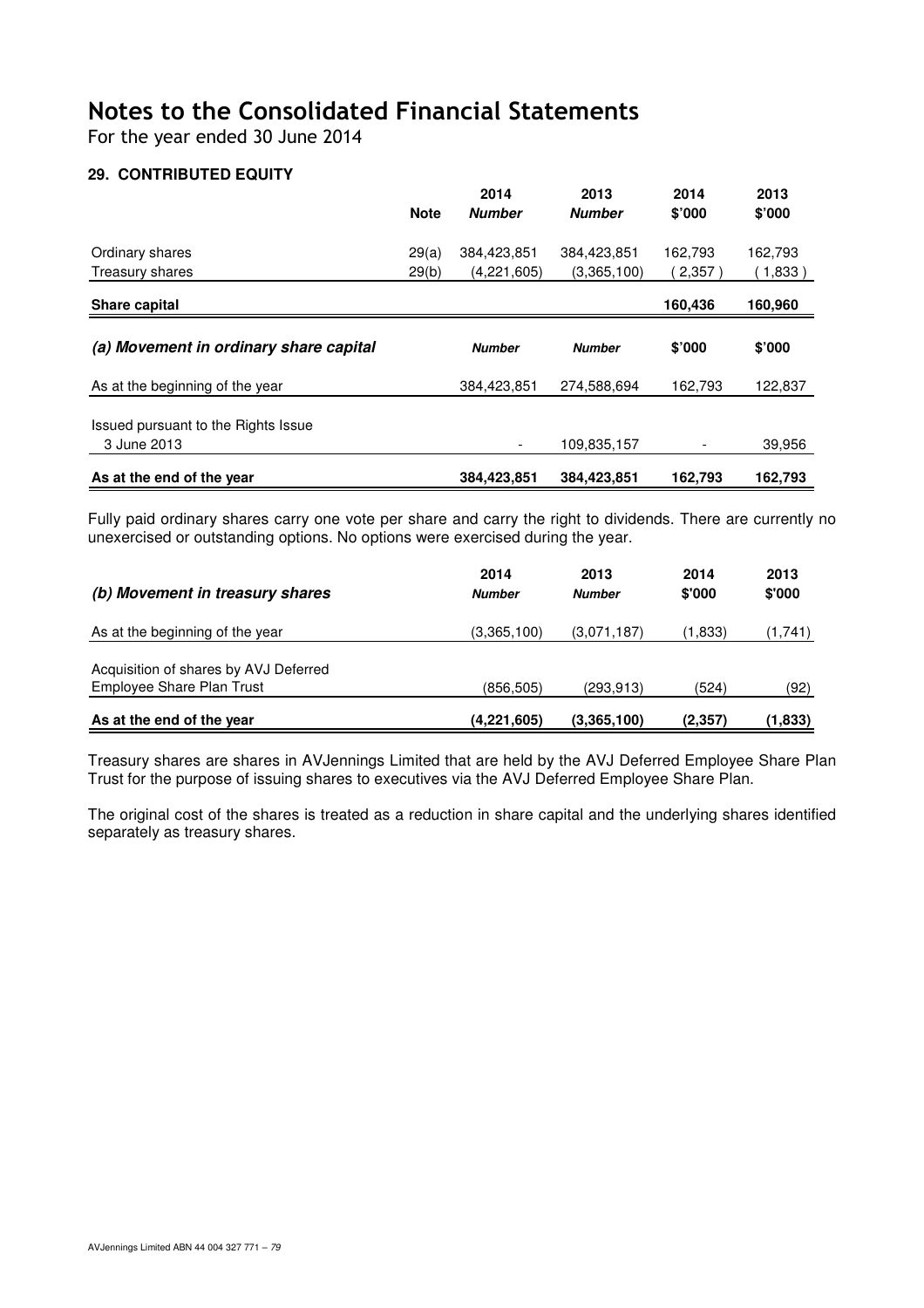For the year ended 30 June 2014

### **29. CONTRIBUTED EQUITY (continued)**

### **(c) Capital Risk Management**

When managing capital, management's objective is to ensure that the Consolidated Entity continues as a going concern. Management also aims to maintain an optimal capital structure that reduces the cost of capital.

In order to maintain or adjust the capital structure, management may change the amount of dividends paid to shareholders, offer a dividend reinvestment plan, return capital to shareholders, issue new shares or sell assets to reduce debt.

During the year ended 30 June 2014, no dividend was paid (2013: Nil).

Management monitors the capital mix through the debt to equity ratio (net debt/total equity) and the debt to total assets ratio (net debt/total assets). Based on continuing operations of the Consolidated Entity, these ratios are as follows:

|                                       | <b>Consolidated</b> |           |
|---------------------------------------|---------------------|-----------|
|                                       | 2014                | 2013      |
|                                       | \$'000              | \$'000    |
| Interest-bearing loans and borrowings | 85,583              | 89,891    |
| Less: cash and cash equivalents       | (4,796)             | (11, 649) |
| Net debt                              | 80,787              | 78,242    |
| <b>Total equity</b>                   | 315,780             | 295,361   |
|                                       |                     |           |
| <b>Total assets</b>                   | 471,288             | 462,903   |
| Net debt to equity ratio              | 25.6%               | 26.5%     |
| Net debt to total assets ratio        | 17.1%               | 16.9%     |

AVJennings Limited has complied with the financial covenants of its borrowing facilities during the 2014 and 2013 reporting periods.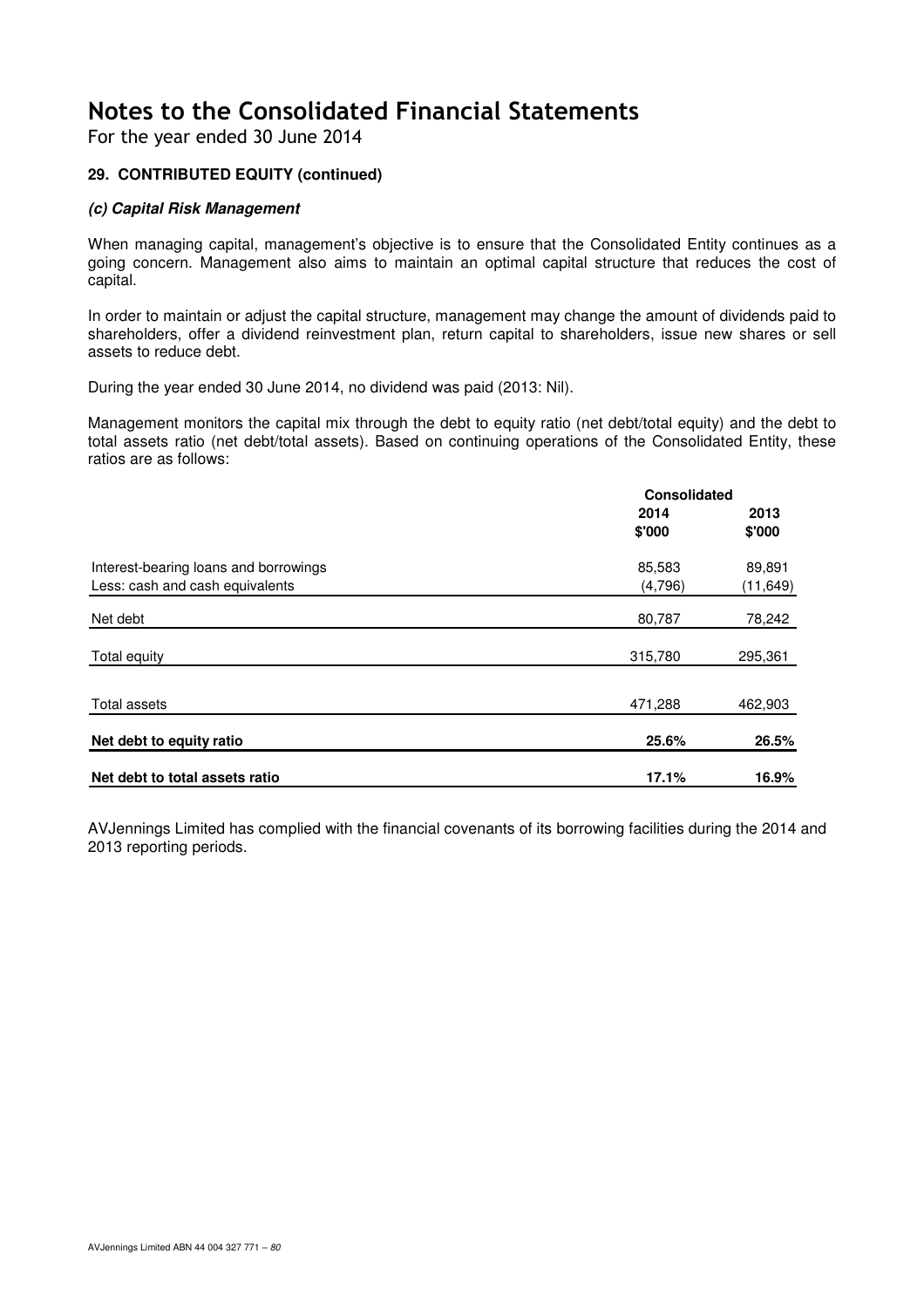For the year ended 30 June 2014

### **30. RESERVES AND RETAINED EARNINGS**

### **(a) Reserves**

|                              |             | Foreign<br>Currency<br><b>Translation</b><br><b>Reserve</b> | Share-based<br><b>Payment</b><br><b>Reserve</b> | <b>Total</b> |  |
|------------------------------|-------------|-------------------------------------------------------------|-------------------------------------------------|--------------|--|
|                              | <b>Note</b> | \$'000                                                      | \$'000                                          | \$'000       |  |
| At 1 July 2012               |             | 257                                                         | 687                                             | 430          |  |
| Foreign currency translation |             | 1,380                                                       |                                                 | 1,380        |  |
| Share-based payment expense  | 36(a)       |                                                             | 390                                             | 390          |  |
| At 30 June 2013              |             | 1,123                                                       | 1,077                                           | 2,200        |  |
| Foreign currency translation |             | 2,065                                                       |                                                 | 2,065        |  |
| Share-based payment expense  | 36(a)       |                                                             | 96                                              | 96           |  |
| At 30 June 2014              |             | 3,188                                                       | 1,173                                           | 4,361        |  |

#### **(b) Nature and purpose of reserves**

### Foreign currency translation reserve

The foreign currency translation reserve is used to record exchange differences arising from the translation of the Financial Statements of subsidiaries which have functional currency different to the Australian dollar. Refer to note 2(aa).

### Share-based payment reserve

The share-based payment reserve is used to recognise the grant date fair value of shares issued to employees. Refer to note 2(r) for further details of the Plan.

### **(c) Retained earnings**

|                                                 | 2014<br>\$'000 | 2013<br>\$'000 |
|-------------------------------------------------|----------------|----------------|
| Movements in retained earnings were as follows: |                |                |
| At the beginning of the year                    | 132.201        | 147.467        |
| Net profit/(loss) for the year                  | 18.782         | 15,266         |
| At the end of the year                          | 150,983        | 132,201        |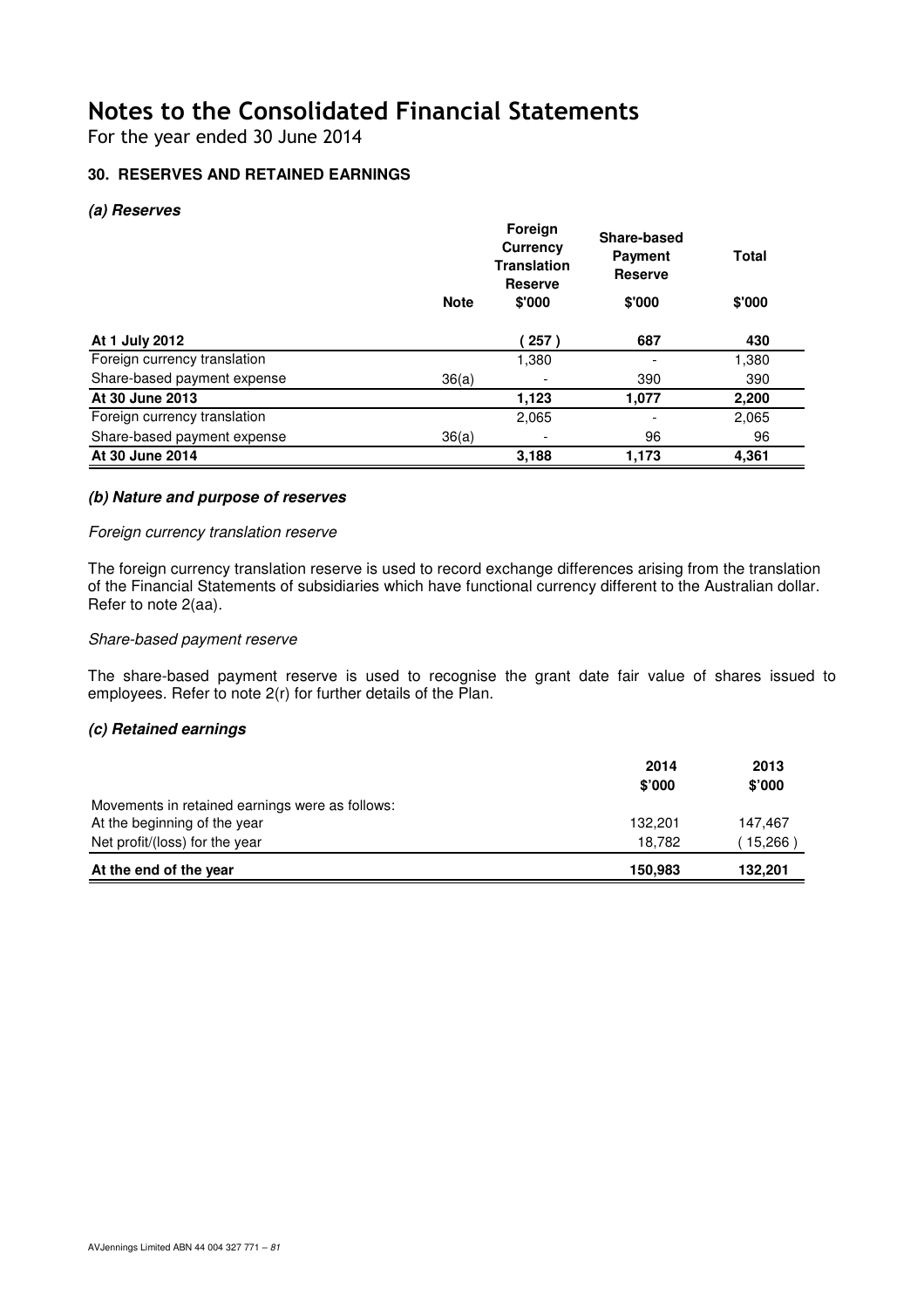For the year ended 30 June 2014

# **31. CASH FLOW STATEMENT RECONCILIATION**

|                                                                  | 2014<br>\$'000 | 2013<br>\$'000 |
|------------------------------------------------------------------|----------------|----------------|
| Reconciliation of profit/(loss) after tax to net cash flows from |                |                |
| operations                                                       |                |                |
| Profit/(loss) after tax                                          | 18,782         | (15,266)       |
| Adjustments for:                                                 |                |                |
| Depreciation                                                     | 330            | 381            |
| Net loss/(gain) on disposal of property, plant and equipment     | 28             | (5)            |
| Interest revenue classified as investing cash flow               | (457)          | (492)          |
| Share of profits of associates and joint venture entities        | (1,967)        | (1,294)        |
| Movement in provision for loss on inventories                    | (18,629)       | 16,275         |
| Share-based payments expense                                     | 96             | 390            |
| Fair value adjustment to derivatives                             |                | (187)          |
| Change in operating assets and liabilities:                      |                |                |
| Decrease in inventories                                          | 28,619         | 19,936         |
| (Increase)/decrease in trade and other receivables               | (23,563)       | 8,369          |
| (Increase)/decrease in prepayments and deposits                  | (1,676)        | 901            |
| Decrease/(increase) in deferred tax assets                       | 3,087          | (3,087)        |
| Increase/(decrease) in deferred tax liability                    | 4,041          | (5,938)        |
| Increase/(decrease) in current tax liability                     | (198)          | 449            |
| Decrease in current tax assets                                   |                | 514            |
| Decrease in trade and other payables                             | (10,695)       | (21,069)       |
| Increase in provisions                                           | 523            | 573            |
| Net cash flows (used in)/from operating activities               | (1,679)        | 450            |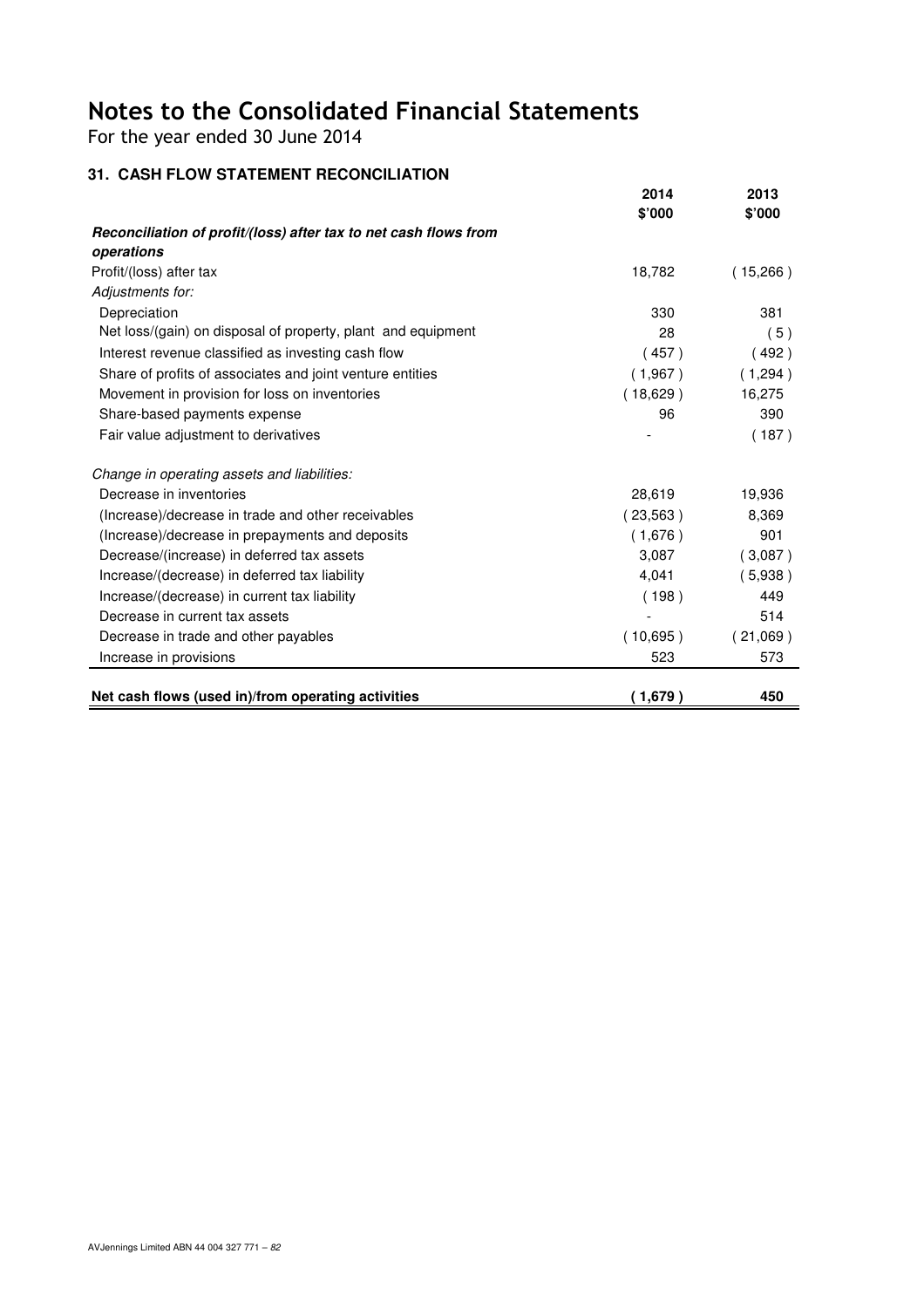For the year ended 30 June 2014

### **32. COMMITMENTS**

### **Operating lease commitments – Consolidated Entity as lessee**

Operating leases include property, display homes, computer equipment leases and leases for motor vehicles provided under novated leases. Certain property leases include inflation escalation and market review clauses. No renewal or purchase options exist in relation to operating leases, and no operating leases contain restrictions on financing or other leasing activities.

Future minimum rentals payable under non-cancellable operating leases are as follows:

|                                                                      | 2014<br>\$'000 | 2013<br>\$'000 |
|----------------------------------------------------------------------|----------------|----------------|
| <b>Operating leases</b>                                              |                |                |
| Commitments in relation to leases contracted for at the              | 2,092          | 1,679          |
| reporting date but not recognised as liabilities:<br>Within one year |                |                |
| After one year, but not more than five years                         | 1,655          | 2,052          |
| <b>Total operating leases</b>                                        | 3,747          | 3,731          |
| Represented by:                                                      |                |                |
| Non-cancellable operating leases                                     | 3,087          | 3,058          |
| Cancellable operating leases                                         | 660            | 673            |
| <b>Total operating leases</b>                                        | 3,747          | 3.731          |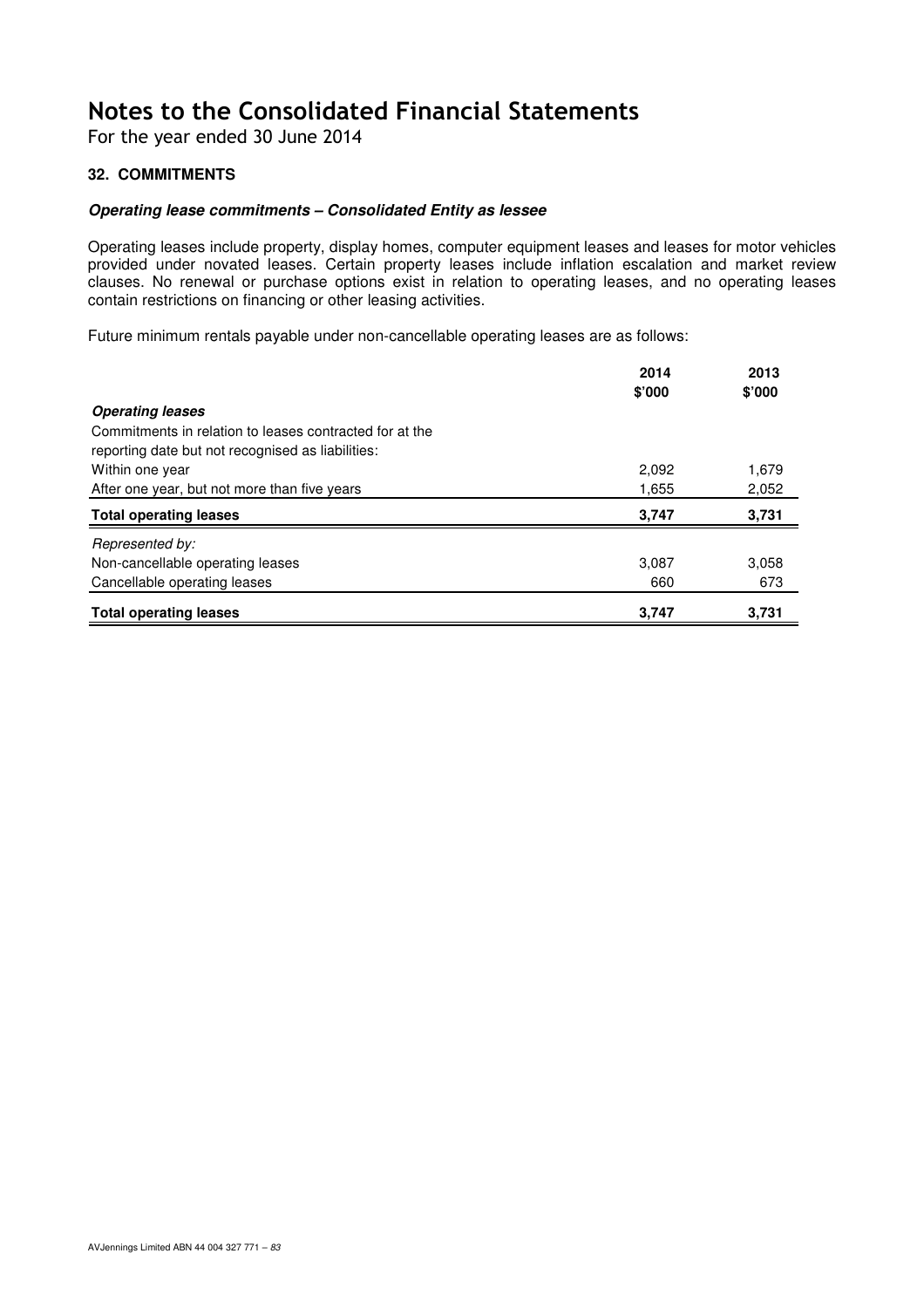For the year ended 30 June 2014

### **33. CONTINGENCIES**

### **Unsecured**

#### Cross guarantees

The Parent Entity has entered into deeds of cross guarantee in respect of the debts of certain of its controlled entities as described in note 19.

### Banking facilities

The Parent Entity has entered into a cross deed of covenant with various controlled entities to guarantee the obligations of those entities in relation to the banking facilities. Details of these entities are set out in note 19.

### Contract performance bond facility

The Parent Entity has entered into a Deed of Indemnity with various controlled entities to indemnify the obligation of those entities in relation to the Contract performance bond facility. Details of these entities are set out in note 18. Contingent liabilities in respect of certain performance bonds, granted by the Consolidated Entity's financiers, in the normal course of business as at 30 June 2014, amounted to \$12,140,000 (2013: \$7,396,000). No liability is expected to arise.

#### Legal issues

From time to time a controlled entity defends actions served on it in respect of rectification of building faults and other issues. It is not practicable to estimate the amount, if any, which the entity could be liable for in this respect. The Directors anticipate that the resolution of any such matters currently outstanding will not have a material effect on the Consolidated Entity's results.

### **Secured**

#### Performance quarantees

Contingent liabilities in respect of certain performance guarantees, granted by the Consolidated Entity bankers in the normal course of business to unrelated parties, at 30 June 2014, amounted to \$7,445,000 (2013: \$7,811,000). No liability is expected to arise.

#### Financial guarantees

Financial guarantees granted by the Consolidated Entity's bankers to unrelated parties in the normal course of business at 30 June 2014, amounted to \$8,367,000 (2013: \$12,470,000). No liability is expected to arise.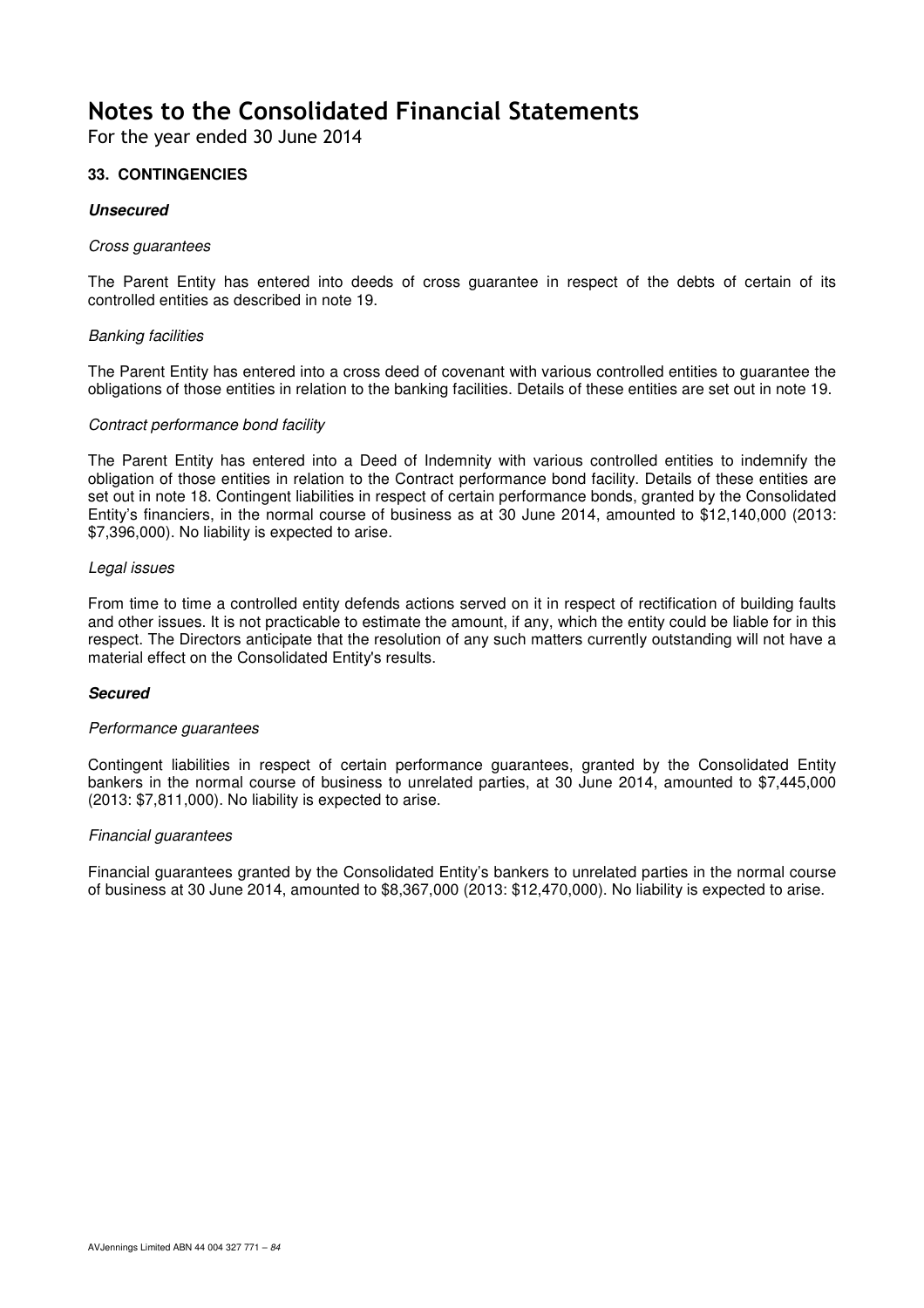For the year ended 30 June 2014

## **34. SIGNIFICANT EVENTS AFTER THE BALANCE SHEET DATE**

No matter or circumstance has arisen since 30 June 2014 that has significantly affected, or may significantly affect:

- a) the Consolidated Entity's operations in future financial years; or
- b) the results of those operations in future financial years; or
- c) the Consolidated Entity's state of affairs in future financial years.

### **35. RELATED PARTY DISCLOSURES**

### **(a) Ultimate parent**

AVJennings Limited is the ultimate Australian parent entity. SC Global Developments Pte Ltd (incorporated in Singapore) is the ultimate parent entity.

#### **(b) Share and share option transactions with Directors and Director-related entities**

The aggregate number of shares and options held at the reporting date either directly or indirectly or beneficially by the Directors or by an entity related to those Directors of AVJennings Limited are as follows:

|                            |                                                | Owned by Directors directly,<br>or indirectly or beneficially |  |
|----------------------------|------------------------------------------------|---------------------------------------------------------------|--|
|                            | 2013<br>2014<br><b>Number</b><br><b>Number</b> |                                                               |  |
| Fully paid ordinary shares | 196,033,041                                    | 195,195,645                                                   |  |

Directors and Director-related entities receive normal dividends on these ordinary shares.

#### **(c) Entity with significant influence over AVJennings Limited**

192,318,030 ordinary shares equating to 50.03% of the total ordinary shares on issue (2013: 192,318,030 and 50.03% respectively) were held by SC Global Developments Pte Ltd and its associates in the Parent Entity at 30 June 2014. Certain Directors of SC Global Developments Pte Ltd are also Directors of AVJennings Limited. Details of Directors' interests in the shares of the Parent Entity are set out in the Directors' Report.

#### **(d) Parent Entity amounts receivable from and payable to controlled entities**

At 30 June 2014, the Parent Entity has not set up any provisions against debts owed by related parties as recoverability is considered probable (2013: Nil). An impairment assessment is undertaken each financial year-end to determine whether there is objective evidence that a related party receivable is impaired. If evidence of impairment exists, the impairment loss is recognised immediately.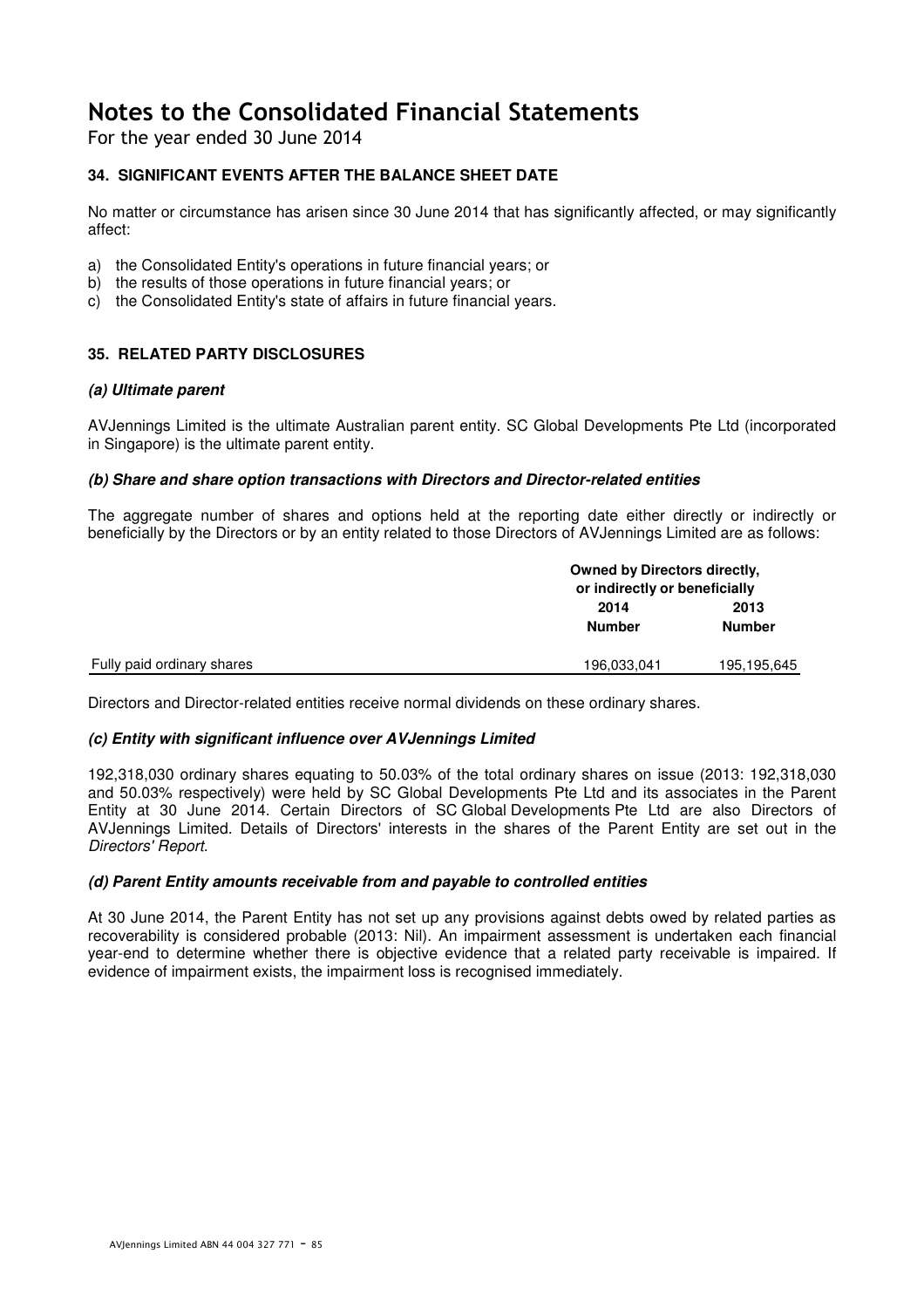For the year ended 30 June 2014

### **35. RELATED PARTY DISCLOSURES (continued)**

### **(e) Transactions with related parties**

|                                                                                                          | <b>Note</b> | 2014<br>\$ | 2013<br>\$ |
|----------------------------------------------------------------------------------------------------------|-------------|------------|------------|
| <b>Entity with significant influence over the Consolidated Entity:</b><br>SC Global Developments Pte Ltd |             |            |            |
| Consultancy fee paid/payable                                                                             | (i)         | 600,000    | 600,000    |
| Associate:                                                                                               |             |            |            |
| Epping JV                                                                                                |             |            |            |
| Management fee received/receivable                                                                       |             | 54,000     | 809,882    |
| <b>Joint Ventures:</b>                                                                                   |             |            |            |
| Eastwood JV                                                                                              |             |            |            |
| Management fee received/receivable                                                                       |             | 2,481,692  | 2,219,741  |
| Accounting services fee received/receivable                                                              |             | 50,000     | 50,000     |
| Cheltenham JV                                                                                            |             |            |            |
| Accounting services fee received/receivable                                                              |             | 72,000     | 72,000     |
| Woodville JV                                                                                             |             |            |            |
| Accounting services fee received/receivable                                                              |             | 72,000     | 72,600     |

(i) Consultancy fees paid to SC Global Developments Pte Ltd of \$600,000 (2013: \$600,000).

### **(f) Joint ventures in which related entities in the Consolidated Entity are venturers**

Joint ventures in which the Consolidated Entity has an interest are set out in note 16 and note 20.

### **(g) Outstanding balances arising from provision of services**

The following balances are outstanding at the end of the reporting period in relation to transactions with related parties.

|                              | 2014<br>\$'000 | 2013<br>\$'000 |
|------------------------------|----------------|----------------|
| Current receivables          |                |                |
| Joint Ventures               | 2,812          | 2,497          |
| (h) Loans from related party |                |                |
| Loan received                |                |                |

| Joint Venture   | 2.600 | 2,600 |
|-----------------|-------|-------|
| --------------- |       |       |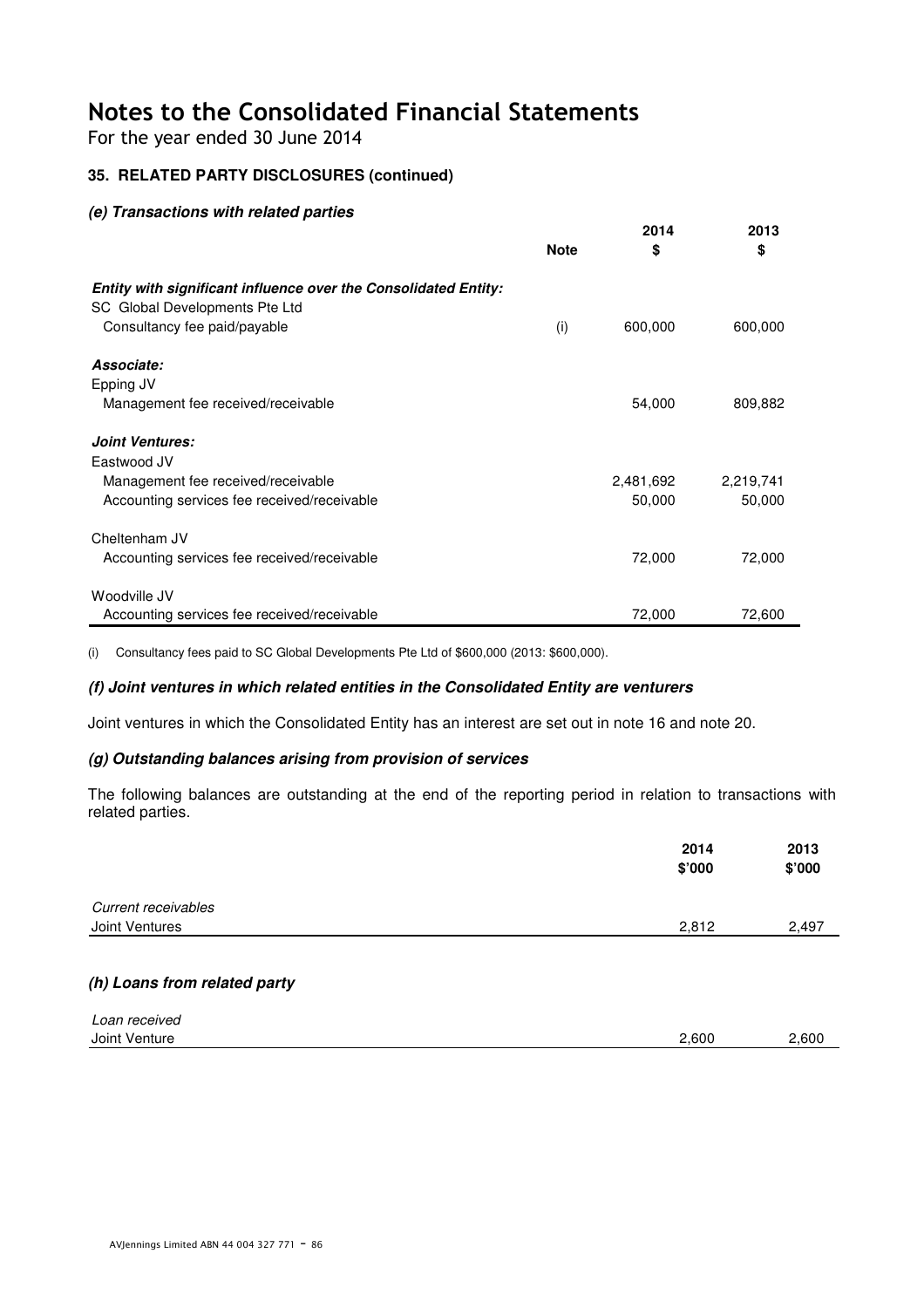For the year ended 30 June 2014

### **35. RELATED PARTY DISCLOSURES (continued)**

### **(i) Terms and conditions of transactions with related parties**

Transactions with related parties are made at arm's length both at normal market prices and on normal commercial terms.

Outstanding balances at year-end are unsecured, interest free, at call and settlement occurs in cash.

### **(j) Transactions with Key Management Personnel**

Disclosures relating to Key Management Personnel are set out in note 7.

### **36. SHARE-BASED PAYMENT PLANS**

#### **(a) Recognised share-based payment expenses**

Total expenses arising from share-based payment transactions and disclosed as part of employee benefit expenses are shown in the table below:

|                                                                      | 2014<br>\$'000 | 2013<br>\$'000           |
|----------------------------------------------------------------------|----------------|--------------------------|
| Expense arising from equity-settled share-based payment transactions | 675            | 390                      |
| Expense reversed on forfeiture of shares relating to FY2011 grant    | 579            | $\overline{\phantom{0}}$ |
| Total expense arising from share-based payment transactions          | 96             | 390                      |

The share-based payment plan is described in note 36(b). There were no cancellations or modifications to the plan during the year.

#### **(b) Type of share-based payment plan**

#### AVJ Deferred Employee Share Plan

The AVJ Deferred Employee Share Plan (the LTI Plan) administers employee share schemes under which shares may be purchased on-market by the LTI Plan Trustee on behalf of employees. These shares vest to employees for no cash consideration subject to certain conditions being satisfied. Employees may elect not to participate in the scheme. Shares held by the LTI Plan's trustee and not yet allocated to employees at the end of the reporting period are shown as treasury shares in the Financial Statements.

Share-based compensation benefits are provided to executives via the Plan. These equity-settled transactions are measured at fair value at the grant date. The original cost of the shares is treated as a reduction in share capital and the underlying shares identified separately as treasury shares. The fair value of the shares at the grant date is expensed on a straight-line basis over the vesting period with a corresponding increase in share-based payment reserve in equity. There is no non-recourse financing provided to executives in relation to any share-based payments.

Vesting is subject to both service and performance conditions. The service condition requires the executive to be employed by the Company as at 30 September in the third year after the grant date for each grant. The performance conditions apply to each grant – as to 50% as measured by the TSR hurdle and as to 50% by the EPS hurdle. The two performance hurdles are tested differently. The EPS hurdle is tested as at 30 June in the test year (three years after grant). The TSR hurdle is tested at 30 September of the third year after grant.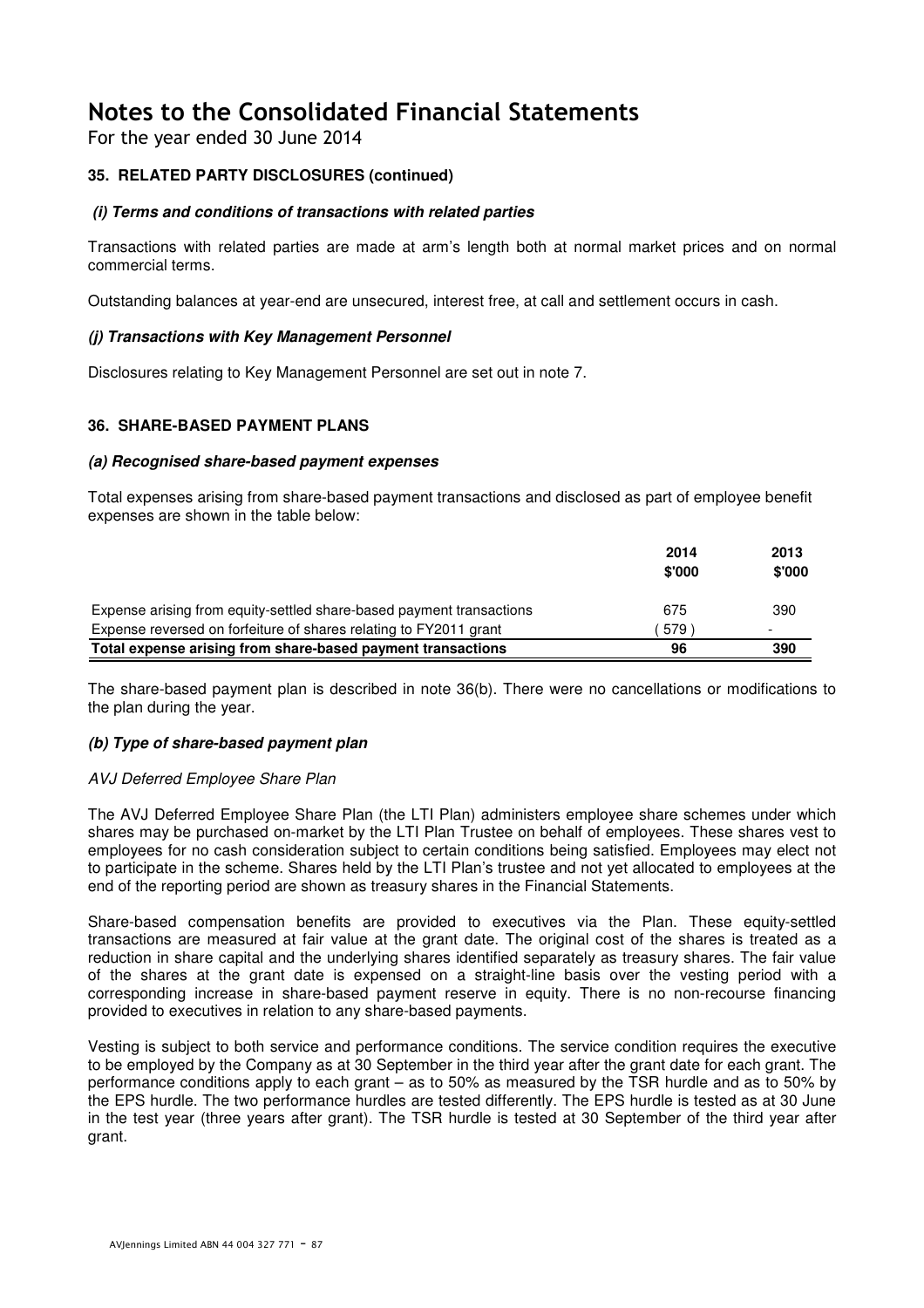For the year ended 30 June 2014

### **36. SHARE-BASED PAYMENT PLANS (continued)**

The following allocations have been made under the LTI Plan:

#### FY2011 Grant

On 28 September 2010, 1,375,452 shares were granted to certain executives. As detailed in the table on page 18, these included 1,136,816 shares for KMP. The remaining shares were granted to executives who were not KMP. All unvested shares from this grant have been forfeited as the performance conditions were not achieved.

#### FY2012 Grant

On 5 September 2011, 1,695,735 shares were granted to certain executives. As detailed in the table on page 18, these included 1,454,555 shares for KMP. The remaining shares were granted to executives who were not KMP. A total of 124,383 shares from this grant have been forfeited as a result of executives' departure.

#### FY2013 Grant

An additional 513,168 shares were granted on 12 September 2012 to certain executives. As detailed in the table on page 18, these included 280,712 shares for KMP. The remaining shares were granted to executives who were not KMP.

#### FY2013 Delayed Grant

On 25 September 2013, 527,027 shares were granted to certain executives. As detailed in the table on page 18, these include 468,868 shares for KMP. The remaining shares were granted to executives who were not KMP.

This Delayed Grant was supposed to have been made about July 2012 in accordance with the usual operation of the LTI plan. In July 2012, the Remuneration Committee determined that trading conditions at the time warranted a deferral of the grant until a later time. The FY2013 grant was ultimately reconsidered in September 2013. The Remuneration Committee then considered that trading conditions and fairness to both executives and the Company warranted an allocation. However as the Company's share price had increased considerably since the original proposed allocation date (July 2012) it was impossible to determine an appropriate allocation amount under the current plan which did not prejudice either the Company or the executives. If the original number of shares to be allocated as proposed in July 2012 were granted, the cost to the Company would have been considerably more than originally contemplated. If the same allocation amount had been used as originally contemplated, executives would have received considerably fewer shares. As a reasonable compromise and recognising that staff retention was a critical factor for consideration, the Committee determined to grant a significantly reduced amount to each executive (approximately 35.5% of the proposed original allocation), and to make the grant subject only to service conditions as to 50% for one year to 30 September 2014 and as to 50% for two years to 30 September 2015.

#### FY2014 Grant

On 25 September 2013, 1,610,096 shares with a fair value of \$849,326 were granted to certain executives. As detailed in the table on page 18, these include 1,356,279 shares for KMP. The remaining shares were granted to executives who were not KMP.

Except for the 2013 Delayed Grant which is only subject to a service condition (explained below), all shares are subject to both service and performance conditions and will vest to the extent that each of these conditions is satisfied.

The service vesting condition is that the employee must still be employed by AVJennings at 30 September 2013 (for the FY2011 grant), 30 September 2014 (for the FY2012 grant), 30 September 2015 (for the FY2013 grant) and 30 September 2016 (for the FY2014 grant). In the event of death or permanent disablement, the shares may vest to the estate at the Board's discretion. In the event that the employee is retrenched, the shares may vest subject to Board discretion. If the employee resigns (in certain circumstances) or is terminated, the unvested shares will be forfeited.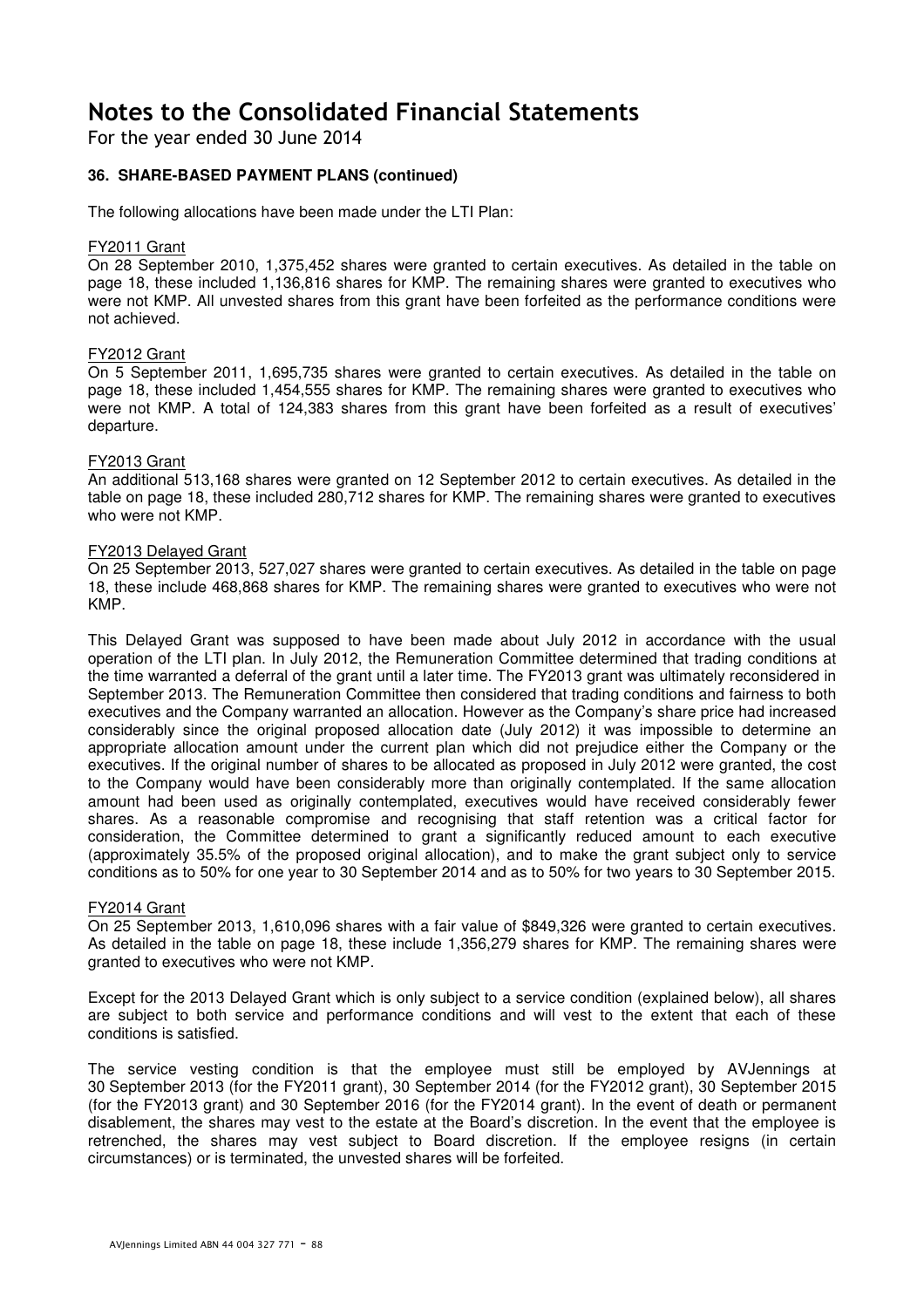For the year ended 30 June 2014

### **36. SHARE-BASED PAYMENT PLANS (continued)**

The performance vesting conditions are:

- Total Shareholder Return (TSR) performance measured against the ASX Small Industrials Index; and
- Earnings Per Share (EPS) growth. AVJennings' EPS growth for the performance period must meet or exceed the target set. The EPS hurdle for total vesting for each grant is as follows:

FY2011 grant - 10% p.a. growth for the three financial years to 30 June 2013 FY2012 grant - 10% p.a. growth for the three financial years to 30 June 2014 FY2013 grant - 10% p.a. growth for the three financial years to 30 June 2015 FY2014 grant - 10% p.a. growth for the three financial years to 30 June 2016

Half of the allocation is assessed against each performance condition. The vesting schedule for the TSR performance condition is set out in the table below. The holder of the shares is entitled to receive all dividends paid between grant and vesting date.

The TSR hurdle was chosen as a performance measure as it provides a comparison against external performance. The comparator group against which performance is measured is the ASX Small Industrials Index. This peer group was chosen as the pool of listed pure residential developers was considered too small to provide a reliable and meaningful comparison group.

| <b>AVJennings' TSR rank against</b><br>companies in the Index at 30 September | <b>Percentage vesting</b>                      |
|-------------------------------------------------------------------------------|------------------------------------------------|
| $\leq$ median                                                                 | <b>INil</b>                                    |
| At the median                                                                 | 50%                                            |
| $>$ median but < 75 <sup>th</sup> percentile                                  | Pro-rata between $50th$ and $75th$ percentiles |
| $\left  \right  > = 75$ <sup>th</sup> percentile                              | 100%                                           |

The operation of the EPS hurdle is set out below.

| <b>AVJennings' EPS growth rate over the</b><br>performance period | <b>Percentage vesting</b>             |  |
|-------------------------------------------------------------------|---------------------------------------|--|
| $< 5\%$                                                           | <b>Nil</b>                            |  |
| 5%                                                                | 50% of the allocation for the hurdle  |  |
| $5\% - 10\%$                                                      | Pro-rata between 50% and 100%         |  |
| $>=10%$                                                           | 100% of the allocation for the hurdle |  |

The fair value of the EPS element of the shares is the market value at grant date. The Monte Carlo Model is used to fair value the TSR element. The Model simulates AVJennings' TSR and compares it against the ASX Small Industrials Index. The Model takes into account historic dividends, share price volatilities and the riskfree yield on an Australian Government Bond at the grant date matching the remaining effective life of 3 years.

The EPS hurdle was chosen as it provides a measure over which executives have more direct control.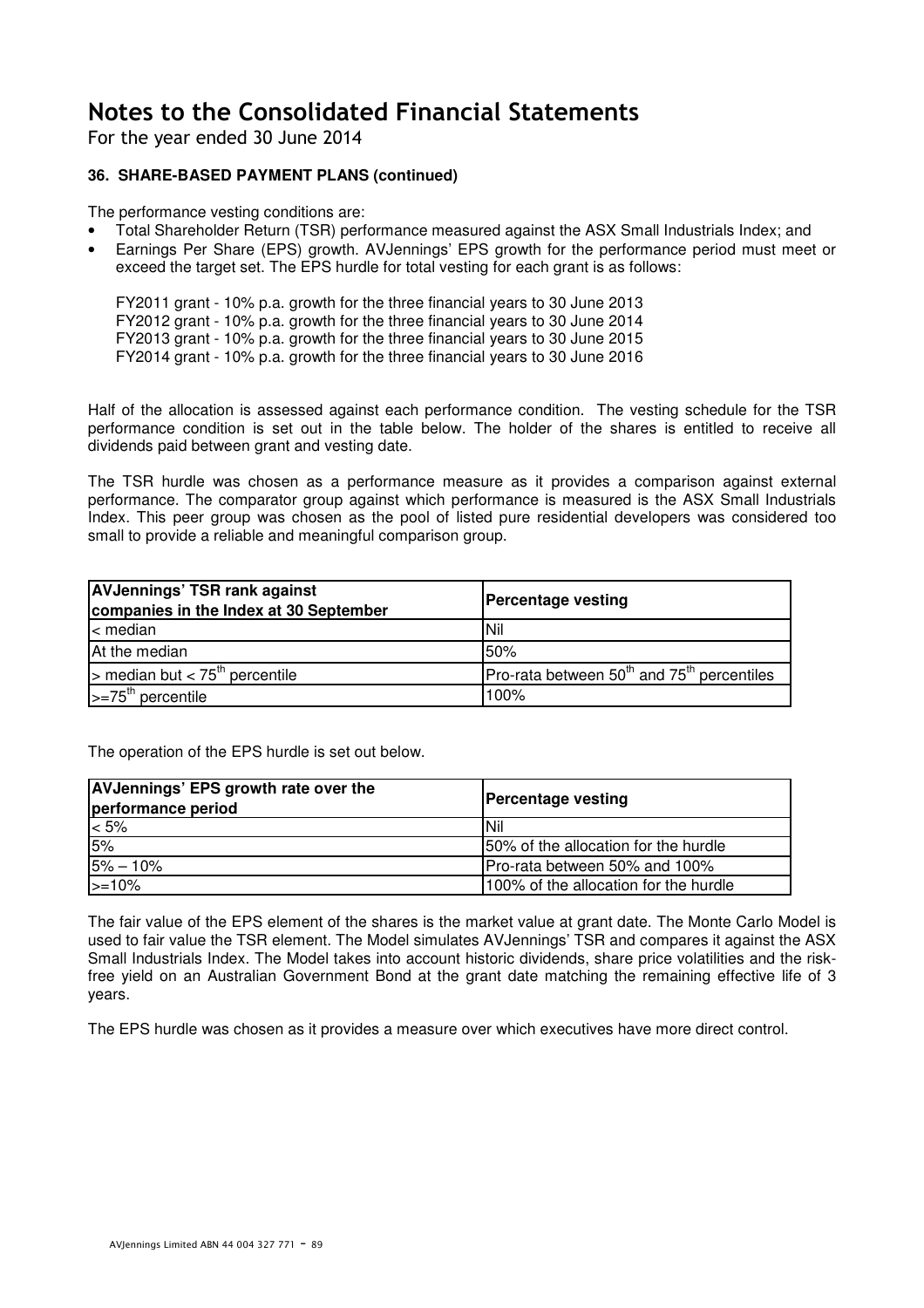# **AVJennings**

# Directors' Declaration

In accordance with a resolution of the Directors of AVJennings Limited, we state that:

- 1) In the opinion of the Directors:
	- i) the Consolidated Financial Statements and Notes are in accordance with the Corporations Act 2001, including;
		- a) giving a true and fair view of the Consolidated Entity's financial position as at 30 June 2014 and of their performance for the year ended on that date; and
		- b) complying with Australian Accounting Standards (including the Australian Accounting Interpretations) and Corporations Regulations 2001;
	- ii) the Consolidated Financial Statements and Notes also comply with International Financial Reporting Standards as disclosed in note 2(a); and
	- iii) there are reasonable grounds to believe that the Company will be able to pay its debts as and when they become due and payable.
- 2) This declaration has been made after receiving the declarations required to be made to the Directors in accordance with section 295A of the Corporations Act 2001 for the financial year ended 30 June 2014.
- 3) In the opinion of the Directors, as at the date of this declaration, there are reasonable grounds to believe that the members of the Closed Consolidated Entity identified in note 19 will be able to meet any obligations or liabilities to which they are or may become subject, by virtue of the Deed of Cross Guarantee.

On behalf of the Board

 $\mathcal{M}$ 

Simon Cheong **Director** 

26 September 2014

Peter Summers **Director**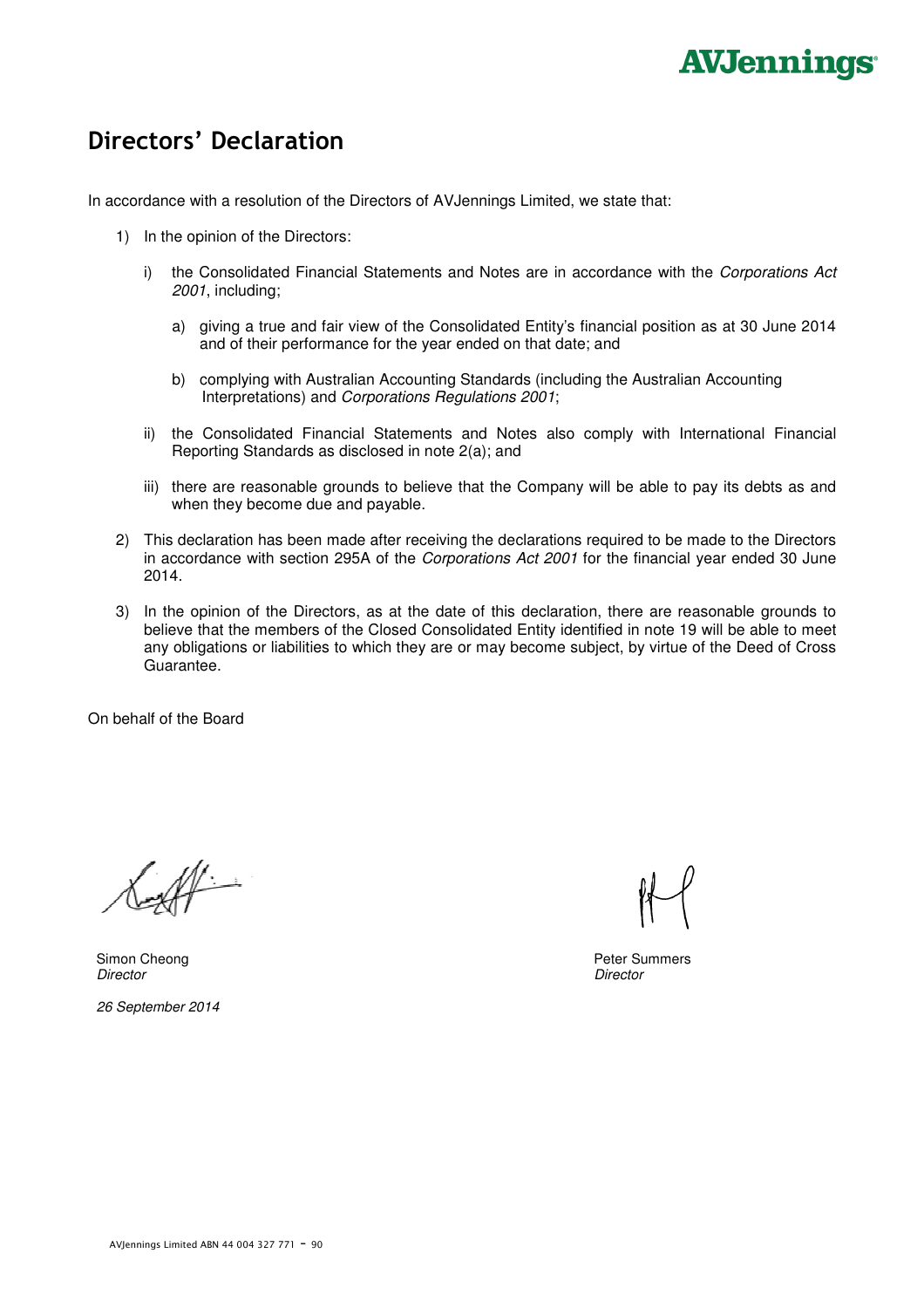

Ernst & Young 680 George Street Sydney NSW 2000 Australia GPO Box 2646 Sydney NSW 2001  Tel: +61 2 9248 5555 Fax: +61 2 9248 5959 ey.com/au

# **Independent auditor's report to the shareholders of AVJennings Limited**

# Report on the financial report

We have audited the accompanying financial report of AVJennings Limited, which comprises the consolidated statement of financial position as at 30 June 2014, the consolidated statement of comprehensive income, the consolidated statement of changes in equity and the consolidated statement of cash flows for the year then ended, notes comprising a summary of significant accounting policies and other explanatory information, and the directors' declaration of the consolidated entity comprising the company and the entities it controlled at the year's end or from time to time during the financial year.

# *Directors' responsibility for the financial report*

The directors of the company are responsible for the preparation of the financial report that gives a true and fair view in accordance with Australian Accounting Standards and the *Corporations Act 2001* and for such internal controls as the directors determine are necessary to enable the preparation of the financial report that is free from material misstatement, whether due to fraud or error. In Note 2(a), the directors also state, in accordance with Accounting Standard AASB 101 *Presentation of Financial Statements*, that the financial statements comply with *International Financial Reporting Standards*.

# *Auditor's responsibility*

Our responsibility is to express an opinion on the financial report based on our audit. We conducted our audit in accordance with Australian Auditing Standards. Those standards require that we comply with relevant ethical requirements relating to audit engagements and plan and perform the audit to obtain reasonable assurance about whether the financial report is free from material misstatement.

An audit involves performing procedures to obtain audit evidence about the amounts and disclosures in the financial report. The procedures selected depend on the auditor's judgment, including the assessment of the risks of material misstatement of the financial report, whether due to fraud or error. In making those risk assessments, the auditor considers internal controls relevant to the entity's preparation and fair presentation of the financial report in order to design audit procedures that are appropriate in the circumstances, but not for the purpose of expressing an opinion on the effectiveness of the entity's internal controls. An audit also includes evaluating the appropriateness of accounting policies used and the reasonableness of accounting estimates made by the directors, as well as evaluating the overall presentation of the financial report.

We believe that the audit evidence we have obtained is sufficient and appropriate to provide a basis for our audit opinion.

# *Independence*

In conducting our audit we have complied with the independence requirements of the *Corporations Act 2001*. We have given to the directors of the company a written Auditor's Independence Declaration, a copy of which is included in the directors' report.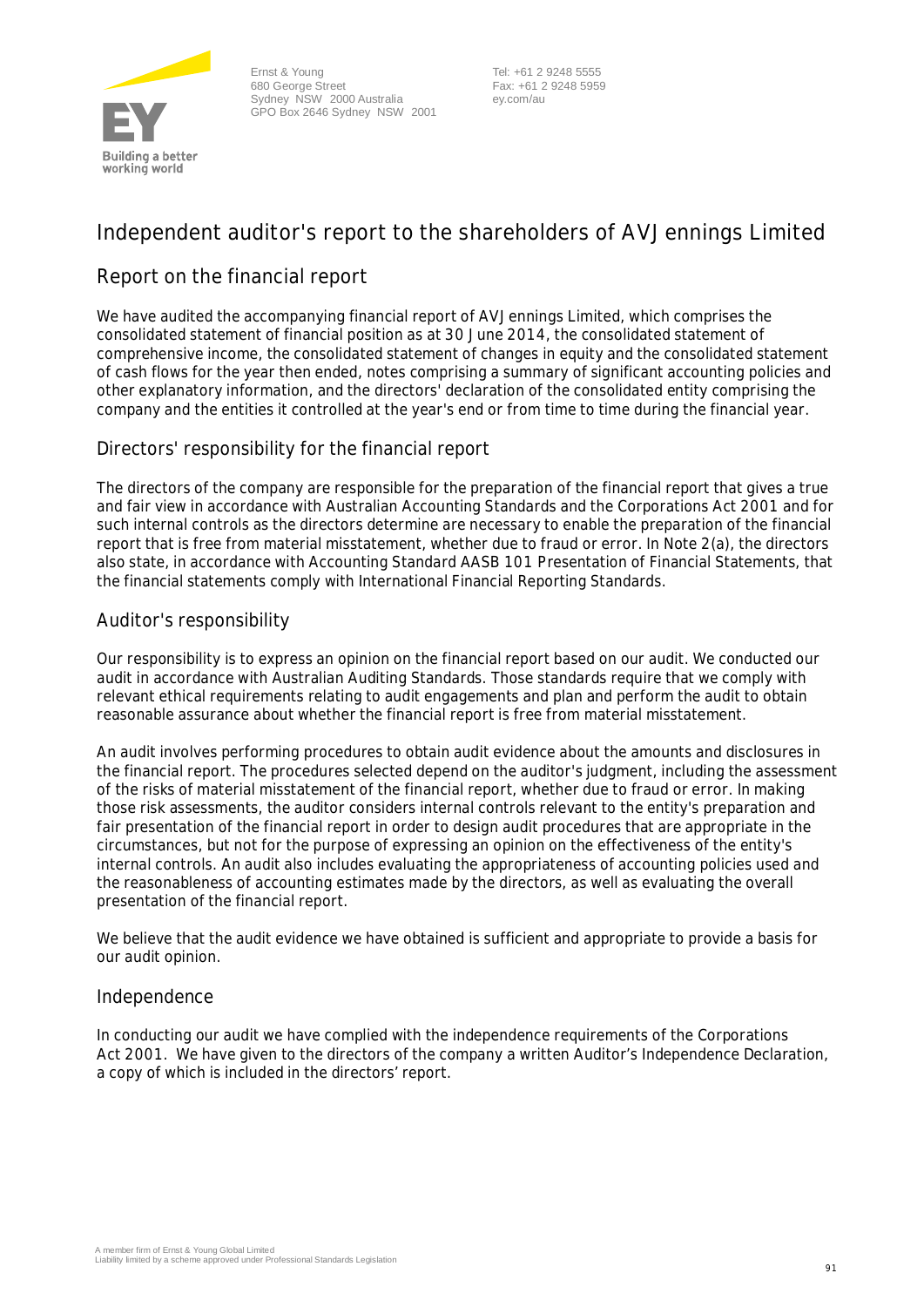

# *Opinion*

In our opinion:

- a. the financial report of AVJennings Limited is in accordance with the *Corporations Act 2001*, including:
	- i giving a true and fair view of the consolidated entity's financial position as at 30 June 2014 and of its performance for the year ended on that date; and
	- ii complying with Australian Accounting Standards and the *Corporations Regulations 2001*; and
- b. the financial report also complies with *International Financial Reporting Standards* as disclosed in Note 2(a).

# Report on the remuneration report

We have audited the Remuneration Report included in pages 10 to 22 of the directors' report for the year ended 30 June 2014. The directors of the company are responsible for the preparation and presentation of the Remuneration Report in accordance with section 300A of the *Corporations Act 2001*. Our responsibility is to express an opinion on the Remuneration Report, based on our audit conducted in accordance with Australian Auditing Standards.

### *Opinion*

In our opinion, the Remuneration Report of AVJennings Limited for the year ended 30 June 2014, complies with section 300A of the *Corporations Act 2001*.

Ernst & Young

Mak Conon

Mark Conroy Partner Sydney 26 September 2014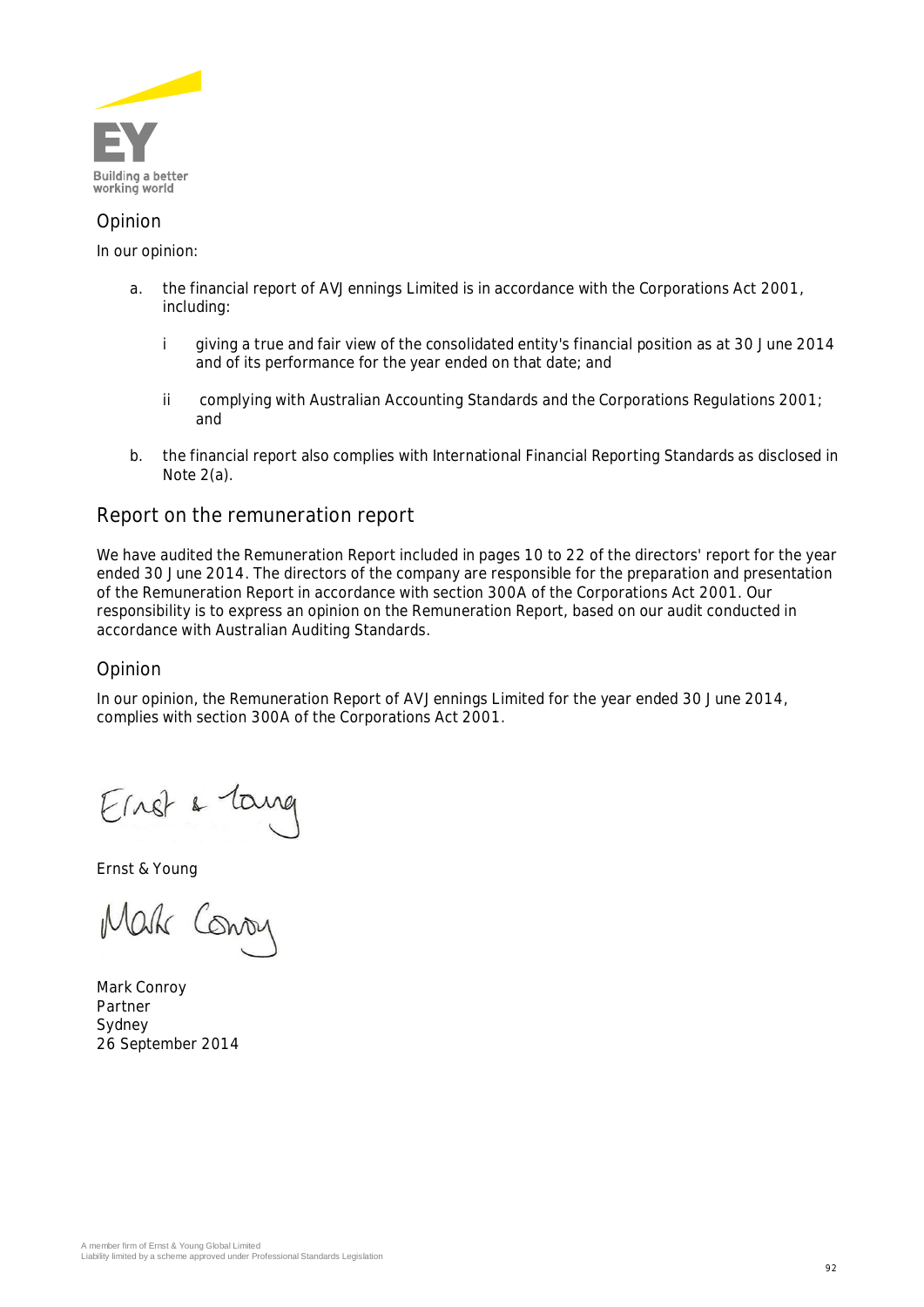

### **Corporate Governance Statement For the year ended 30 June 2014**

This Corporate Governance Statement indicates the Company's conformance with the Australian Securities Exchange's ("ASX") Corporate Governance Council's, "Corporate Governance Principles and Recommendations" (2<sup>nd</sup> Edition), as required by the ASX Listing Rules.

The AVJennings Corporate Governance Statement is structured with reference to the ASX recommendations. Areas of non compliance will be disclosed under the relevant principle. All corporate practices within this report were in place for the entire year unless otherwise indicated. This Statement refers to documents that support the Company's Corporate Governance framework and it is posted in the Corporate Governance section on the Company's website: **www.avjennings.com.au**.

### **Principle 1: Lay solid foundations for management and oversight by the Board**

Recommendation 1.1 of the ASX Corporate Governance Principles requires the Company to establish and disclose the functions reserved for the Board and those delegated to management. The roles and responsibilities of the Company's Board, Board Committees and senior management have been established through Board approved Charters, which have been operational throughout the period and are disclosed on the Company's website at **www.avjennings.com.au**.

All persons who are invited and agree to act as a Director of the Company do so by a formal letter of consent.

To assist it in carrying out its responsibilities, the Board has established several standing Board Committees of its members. Director appointments to Board Committees are by formal resolutions of the Board. The Chairman of each Committee reports on any matters of substance at the next full Board Meeting. Membership of Board Committees and attendance at Board and Committee meetings is tabulated in the *Director's Report* section of this Report.

The Board Committees are:

- **Audit Committee**
- **Nominations Committee**
- **Example 2** Remuneration Committee
- **Investments Committee**
- Risk Management Committee (incorporating the Occupational Health, Safety and Environment sub-committee)

The roles and responsibilities of the Chief Executive Officer and senior management are established through key performance objectives. They are assessed against those objectives on an annual basis, or more frequently if that is considered necessary.

The Remuneration Committee monitors the performance of the Chief Executive Officer. It also monitors the performance of the Chief Financial Officer and the Company Secretary in consultation with the Chief Executive Officer. The Chief Executive Officer assesses the performance of senior management and these assessments are reviewed by the Remuneration Committee. The process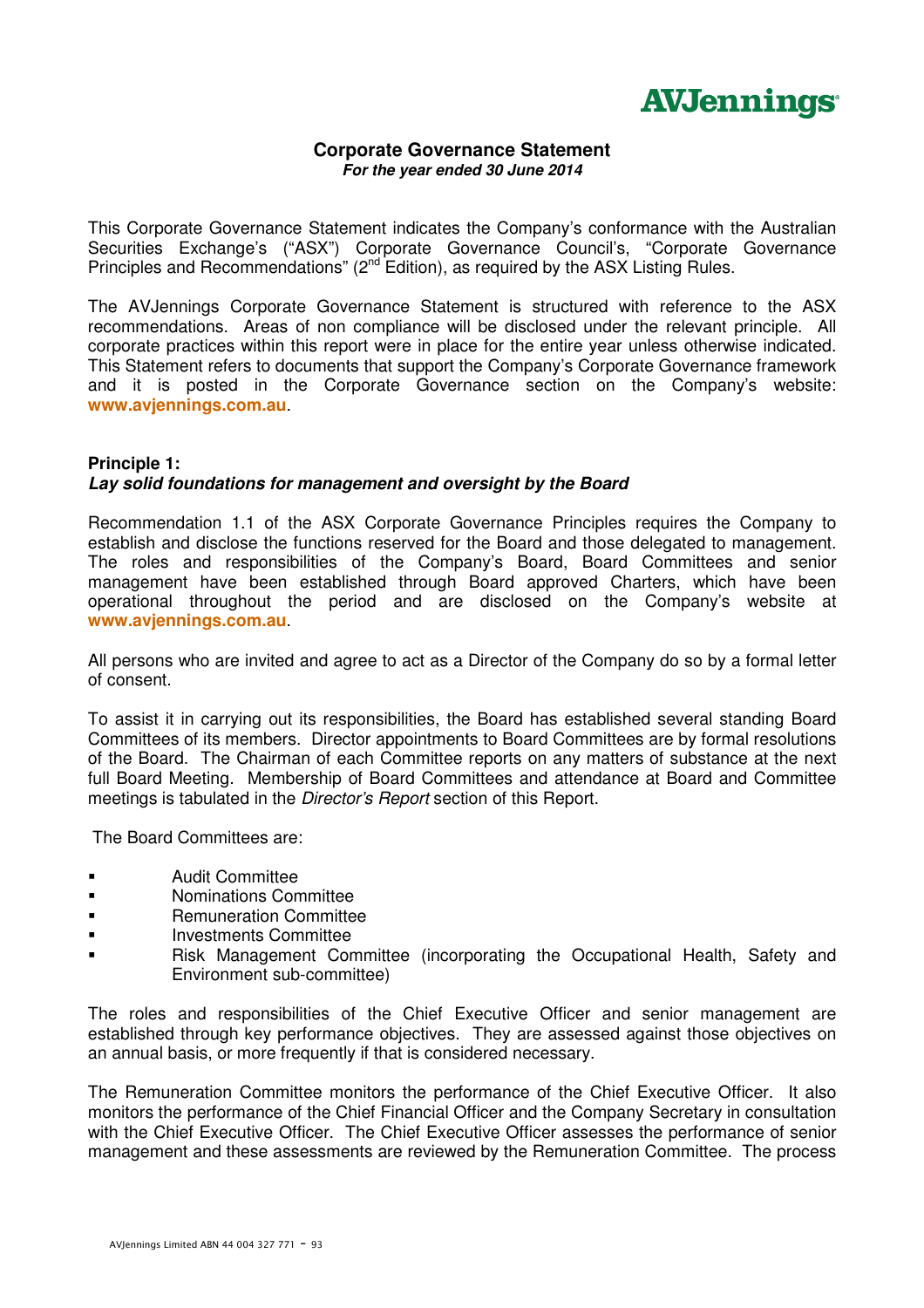for evaluating the performance of senior executives is set out in the Remuneration Report section of this Report.

The Board has also approved financial delegations and personnel delegations which cover specific areas of delegated responsibility to the Managing Director and senior management.

During the period, the Board has considered broad Corporate Governance matters, including the continuing relevance of existing committees and its own performance and reaffirmed its belief that the Committee structures provided sound oversight of Management, by the Board.

### **Principle 2: Structure the Board to add value**

### **Directors**

The Company's Constitution and Section 201A of the *Corporations Act 2001* stipulate that a public company must have at least three Directors.

The Board has adopted guidelines concerning its composition. For the time being, the Board has determined that there shall be at least five Directors, increasing where additional expertise is required. The current Directors of the Company are listed in the *Directors' Report* section of this Report with a brief description of their qualifications, experience, special responsibilities and status as Executive, Non-Executive or Independent Director.

The Board includes both Executive and Non-Executive Directors with a majority of Non-Executive Directors. The Non-Executive Directors include both independent and non-independent Directors. There is a strong element of independence on the Board, with four of the seven Non-Executive Directors being independent, determined in accordance with the ASX guidelines on independence. The other three Non-Executive Directors, who represent SC Global Developments Pte Ltd, a substantial shareholder, have no involvement in the operational management of the Company. The Managing Director is an Executive Director.

The Chairman of the Board is selected by the full Board. The current Chairman of the Board, Mr Simon Cheong, is also Chairman of the Board of a substantial shareholder, SC Global Developments Pte. Ltd.. Although there is no lead Independent Director as recommended by the ASX Principles, the Deputy Chairman, Mr Jerome Rowley, is an Independent Director. The roles of the Chairperson and Chief Executive Officer are exercised by different individuals.

The Board usually meets around six scheduled times a year either in person or by teleconference and additionally on an ad-hoc basis if required. Meeting venues are planned to enable Directors to familiarise themselves with major development projects. A formal agenda is in place for each meeting.

New Directors are inducted individually on the Company's financial, strategic, operational and risk management positions, the culture and values of the Company and meeting arrangements. Directors have access to Company records and information through the Company Secretary and other relevant senior officers. They receive regular detailed reports on financial and operational aspects of the Company's business and may request elaboration or explanation of those reports at any time.

Each Director has the right to seek independent professional advice at the Company's expense. Prior approval of the Chairman is required but this may not be unreasonably withheld. Any advice obtained is made available to the Chairman.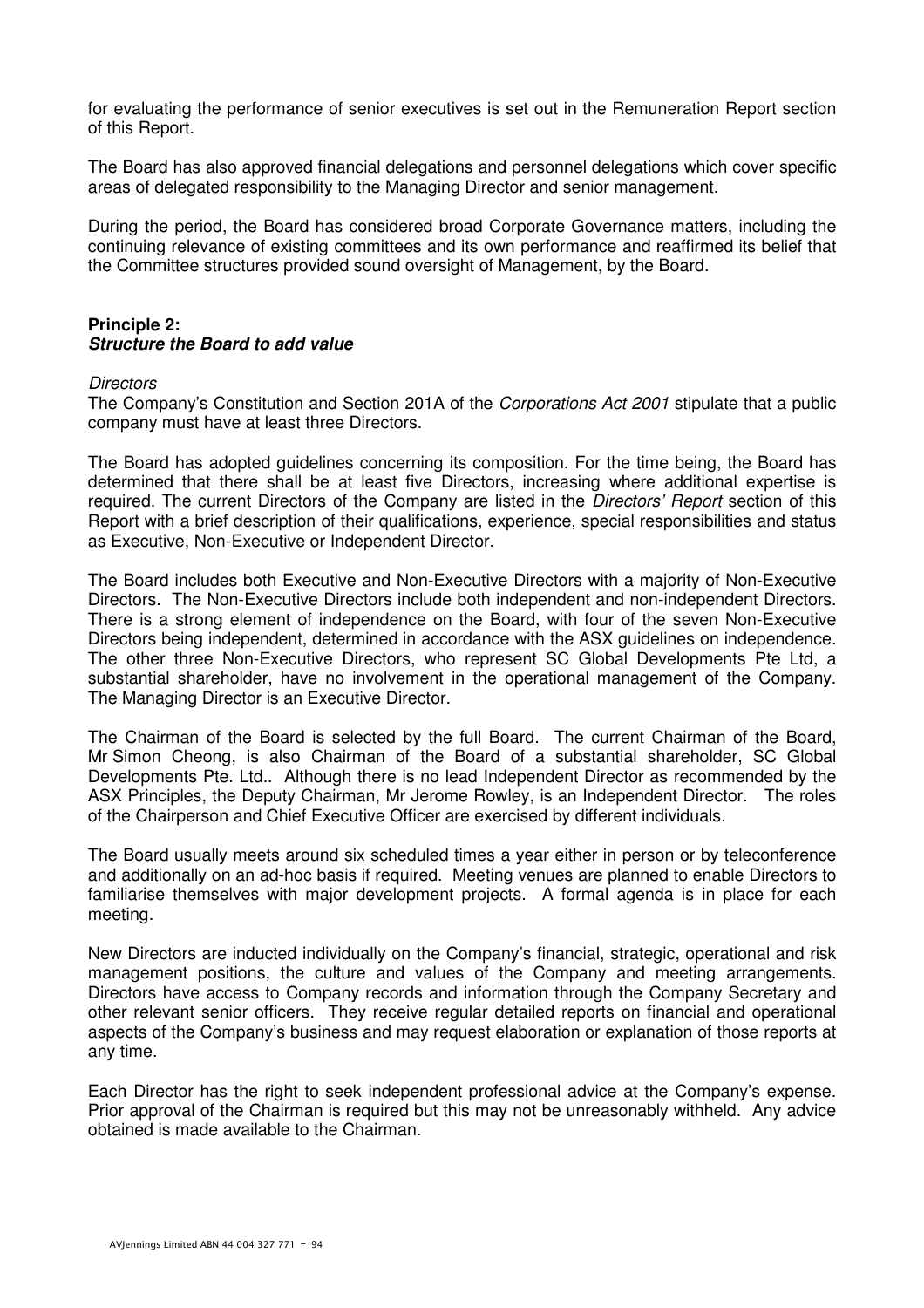### Nominations Committee

The Board has a Nominations Committee, comprising two Independent Directors, Mr R J Rowley, and Mr B G Hayman and two Non-Executive Directors, Mr S Cheong and Mrs E Sam, who is also Chairperson of the Committee. The Board is of the view that the Committee, which consists entirely of Non-Executive Directors, albeit without an independent majority or Chairperson, is structured appropriately to perform its functions.

The Nominations Committee Charter sets out its role, responsibilities, composition, structure, membership requirements and guidelines and is posted on the Corporate Governance section of the Company's website. The purpose of the Committee is to review and make recommendations to the Board on Board composition, to establish the criteria for Board and Board Committee membership and to evaluate Board performance and the performance of Directors.

The Nominations Committee assists the Board in identifying, evaluating and recommending candidates to the Board, having regard to the relevant skills, experience, personal attributes, diversity, availability and time commitments required of new Directors. The Committee may make use of external consultants if that is deemed appropriate.

The Committee meets at least annually.

A Board skills matrix has been developed and is used to assess the skills and experience available on the Board and to identify gaps in skills, if any. Development of strategy and policy, financial literacy, industry experience, banking and finance, risk management, compliance oversight, sales and commercial experience are some of the desirable skills identified and these are collectively available on the Board.

In November 2013, through the Nominations Committee, the Directors reviewed the performance of the whole Board and Board Committees. The review considered each director's expertise, skill and experience, along with their understanding of the company's business, preparation for meetings, relationships with other directors and management, awareness of ethical and governance issues, and overall contribution. The outcomes of the review were discussed and considered by all the Directors and the general conclusion was that the Board and each of the Board Committees were operating well. The Company had experienced a challenging year in rapidly improving market conditions and the Board had provided good oversight of management's actions and provided strategic direction to those activities. It was also considered that the respective committees had done likewise within their spheres of responsibility.

Details of Directors' experience and qualifications and attendance at Board and Committee Meetings are set out on pages 6 to 9 and page 23 of the Directors' Report section in this Report.

### Company Secretary

The Board appoints the Company Secretary and all Directors have access to the Company Secretary. Details of the Company Secretary's experience and qualifications are set out in the Directors' Report section of this Report.

The role of the Company Secretary is to support the effectiveness of the Board by monitoring and advising the Board on its Corporate Governance responsibilities by means of its charters, procedures and updates on legislation and regulation. The Company Secretary is also responsible for lodgements with relevant regulators, management of dividend payments and/or Dividend Reinvestment Plan allotments and management of the relationship between shareholders and the share registry.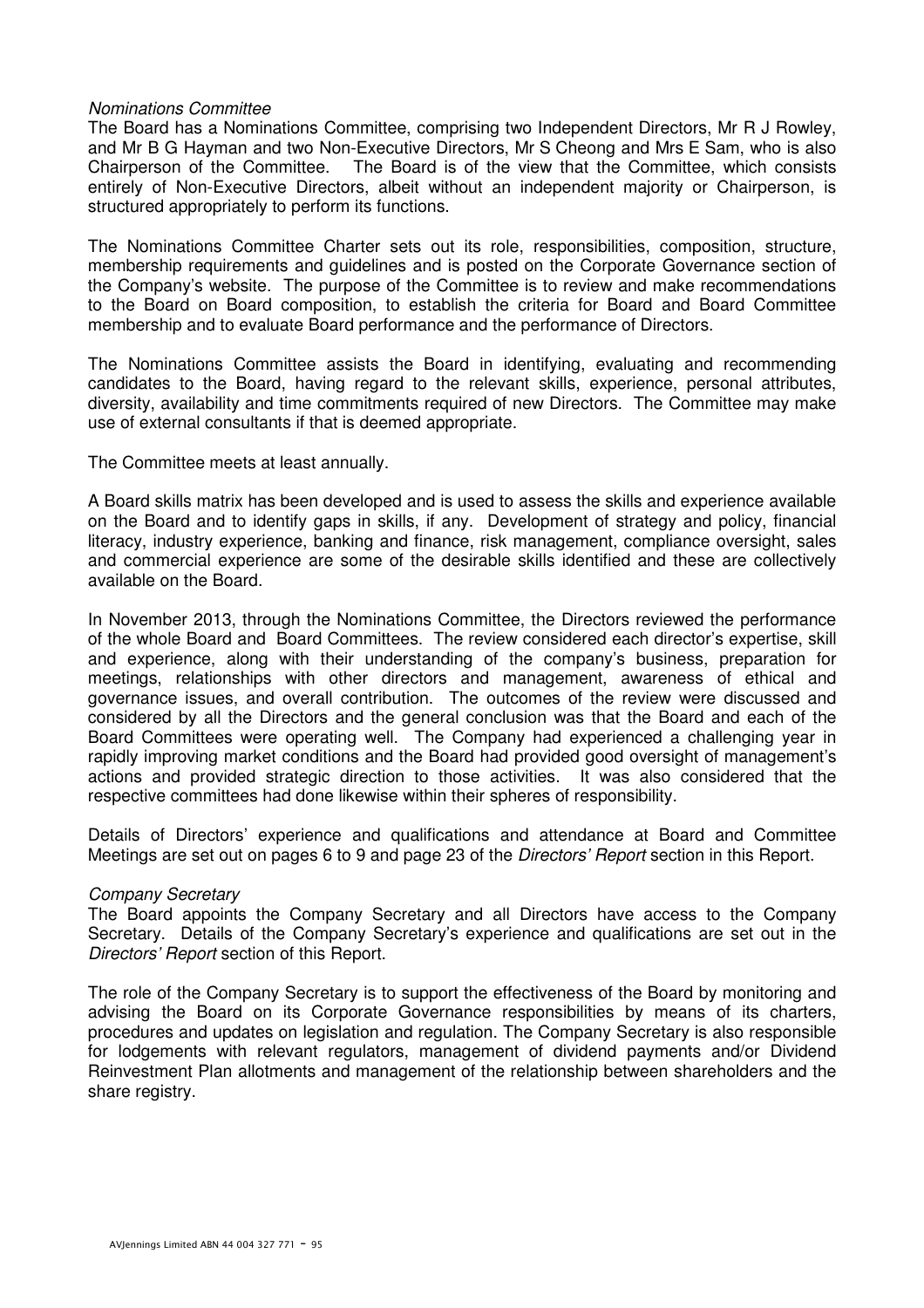## **Principle 3: Promote ethical and responsible decision making**

### Code of Conduct

The Company has a Code of Conduct which sets out the behaviour required of all Board members, senior management, employees and contractors throughout the period. The content of the Code is integrated into management practices and forms part of the terms of employment of all Company employees. The Code, which is disclosed on the Company's website, provides a mechanism for employees to report breaches of the Code without fear of retribution. Senior management deals with breaches of the Code and monitors compliance. The Company Secretary and the Chief Executive Officer report to the Board and the Audit Committee on various aspects of Code Compliance.

### Dealing in AVJennings' shares

The Company's Securities Trading Policy places restrictions on the ability of Directors, officers and employees to trade in the Company's shares during specified restricted "black out" periods. The restrictions are designed to minimise the risk of actual or perceived insider trading.

## **Diversity**

In accordance with the ASX recommendations, the Board has established a Diversity Policy and has set measurable objectives to achieve its goals on diversity. The Company's progress towards achieving these objectives, together with details of the proportion of women employees in the whole organisation, women in senior executive positions and women on the Board, are shown on page 101 of this Report.

The Diversity Policy is available for viewing on the Company's website at **www.avjennings.com.au**.

## **Principle 4: Safeguard integrity in financial reporting**

### Audit Committee

The Company has an Audit Committee comprising of three Independent Directors, Mr B Chin (who is a Chartered Accountant and is also the Chairman of the Committee), Mr R J Rowley, Mr Teck Poh Lai and one Non-Executive Director, Mrs E Sam. The Chairman of the Committee is a different individual to the Chairman of the Board. The Audit Committee Charter sets out its role, responsibilities, composition, structure and membership requirements and is posted on the Corporate Governance section of Company's website.

All other members of the Board are invited to attend Audit Committee meetings as observers and in a non voting capacity. Usually, all Board members attend all Audit Committee meetings either as members or observers. The Audit Committee papers, including the minutes of the previous Committee Meetings, are sent to all Board members.

The Chief Executive Officer, Chief Financial Officer, Company Secretary, Internal Auditor and the External Auditor attend Audit Committee meetings at the discretion of the Committee. The Committee also meets privately with the External Auditor at least once a year and usually twice per year, without management being present. In addition, the Internal Auditor reports directly to the Audit Committee and the Committee meets privately with the Internal Auditor at least once per year.

The Minutes of each Committee meeting are circulated after the meeting and the signed minutes tabled at the subsequent meeting of the Committee. The Chairman of the Committee is available to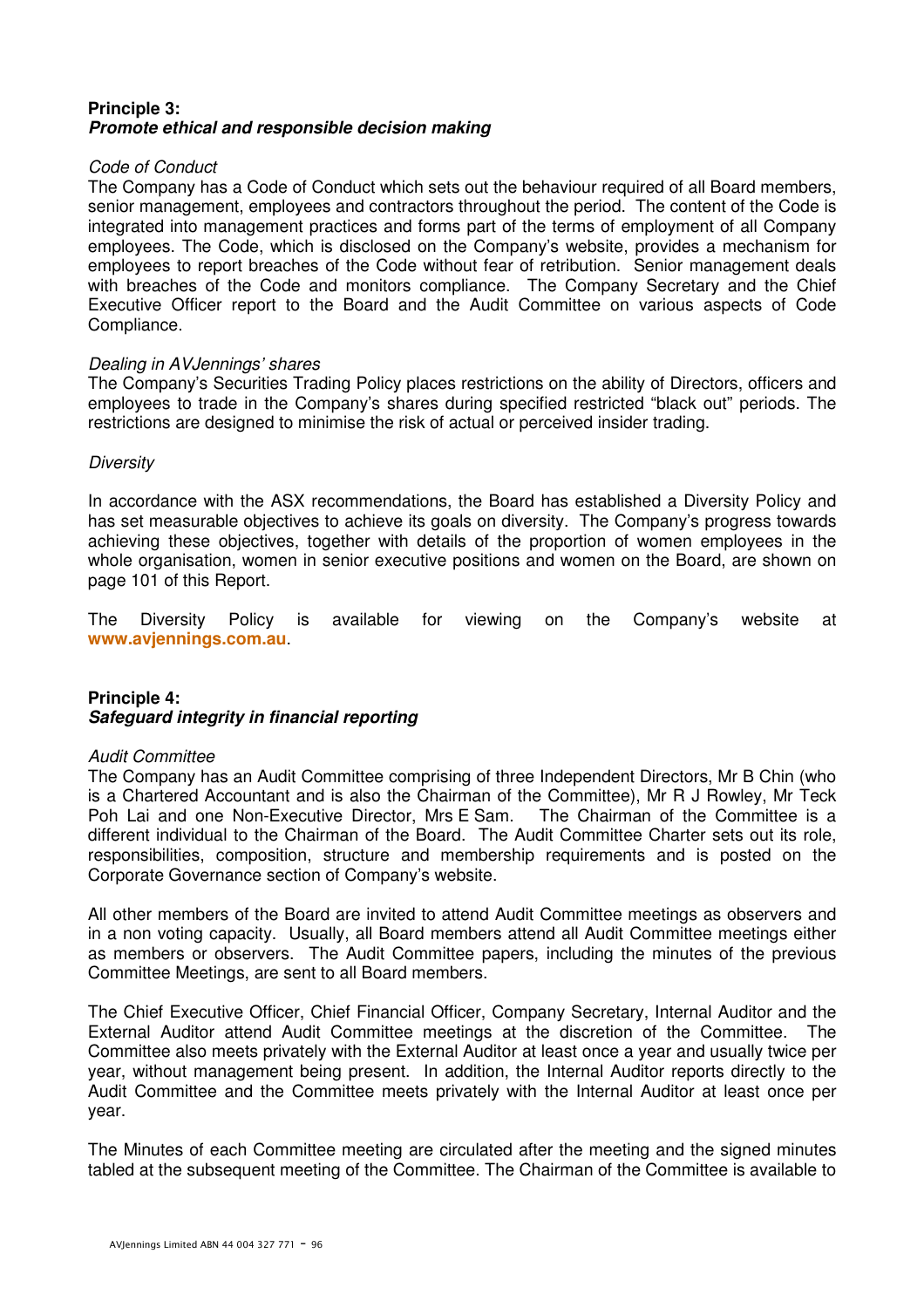report on or answer questions about the Committee's conclusions and recommendations to the Board. The Committee meets at least three times during the year.

### Audit Governance

The Company has a policy on the provision of auditing and related services. The Committee is satisfied with the independence of the External Auditor.

During the reporting period, the Company had its 2013 Annual Report and Audit Committee Charter posted on its website. The Annual Report has details of the Audit Committee's membership and the number of meetings held and attended.

### Financial Reporting

The Board receives regular reports about the financial condition and operational results of the Company throughout the year. In relation to the half year and annual Financial Statements, Senior Management is required to sign off on the systems and processes within their area of responsibility. This procedure supports the Managing Director and Chief Financial Officer in their certification to the Board in effect stating that the Company's accounts present a true and fair view, in all material aspects, of the Company's financial condition and operational results and accord with the relevant accounting standards.

### **Principle 5:**

### **Make timely and balanced disclosure**

A continuous disclosure regime operates throughout the Group. The Company has in place a formal disclosure policy, contained within the Shareholder Communication Policy, to ensure matters that a person could reasonably expect to have a material effect on the share price are announced to the ASX and Singapore Exchange (SGX) in a timely manner. This policy has been formally communicated to all relevant staff. The Company Secretary is the nominated Continuous Disclosure Officer. The Board is advised of any notifiable events. The Board approves, or is advised of, all releases that are made to the ASX and the SGX. All announcements made by the Company are posted on the Company's website in the "Shareholder" section.

The policy addresses:

- **EXECOMPLE COMPLIANCE WITH CONTINUOUS DESCASSIVE OPTICALLY**
- **EXECUTE:** Maintenance of confidentiality where appropriate;
- **Timely and factual release of information where appropriate;**
- Clarity and balance in reporting;
- **Equal and timely access to information.**

# **Principle 6:**

# **Respect the rights of Shareholders**

The Company endeavours to keep its Shareholders fully informed of matters likely to be of interest to them. The Shareholder Communication Policy outlines the process through which the Company will endeavour to ensure timely and accurate information is provided equally to all shareholders. Information is communicated to shareholders through:

- **Reports to the ASX, SGX and the press;**
- Half and full year profit announcements;
- **Annual Reports;**
- Investor briefings and information provided to analysts, (which are released to the ASX and SGX prior to being provided to the analysts);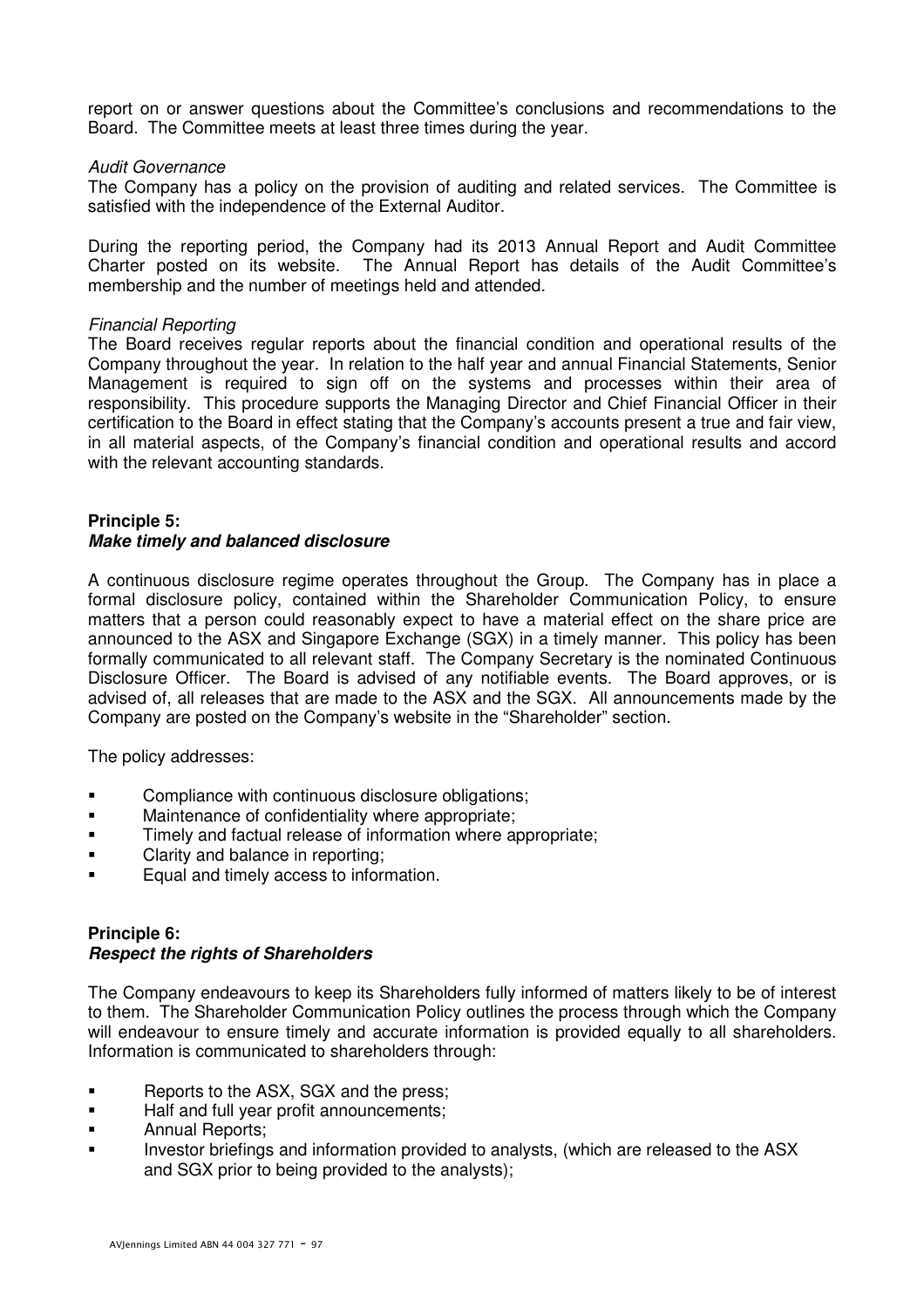- Continuous disclosure to the ASX pursuant to the ASX Listing Rules and notification of the same information to the SGX; and
- Posting all the above and any other notifications made by the Company to Shareholders, on its website.

The Company's website – **www.avjennings.com.au** has a section titled "Shareholders" with sub sections on:

- The Company's previous Annual Financial Reports and Half Yearly Reports;
- The Company's share price on the ASX- provided by a link to the ASX web site;
- Announcements made to the ASX and SGX;
- Copies of investor presentations;
- Corporate Governance Charters and Policies including a Shareholder Communication Policy;
- Terms and conditions of the Company's Dividend Reinvestment Plan; and
- Media releases.

All shareholders are encouraged to attend AVJennings' AGM in person or participate by sending a proxy as their representative. At the Annual General Meeting, the Chairman encourages questions and comments from Shareholders and seeks to ensure the Meeting is managed to give the maximum number of Shareholders an opportunity to participate. In the interests of clarity, questions on operational matters may be answered by the Chief Executive Officer or another appropriate member of senior management.

The External Auditor attends the Company's Annual General Meeting and is available to respond to questions about the conduct of the audit and the preparation and content of the Independent Audit Report.

### **Principle 7: Recognise and manage risk**

The Board has ultimate responsibility for risk management, compliance and control functions across the Group. These functions are aligned with the Company's strategy and business objectives.

The Company has in place internal controls intended to identify and manage significant business risks. These include the review of development proposals and the management of their ongoing performance. Management prepares the Risk Management Plan and the Board is responsible for reviewing and approving it.

The Board has established a Risk Management Committee, which incorporates a sub-committee responsible for occupational health, safety and environmental matters. The Committee comprises two Independent Directors Mr R J Rowley (Chairman) and Mr B G Hayman and generally meets quarterly. The Committee is supported by the Chief Executive Officer, Chief Financial Officer and the Company Secretary. The Risk Management Committee is responsible for identifying and considering new risks and for monitoring management's implementation of the Risk Management Plan, taking the Internal Auditor's review into account.

The Company's assets and main potential liabilities are insured under a comprehensive insurance program which is reviewed annually.

The Company also has an Investments Committee comprising two Non-Executive Directors, Mr S Cheong and Mr D Tsang and two Independent Directors, Mr B G Hayman and Mr R J Rowley. The Committee considers all major land development acquisition and disposal proposals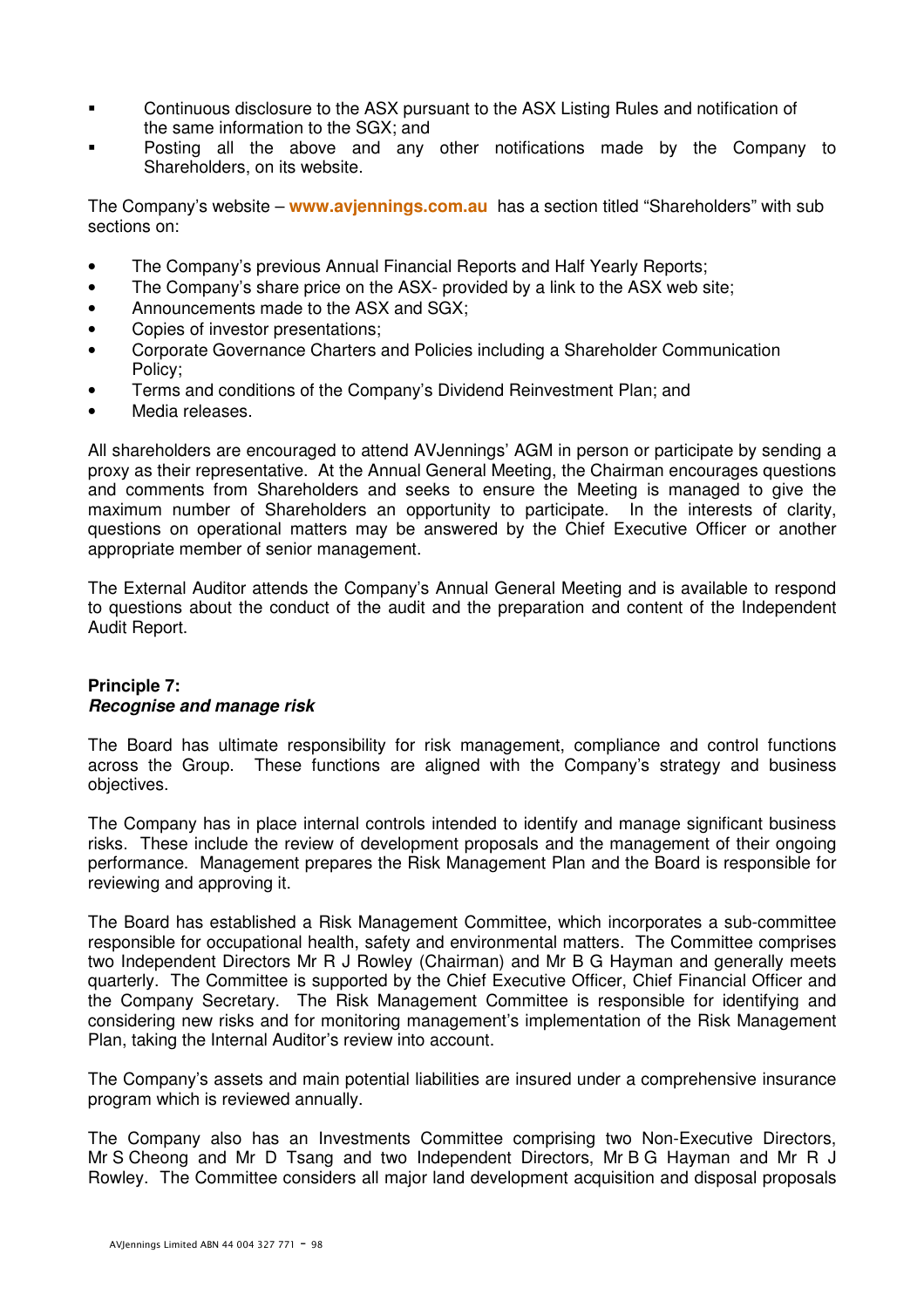that are over monetary limits delegated to management. It also conducts a pre-commencement review and ongoing project reviews during the life of all development projects.

The Chief Executive Officer and the Chief Financial Officer are required to provide the Board with a written statement in accordance with section 295A of the Corporations Act and the ASX Corporate Governance Principle 7 to the effect that:

- The integrity of financial statements is founded on a sound system of risk management and internal compliance and control which implements the policies adopted by the Board; and
- The Company's risk management and internal compliance and control system, in so far as it relates to financial risk, is operating efficiently and effectively in all material respects.

### **Principle 8: Remunerate fairly and responsibly**

The Board has established a Remuneration Committee to review and determine, among other things, remuneration policies and packages applicable to any Executive Directors, the Company Secretary and direct reports to the CEO. It also reviews remuneration to senior managers of the Company and the remuneration policies of the Company. The Committee meets at least annually and usually twice per year and its Charter is available on the Company's website under the Corporate Governance Section.

The Committee consists of two Non-Executive Directors, Mrs E Sam (Chairperson) and Mr S Cheong, and two Independent Directors, Mr B G Hayman and Mr Teck Poh Lai. The Board is of the view that the Committee, which consists entirely of Non Executive Directors, albeit without an independent majority or Chairperson, is structured appropriately to perform its functions in reviewing the remuneration of Company executives and staff.

The Committee reviews and reports to the Board on:

- Conditions of service and remuneration of the Chief Executive Officer and his direct reports;
- **Performance of the Chief Executive Officer:**
- Remuneration of the Chief Financial Officer and the Company Secretary;
- Remuneration policies for the Company, which include the performance review of all employees, senior management and Board members;
- Proposals for reward initiatives;
- Succession plans for senior management; and
- Other related matters as directed by the Board.

The Chief Executive Officer attends meetings of the Remuneration Committee by invitation when required to report on, and discuss, senior management performance and remuneration matters. He is excluded from Committee deliberations relating to his position.

The Committee is empowered to seek external professional advice on any matter within its terms of reference.

Senior managers of the Company receive a balance of fixed and variable (at risk) remuneration. The proportions vary at different levels within the Company, reflecting the capacity of the senior managers to influence the overall outcome of the Company's operations and returns to Shareholders. The bonuses (if any) to executives are based on a review of individual executive performance as well as the Company's overall financial performance.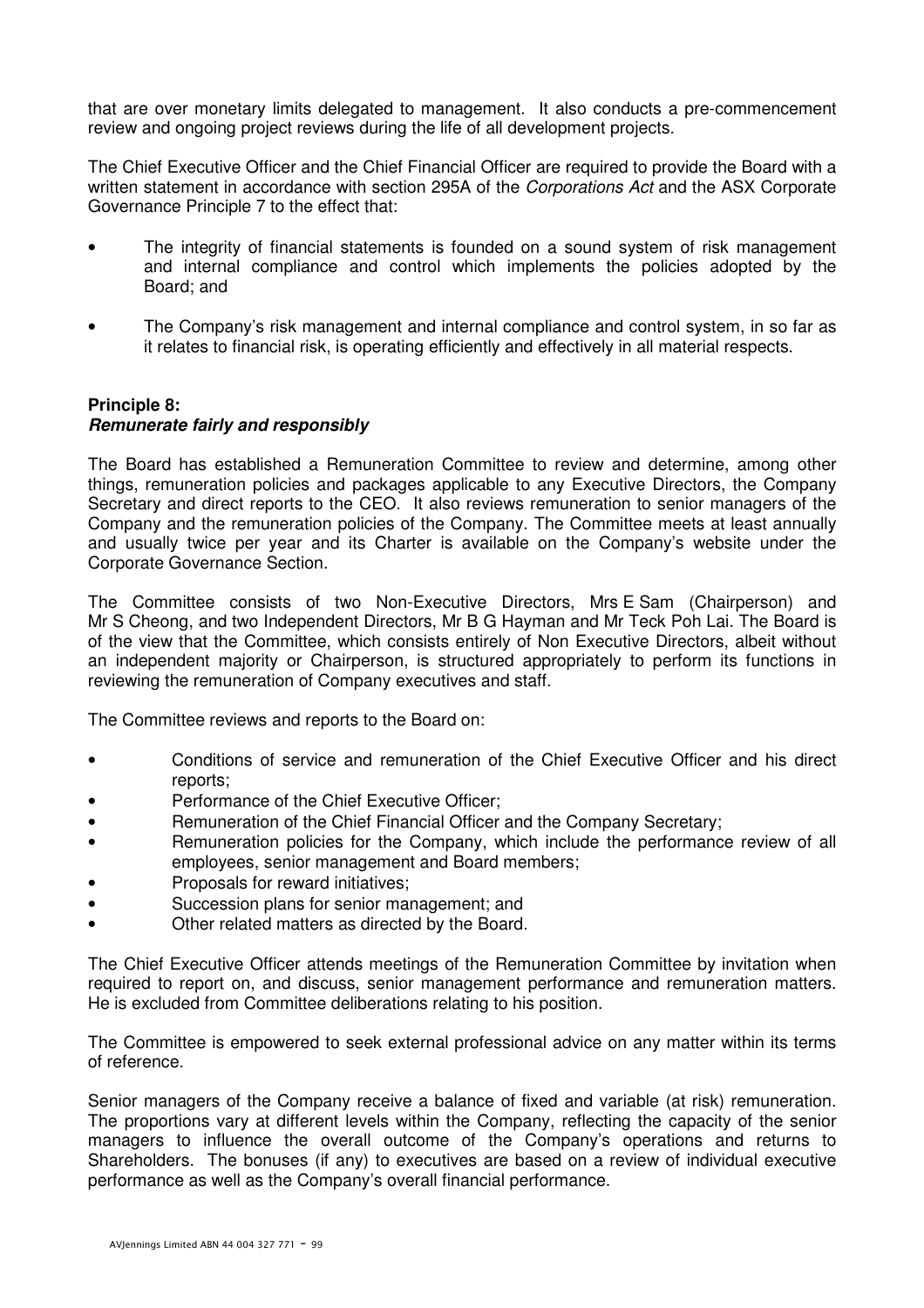Director's fees paid to Non-Executive Directors and Independent Non-Executive Directors are determined by the Board, and are within the aggregate limits approved by Shareholders. The Independent Non-Executive Directors currently receive fees paid by the Company. The Committee has available to it data on fees paid to independent directors by a wide range of Companies. The remaining two Non-Executive Directors do not receive fees, however the Company pays a consulting fee to the substantial Shareholder, SC Global Developments Pte Ltd.

AVJennings' Remuneration Report is set out on pages 10 to 22 of the Directors' report section in this Report.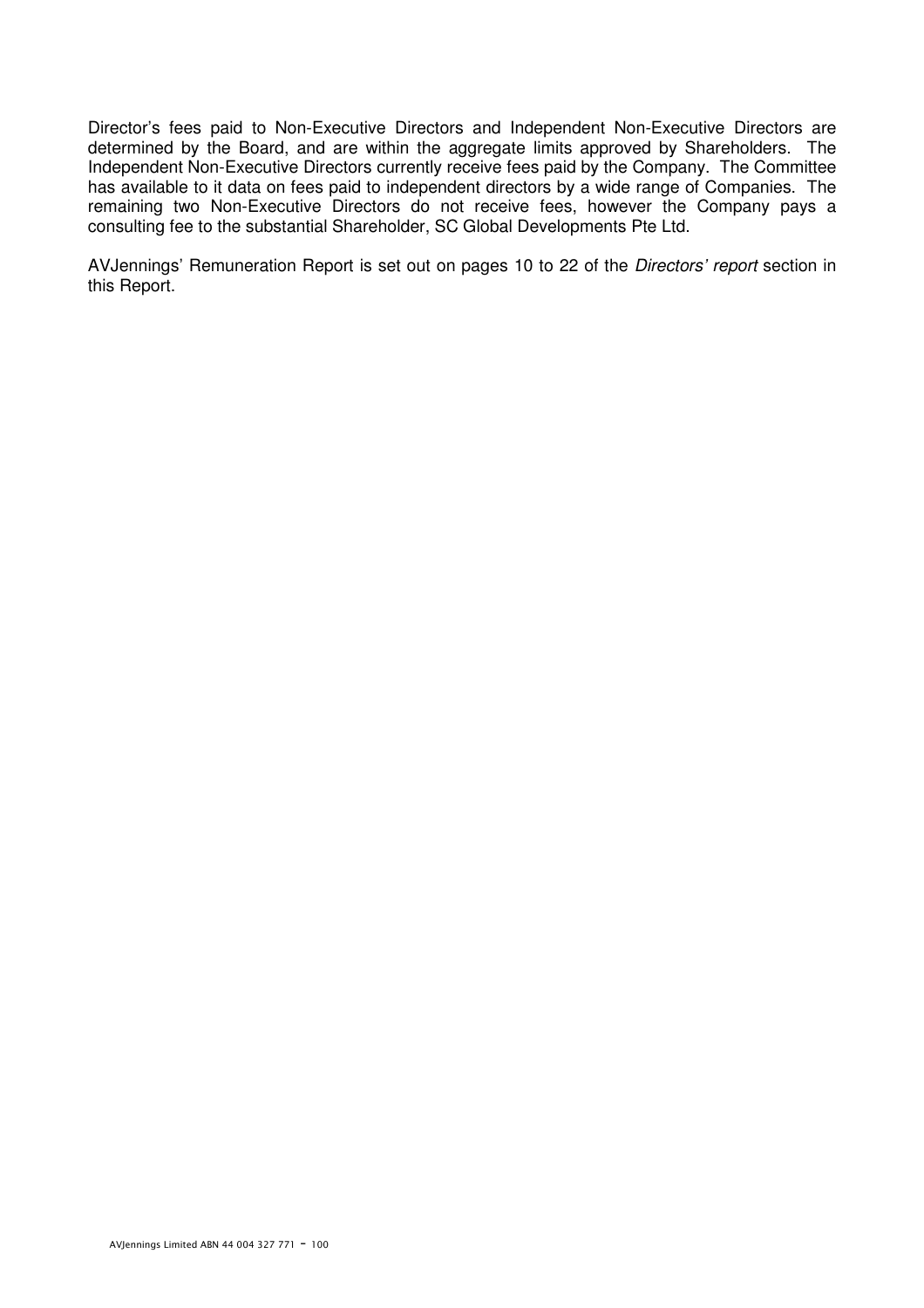### **AVJennings Limited 2014 Diversity Annual Report**

This Diversity Annual Report of AVJennings Limited ("AVJennings") is issued in compliance with ASX Corporate Governance Council Principles and Recommendations.

### **Approach to Diversity**

AVJennings aims to embed equity and diversity principles in its work practices and organisational environment. To ensure that these practices remain appropriate and foster an inclusive environment, AVJennings annually reviews its workforce diversity profile, its policies and any relevant external developments.

To enhance efficiency and productivity, employment decisions such as selection, promotion and training are made based on merit rather than personal attributes (gender, race, marital status, age and other characteristics (which can vary based on the jurisdiction)). AVJennings also actively takes steps to eliminate discriminatory behaviour and harassment in the work place.

### **Responsibility for Diversity**

Employees at all levels of employment are responsible for the creation and implementation of a diverse, inclusive and tolerant workplace, and for elimination of discriminatory practices.

The Board is responsible for monitoring the development and implementation of diversity initiatives, policies and practices. The Board reports annually on these matters.

### **Diversity Targets**

This report reflects AVJennings' focus during the reporting period on the reporting on gender diversity as required under the ASX Corporate Governance Council Principles and Recommendations.

| <b>Measurable Objective</b> |                                                             | <b>Progress</b> | <b>Response</b>                                                                                                                                                                                                                                                                                                                    |  |
|-----------------------------|-------------------------------------------------------------|-----------------|------------------------------------------------------------------------------------------------------------------------------------------------------------------------------------------------------------------------------------------------------------------------------------------------------------------------------------|--|
| $\mathbf{1}$ .              | At least one female<br><b>Board Director</b>                |                 | One (1) female Board Director of eight (8) as at the reporting<br>date.                                                                                                                                                                                                                                                            |  |
| 2.                          | At least one female<br><b>Executive Committee</b><br>Member |                 | Three (3) female Executive Committee Members of ten (10),<br>including the CEO, as at the reporting date.                                                                                                                                                                                                                          |  |
| 3.                          | Non-Discriminatory<br>Recruitment                           |                 | The Company's Recruitment, Selection and Appointment to<br>Role policies reflect our position on diversity.<br>All recruitment, internal and external, identifies that<br>AVJennings is an Equal Opportunity Employer.                                                                                                             |  |
| 4.                          | Non-Discriminatory<br>Selection                             |                 | Selection is based on merit and the recruitment process<br>requires that the Selection Advisory Committee (Interview<br>Panel) comprise both genders.<br>External recruitment suppliers, where applicable, are<br>requested to provide a balanced short list.<br>During the reporting period, 34% of all new hires were<br>female. |  |